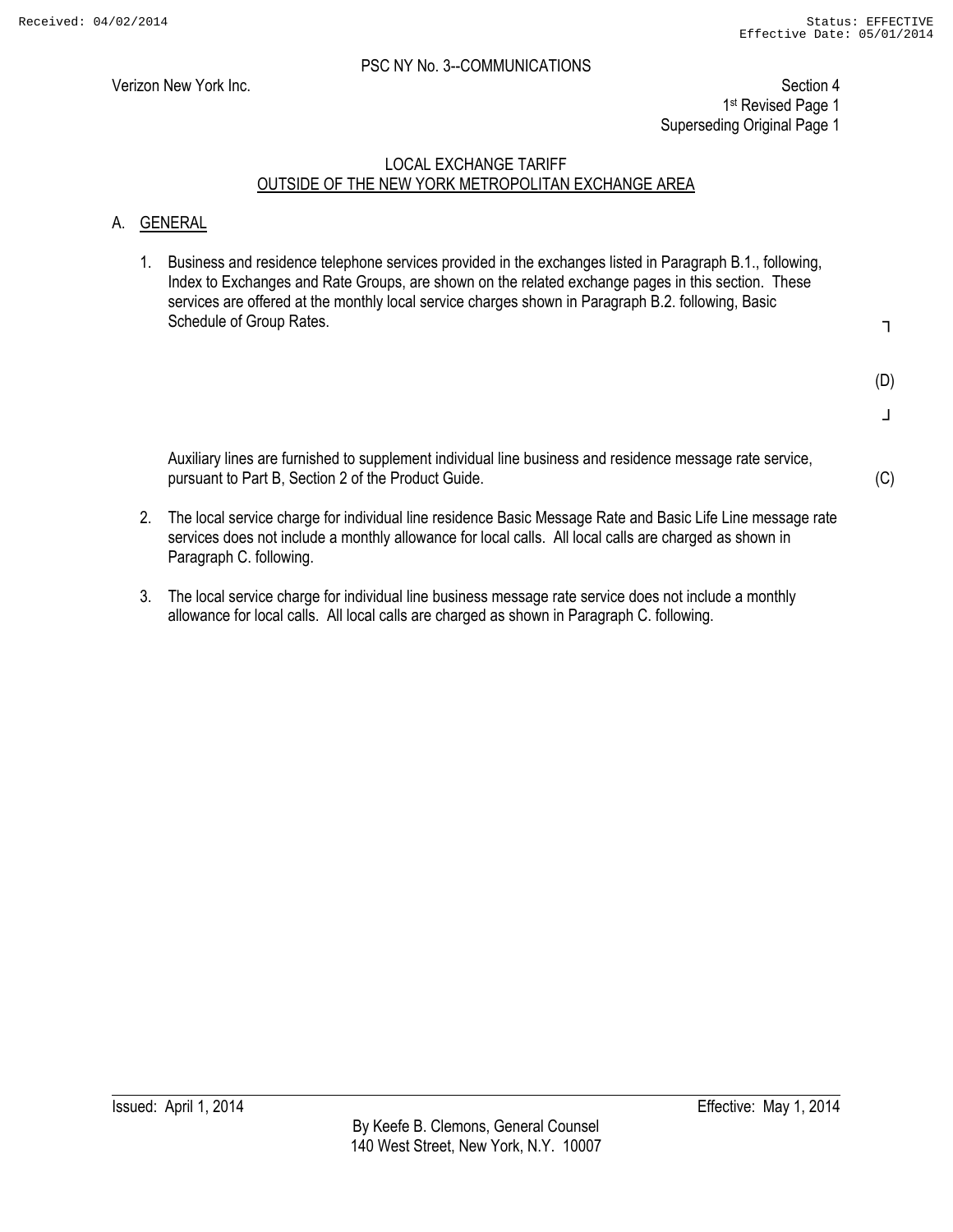Verizon New York Inc. Section 4 1st Revised Page 2 Superseding Original Page 2

#### LOCAL EXCHANGE TARIFF OUTSIDE OF THE NEW YORK METROPOLITAN EXCHANGE AREA

#### B. LOCAL SERVICE CHARGES PER MONTH

To determine the local service charge per month for any service shown on the related exchange pages of this Section 4: (T)

- a) Determine the Rate Group of the exchange from the Index to Exchanges and Rate Groups in Paragraph B.1. following.
- b) Determine the applicable basic rate for the service from the Basic Schedule of Group Rates in Paragraph B.2. following.

 In the exchanges indicated with an asterisk (\*) in B.1. following, a non-adjacent extended area service surcharge applies. See Paragraph B.3. following for the amount of the surcharge. The surcharge, where applicable, is added to the basic group rate for service.

| 1. | Index                 | to    | Exchanges              | and   | Rate            |       | <b>Groups</b> |
|----|-----------------------|-------|------------------------|-------|-----------------|-------|---------------|
|    |                       | Rate  |                        | Rate  |                 | Rate  |               |
|    | Exchange              | Group | Exchange               | Group | Exchange        | Group |               |
|    | Alexandria Bay        |       | Dannemora              | 5     | Hampton         | 3     |               |
|    | Antwerp               | $5^*$ | Davenport              | 5     | Harrisville     |       |               |
|    | Argyle                | 5     | Dolgeville             | 3     | Hartford        | 5     |               |
|    |                       |       |                        |       | <b>Hartwick</b> | 3     |               |
|    | Barneveld             | 7     | Edmeston               |       | Herkimer        |       |               |
|    | <b>Bolton Landing</b> | $5^*$ | Elizabethtown          | 1     | Heuvelton       | 3     |               |
|    | Brainardsville        | 3     | <b>Ellenburg Depot</b> | 5     | Hobart          |       |               |
|    |                       |       | Evans Mills            | 5     |                 |       |               |
|    | Camden                | 5     |                        |       | Ilion           | 7     |               |
|    | Canastota             | $7^*$ | Fort Ann               | 5     |                 |       |               |
|    | Canton                | 5     | Fort Covington         | 5     | Kattskill Bay   | 5     |               |
|    | Carthage              | 5     |                        |       | Keene           |       |               |
|    | Chateaugay            | 3     | <b>Glens Falls</b>     | 7     |                 |       |               |
|    | <b>Cherry Valley</b>  | 3     | Gouverneur             | 3     | Lafargeville    | 5     |               |
|    | Clayton               | $5^*$ | <b>Grand Gorge</b>     | 3     | Lake George     | 5     |               |
|    | Clinton               | 7     | Granville              | 5     | Lake Placid     | 3     |               |
|    | Cobleskill            | 3     |                        |       | Little Falls    | 3     |               |
|    | Cooperstown           | 3     | Hague                  | 1     | Lyon Mountain   | $5^*$ |               |
|    | Copenhagen            | 5     | Hamilton               | 3     |                 |       |               |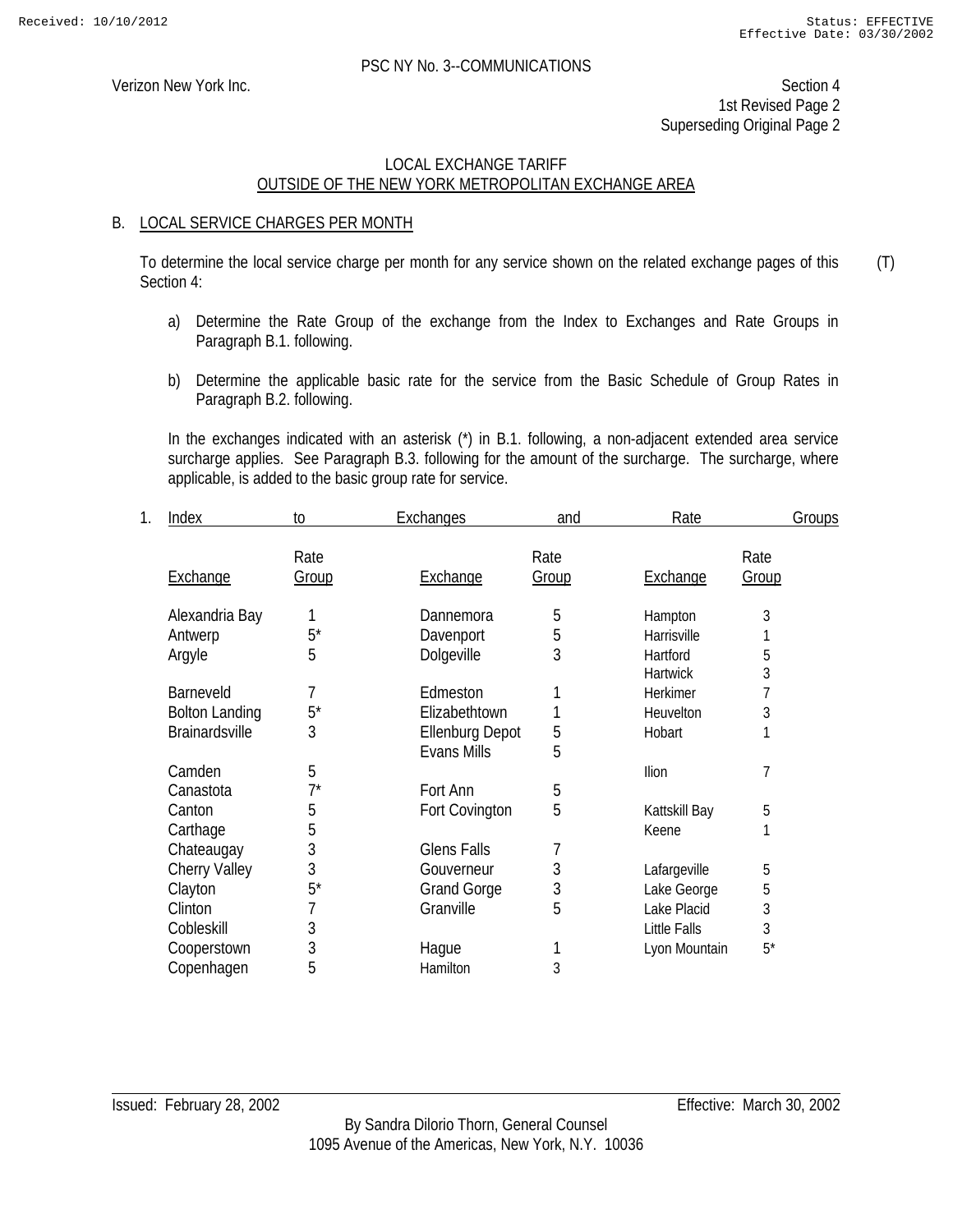# Verizon New York Inc. Section 4

Original Page 3

#### LOCAL EXCHANGE TARIFF OUTSIDE OF THE NEW YORK METROPOLITAN EXCHANGE AREA

#### B. LOCAL SERVICE CHARGES PER MONTH (Cont'd) 1. Index to Exchanges and Rate Groups (Cont'd)

|                 | Rate  |                          | Rate  |                       | Rate       |
|-----------------|-------|--------------------------|-------|-----------------------|------------|
| <b>Exchange</b> | Group | <b>Exchange</b>          | Group | <b>Exchange</b>       | Group      |
| Madrid          | 5     | Peru                     | 5     | Schroon Lake          |            |
| Malone          | 3     | Philadelphia             | 5     | <b>Sharon Springs</b> | 3          |
| Massena         | 3     | Plattsburgh              | 5     | Stamford              | 3          |
| Milford         | 3     | Port Henry               |       | Star Lake             |            |
| Mineville       |       | Potsdam                  | 3     | Sylvan Beach          | $9^*$      |
| Moira           | 3     | Putnam                   |       |                       |            |
| Morristown      | 3     |                          |       | Theresa               | $5^*$      |
|                 |       | <b>Richfield Springs</b> | 3     | Ticonderoga           | $\sqrt{3}$ |
| Natural Bridge  | $5^*$ | Richmondville            | 3     | <b>Tupper Lake</b>    | 3          |
| <b>Norfolk</b>  | $5^*$ | Rome                     |       |                       |            |
| Norwood         | 3     | Roxbury                  | 3     | Utica                 | 7*         |
| Ogdensburg      | 3     | Sackets Harbor           | 5     | Waddington            | 3          |
| Oneida          | 3     | Saint Regis Falls        | 3     | Warrensburg           | $5^*$      |
| Oneonta         | 5     | Saranac                  | 5     | Watertown             | 5          |
| Osceola         | 3     | Saranac Lake             | 3     | Whitehall             | $5^*$      |
| Otego           | 3     | Schenevus                | 3     | Willsboro             |            |
|                 |       |                          |       | Worcester             |            |

See Page 2.

Issued: July 12, 2001 Effective: August 12, 2001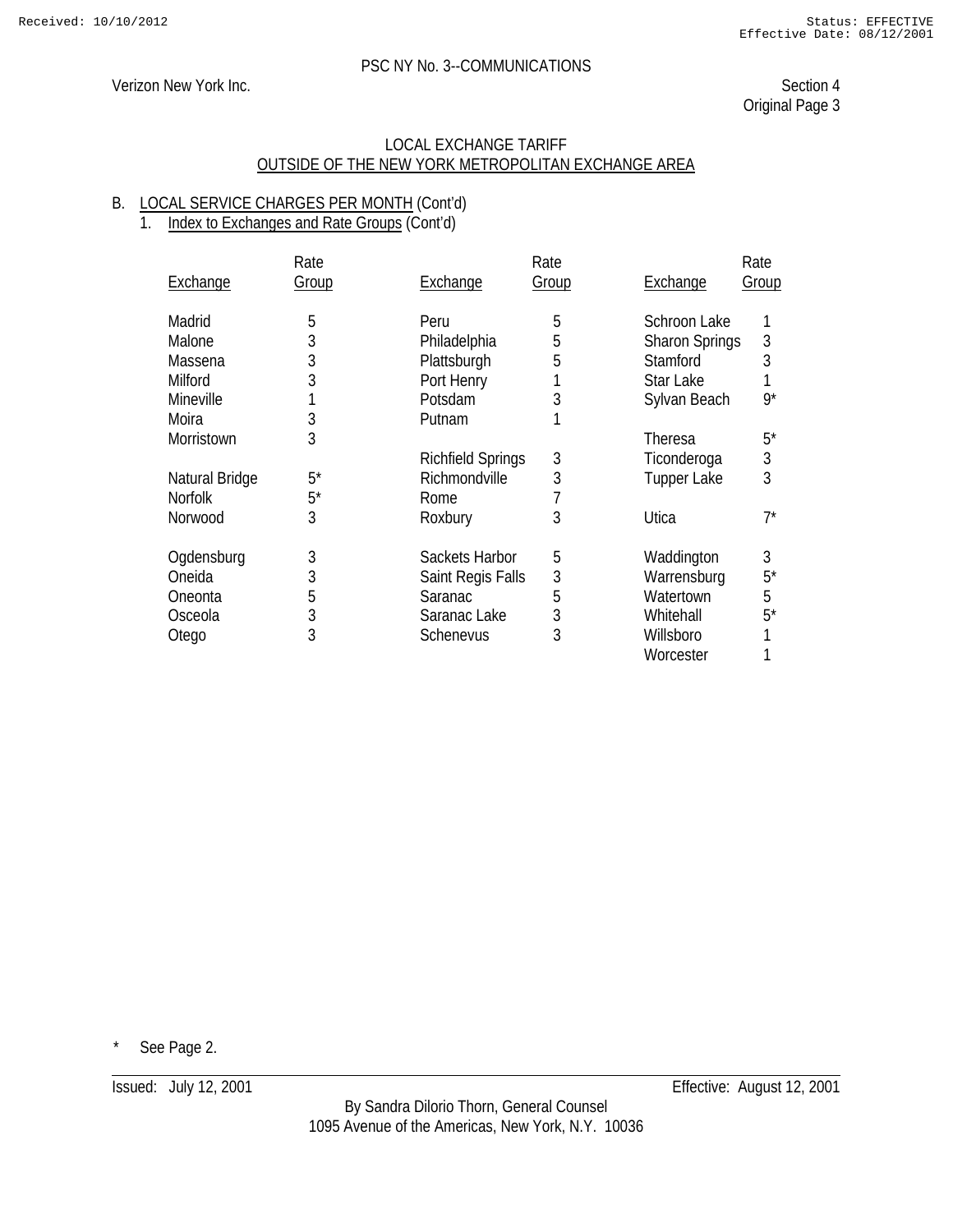Verizon New York Inc. Section 4 3rd Revised Page 4 Superseding 2<sup>nd</sup> Revised Page 4

# LOCAL EXCHANGE TARIFF OUTSIDE OF THE NEW YORK METROPOLITAN EXCHANGE AREA

# B. LOCAL SERVICE CHARGES PER MONTH (Cont'd)

2. Basic Schedule of Group Rates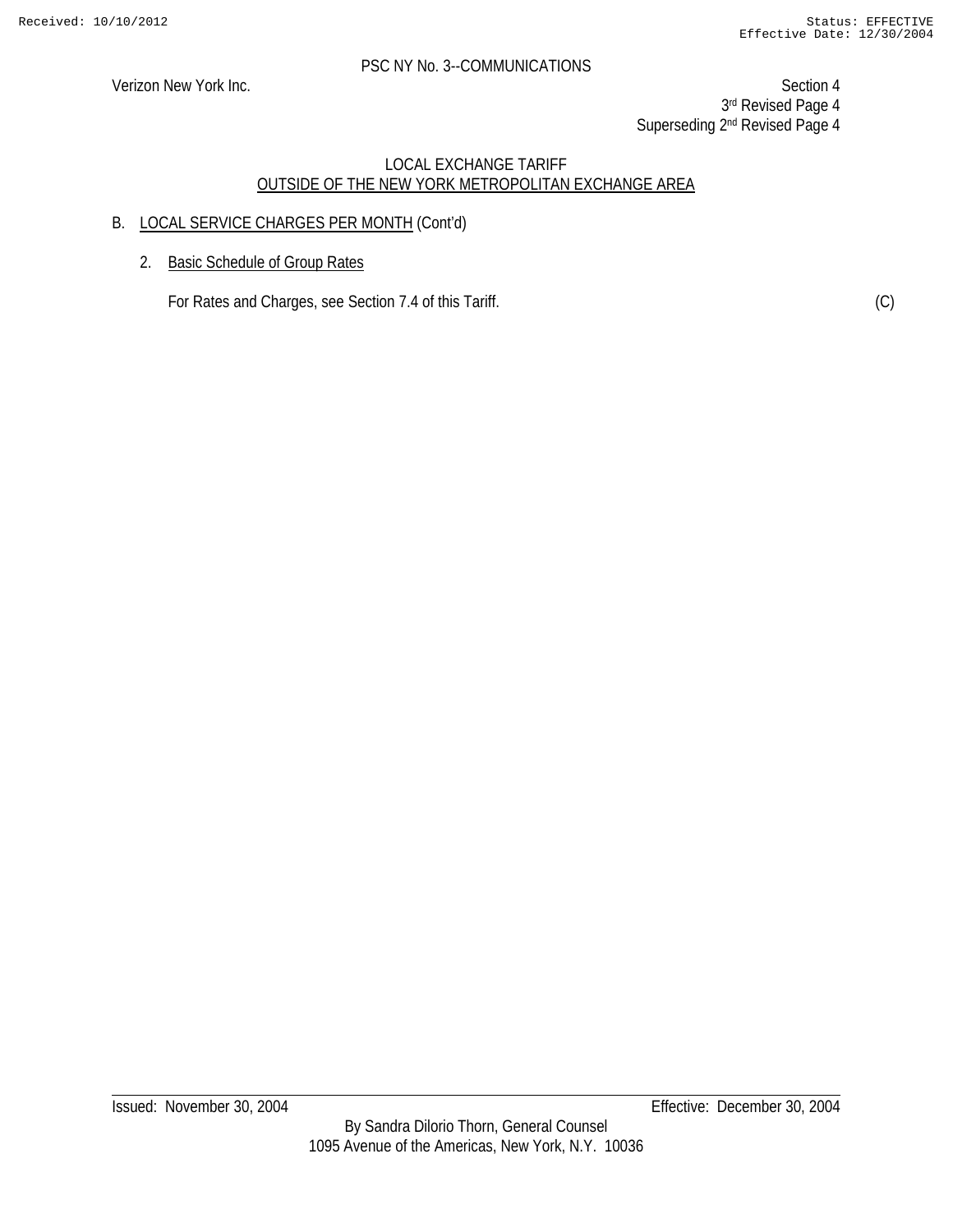Verizon New York Inc. Section 4 1st Revised Page 5 Superseding Original Page 5

# LOCAL EXCHANGE TARIFF OUTSIDE OF THE NEW YORK METROPOLITAN EXCHANGE AREA

# B. LOCAL SERVICE CHARGES PER MONTH (Cont'd)

2. Basic Schedule of Group Rates (Cont'd)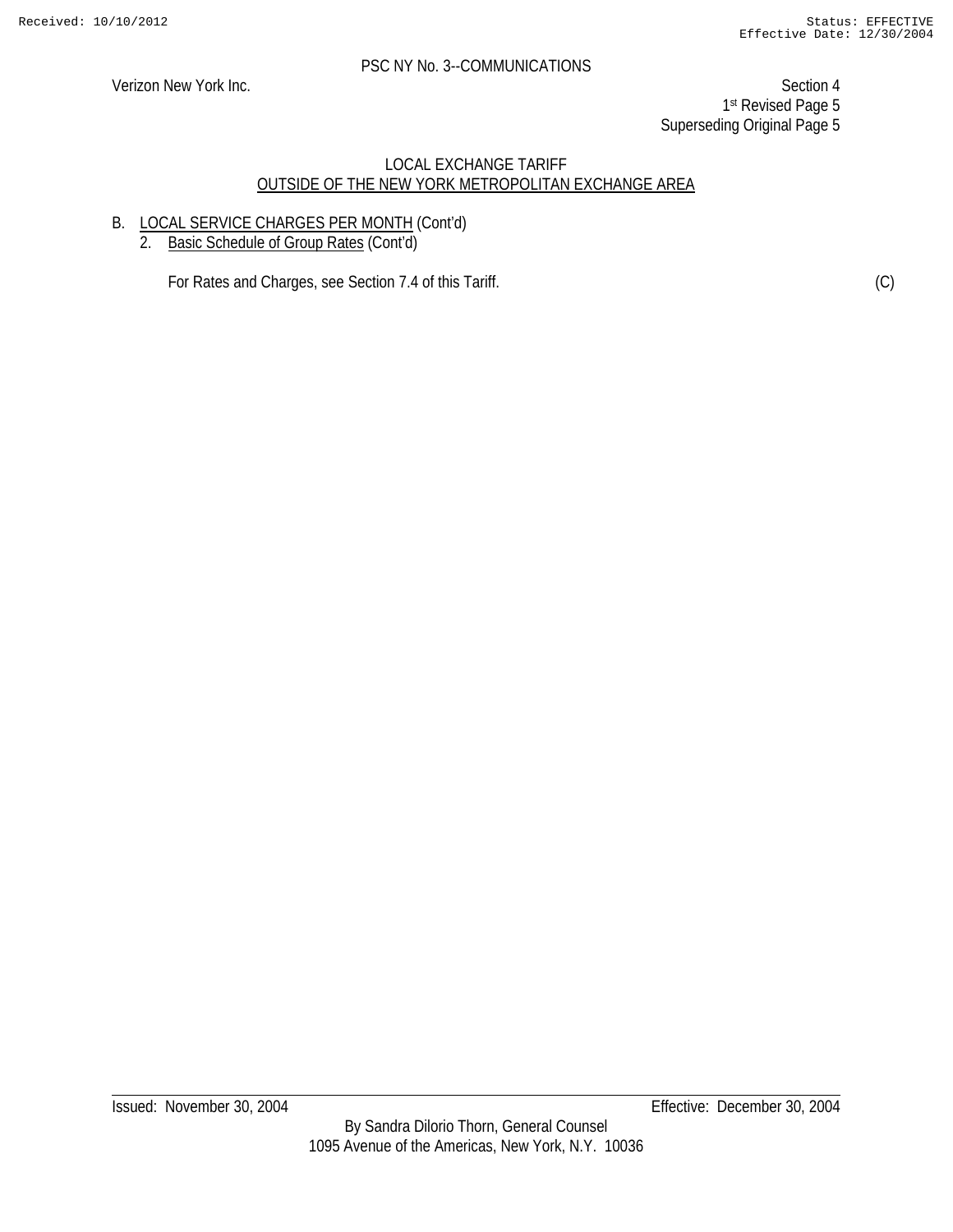Verizon New York Inc. Section 4 3rd Revised Page 6 Superseding 2<sup>nd</sup> Revised Page 6

#### LOCAL EXCHANGE TARIFF OUTSIDE OF THE NEW YORK METROPOLITAN EXCHANGE AREA

# B. LOCAL SERVICE CHARGES PER MONTH (Cont'd)

2. Basic Schedule of Group Rates (Cont'd)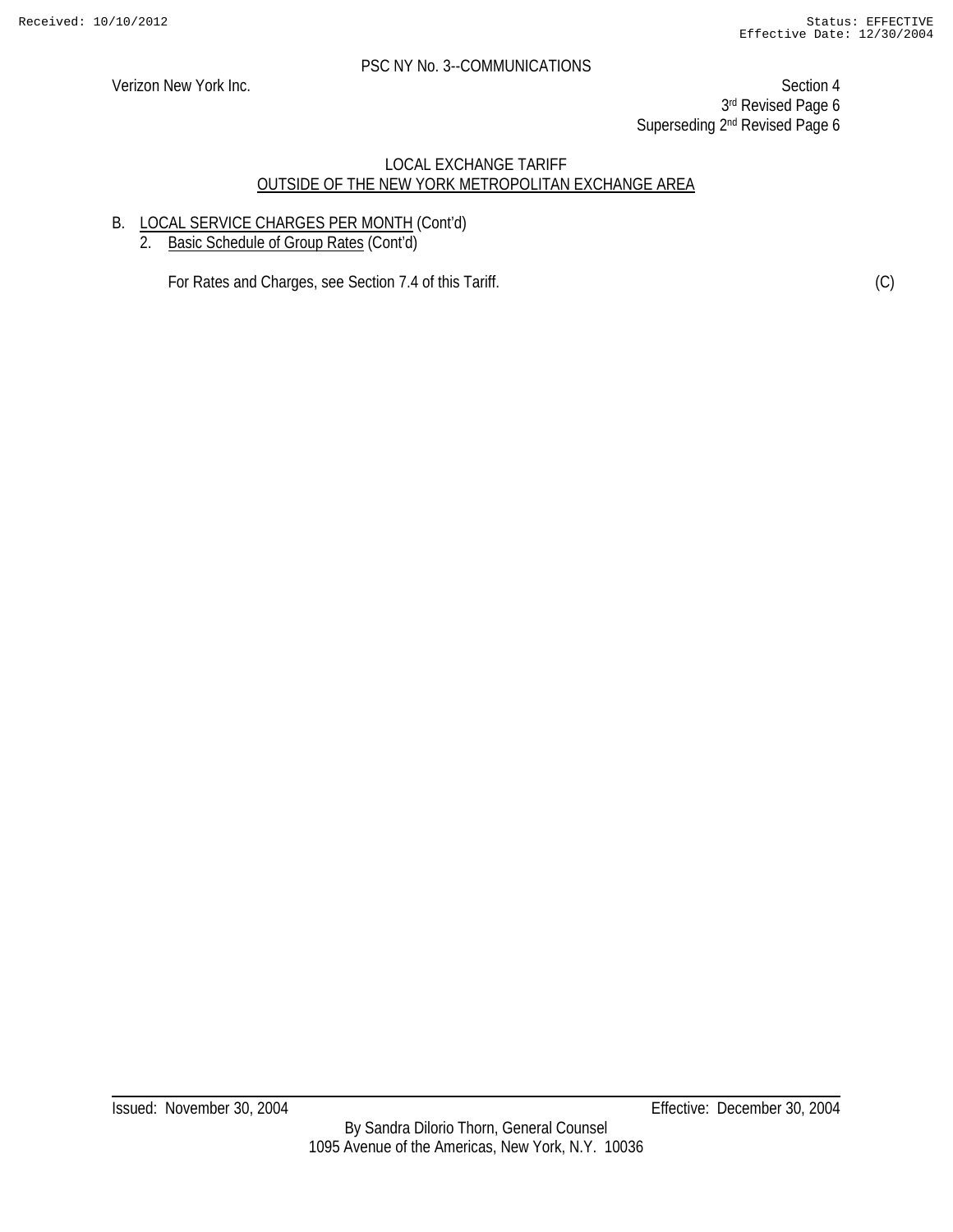# Verizon New York Inc. Section 4

Original Page 7

#### LOCAL EXCHANGE TARIFF OUTSIDE OF THE NEW YORK METROPOLITAN EXCHANGE AREA

#### B. LOCAL SERVICE CHARGES PER MONTH (Cont'd) 2. Basic Schedule of Group Rates (Cont'd)

- c. Notes
	- \*(1) In the following exchanges, calls to points within the primary calling area are timed from all business message rate service:

| Alexandria Bay         | Evans Mills       | Ogdensburg     |
|------------------------|-------------------|----------------|
| Antwerp                | Fort Ann          | Oneida         |
| Argyle                 | Fort Covington    | Oneonta        |
| Barneveld              | <b>Glen Falls</b> | Otego          |
| <b>Bolton Landing</b>  | Hartford          | Peru           |
| Camden                 | <b>Hartwick</b>   | Philadelphia   |
| Canastota              | Herkimer          | Plattsburgh    |
| Canton                 | <b>Ilion</b>      | Potsdam        |
| Carthage               | Kattskill Bay     | Rome           |
| Chateaugay             | Lafargeville      | Saranac        |
| <b>Cherry Valley</b>   | Lake George       | Sackets Harbor |
| Clayton                | Lake Placid       | Schenevus      |
| Clinton                | Lyon Mountain     | Sylvan Beach   |
| Copenhagen             | Madrid            | Theresa        |
| Dannemora              | Malone            | Utica          |
| Davenport              | Massena           | Waddington     |
| Edmeston               | Milford           | Warrensburg    |
| <b>Ellenburg Depot</b> | Natural Bridge    | Watertown      |
|                        | <b>Norfolk</b>    | Whitehall      |
|                        | Norwood           |                |

\*(2) Except for the exchanges specified in (1) preceding, calls to points within the primary calling area are not timed.

Effective February 1, 1994, calls to points within the primary calling area are timed from all business message rate service in all exchanges.

Issued: July 12, 2001 Effective: August 12, 2001

By Sandra Dilorio Thorn, General Counsel 1095 Avenue of the Americas, New York, N.Y. 10036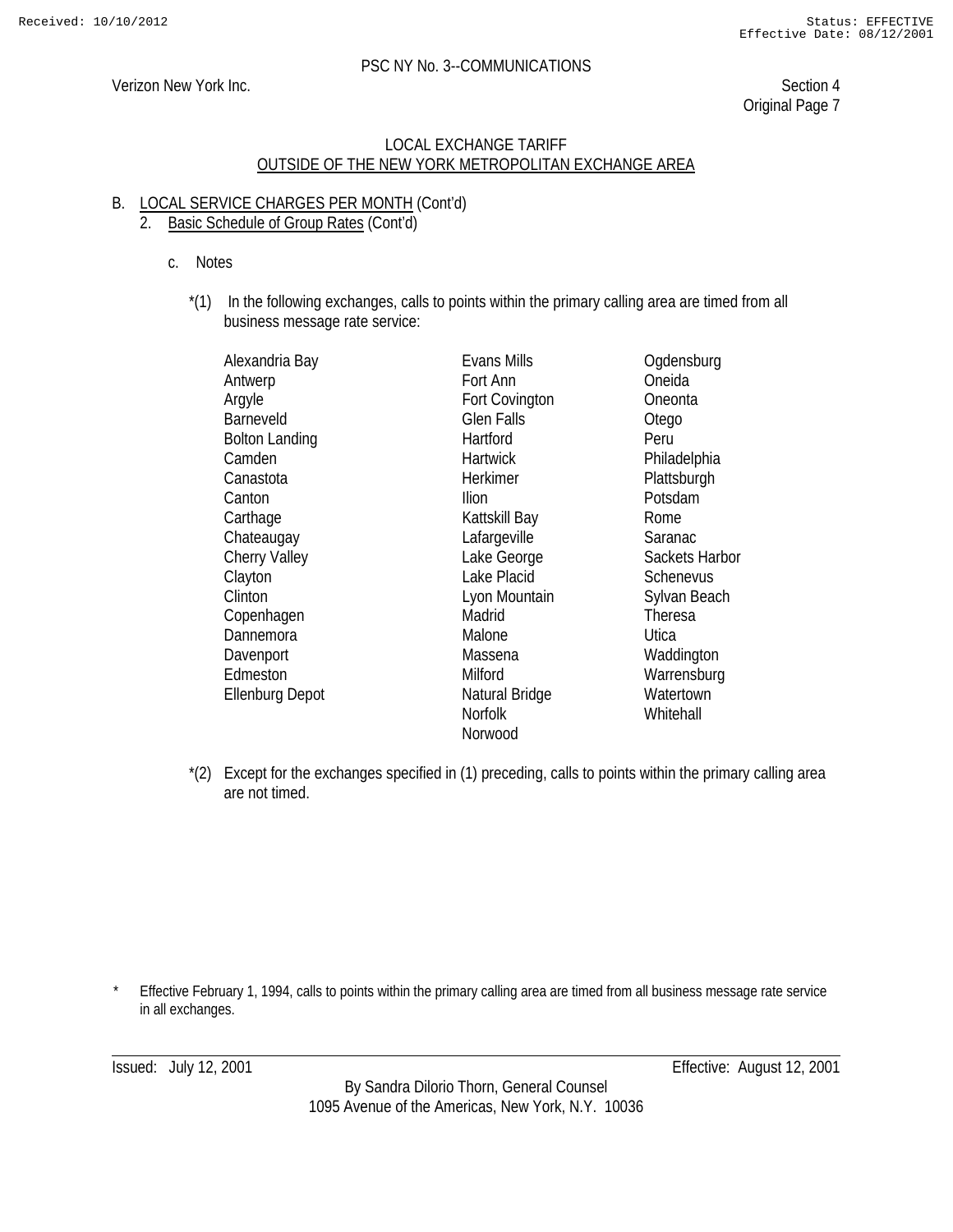Verizon New York Inc. Section 4 2<sup>nd</sup> Revised Page 8 Superseding 1<sup>st</sup> Revised Page 8

# LOCAL EXCHANGE TARIFF OUTSIDE OF THE NEW YORK METROPOLITAN EXCHANGE AREA

# B. LOCAL SERVICE CHARGES PER MONTH (Cont'd)

#### 3. Non-Adjacent Extended Area Service Surcharges

In addition to the basic local service charges shown in Paragraph B.2. preceding, the following non-adjacent extended area service surcharges apply only to flat rate lines in the exchanges indicated with an asterisk (\*) in Paragraph B.1. preceding.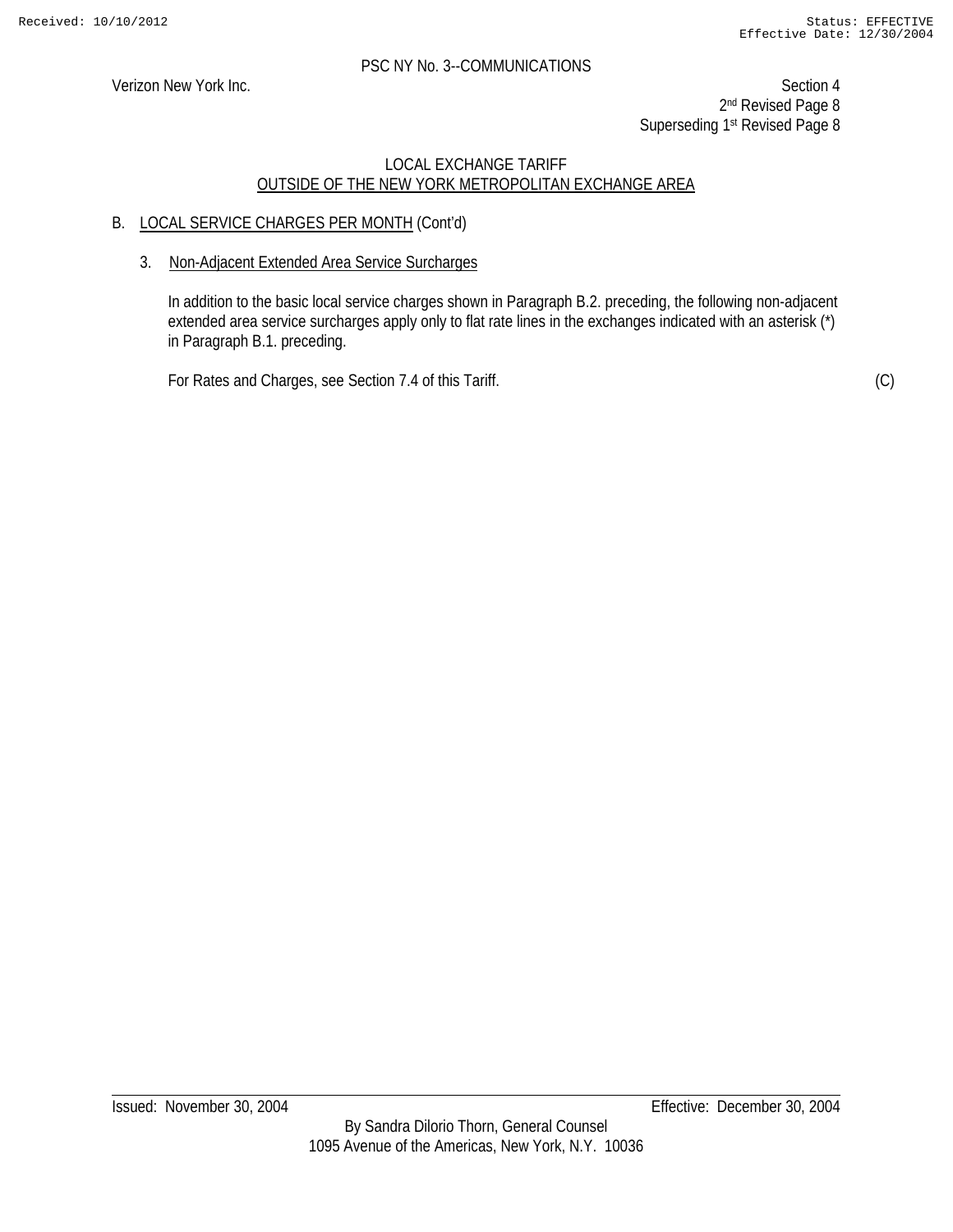Verizon New York Inc. Section 4 5<sup>th</sup> Revised Page 9 Superseding 4<sup>th</sup> Revised Page 9

#### LOCAL EXCHANGE TARIFF OUTSIDE OF THE NEW YORK METROPOLITAN EXCHANGE AREA

# C. CHARGES FOR LOCAL CALLS

#### 1. Local Calls from Flat Rate Telephones

Flat rate service includes an unlimited number of calls to points within the subscriber's primary local calling area, except as shown in 4. following.

#### 2. Local Calls From Message Rate Telephones

a. Each station-to-station sent-paid call from a message rate telephone to a point within the subscriber's local calling area is charged for in accordance with Section 7 of this Tariff. Except as indicated in exchanges shown in Paragraph B.2.c. preceding, calls to points within the primary calling area (Rate Band 1) are untimed. Rate Bands, where applicable, are shown in the related exchange pages of this Section 4. Where no Rate Bands are shown in the exchange pages, Rate Band 1 charges apply for local calls.

#### Residence

For Rates and Charges, see Section 7.4 of this Tariff.

#### Business

For Rates and Charges, see Section 7.4 of this Tariff.

(D)

(C)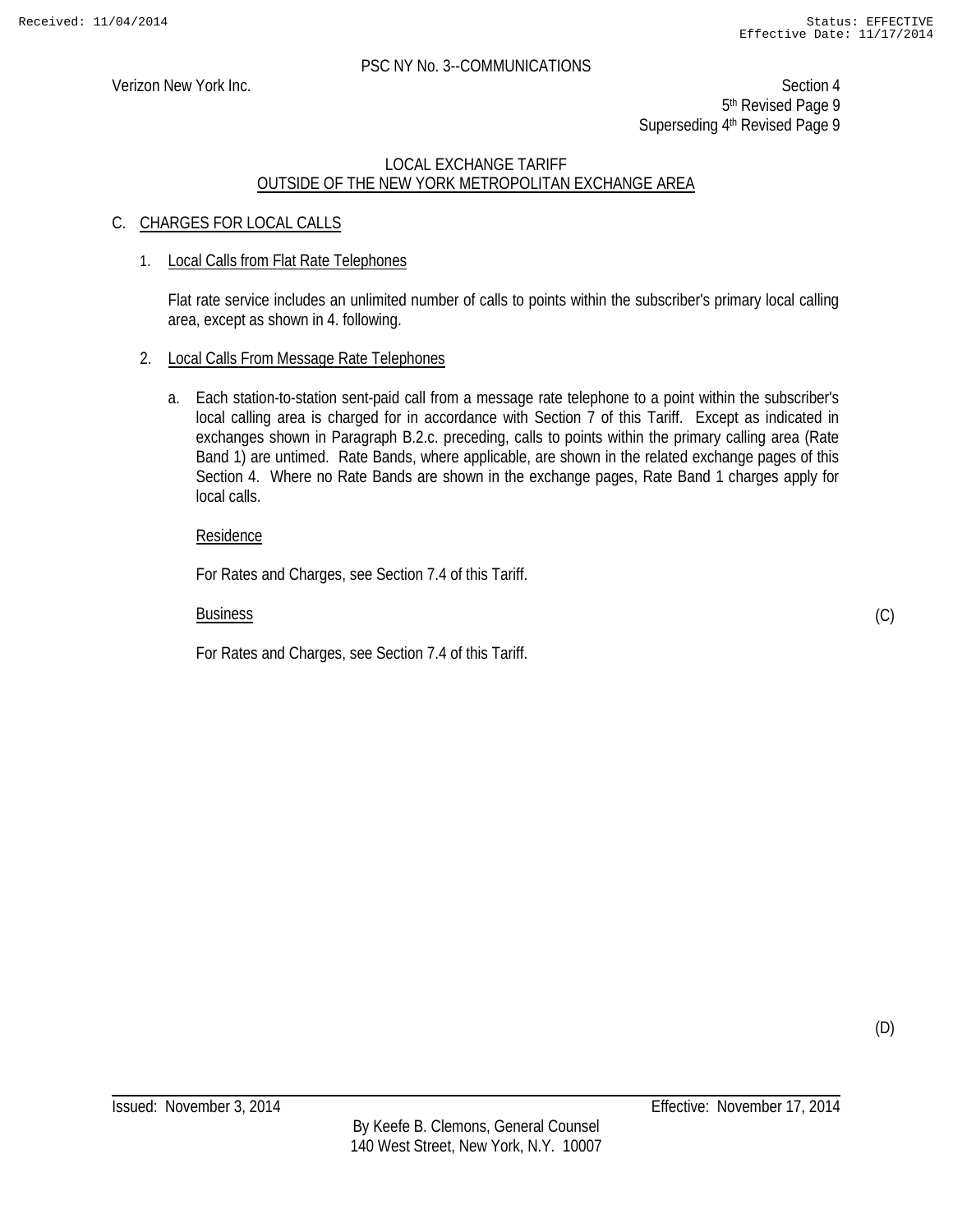Verizon New York Inc. Section 4 2<sup>nd</sup> Revised Page 10 Superseding 1st Revised Page 10

#### LOCAL EXCHANGE TARIFF OUTSIDE OF THE NEW YORK METROPOLITAN EXCHANGE AREA

# C. CHARGES FOR LOCAL CALLS (Cont'd)

- 2. Local Calls From Message Rate Telephones (Cont'd)
	- a. (Cont'd)
		- (1) Rate Periods Except Holidays

| $1.440 + 0.10000$ Exoopt Fiolidays |                                | <b>Times Applicable</b>        |                                |
|------------------------------------|--------------------------------|--------------------------------|--------------------------------|
| <b>Rates</b>                       | From                           | To But Not<br>Including        | <b>Days</b>                    |
| Day                                | 8:00 AM                        | 9:00 PM                        | Monday - Friday                |
| Evening                            | 9:00 PM<br>5:00 PM             | 11:00 PM<br>11:00 PM           | Monday - Friday<br>Sunday      |
| Night                              | 11:00 PM<br>8:00 AM<br>8:00 AM | 8:00 AM<br>11:00 PM<br>5:00 PM | All Days<br>Saturday<br>Sunday |

(2) Holiday Rate Periods

On Christmas Day (December 25), on New Year's Day (January 1), on Independence Day (July 4), on Labor Day (The first Monday in September) and on Thanksgiving (The fourth Thursday in November) and on resulting legal holidays when Christmas, New Year's Day or Independence Day legal holidays fall on dates other than December 25, January 1 or July 4, the holiday rate applicable is the Evening Rate unless a lower rate would normally apply.

b. Charges for operator-handled station- to-station calls are based on the rates and timing in Paragraph a. preceding, for timed services and in addition, the charges in Paragraph C.4. following apply. (C)

3.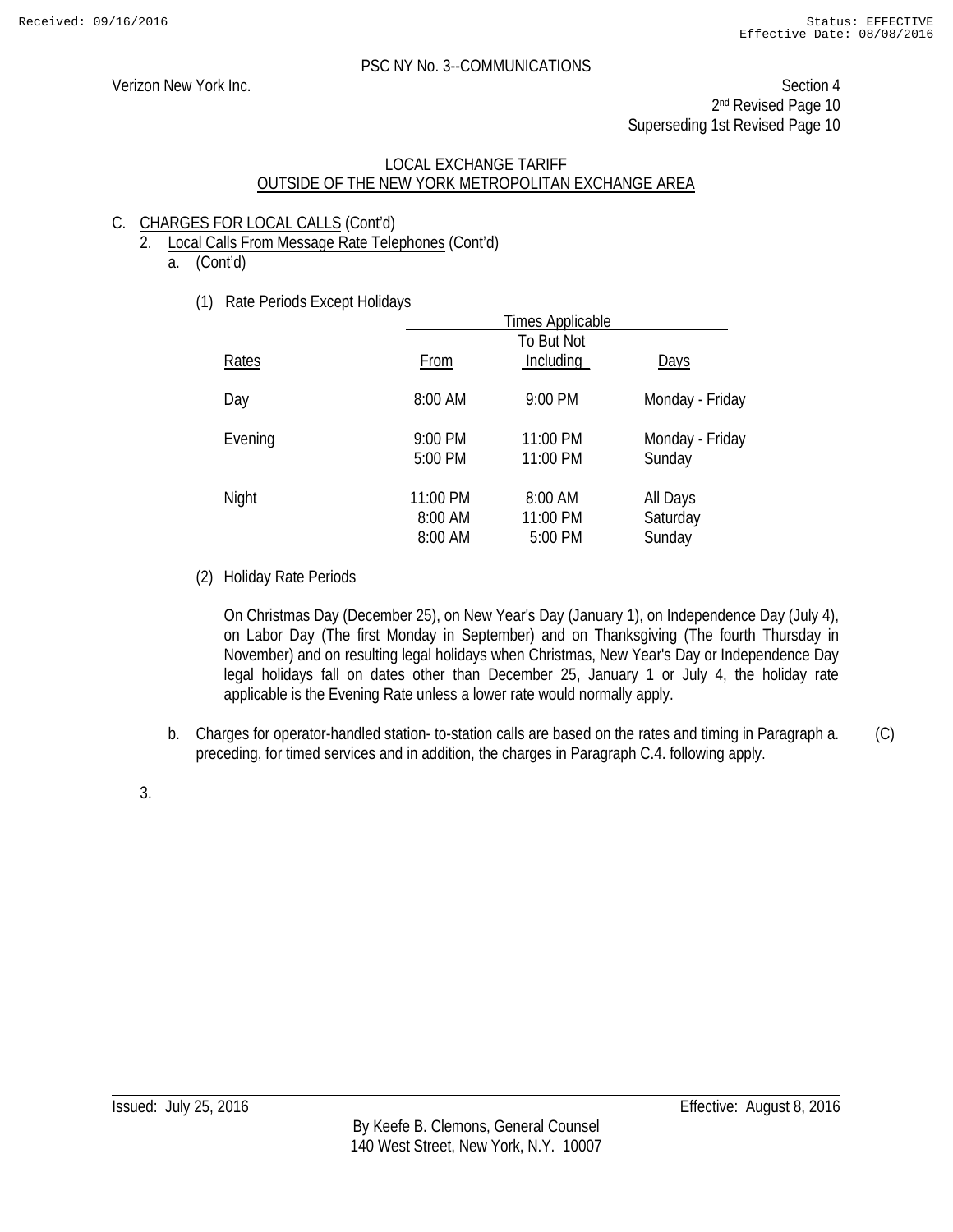Verizon New York Inc. Section 4 7<sup>th</sup> Revised Page 11 Superseding 6th Revised Page 11

# LOCAL EXCHANGE TARIFF OUTSIDE OF THE NEW YORK METROPOLITAN EXCHANGE AREA

- C. CHARGES FOR LOCAL CALLS (Cont'd)
	- 4. Operator-Handled Calls
		- a. From Message Rate and Flat Rate Stations.

Local calls may be placed on an operator-handled\* station-to-station basis. All such calls are time Such calls are itemized separately. (C)

> ˥ (D)

For Rates and Charges, see Section 7.4 of this Tariff.

\* See Tariff P.S.C. No.15--COMMUNICATIONS, Section 9 for definition of operator-handled calls.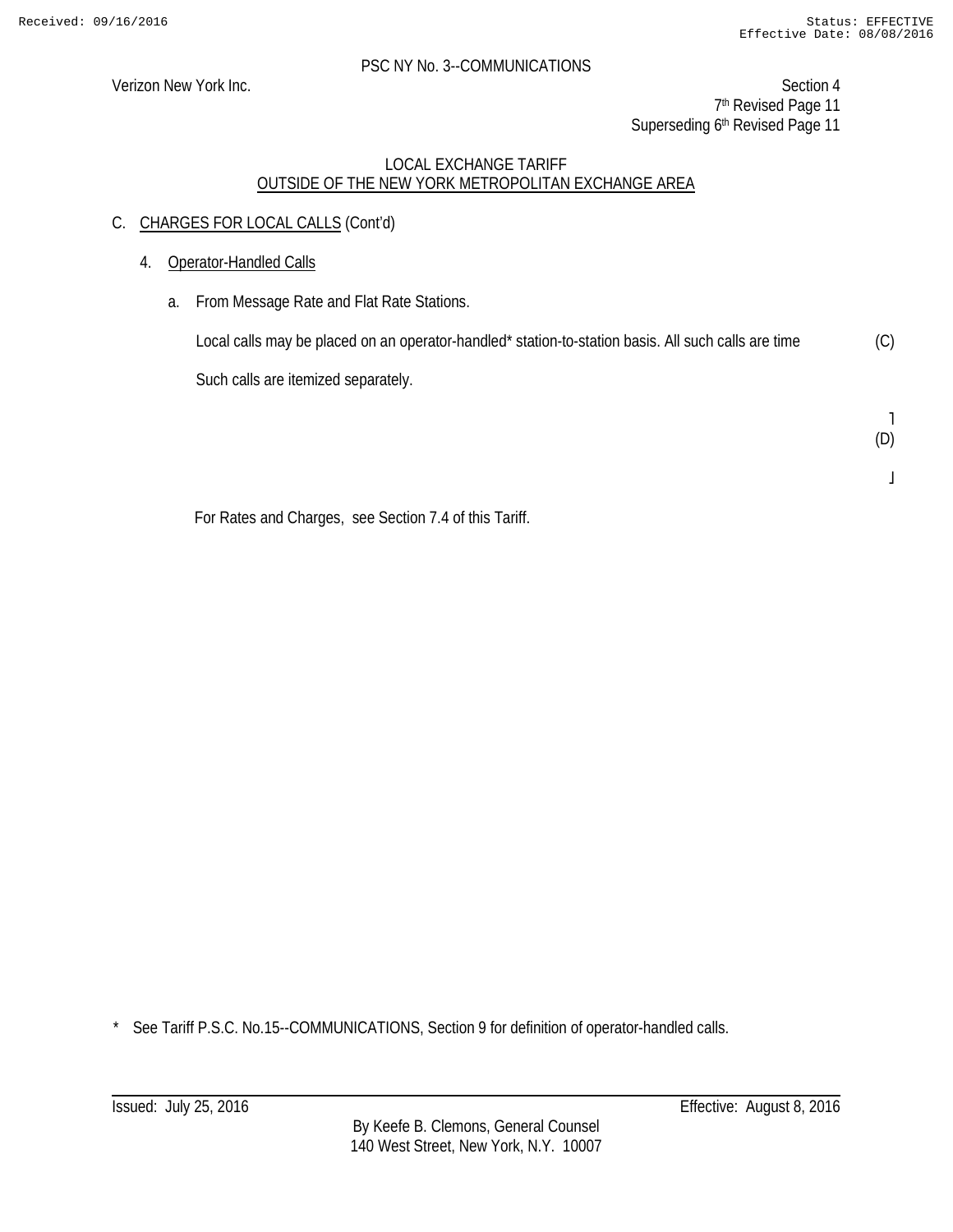Verizon New York Inc. Section 4 6th Revised Page 12 Superseding 5<sup>th</sup> Revised Page 12

#### LOCAL EXCHANGE TARIFF OUTSIDE OF THE NEW YORK METROPOLITAN EXCHANGE AREA

C. CHARGES FOR LOCAL CALLS (Cont'd)

4. Operator-Handled Calls (Cont'd)

b. From Public Access Smart-pay Lines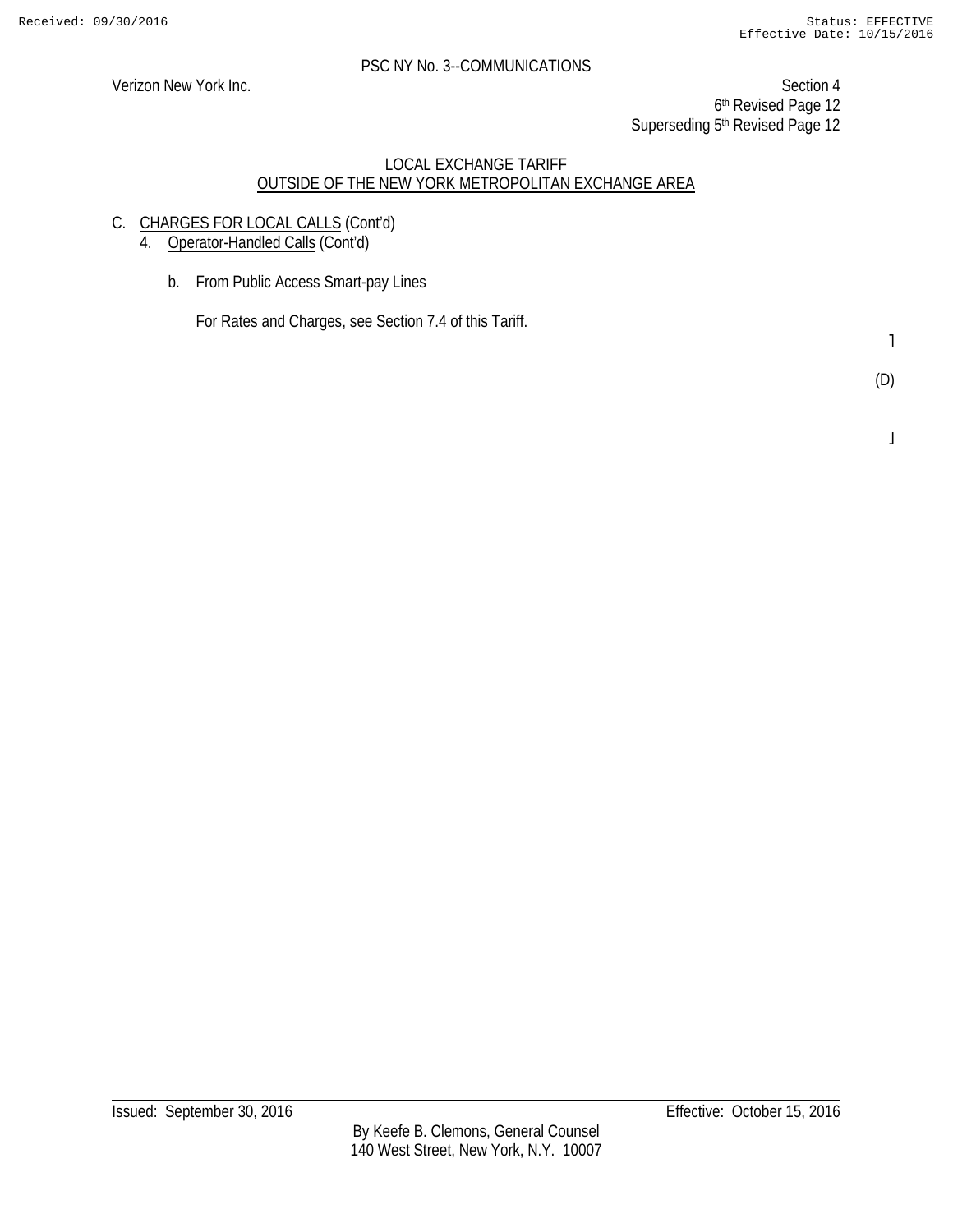Verizon New York Inc. Section 4 5th Revised Page 13 Superseding 4th Revised Page 13

- C. CHARGES FOR LOCAL CALLS (Cont'd)
	- 5. (Reserved for future use)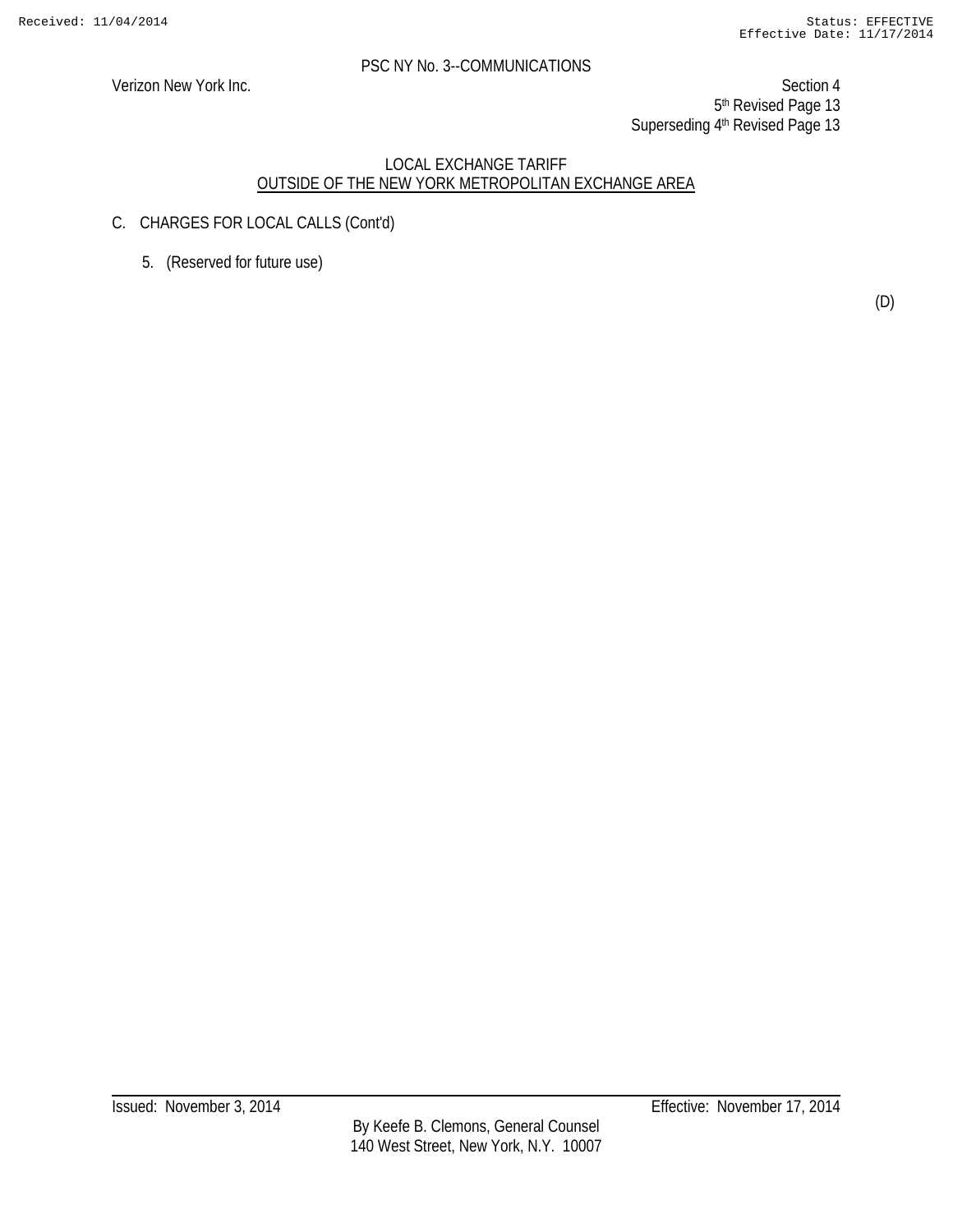Verizon New York Inc. Section 4 5th Revised Page 14 Superseding 4<sup>th</sup> Revised Page 14

- C. CHARGES FOR LOCAL CALLS (Cont'd)
	- 5. (Reserved for future use)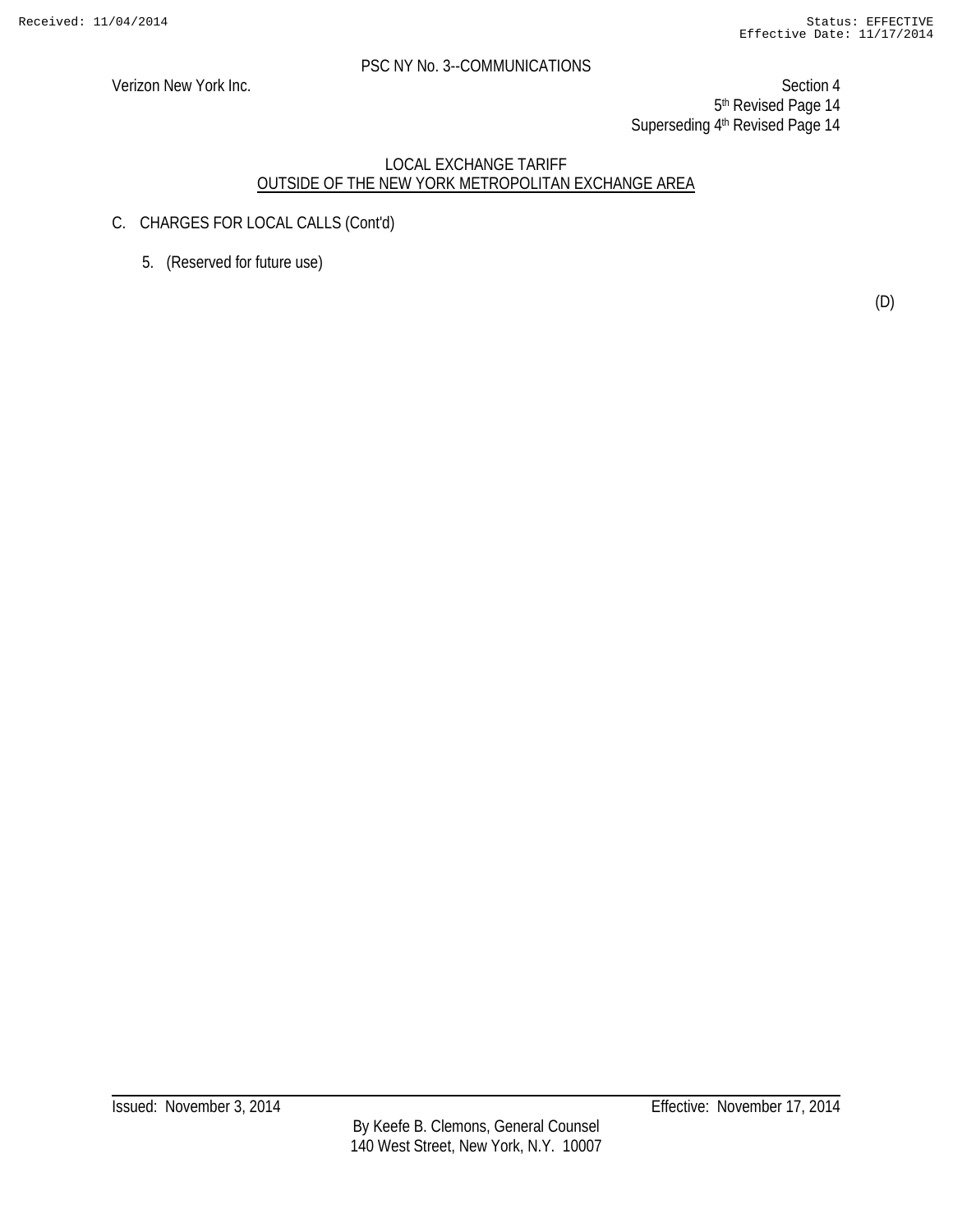Verizon New York Inc. Section 4 3rd Revised Page 15 Superseding 2<sup>nd</sup> Revised Page 15

- C. CHARGES FOR LOCAL CALLS (Cont'd)
	- 5. (Reserved for future use)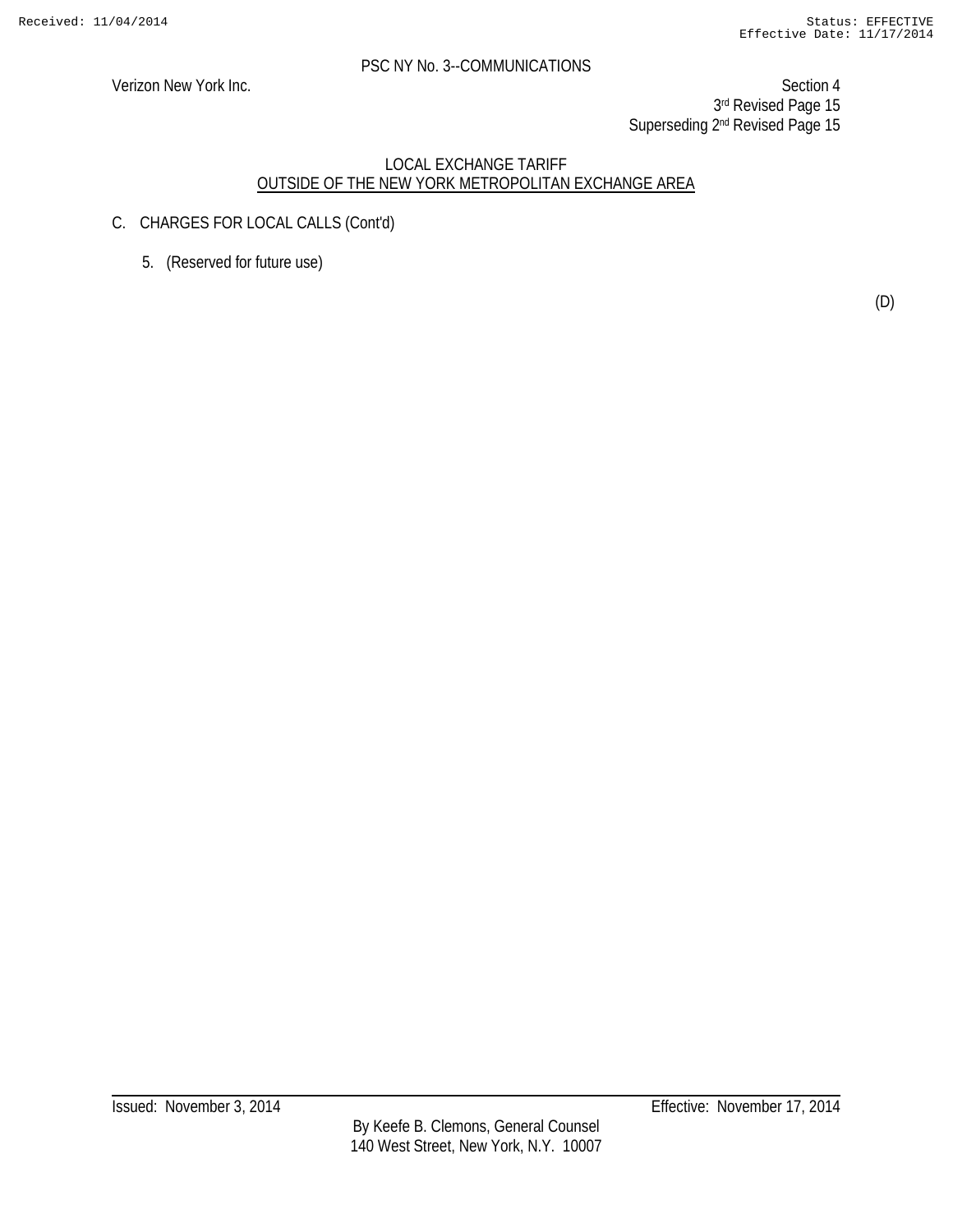Verizon New York Inc. Section 4 4th Revised Page 16 Superseding 3rd Revised Page 16

- C. CHARGES FOR LOCAL CALLS (Cont'd)
	- 5. (Reserved for future use)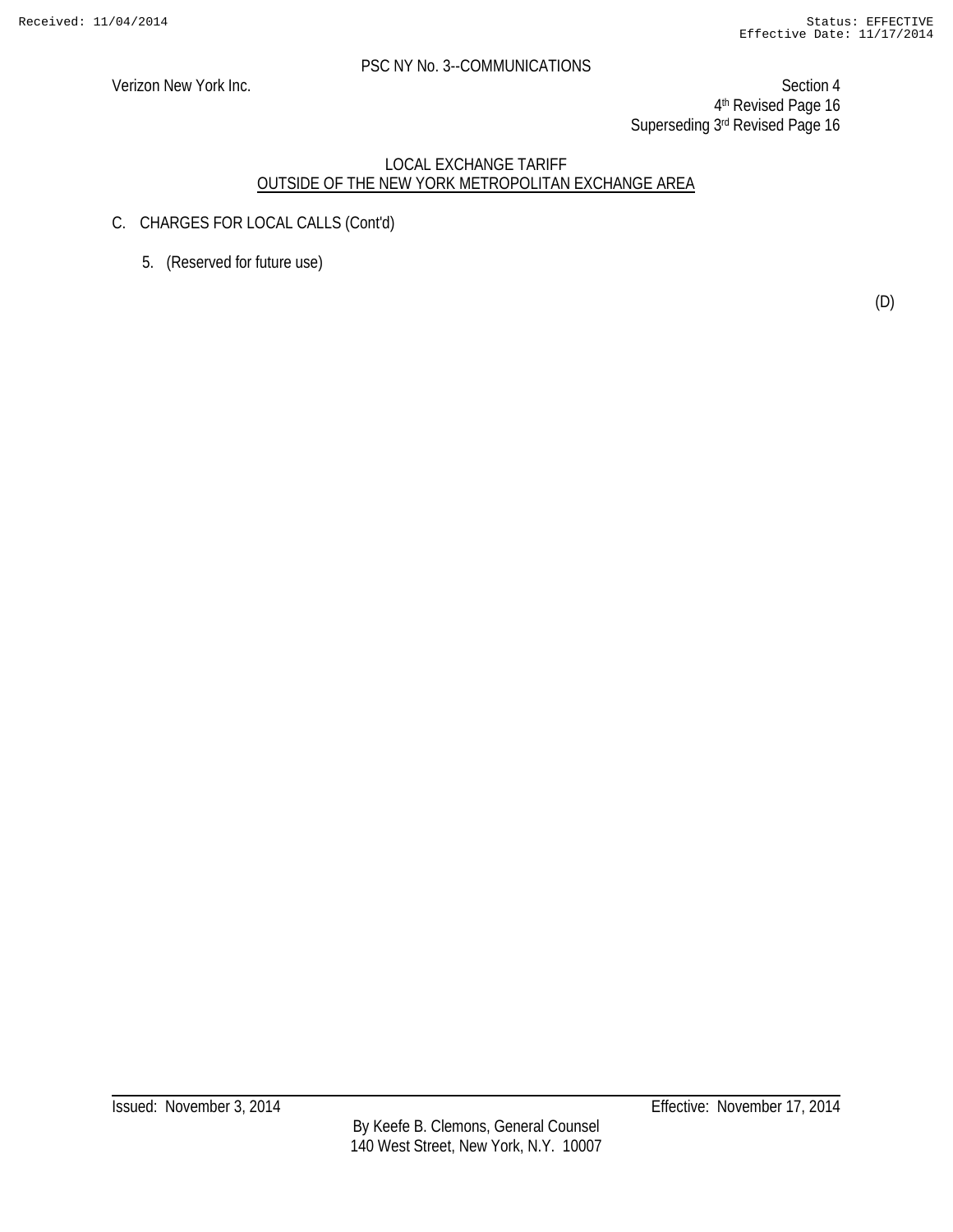Verizon New York Inc. Section 4 3rd Revised Page 17 Superseding 2nd Revised Page 17

# LOCAL EXCHANGE TARIFF OUTSIDE OF THE NEW YORK METROPOLITAN EXCHANGE AREA

# A. THROUGHOUT THE ENTIRE ALEXANDRIA BAY EXCHANGE

The following services are offered at the rates specified in Section 7.4 of this Tariff.

| <b>BUSINESS</b>               | RESIDENCE #                   |  |
|-------------------------------|-------------------------------|--|
| Individual Line--Message Rate | Individual Line--Message Rate |  |
|                               | Individual Line--Flat Rate    |  |

(D) (D)

(D) (D)

(N) (N)

# B. LOCAL CALLING AREA

Stations bearing the designations of central offices within the Alexandria Bay, Clayton, LaFargeville and Theresa exchanges.

# Effective June 15, 2018, party-line services are withdrawn from this Tariff, and Verizon will no longer provide these services as of that date.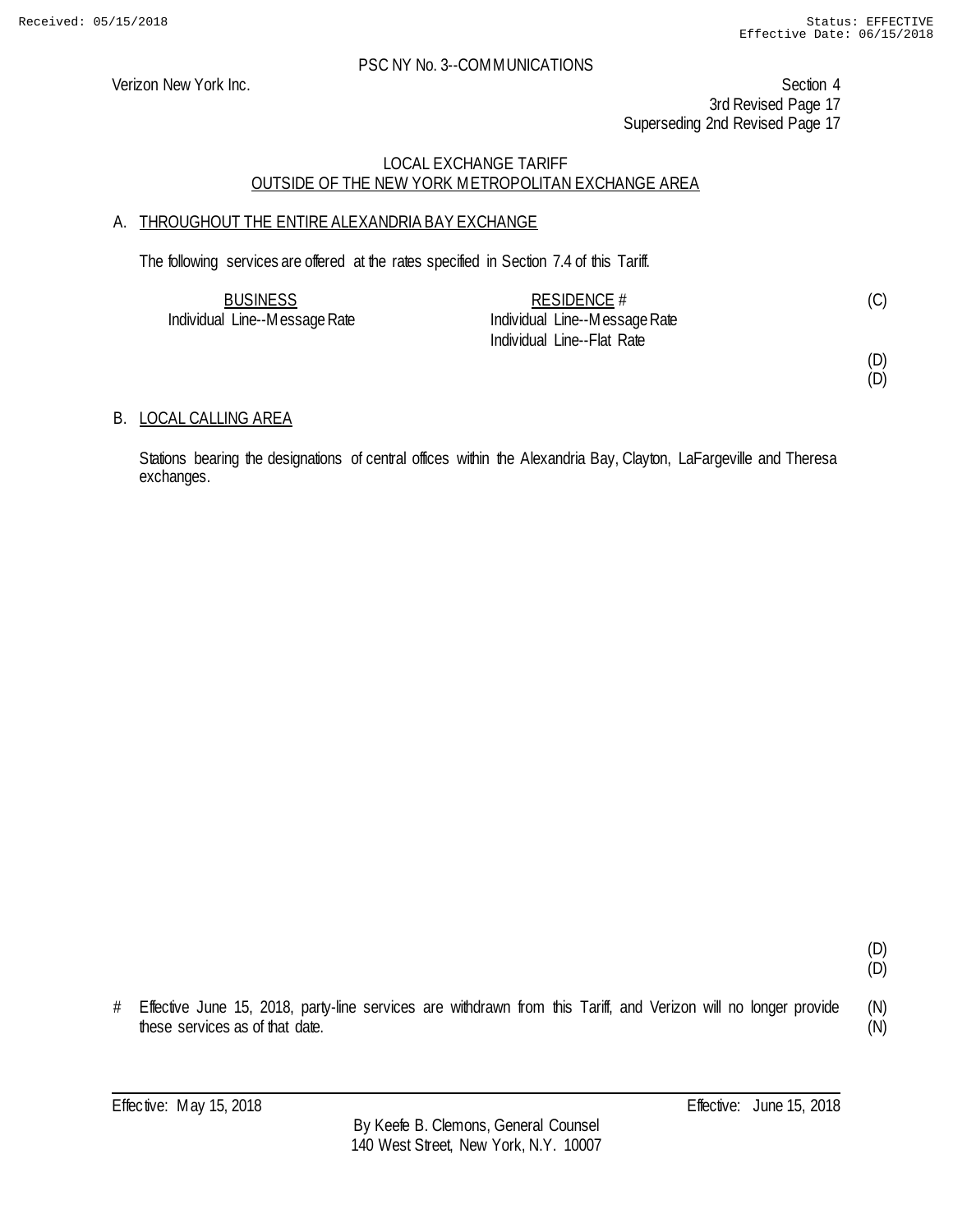Verizon New York Inc. Section 4 5th Revised Page 18 Superseding 4th Revised Page 18

# LOCAL EXCHANGE TARIFF OUTSIDE OF THE NEW YORK METROPOLITAN EXCHANGE AREA

# A. THROUGHOUT THE ENTIRE ANTWERP EXCHANGE

The following services are offered at the rates specified in Section 7.4 of this Tariff.

| <b>BUSINESS</b>               | RESIDENCE $#$                 |  |
|-------------------------------|-------------------------------|--|
| Individual Line--Message Rate | Individual Line--Message Rate |  |
|                               | Individual Line--Flat Rate    |  |

(D)

(D)

# B. LOCAL CALLING AREA

Stations bearing the designations of central offices within the exchanges of Antwerp, Gouverneur, Philadelphia and Watertown.

#### C. CHARGES FOR LOCAL CALLS FROM FLAT RATE AND MESSAGE RATE TELEPHONES

1. Flat Rate Service

Unlimited calling privilege to points listed in Paragraph B. preceding, except as shown in Paragraph C.4., preceding, in this Section.

2. Message Rate Service

The following table shows the rate bands for directly-dialed station-to-station calls to the points listed in Paragraph B. preceding.

|    | Rate Bands   |           |  |
|----|--------------|-----------|--|
|    |              |           |  |
| TΩ | Antwerp      | Watertown |  |
|    | Gouverneur   |           |  |
|    | Philadelphia |           |  |

See Paragraphs C.2. and C.4., preceding, in this Section for initial and overtime periods, initial and overtime charges and charges for operator-handled station-to-station calls.

# Effective June 15, 2018, party-line services are withdrawn from this Tariff, and Verizon will no longer provide these services as of that date.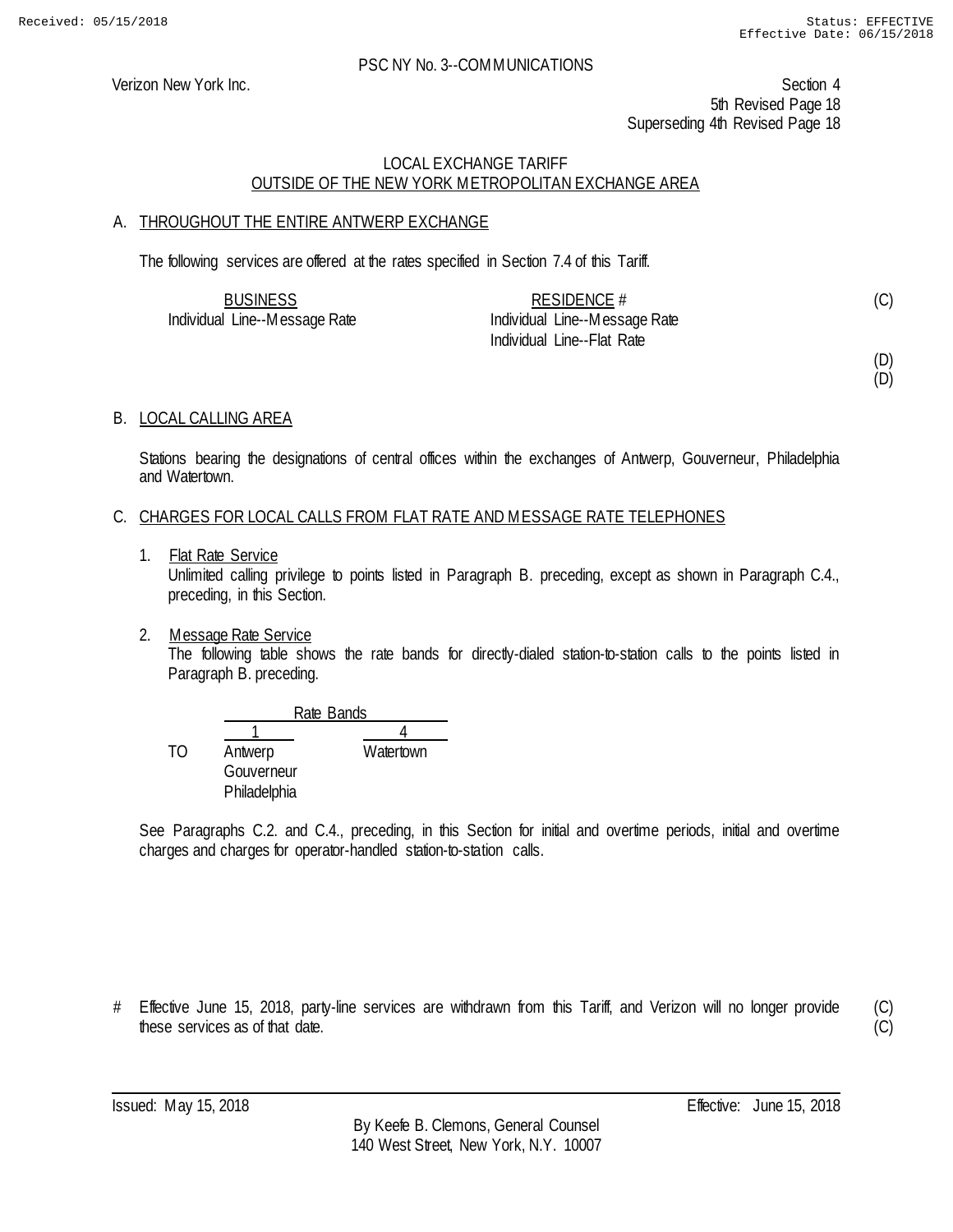Verizon New York Inc. Section 4 3rd Revised Page 19 Superseding 2nd Revised Page 19

#### LOCAL EXCHANGE TARIFF OUTSIDE OF THE NEW YORK METROPOLITAN EXCHANGE AREA

# A. THROUGHOUT THE ENTIRE ARGYLE EXCHANGE

The following services are offered at the rates specified in Section 7.4 of this Tariff.

| <b>BUSINESS</b>               | RESIDENCE $#$                 |  |
|-------------------------------|-------------------------------|--|
| Individual Line--Message Rate | Individual Line--Message Rate |  |
|                               | Individual Line--Flat Rate    |  |

(D) (D)

#### B. LOCAL CALLING AREA

Stations bearing the designations of central offices within the exchanges of Argyle, Glens Falls and Hartford.

(C)  $\overline{C}$ 

<sup>#</sup> Effective June 15, 2018, party-line services are withdrawn from this Tariff, and Verizon will no longer provide these services as of that date.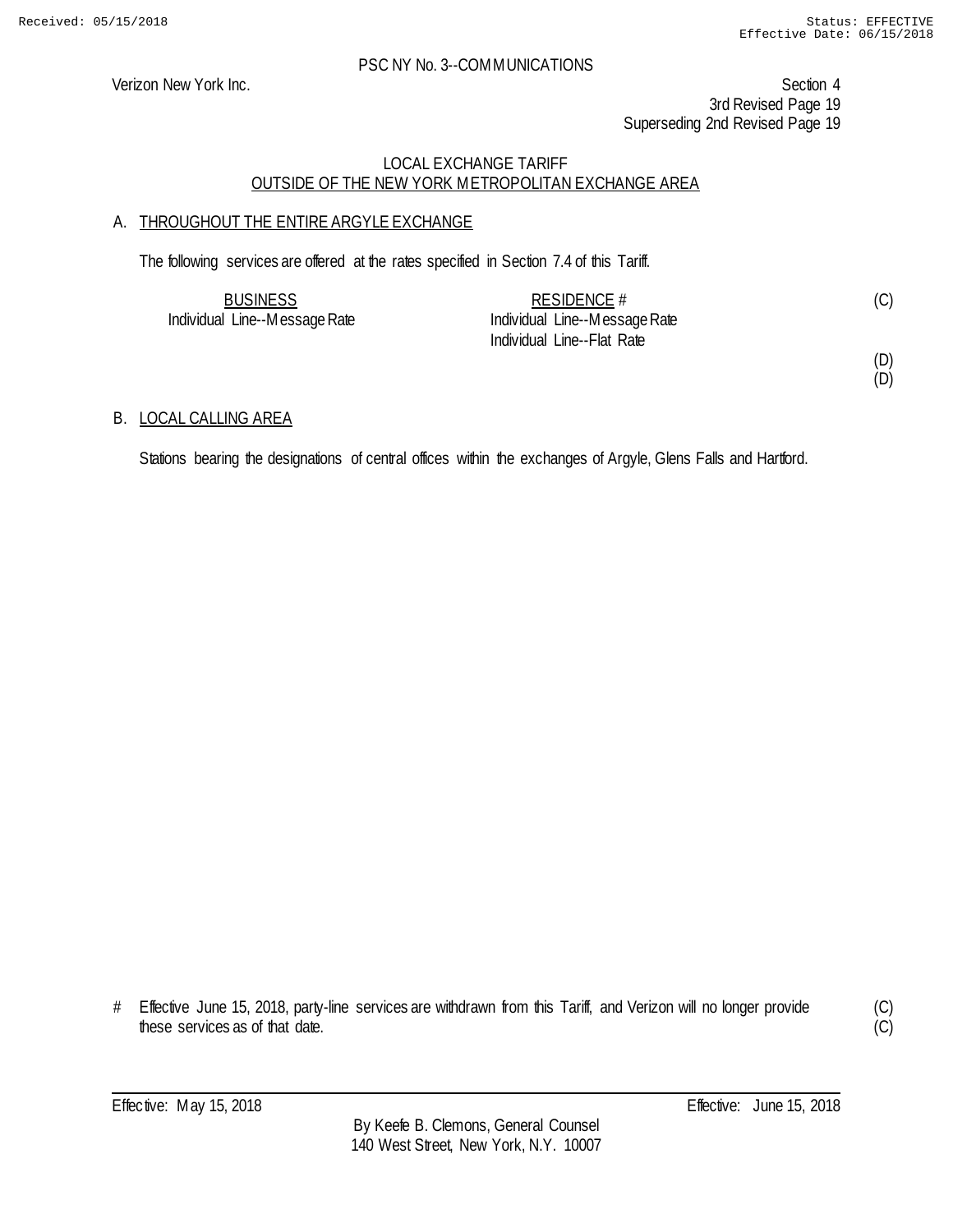Verizon New York Inc. Section 4 3rd Revised Page 20 Superseding 2nd Revised Page 20

#### LOCAL EXCHANGE TARIFF OUTSIDE OF THE NEW YORK METROPOLITAN EXCHANGE AREA

# A. THROUGHOUT THE ENTIRE BARNEVELD EXCHANGE

The following services are offered at the rates specified in Section 7.4 of this Tariff.

| <b>BUSINESS</b>               | RESIDENCE $#$                 |  |
|-------------------------------|-------------------------------|--|
| Individual Line--Message Rate | Individual Line--Message Rate |  |
|                               | Individual Line--Flat Rate    |  |

# (D)

(D)

#### B. LOCAL CALLING AREA

Stations bearing the designations of central offices within the exchanges of Barneveld, Holland Patent (Oneida County Rural Telephone Co.), Remsen (Continental Telephone Company of New York, Inc.) and Utica.

# Effective June 15, 2018, party-line services are withdrawn from this Tariff, and Verizon will no longer provide these services as of that date.

(C)  $\overline{(C)}$ 

Effective: May 15, 2018 **Effective:** June 15, 2018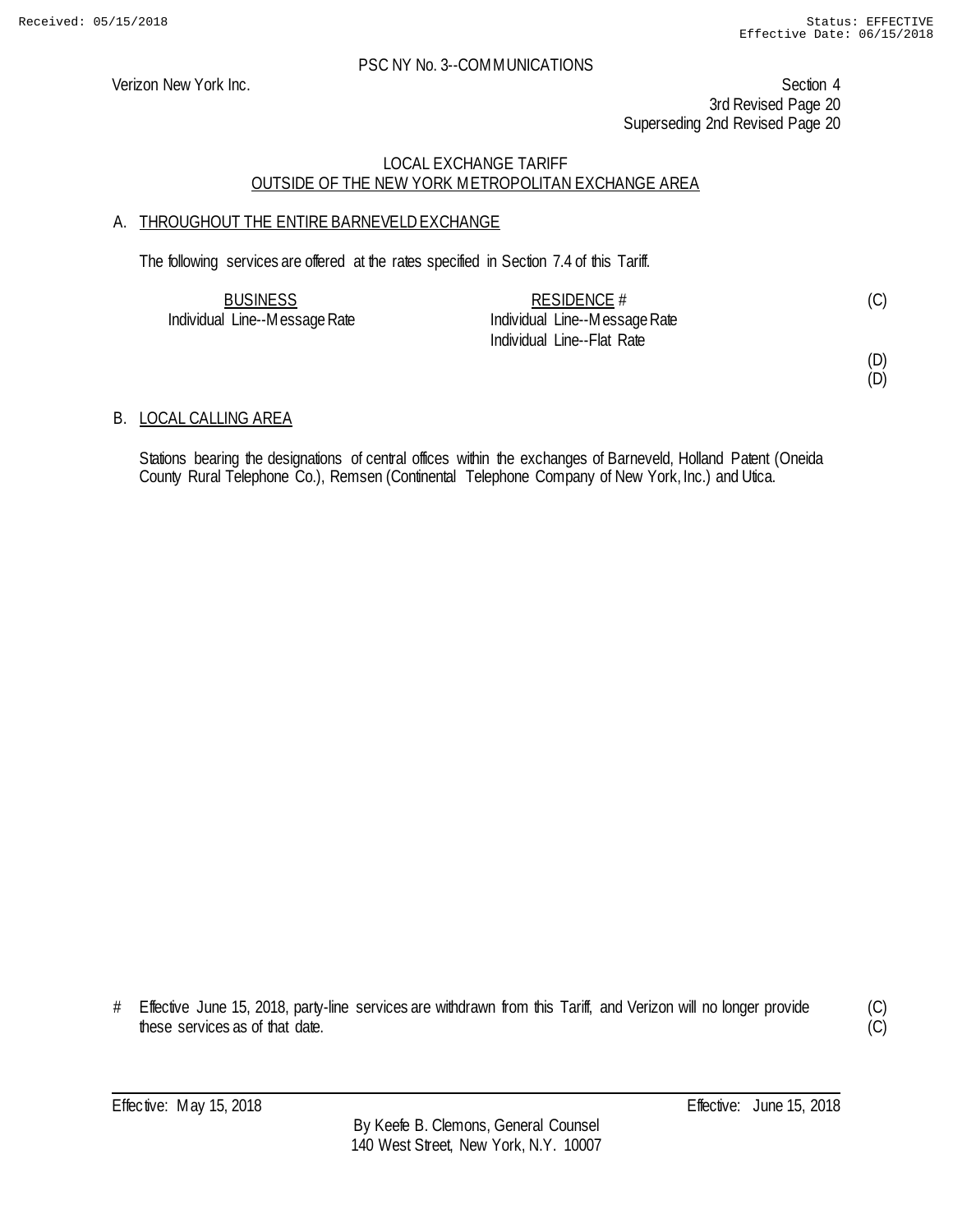Verizon New York Inc. Section 4 5th Revised Page 21 Superseding 4th Revised Page 21

#### LOCAL EXCHANGE TARIFF OUTSIDE OF THE NEW YORK METROPOLITAN EXCHANGE AREA

#### A. THROUGHOUT THE ENTIRE BOLTON LANDING EXCHANGE

The following services are offered at the rates specified in Section 7.4 of this Tariff.

| <b>BUSINESS</b>               | RESIDENCE $#$                 |  |
|-------------------------------|-------------------------------|--|
| Individual Line--Message Rate | Individual Line--Message Rate |  |
|                               | Individual Line--Flat Rate    |  |

(D)

(C)

(D)

#### B. LOCAL CALLING AREA

Stations bearing the designations of central offices within the exchanges of Bolton Landing, Glens Falls and Lake George.

#### C. CHARGES FOR LOCAL CALLS FROM FLAT RATE AND MESSAGE RATE TELEPHONES

1. Flat Rate Service

Flat Rate Service includes unlimited calling privilege to points listed in Paragraph B. preceding, except that such calls placed on an operator-handled station-to-station basis are charged for under the rate band schedule as shown in Paragraph 2.following.

2. Message Rate Service

The following table shows the rate bands for calls to the points listed in Paragraph B. preceding.

|     |                | Rate Bands  |  |  |
|-----|----------------|-------------|--|--|
|     |                |             |  |  |
| TO. | Bolton Landing | Glens Falls |  |  |
|     | Lake George    |             |  |  |

See Paragraphs C.2. and C.4., preceding, in this Section for initial and overtime periods, initial and overtime charges and charges for operator-handled station-to-station calls.

# Effective June 15, 2018, party-line services are withdrawn from this Tariff, and Verizon will no longer provide these services as of that date.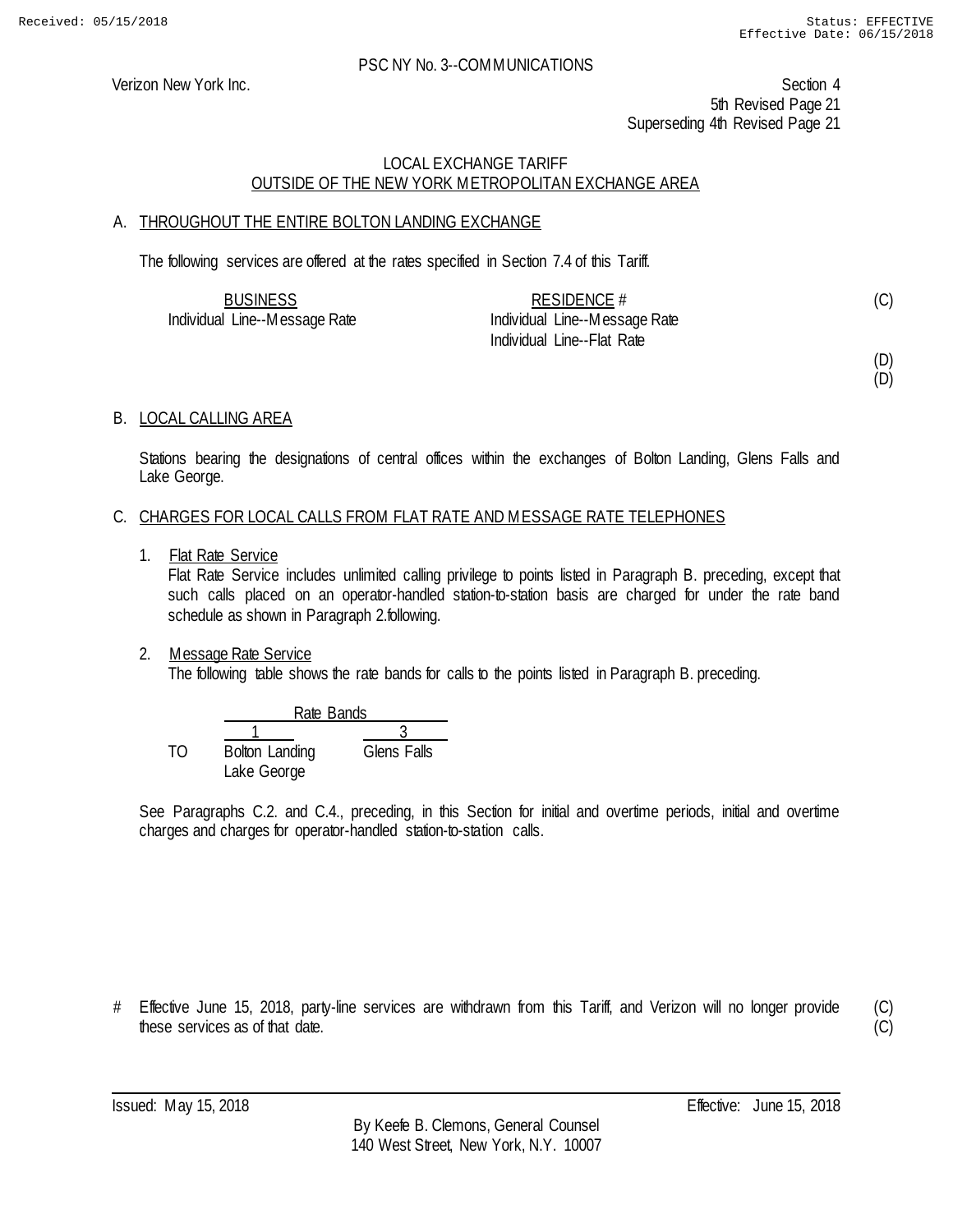Verizon New York Inc. Section 4 2<sup>nd</sup> Revised Page 22 Superseding 1st Revised Page 22

# LOCAL EXCHANGE TARIFF OUTSIDE OF THE NEW YORK METROPOLITAN EXCHANGE AREA

# A. THROUGHOUT THE ENTIRE BRAINARDSVILLE EXCHANGE

The following services are offered at the rates specified in the Rate Attachment at the end of this Section.

| <b>BUSINESS</b>               | RESIDENCE $#$                   | (C) |
|-------------------------------|---------------------------------|-----|
| Individual Line--Message Rate | Individual Line--Message Rate \ |     |
|                               | Individual Line--Flat Rate      |     |

(D) (D)

#### B. LOCAL CALLING AREA

Stations bearing the designations of central offices within the exchanges of Brainardsville, Chateaugay and Malone.

# Effective June 15, 2018, party-line services are withdrawn from this Tariff, and Verizon will no longer provide these services as of that date.

(N) (N)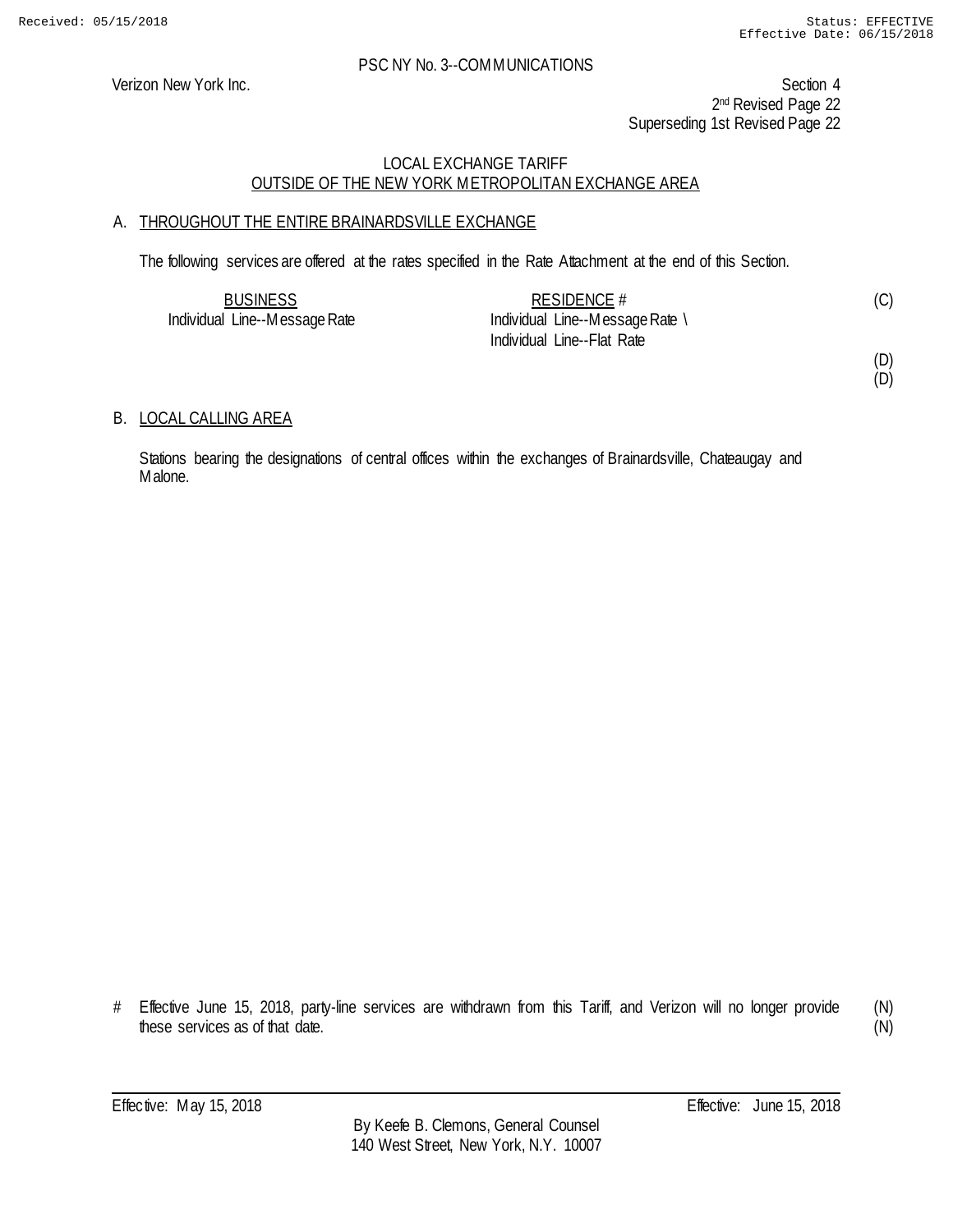Verizon New York Inc. Section 4 4<sup>th</sup> Revised Page 23 Superseding 3rd Revised Page 23

# LOCAL EXCHANGE TARIFF OUTSIDE OF THE NEW YORK METROPOLITAN EXCHANGE AREA

# A. THROUGHOUT THE ENTIRE CAMDENEXCHANGE

The following services are offered at the rates specified in Section 7.4 of this Tariff.

| <b>BUSINESS</b>               | RESIDENCE $#$                 | (C) |
|-------------------------------|-------------------------------|-----|
| Individual Line--Message Rate | Individual Line--Message Rate |     |
|                               | Individual Line--Flat Rate    |     |

# (D)

(D)

#### B. LOCAL CALLING AREA

Stations bearing the designations of central offices within the exchanges of Camden, Osceola, Rome, Sylvan Beach and Williamstown (Continental Tel. Co. of N.Y., Inc.).

(T)

# Effective June 15, 2018, party-line services are withdrawn from this Tariff, and Verizon will no longer provide these services as of that date. (N)

(N)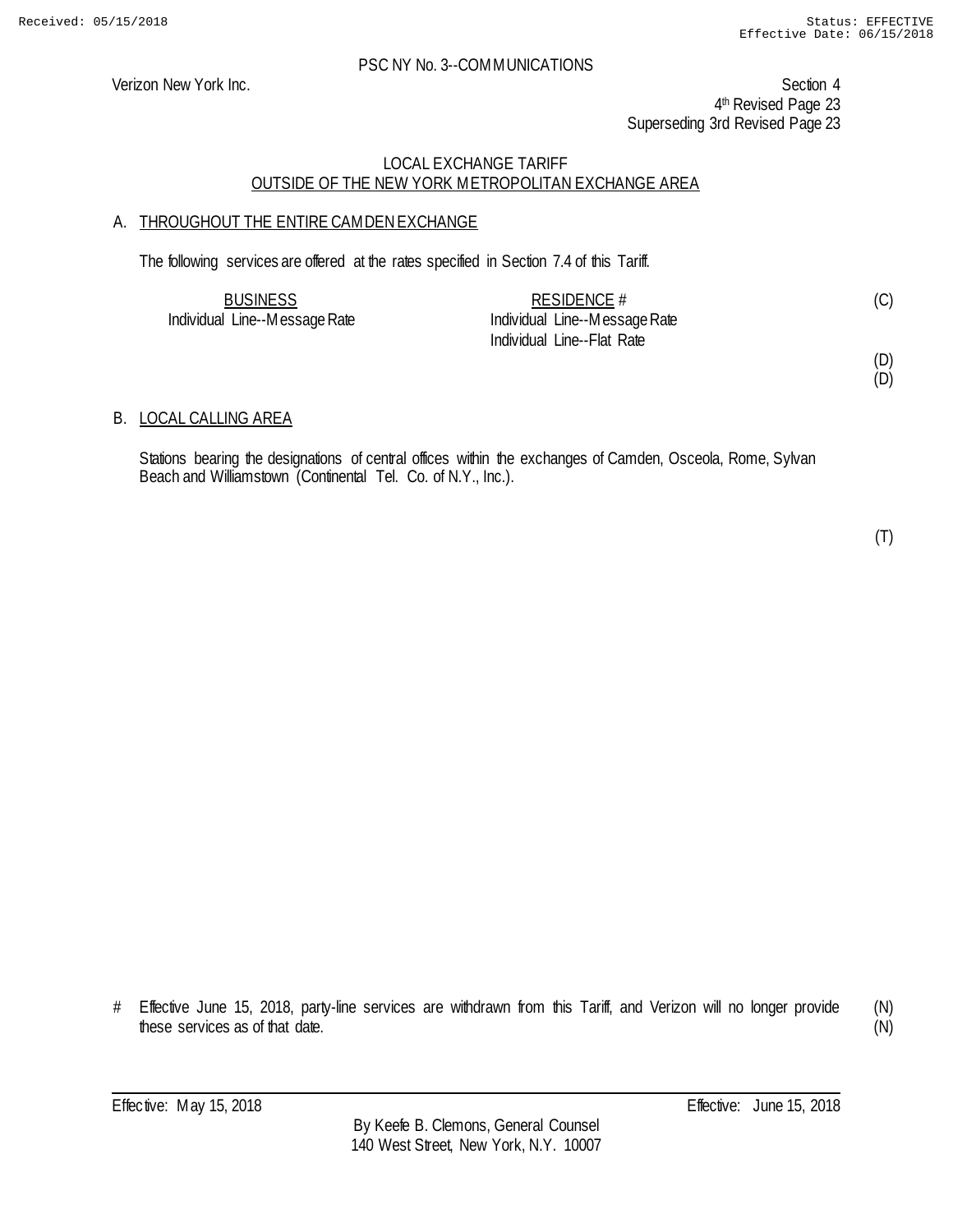Verizon New York Inc. Section 4 5th Revised Page 24 Superseding 4th Revised Page 24

# LOCAL EXCHANGE TARIFF OUTSIDE OF THE NEW YORK METROPOLITAN EXCHANGE AREA

#### A. THROUGHOUT THE ENTIRE CANASTOTA EXCHANGE

The following services are offered at the rates specified in Section 7.4 of this Tariff.

| <b>BUSINESS</b>               | RESIDENCE #                   | (C) |
|-------------------------------|-------------------------------|-----|
| Individual Line--Message Rate | Individual Line--Message Rate |     |
|                               | Individual Line--Flat Rate    |     |

(D) (D)

#### B. LOCAL CALLING AREA

Stations bearing the designations of central offices within the exchanges of Canastota, Bridgeport, Chittenango, Fayetteville, Minoa, Oneida, Sylvan Beach and Syracuse.

#### C. CHARGES FOR LOCAL CALLS FROM FLAT RATE AND MESSAGE RATE TELEPHONES

1. Flat Rate Service

Flat Rate Service includes unlimited calling privilege to points listed in Paragraph B. preceding, except that such calls placed on an operator handled station-to-station basis are charged for under the rate band schedule as shown in Paragraph 2. following.

#### 2. Message Rate Service

The following table shows the rate bands for calls to the points listed in Paragraph B. preceding.

|    |                                                                         | Rate Bands             |          |
|----|-------------------------------------------------------------------------|------------------------|----------|
|    |                                                                         |                        |          |
| TΟ | Canastota<br><b>Bridgeport</b><br>Chittenango<br>Oneida<br>Sylvan Beach | Fayetteville<br>M inoa | Syracuse |

See Paragraphs C.2. and C.4., preceding, in this Section for initial and overtime periods, initial and overtime charges and charges for operator-handled station-to-station calls.

# Effective June 15, 2018, party-line services are withdrawn from this Tariff, and Verizon will no longer provide these services as of that date.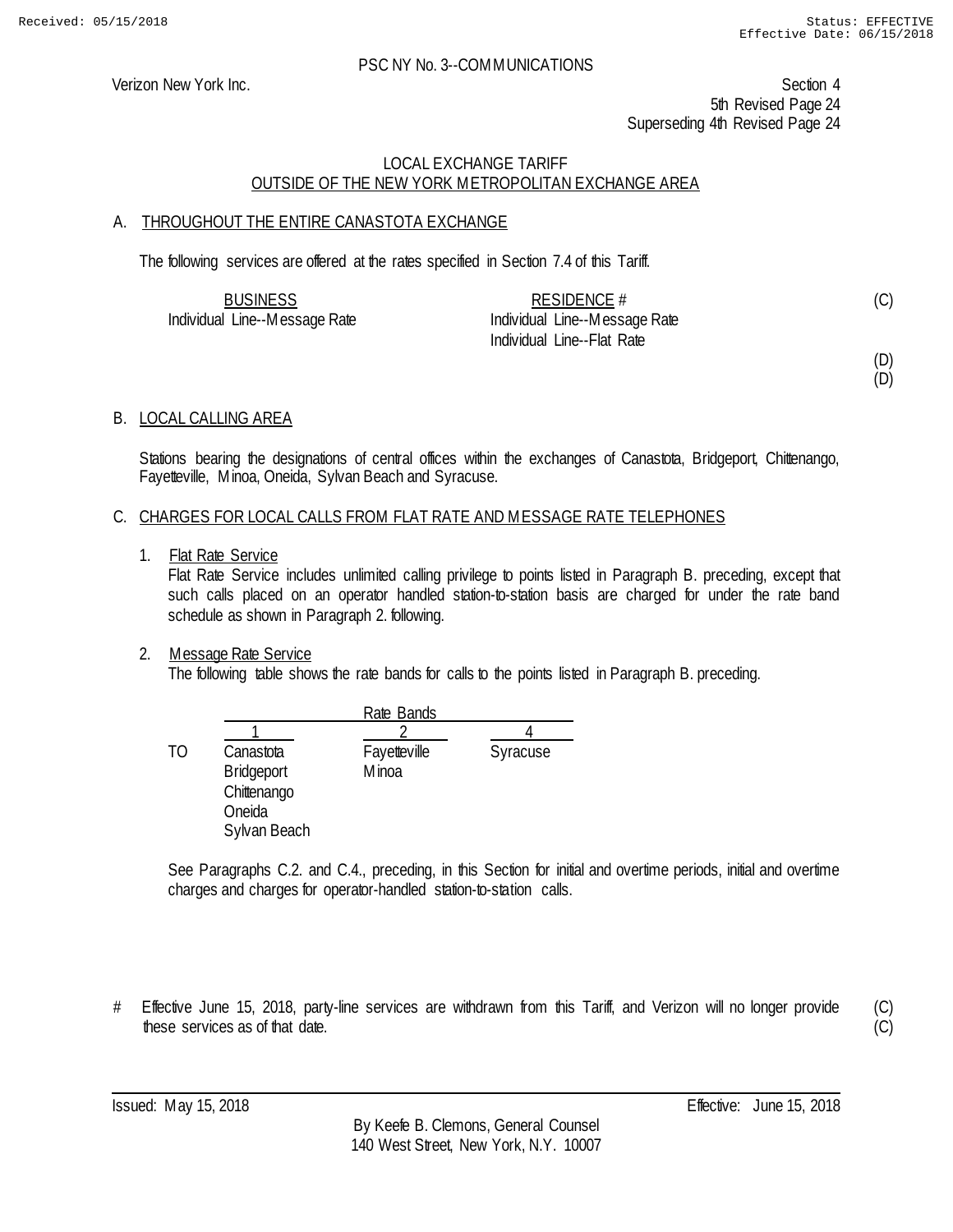Verizon New York Inc. Section 4 4th Revised Page 25 Superseding 3rd Revised Page 25

#### LOCAL EXCHANGE TARIFF OUTSIDE OF THE NEW YORK METROPOLITAN EXCHANGE AREA

# A. THROUGHOUT THE ENTIRE CANTON EXCHANGE

The following services are offered at the rates specified in Section 7.4 of this Tariff.

| <b>BUSINESS</b>               | RESIDENCE $#$                 |  |
|-------------------------------|-------------------------------|--|
| Individual Line--Message Rate | Individual Line--Message Rate |  |
|                               | Individual Line--Flat Rate    |  |

(D)

#### (D)

#### B. LOCAL CALLING AREA

Stations bearing the designations of central offices within the exchanges of Canton, Heuvelton, Madrid, Ogdensburg and Potsdam.

(T)

# Effective June 15, 2018, party-line services are withdrawn from this Tariff, and Verizon will no longer provide these services as of that date. (N)

(N)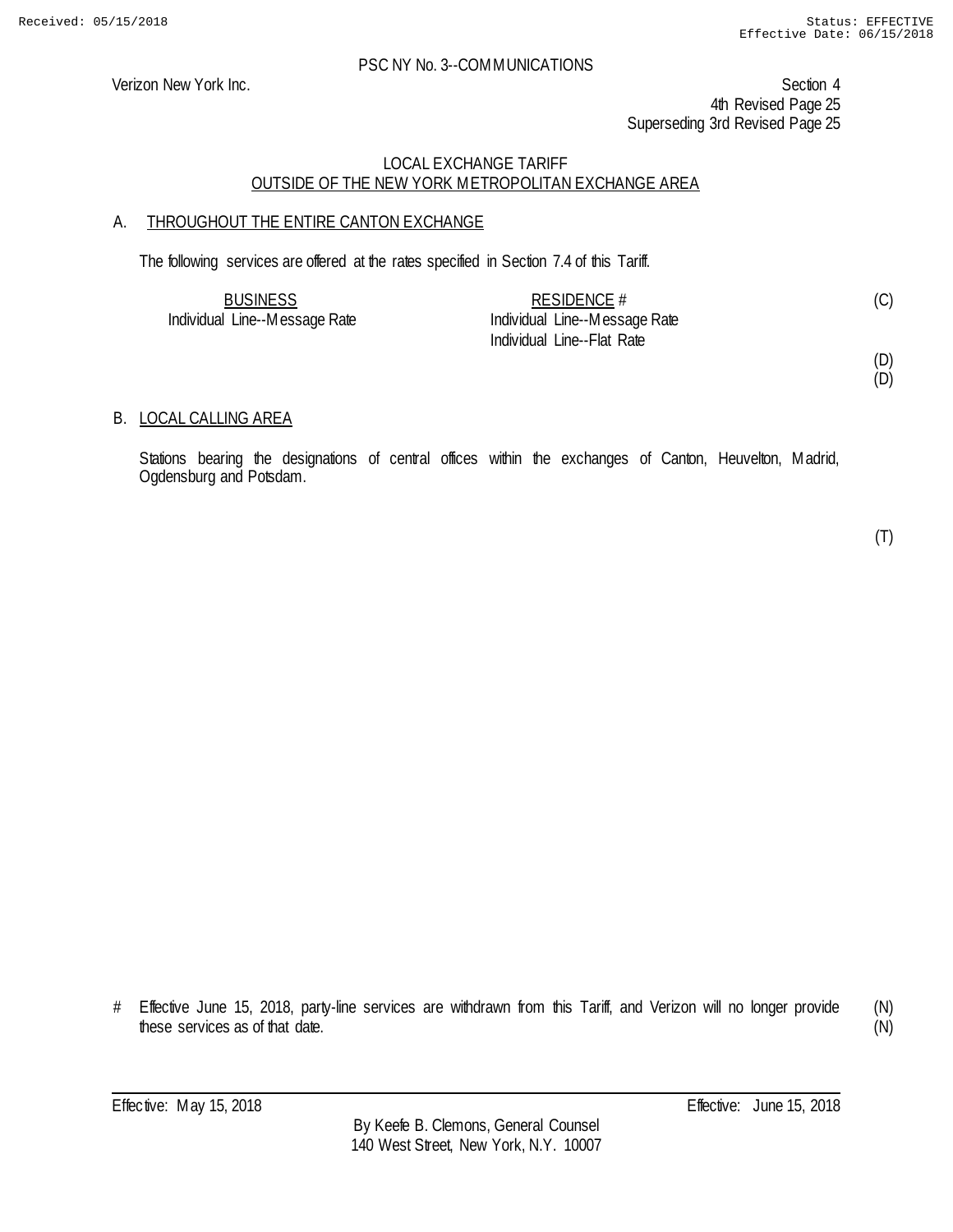Verizon New York Inc. Section 4 4th Revised Page 26 Superseding 3rd Revised Page 26

#### LOCAL EXCHANGE TARIFF OUTSIDE OF THE NEW YORK METROPOLITAN EXCHANGE AREA

# A. THROUGHOUT THE ENTIRE CARTHAGE EXCHANGE

The following services are offered at the rates specified in Section 7.4 of this Tariff.

| <b>BUSINESS</b>               | RESIDENCE #                   |  |
|-------------------------------|-------------------------------|--|
| Individual Line--Message Rate | Individual Line--Message Rate |  |
|                               | Individual Line--Flat Rate    |  |

# (D)

(D)

#### B. LOCAL CALLING AREA

Stations bearing the designations of central offices within the exchanges of Carthage, Copenhagen, Natural Bridge and Watertown.

(T)

# Effective June 15, 2018, party-line services are withdrawn from this Tariff, and Verizon will no longer provide these services as of that date.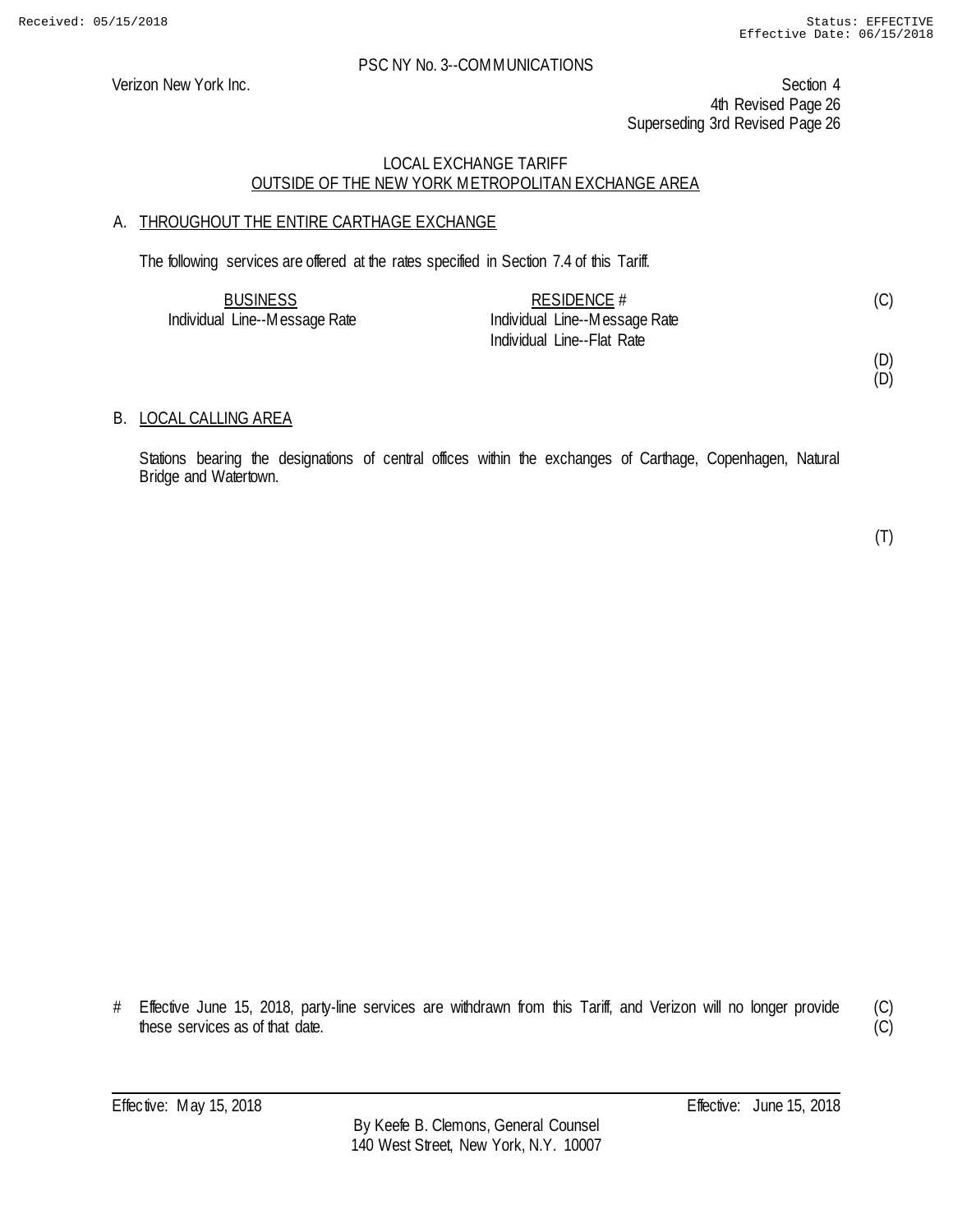(D) (D)

#### PSC NY No. 3--COMMUNICATIONS

Verizon New York Inc. Section 4 3rd Revised Page 27 Superseding 2nd Revised Page 27

# LOCAL EXCHANGE TARIFF OUTSIDE OF THE NEW YORK METROPOLITAN EXCHANGE AREA

# A. THROUGHOUT THE ENTIRE CHATEAUGAY EXCHANGE

The following services are offered at the rates specified in Section 7.4 of this Tariff.

| <b>BUSINESS</b>               | RESIDENCE $#$                 |  |
|-------------------------------|-------------------------------|--|
| Individual Line--Message Rate | Individual Line--Message Rate |  |
|                               | Individual Line--Flat Rate    |  |

#### B. LOCAL CALLING AREA

Stations bearing the designations of central offices within the exchanges of Chateaugay, Brainardsville, Ellenburg Depot and Malone.

<sup>#</sup> Effective June 15, 2018, party-line services are withdrawn from this Tariff, and Verizon will no longer provide these services as of that date.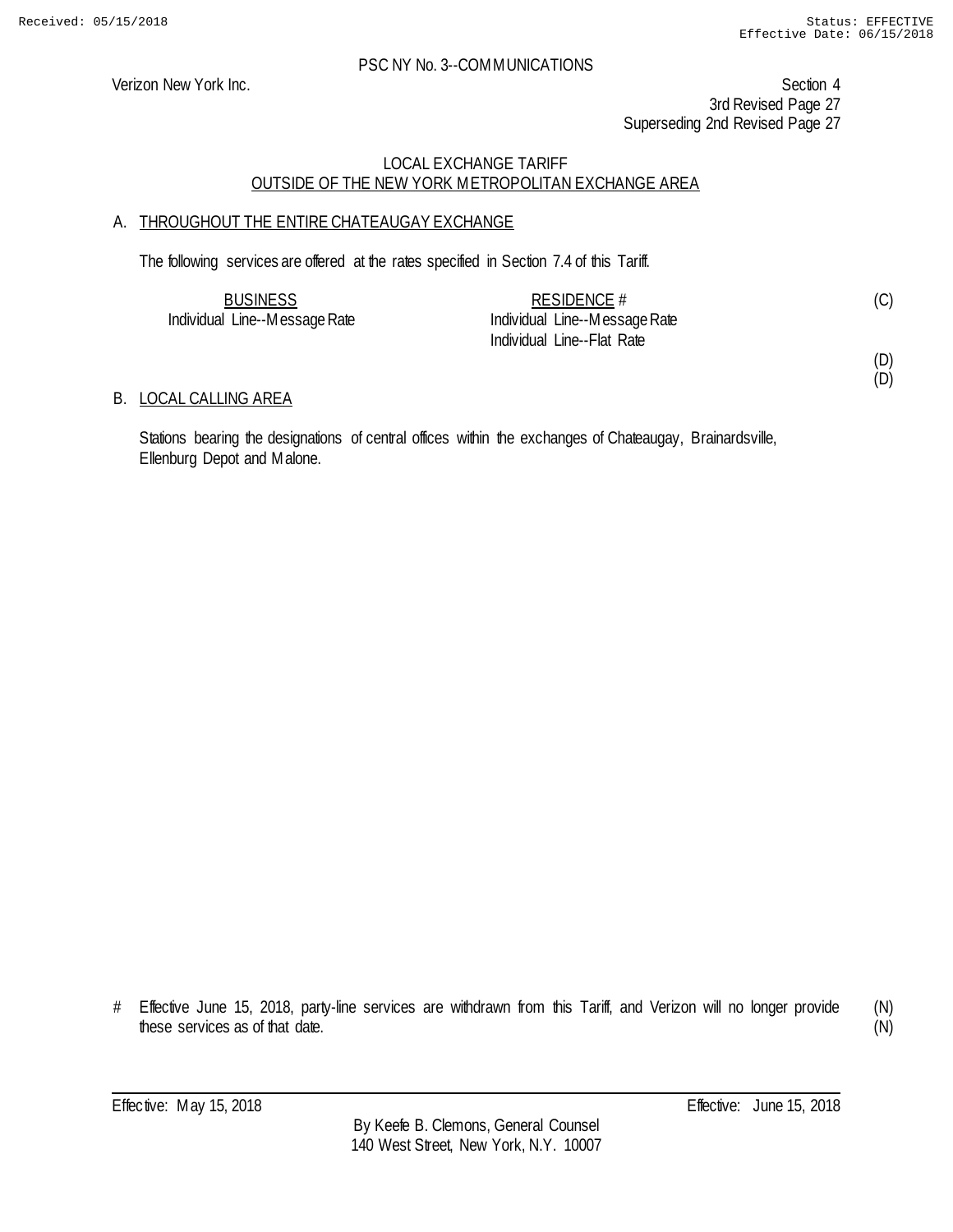Verizon New York Inc. Section 4 3rd Revised Page 28 Superseding 2nd Revised Page 28

# LOCAL EXCHANGE TARIFF OUTSIDE OF THE NEW YORK METROPOLITAN EXCHANGE AREA

# A. THROUGHOUT THE ENTIRE CHERRY VALLEY EXCHANGE

The following services are offered at the rates specified in Section 7.4 of this Tariff.

| <b>BUSINESS</b>               | RESIDENCE #                   | (C) |
|-------------------------------|-------------------------------|-----|
| Individual Line--Message Rate | Individual Line--Message Rate |     |
|                               | Individual Line--Flat Rate    |     |
|                               |                               | (D) |
|                               |                               | (D) |

#### B. LOCAL CALLING AREA

Stations bearing the designations of central offices within the exchanges of Cherry Valley and Cooperstown.

# Effective June 15, 2018, party-line services are withdrawn from this Tariff, and Verizon will no longer provide these services as of that date.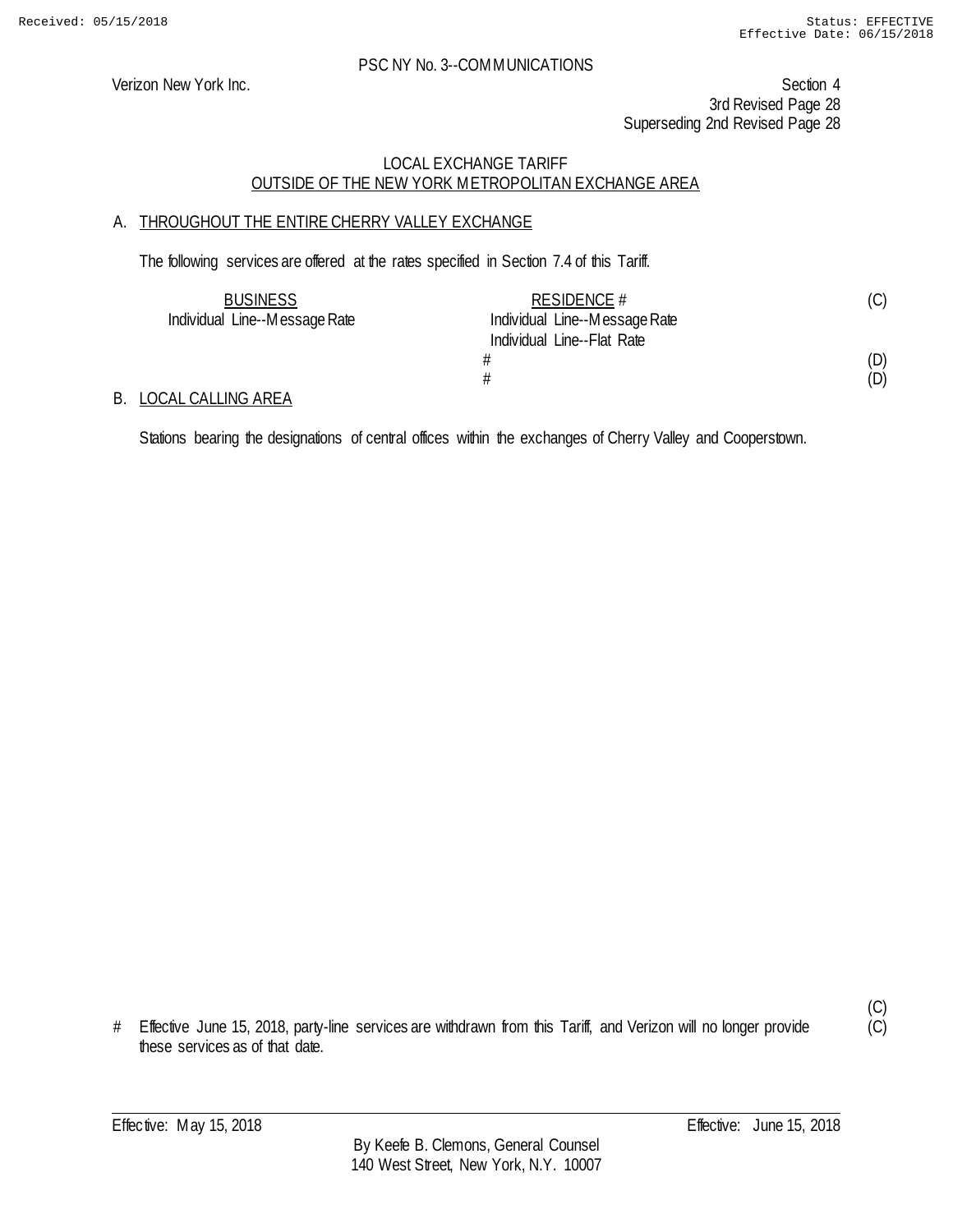Verizon New York Inc. Section 4 5th Revised Page 29 Superseding 4th Revised Page 29

#### LOCAL EXCHANGE TARIFF OUTSIDE OF THE NEW YORK METROPOLITAN EXCHANGE AREA

# A. THROUGHOUT THE ENTIRE CLAYTON EXCHANGE

The following services are offered at the rates specified in Section 7.4 of this Tariff.

| <b>BUSINESS</b>               | RESIDENCE $#$                 |  |
|-------------------------------|-------------------------------|--|
| Individual Line--Message Rate | Individual Line--Message Rate |  |
|                               | Individual Line--Flat Rate    |  |

(D) (D)

# B LOCAL CALLING AREA

Stations bearing the designations of central offices within the exchanges of Clayton, Alexandria Bay, LaFargeville and Watertown.

#### C. CHARGES FOR LOCAL CALLS FROM FLAT RATE AND MESSAGE RATE TELEPHONES

1. Flat Rate Service

Unlimited calling privilege to points listed in Paragraph B. preceding, except as shown in Paragraph C.4., preceding, in this Section.

2. Message Rate Service The following table shows the rate bands for directly-dialed station-to-station calls to the points listed in Paragraph B. preceding.

|    |                | Rate Bands |  |
|----|----------------|------------|--|
|    |                |            |  |
| TΟ | Clayton        | Watertown  |  |
|    | Alexandria Bay |            |  |
|    | LaFargeville   |            |  |

See Paragraphs C.2. and C.4., preceding, in this Section for initial and overtime periods, initial and overtime charges and charges for operator-handled station-to-station calls.

# Effective June 15, 2018, party-line services are withdrawn from this Tariff, and Verizon will no longer provide these services as of that date.

(N) (N)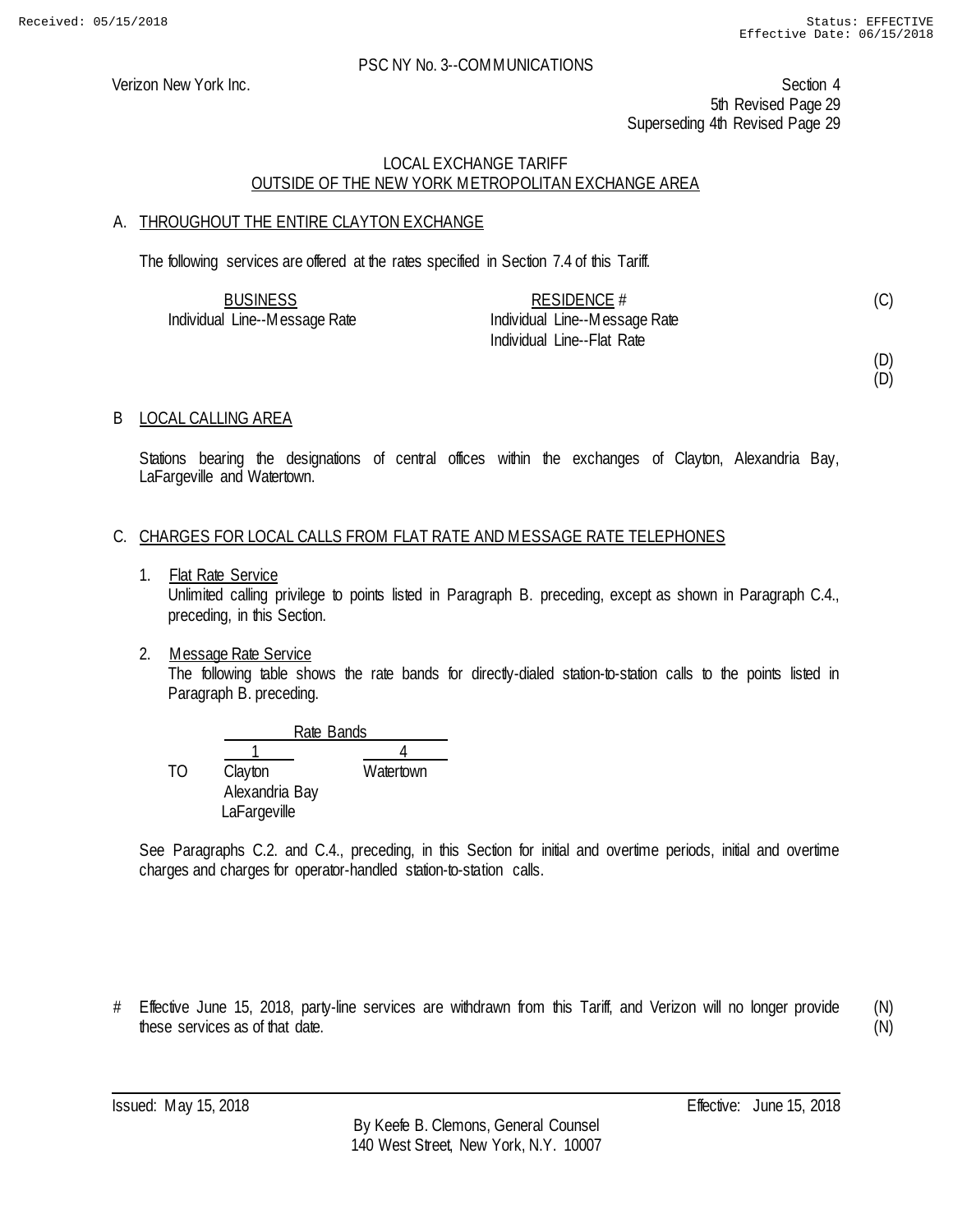Verizon New York Inc. Section 4 3rd Revised Page 30 Superseding 2nd Revised Page 30

# LOCAL EXCHANGE TARIFF OUTSIDE OF THE NEW YORK METROPOLITAN EXCHANGE AREA

# A. THROUGHOUT THE ENTIRE CLINTON EXCHANGE

The following services are offered at the rates specified in Section 7.4 of this Tariff.

| <b>BUSINESS</b>               | RESIDENCE $#$                 |  |
|-------------------------------|-------------------------------|--|
| Individual Line--Message Rate | Individual Line--Message Rate |  |
|                               | Individual Line--Flat Rate    |  |

# (D)

(D)

#### B. LOCAL CALLING AREA

Stations bearing the designations of central offices within the exchanges of Clinton, Utica, Rome, Vernon (Vernon Telephone Company, Inc.) and Waterville (Chenango and Unadilla Telephone Corporation).

# Effective June 15, 2018, party-line services are withdrawn from this Tariff, and Verizon will no longer provide these services as of that date.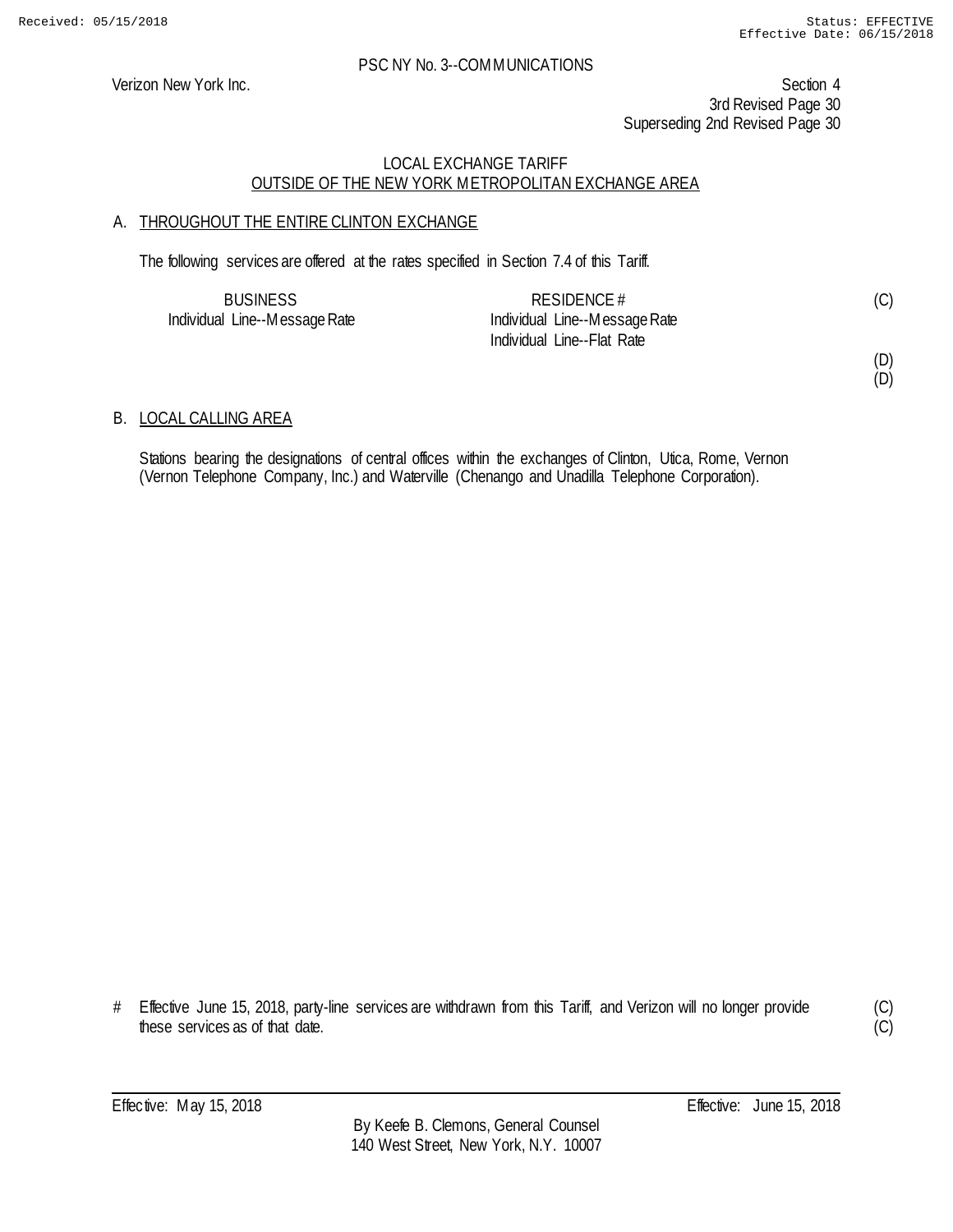Verizon New York Inc. Section 4 3rd Revised Page 31 Superseding 2nd Revised Page 31

# LOCAL EXCHANGE TARIFF OUTSIDE OF THE NEW YORK METROPOLITAN EXCHANGE AREA

# A. THROUGHOUT THE ENTIRE COBLESKILL EXCHANGE

The following services are offered at the rates specified in Section 7.4 of this Tariff.

| <b>BUSINESS</b>               | RESIDENCE $#$                 |  |
|-------------------------------|-------------------------------|--|
| Individual Line--Message Rate | Individual Line--Message Rate |  |
|                               | Individual Line--Flat Rate    |  |

(D) (D)

#### B. LOCAL CALLING AREA

Stations bearing the designations of central offices within the exchanges of Cobleskill, Bramanville (Middleburgh Telephone Company), Central Bridge, Richmondville and Sharon Springs.

# Effective June 15, 2018, party-line services are withdrawn from this Tariff, and Verizon will no longer provide these services as of that date.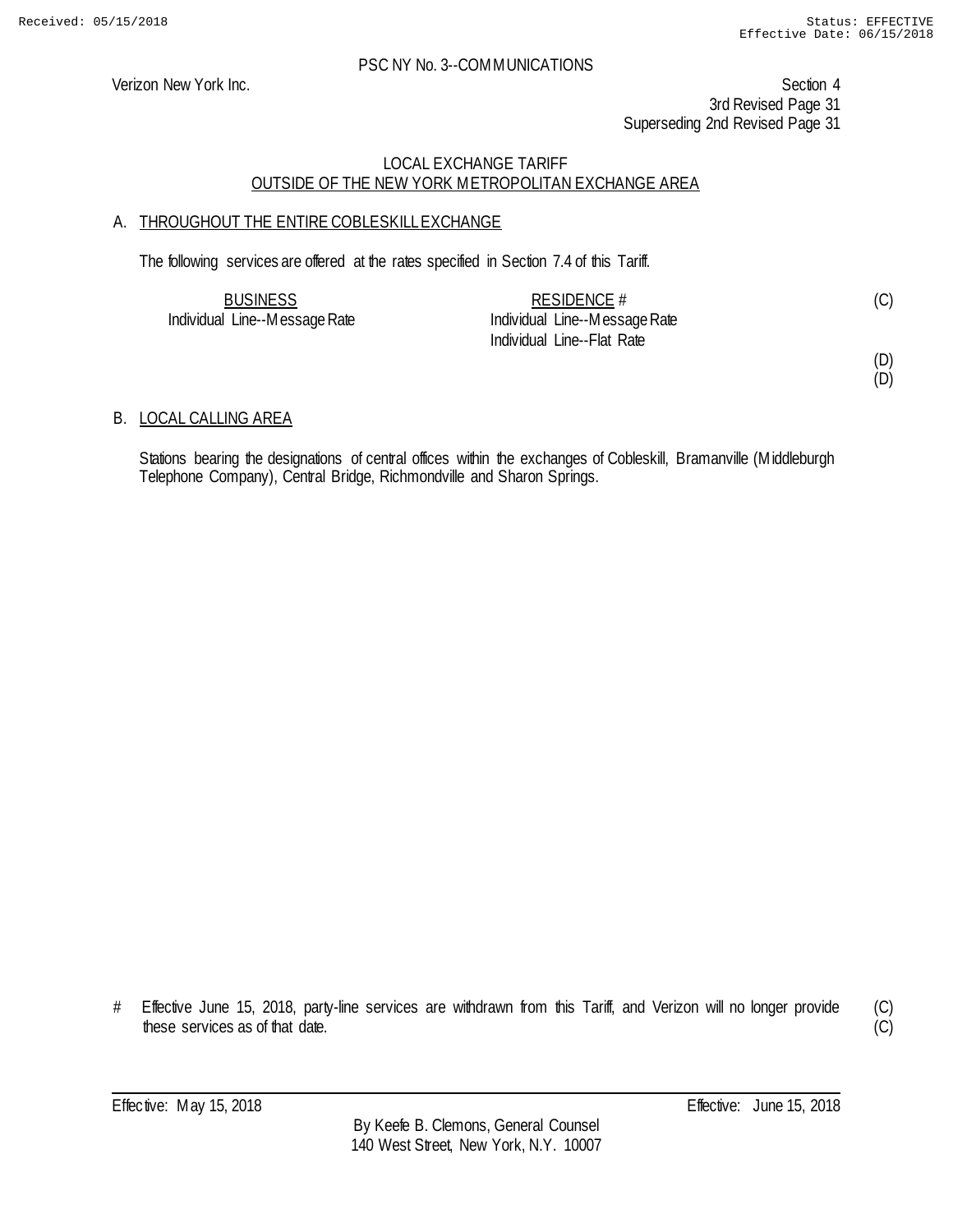Verizon New York Inc. Section 4 3rd Revised Page 32 Superseding 2nd Revised Page 32

#### LOCAL EXCHANGE TARIFF OUTSIDE OF THE NEW YORK METROPOLITAN EXCHANGE AREA

# A. THROUGHOUT THE ENTIRE COOPERSTOWNEXCHANGE

The following services are offered at the rates specified in Section 7.4 of this Tariff.

| <b>BUSINESS</b>               | RESIDENCE $#$                 | (C) |
|-------------------------------|-------------------------------|-----|
| Individual Line--Message Rate | Individual Line--Message Rate |     |
|                               | Individual Line--Flat Rate    |     |

#### (D) (D)

B. LOCAL CALLING AREA

Stations bearing the designations of central offices within the exchanges of Cooperstown, Cherry Valley, Hartwick, Milford and Schenevus.

# Effective June 15, 2018, party-line services are withdrawn from this Tariff, and Verizon will no longer provide these services as of that date.

(N) (N)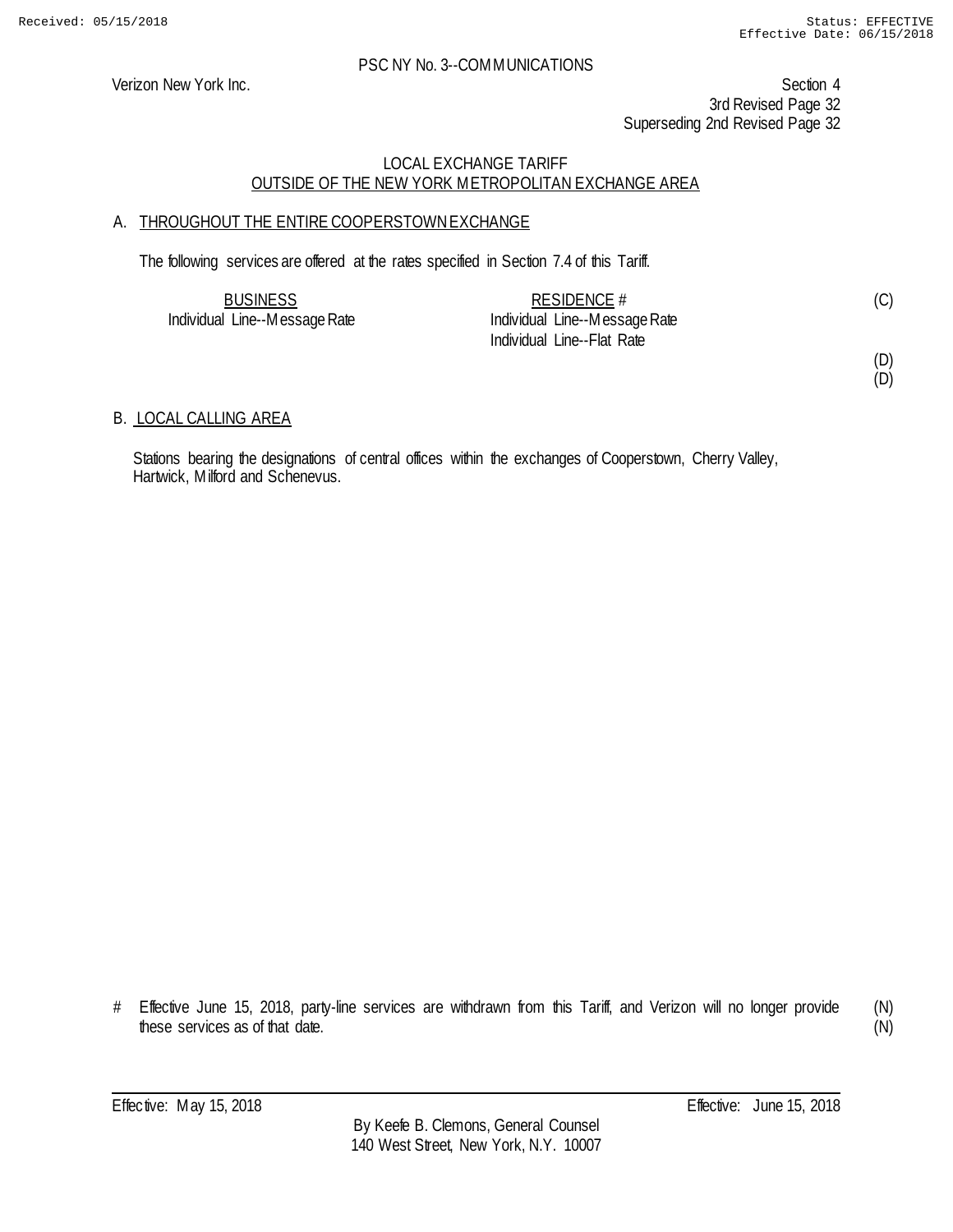Verizon New York Inc. Section 4 3rd Revised Page 33 Superseding 2nd Revised Page 33

# LOCAL EXCHANGE TARIFF OUTSIDE OF THE NEW YORK METROPOLITAN EXCHANGE AREA

# A. THROUGHOUT THE ENTIRE COPENHAGEN EXCHANGE

The following services are offered at the rates specified in Section 7.4 of this Tariff.

| <b>BUSINESS</b>               | RESIDENCE $#$                 |  |
|-------------------------------|-------------------------------|--|
| Individual Line--Message Rate | Individual Line--Message Rate |  |
|                               | Individual Line--Flat Rate    |  |

(D) (D)

#### B. LOCAL CALLING AREA

Stations bearing the designations of central offices within the exchanges of Copenhagen, Carthage, Lowville (Continental Telephone Co. of N. Y., Inc.) and Watertown.

# Effective June 15, 2018, party-line services are withdrawn from this Tariff, and Verizon will no longer provide these services as of that date.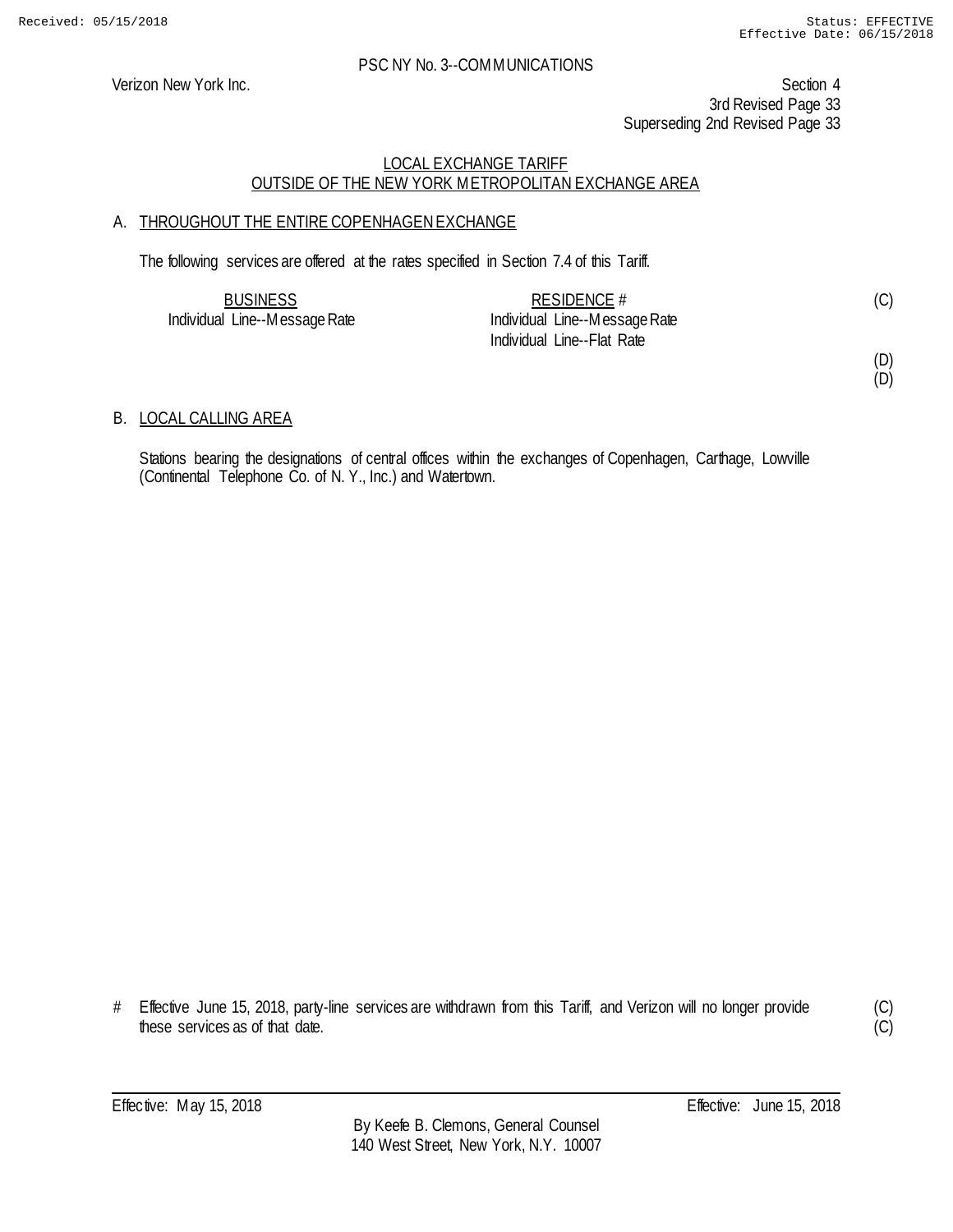Verizon New York Inc. Section 4 4th Revised Page 34 Superseding 3rd Revised Page 34

# LOCAL EXCHANGE TARIFF OUTSIDE OF THE NEW YORK METROPOLITAN EXCHANGE AREA

# A. THROUGHOUT THE ENTIRE DANNEMORA EXCHANGE

The following services are offered at the rates specified in Section 7.4 of this Tariff.

| <b>BUSINESS</b>               | RESIDENCE $#$                 | (C) |
|-------------------------------|-------------------------------|-----|
| Individual Line--Message Rate | Individual Line--Message Rate |     |
|                               | Individual Line--Flat Rate    |     |

(D) (D)

# B. LOCAL CALLING AREA

Stations bearing the designations of central offices within the exchanges of Dannemora, Lyon Mountain, Plattsburgh and Saranac.

(T)

# Effective June 15, 2018, party-line services are withdrawn from this Tariff, and Verizon will no longer provide these services as of that date.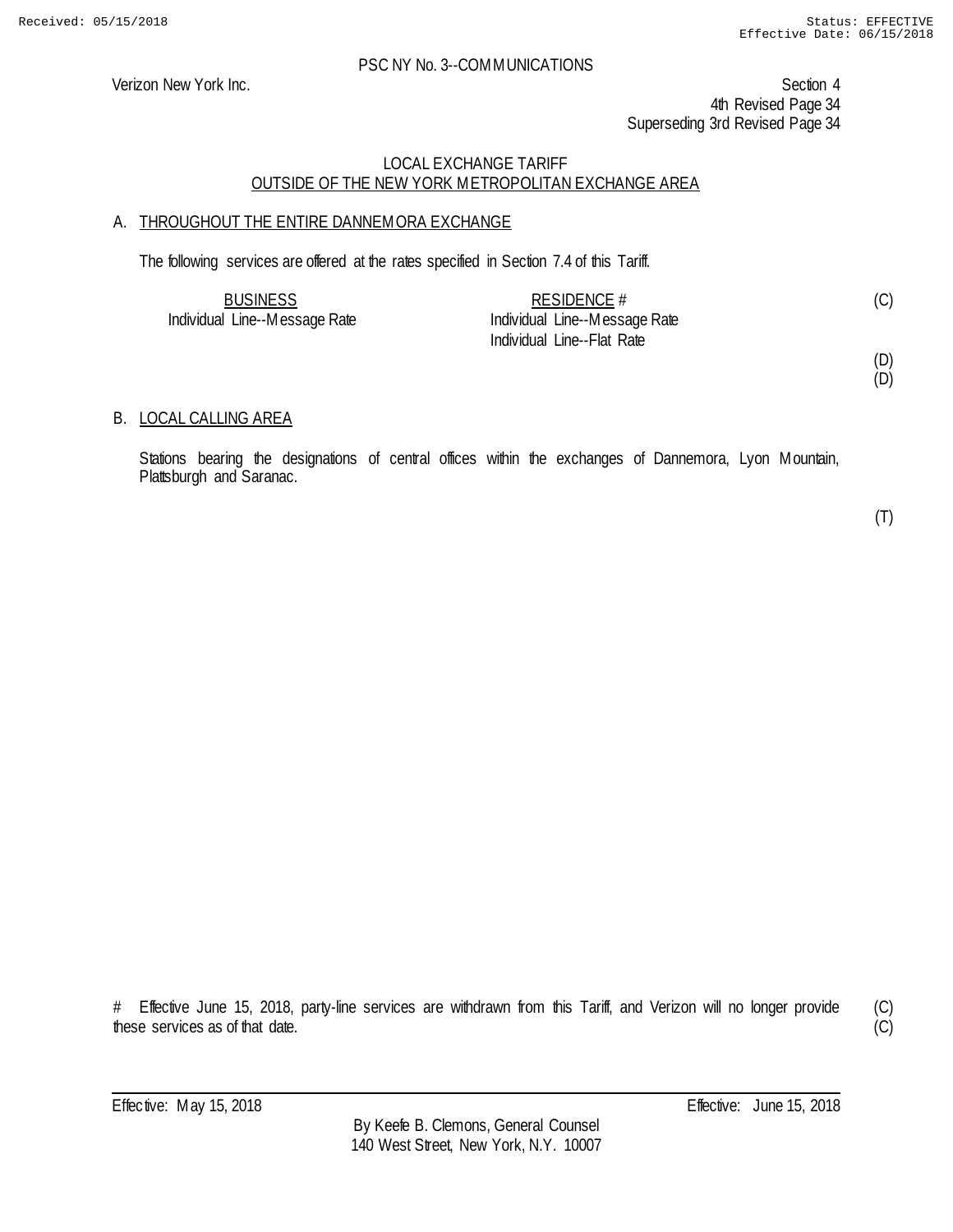Verizon New York Inc. Section 4 4th Revised Page 35 Superseding 3rd Revised Page 35

#### LOCAL EXCHANGE TARIFF OUTSIDE OF THE NEW YORK METROPOLITAN EXCHANGE AREA

# A. THROUGHOUT THE ENTIRE DAVENPORT EXCHANGE

The following services are offered at the rates specified in Section 7.4 of this Tariff.

| <b>BUSINESS</b>               | RESIDENCE #                   |  |
|-------------------------------|-------------------------------|--|
| Individual Line--Message Rate | Individual Line--Message Rate |  |
|                               | Individual Line--Flat Rate    |  |

(D)

# (D)

#### B. LOCAL CALLING AREA

Stations bearing the designations of central offices within the exchanges of Davenport, Delhi, (Delhi Telephone co.), Oneonta and Stamford.

(T)

# Effective June 15, 2018, party-line services are withdrawn from this Tariff, and Verizon will no longer provide these services as of that date.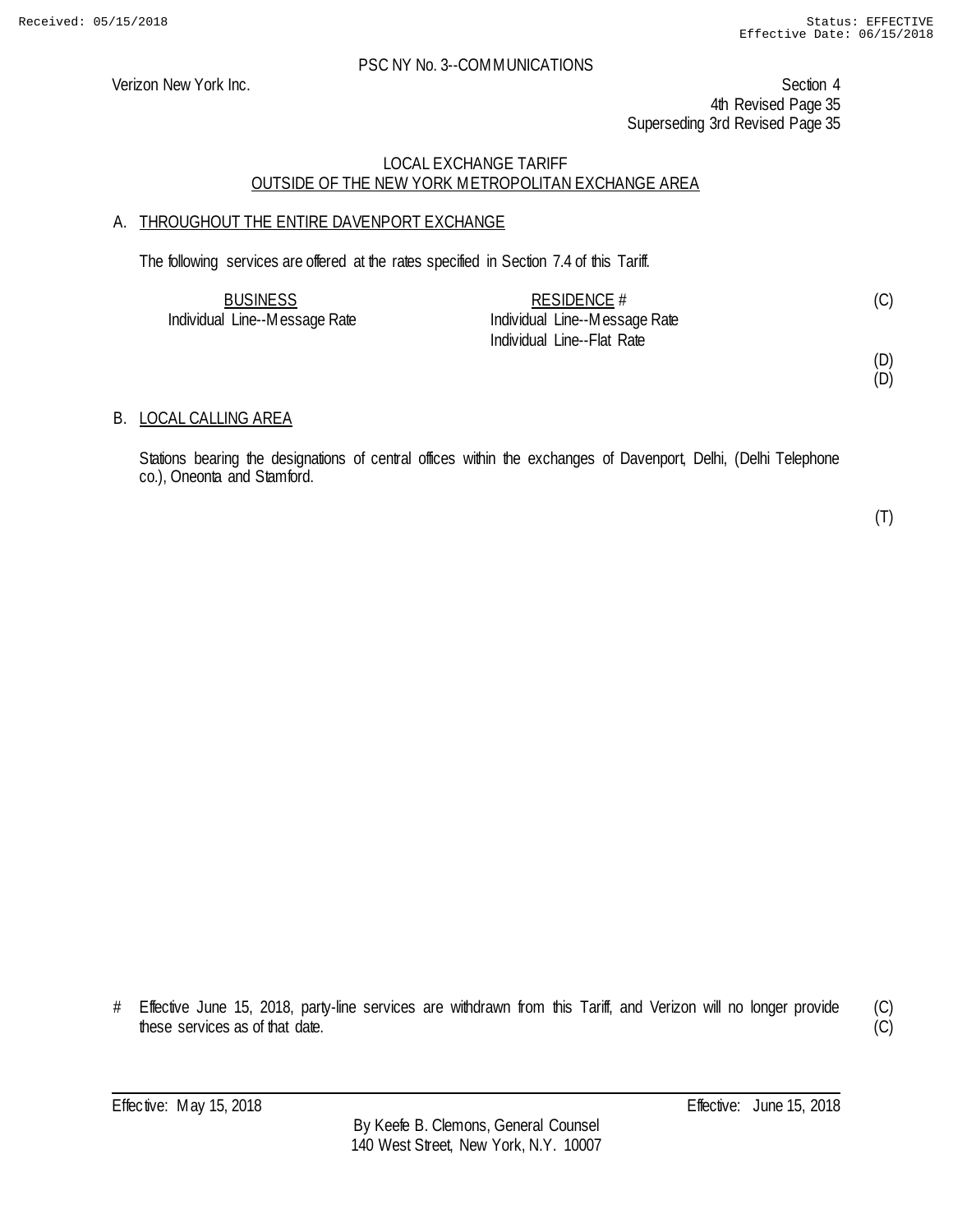Verizon New York Inc. Section 4 3rd Revised Page 36 Superseding 2nd Revised Page 36

# LOCAL EXCHANGE TARIFF OUTSIDE OF THE NEW YORK METROPOLITAN EXCHANGE AREA

# A. THROUGHOUT THE ENTIRE DOLGEVILLE EXCHANGE

The following services are offered at the rates specified in Section 7.4 of this Tariff.

| <b>BUSINESS</b>               | RESIDENCE $#$                 | (C) |
|-------------------------------|-------------------------------|-----|
| Individual Line--Message Rate | Individual Line--Message Rate |     |
|                               | Individual Line--Flat Rate    |     |

(D) (D)

#### B. LOCAL CALLING AREA

Stations bearing the designations of central offices within the exchanges of Dolgeville and Little Falls.

(N) (N)

<sup>#</sup> Effective June 15, 2018, party-line services are withdrawn from this Tariff, and Verizon will no longer provide these services as of that date.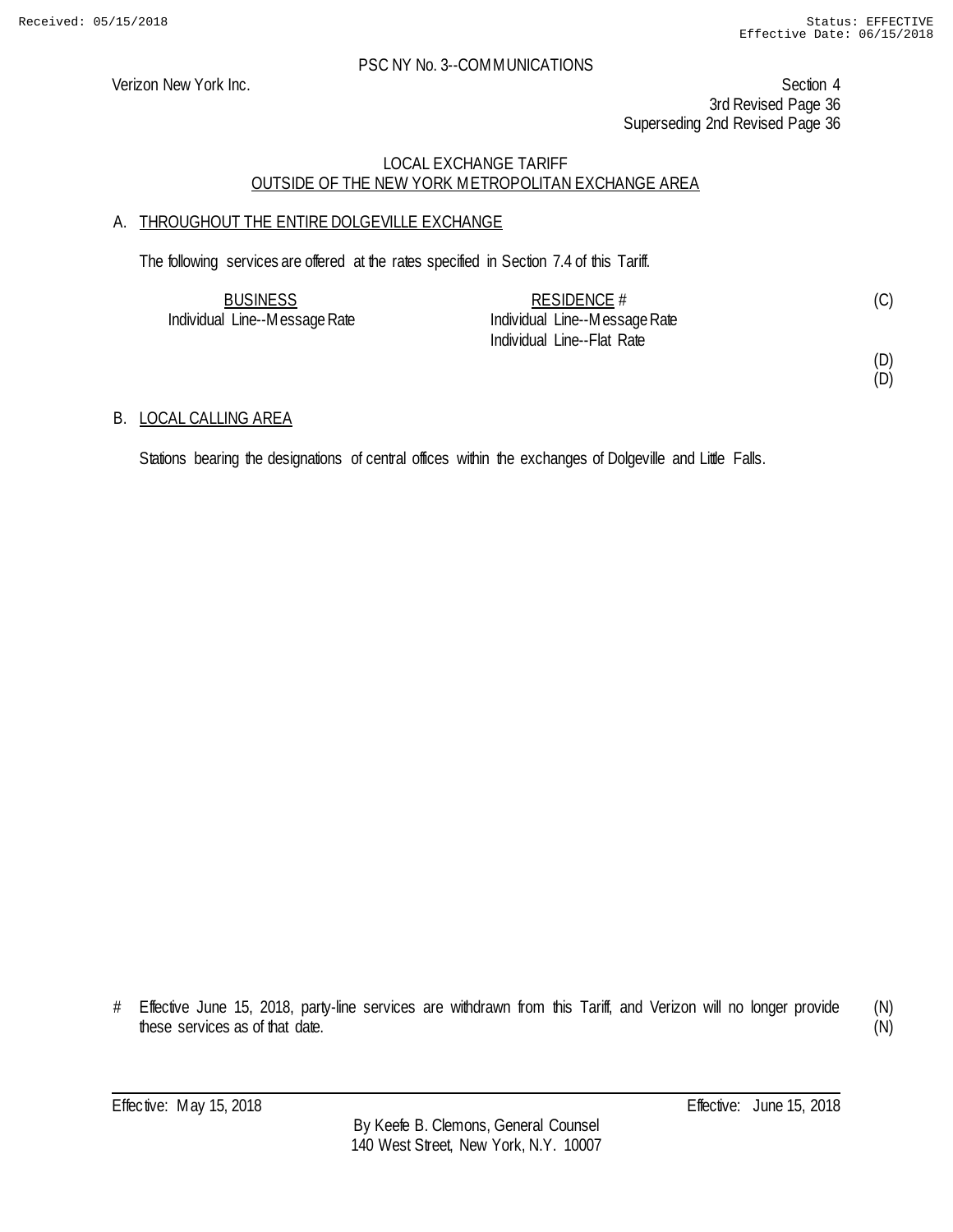Verizon New York Inc. Section 4 3rd Revised Page 37 Superseding 2nd Revised Page 37

### LOCAL EXCHANGE TARIFF OUTSIDE OF THE NEW YORK METROPOLITAN EXCHANGE AREA

## A. THROUGHOUT THE ENTIRE EDMESTON EXCHANGE

The following services are offered at the rates specified in Section 7.4 of this Tariff.

| <b>BUSINESS</b>               | RESIDENCE $#$                 |  |
|-------------------------------|-------------------------------|--|
| Individual Line--Message Rate | Individual Line--Message Rate |  |
|                               | Individual Line--Flat Rate    |  |

#### (D) (D)

B. LOCAL CALLING AREA

Stations bearing the designations of central offices within the exchanges of Edmeston and New Berlin (Chenango and Unadilla Telephone Corporation).

# Effective June 15, 2018, party-line services are withdrawn from this Tariff, and Verizon will no longer provide these services as of that date.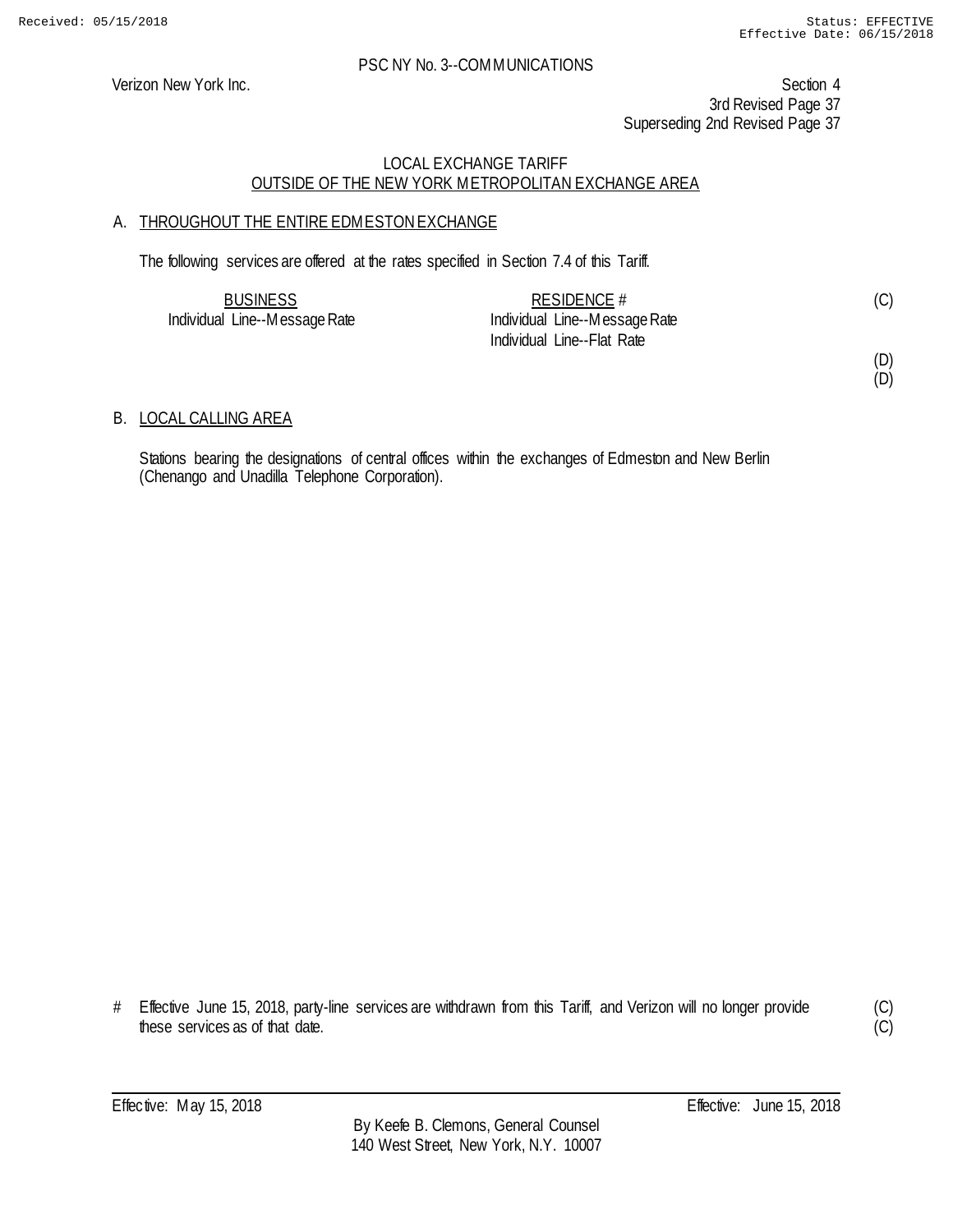Verizon New York Inc. Section 4 4th Revised Page 38 Superseding 3rd Revised Page 38

### LOCAL EXCHANGE TARIFF OUTSIDE OF THE NEW YORK METROPOLITAN EXCHANGE AREA

## A. THROUGHOUT THE ENTIRE ELIZABETHTOWN EXCHANGE

The following services are offered at the rates specified in Section 7.4 of this Tariff.

| <b>BUSINESS</b>               | RESIDENCE $#$                 |  |
|-------------------------------|-------------------------------|--|
| Individual Line--Message Rate | Individual Line--Message Rate |  |
|                               | Individual Line--Flat Rate    |  |

(D)

## (D)

### B. LOCAL CALLING AREA

Stations bearing the designations of central offices within the exchanges of Elizabethtown and Westport (Chazy and Westport).

(T)

# Effective June 15, 2018, party-line services are withdrawn from this Tariff, and Verizon will no longer provide these services as of that date.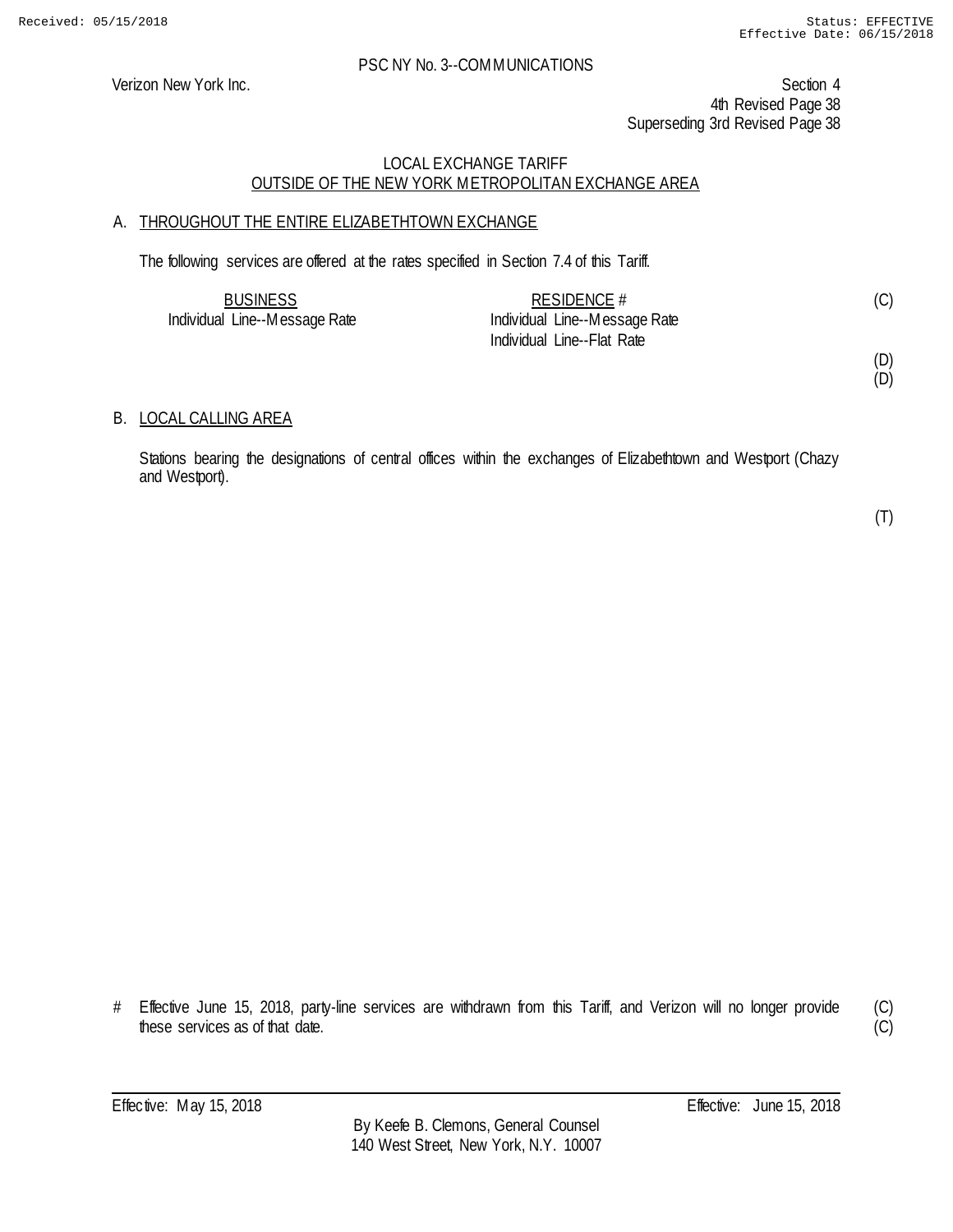Verizon New York Inc. Section 4 4th Revised Page 39 Superseding 3rd Revised Page 39

### LOCAL EXCHANGE TARIFF OUTSIDE OF THE NEW YORK METROPOLITAN EXCHANGE AREA

## A. THROUGHOUT THE ENTIRE ELLENBURG DEPOT EXCHANGE

The following services are offered at the rates specified in Section 7.4 of this Tariff.

| <b>BUSINESS</b>               | RESIDENCE $#$                 | (C) |
|-------------------------------|-------------------------------|-----|
| Individual Line--Message Rate | Individual Line--Message Rate |     |
|                               | Individual Line--Flat Rate    |     |

### (D)

(D)

### B. LOCAL CALLING AREA

Stations bearing the designations of central offices within the exchanges of Ellenburg Depot, Chateaugay, Mooers (Champlain Telephone Company) and Plattsburg.

(T)

# Effective June 15, 2018, party-line services are withdrawn from this Tariff, and Verizon will no longer provide these services as of that date. (N)

(N)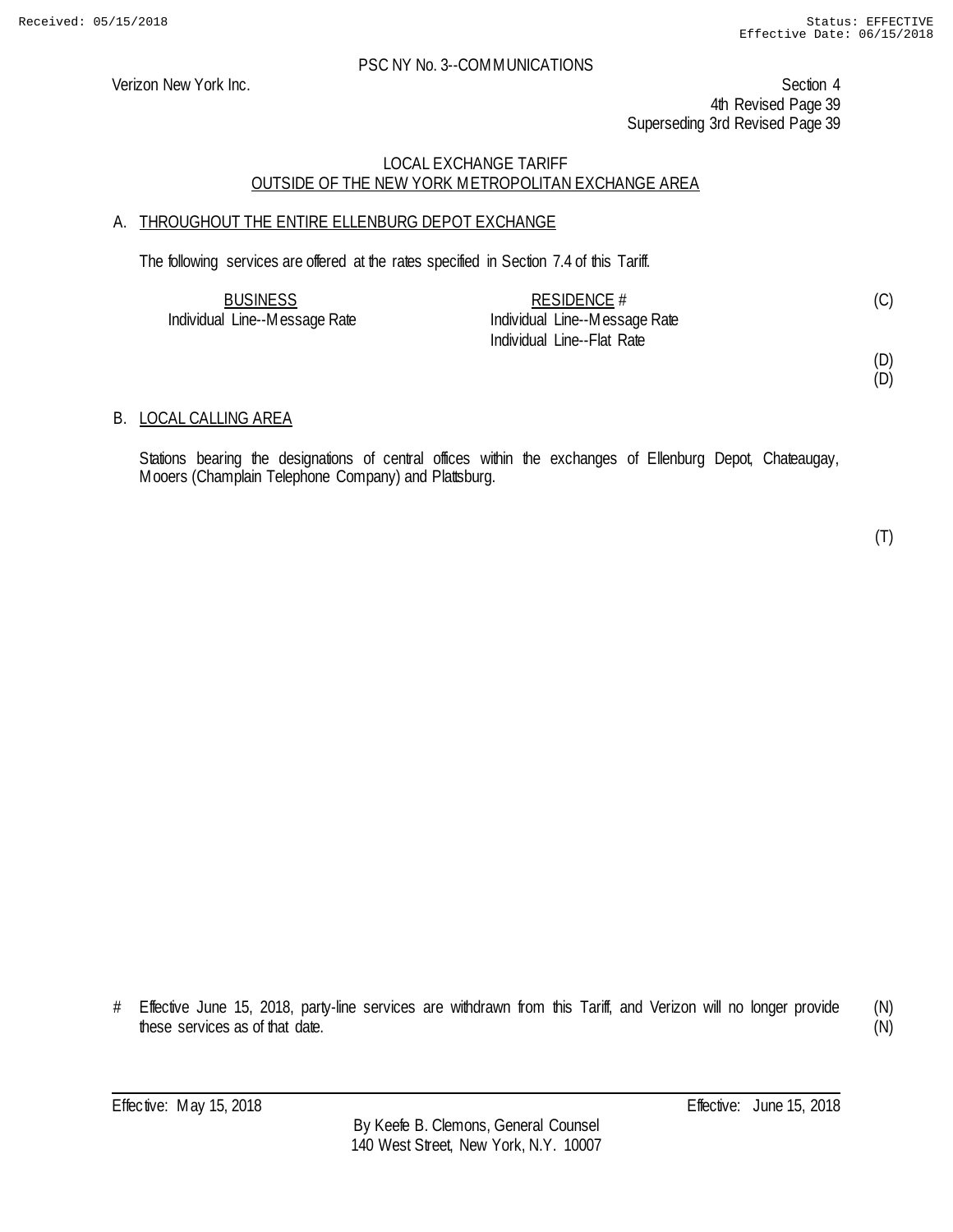Verizon New York Inc. Section 4 3rd Revised Page 40 Superseding 2nd Revised Page 40

## LOCAL EXCHANGE TARIFF OUTSIDE OF THE NEW YORK METROPOLITAN EXCHANGE AREA

## A. THROUGHOUT THE ENTIRE EVANS MILLS EXCHANGE

The following services are offered at the rates specified in Section 7.4 of this Tariff.

| <b>BUSINESS</b>               | RESIDENCE $#$                 |  |
|-------------------------------|-------------------------------|--|
| Individual Line--Message Rate | Individual Line--Message Rate |  |
|                               | Individual Line--Flat Rate    |  |

(D) (D)

## B. LOCAL CALLING AREA

Stations bearing the designations of central offices within the exchanges of Evans Mills, Philadelphia, Theresa and Watertown.

<sup>#</sup> Effective June 15, 2018, party-line services are withdrawn from this Tariff, and Verizon will no longer provide these services as of that date.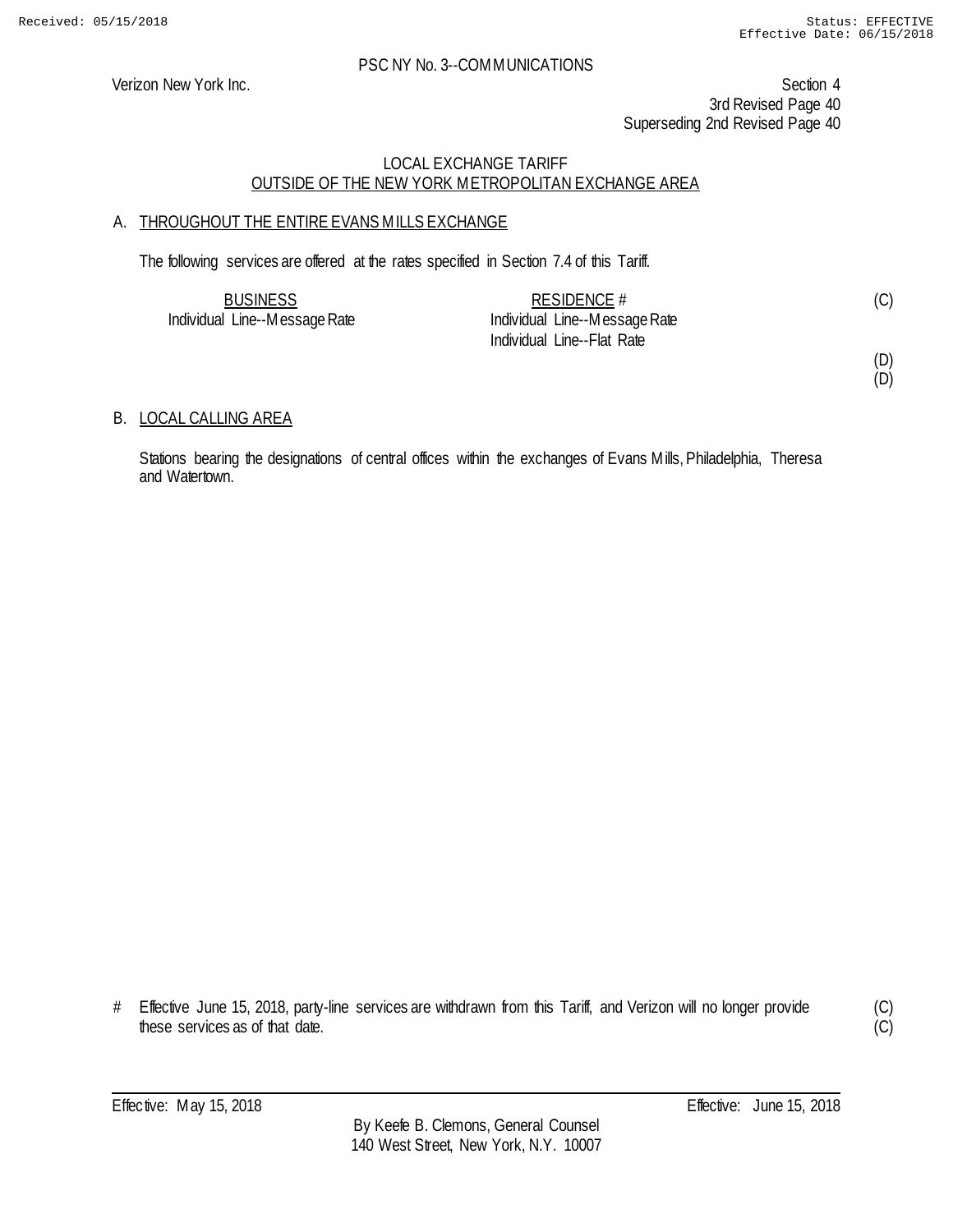Verizon New York Inc. Section 4 3rd Revised Page 41 Superseding 2nd Revised Page 41

## LOCAL EXCHANGE TARIFF OUTSIDE OF THE NEW YORK METROPOLITAN EXCHANGE AREA

## A. THROUGHOUT THE ENTIRE FORT ANN EXCHANGE

The following services are offered at the rates specified in Section 7.4 of this Tariff.

| <b>BUSINESS</b>               | RESIDENCE $#$                 |  |
|-------------------------------|-------------------------------|--|
| Individual Line--Message Rate | Individual Line--Message Rate |  |
|                               | Individual Line--Flat Rate    |  |

(D) (D)

## B. LOCAL CALLING AREA

Stations bearing the designations of central offices within the exchanges of Fort Ann, Glens Falls and Whitehall.

<sup>#</sup> Effective June 15, 2018, party-line services are withdrawn from this Tariff, and Verizon will no longer provide these services as of that date.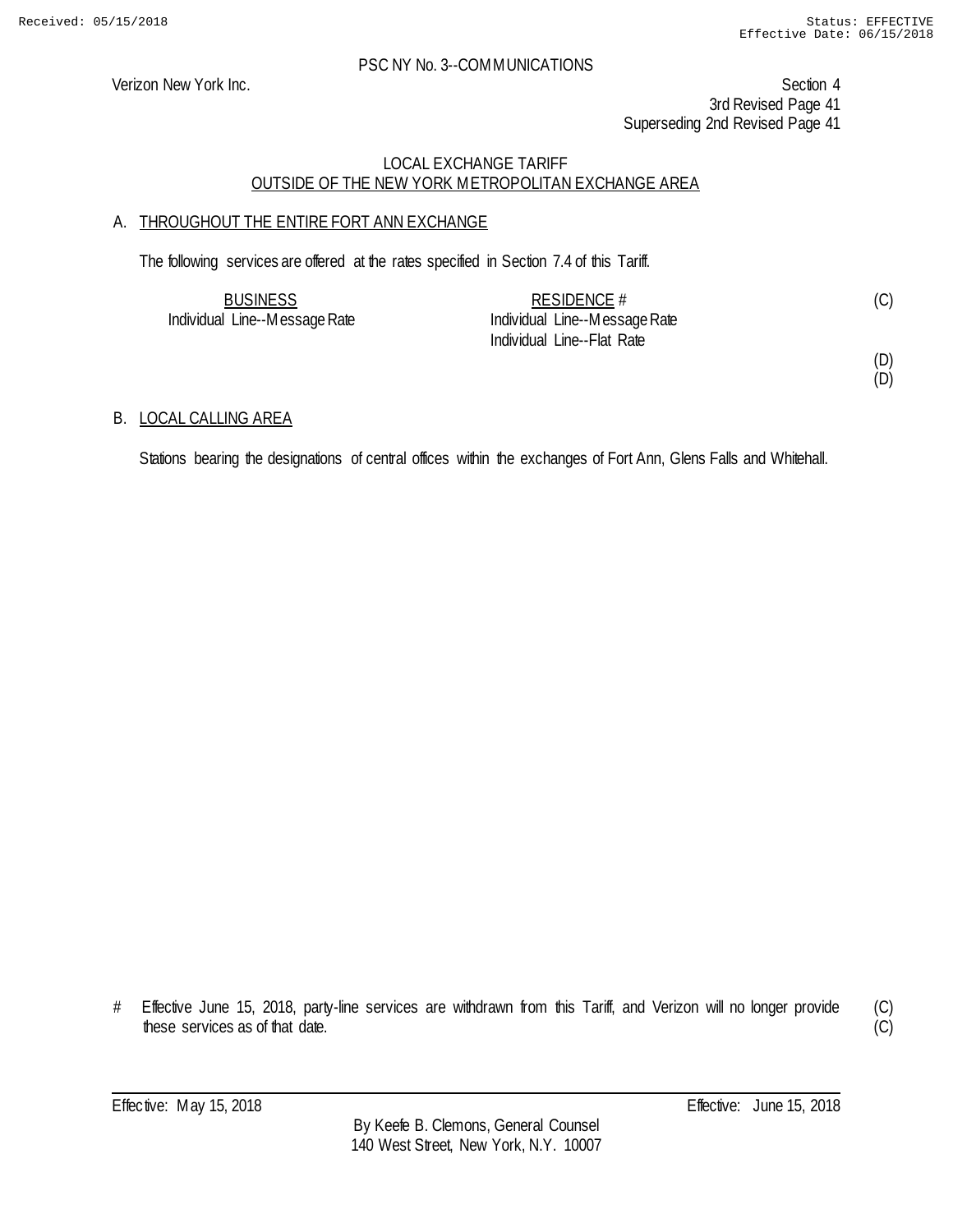Verizon New York Inc. Section 4 4th Revised Page 42 Superseding 3rd Revised Page 42

### LOCAL EXCHANGE TARIFF OUTSIDE OF THE NEW YORK METROPOLITAN EXCHANGE AREA

## A. THROUGHOUT THE ENTIRE FORT COVINGTON EXCHANGE

The following services are offered at the rates specified in Section 7.4 of this Tariff.

| <b>BUSINESS</b>               | RESIDENCE $#$                 | (C) |
|-------------------------------|-------------------------------|-----|
| Individual Line--Message Rate | Individual Line--Message Rate |     |
|                               | Individual Line--Flat Rate    |     |

(D) (D)

### B. LOCAL CALLING AREA

Stations bearing the designations of central offices within the exchanges of Fort Covington, Malone, Massena and St. Regis, Quebec.

(T)

# Effective June 15, 2018, party-line services are withdrawn from this Tariff, and Verizon will no longer provide these services as of that date. (N)

(N)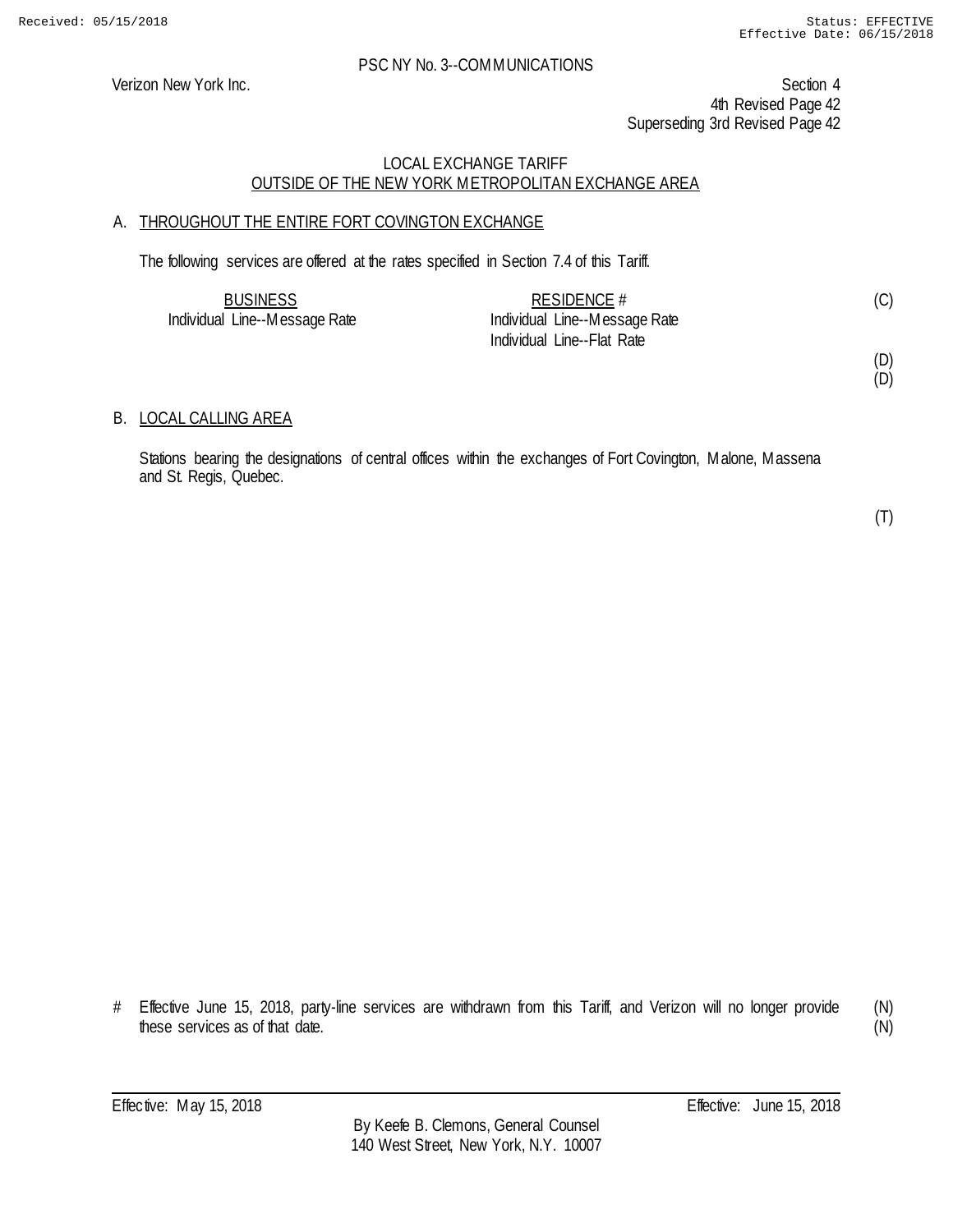Verizon New York Inc. Section 4 5th Revised Page 43 Superseding 4th Revised Page 43

### LOCAL EXCHANGE TARIFF OUTSIDE OF THE NEW YORK METROPOLITAN EXCHANGE AREA

## A. THROUGHOUT THE ENTIRE GLENS FALLS EXCHANGE

The following services are offered at the rates specified in Section 7.4 of this Tariff.

| <b>BUSINESS</b>               | RESIDENCE #                   |  |
|-------------------------------|-------------------------------|--|
| Individual Line--Message Rate | Individual Line--Message Rate |  |
|                               | Individual Line--Flat Rate    |  |

(D)

(C)

## (D)

### B. LOCAL CALLING AREA

Stations bearing the designations of central offices within the exchanges of. Glens Falls, Argyle, Corinth (Continental Telephone Co., Inc.), Fort Ann, Hartford, Kattskill Bay, Lake George, Lake Luzerne (Continental Telephone Co., Inc.), Saratoga Springs and Schuylerville.

### C. CHARGES FOR LOCAL CALLS FROM FLAT RATE AND MESSAGE RATE TELEPHONES

1. Flat Rate Service

Flat Rate Service includes unlimited calling privilege to points listed in Paragraph B. preceding, except that such calls placed on an operator handled station-to-station basis are charged for under the rate band schedule as shown in Paragraph 2. following.

2. Message Rate Service

The following table shows the rate bands for directly-dialed station-to-station calls to the points listed in Paragraph B. preceding.

|                | Rate Bands         |                  |  |
|----------------|--------------------|------------------|--|
|                |                    |                  |  |
| T <sub>O</sub> | <b>Glens Falls</b> | Saratoga Springs |  |
|                | Argyle             |                  |  |
|                | Corinth            |                  |  |
|                | Fort Ann           |                  |  |
|                | Hartford           |                  |  |
|                | Kattskill Bay      |                  |  |
|                | Lake George        |                  |  |
|                | Lake Luzerne       |                  |  |
|                | Schuylerville      |                  |  |

See Paragraphs C.2. and C.4., preceding, in this Section for initial and overtime periods, initial and overtime charges and charges for operator-handled station-to-station calls.

# Effective June 15, 2018, party-line services are withdrawn from this Tariff, and Verizon will no longer provide these services as of that date.

(N) (N)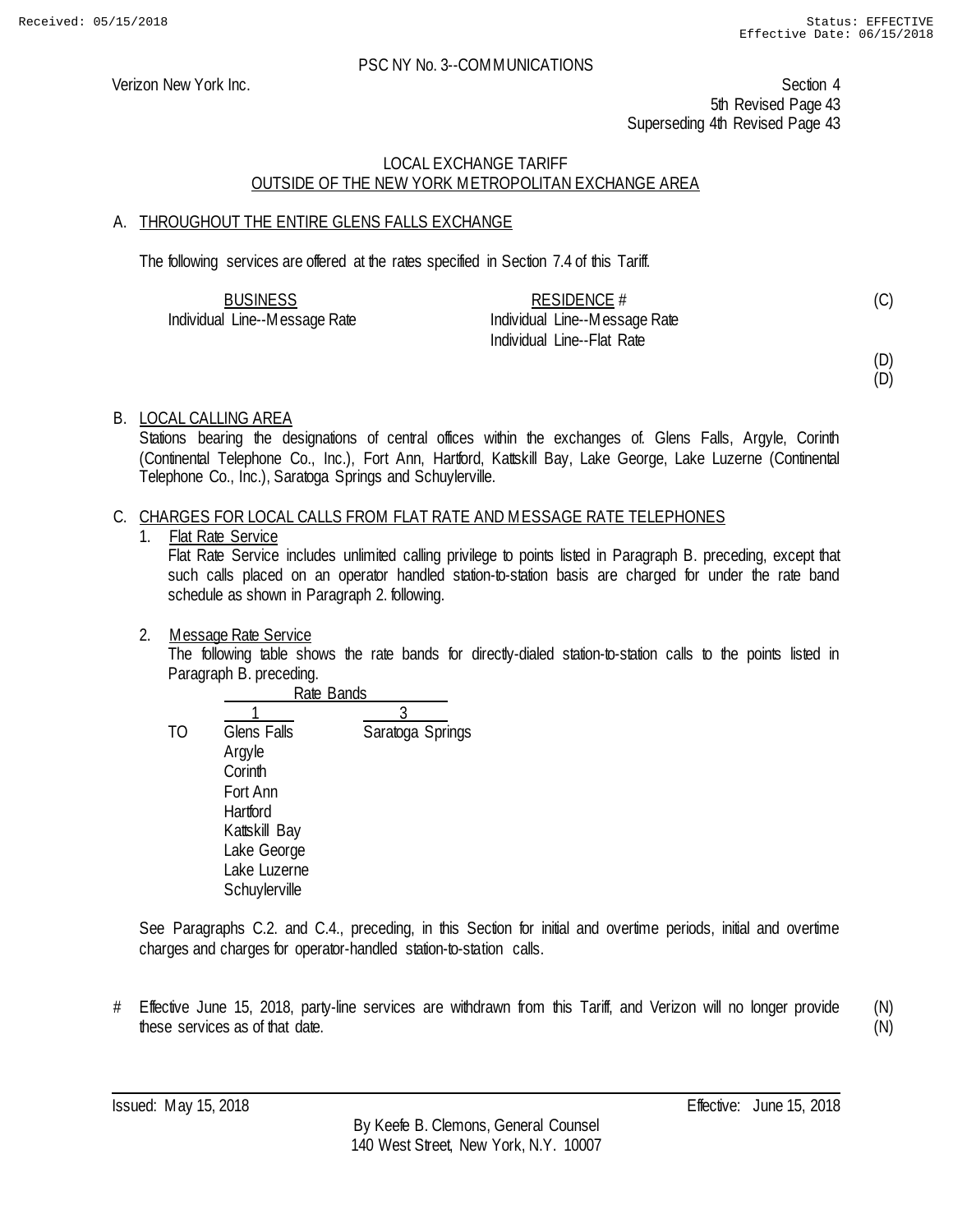Verizon New York Inc. Section 4 3rd Revised Page 44 Superseding 2nd Revised Page 44

## LOCAL EXCHANGE TARIFF OUTSIDE OF THE NEW YORK METROPOLITAN EXCHANGE AREA

## A. THROUGHOUT THE ENTIRE GOUVERNEUR EXCHANGE

The following services are offered at the rates specified in Section 7.4 of this Tariff.

| <b>BUSINESS</b>               | RESIDENCE #                   | (C) |
|-------------------------------|-------------------------------|-----|
| Individual Line--Message Rate | Individual Line--Message Rate |     |
|                               | Individual Line--Flat Rate    |     |

## (D)

(D)

## B. LOCAL CALLING AREA

Stations bearing the designations of central offices within the exchanges of Gouverneur, Antwerp and Macomb (Citizen's Telephone Company of Hammond, New York, Inc.).

<sup>#</sup> Effective June 15, 2018, party-line services are withdrawn from this Tariff, and Verizon will no longer provide these services as of that date.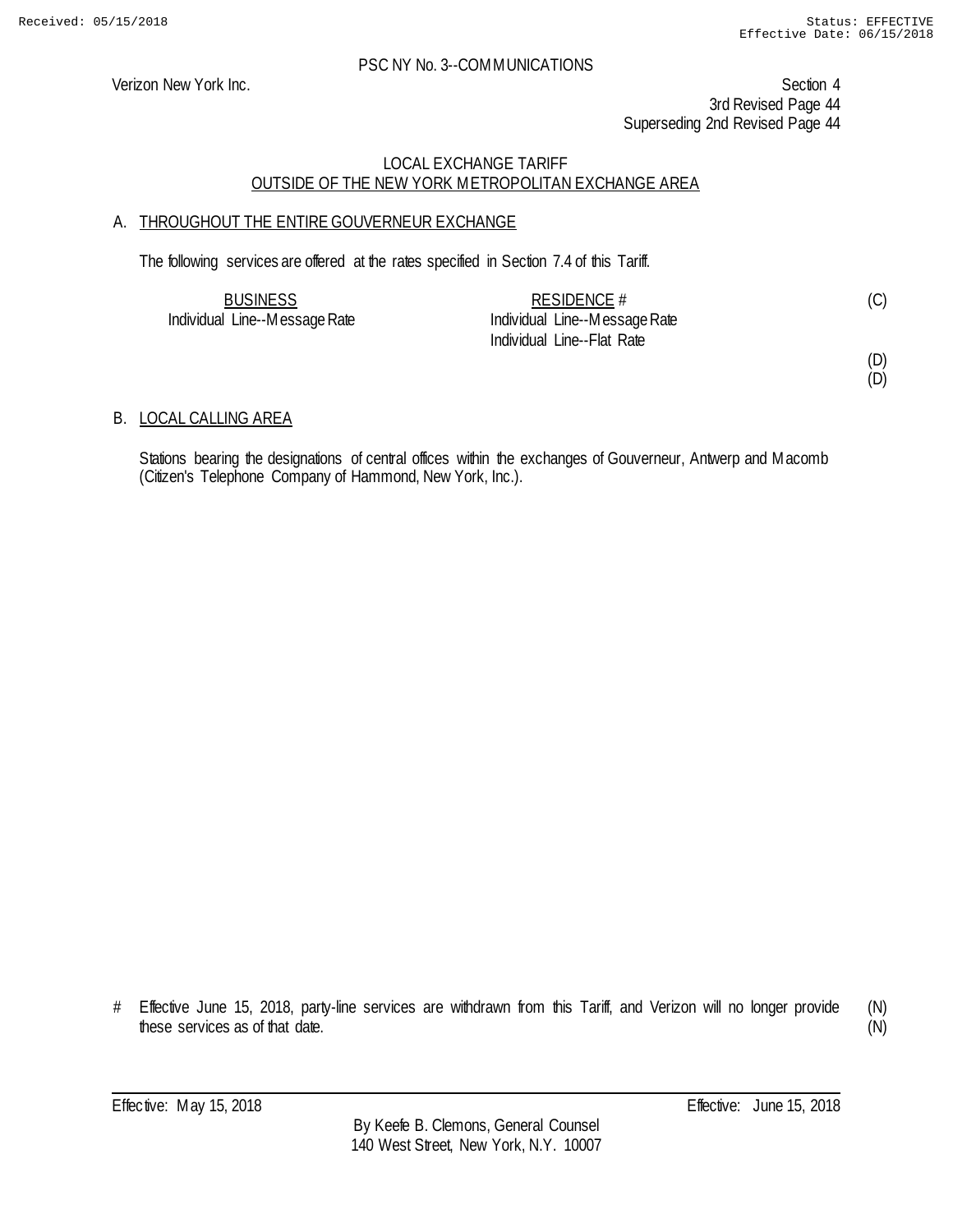Verizon New York Inc. Section 4 3rd Revised Page 45 Superseding 2nd Revised Page 45

## LOCAL EXCHANGE TARIFF OUTSIDE OF THE NEW YORK METROPOLITAN EXCHANGE AREA

## A. THROUGHOUT THE ENTIRE GRAND GORGE EXCHANGE

The following services are offered at the rates specified in Section 7.4 of this Tariff.

| <b>BUSINESS</b>               | RESIDENCE $#$                 |  |
|-------------------------------|-------------------------------|--|
| Individual Line--Message Rate | Individual Line--Message Rate |  |
|                               | Individual Line--Flat Rate    |  |

## (D)

(D)

## B. LOCAL CALLING AREA

Stations bearing the designations of central offices within the exchanges of Grand Gorge, Prattsville, Roxbury and Stamford.

# Effective June 15, 2018, party-line services are withdrawn from this Tariff, and Verizon will no longer provide these services as of that date.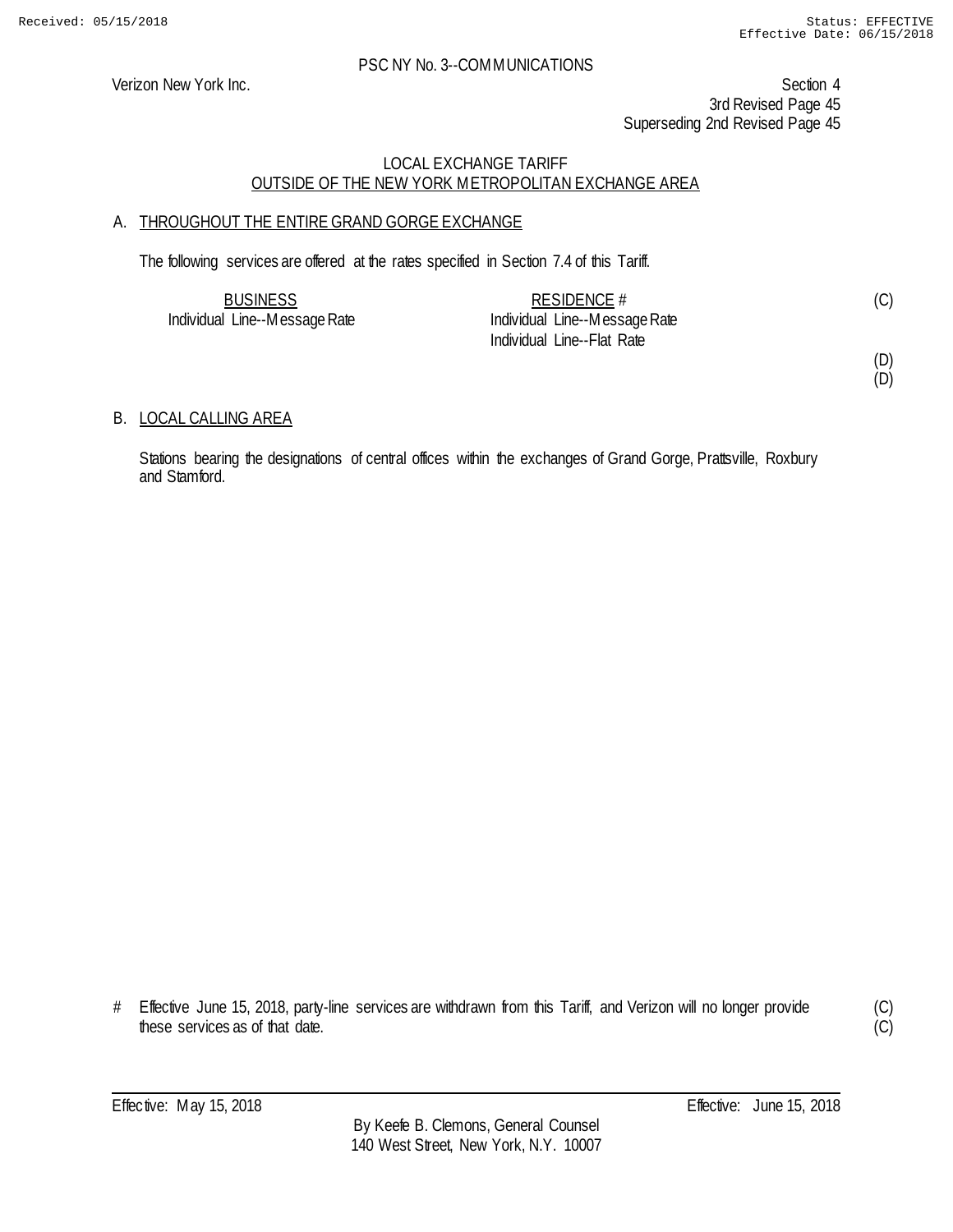Verizon New York Inc. Section 4 5th Revised Page 46 Superseding 4th Revised Page 46

### LOCAL EXCHANGE TARIFF OUTSIDE OF THE NEW YORK METROPOLITAN EXCHANGE AREA

### A. THROUGHOUT THE ENTIRE GRANVILLE EXCHANGE

The following services are offered at the rates specified in Section 7.4 of this Tariff.

| <b>BUSINESS</b>               | RESIDENCE $#$                 |  |
|-------------------------------|-------------------------------|--|
| Individual Line--Message Rate | Individual Line--Message Rate |  |
|                               | Individual Line--Flat Rate    |  |

(D)

### (D)

### B. LOCAL CALLING AREA

Stations bearing the designations of central offices within the exchanges of Glens Falls, Granville, Hampton, Hartford Salem and Wells, Vt.

### C. CHARGES FOR LOCAL CALLS FROM FLAT RATE AND MESSAGE RATE TELEPHONES

1. Flat Rate Service

Unlimited calling privilege to points listed in Paragraph B. preceding, except as shown in Paragraph C.4., preceding, in this Section.

### 2. Message Rate Service

The following table shows the rate bands for directly-dialed station-to-station calls to the points listed in Paragraph B. preceding.

|    |                                               | Rate Bands |             |
|----|-----------------------------------------------|------------|-------------|
| TΟ | Granville<br>Hampton<br>Hartford<br>Wells, Vt | Salem      | Glens Falls |

See Paragraphs C.2. and C.4., preceding, in this Section for initial and overtime periods, initial and overtime charges and charges for operator-handled station-to-station calls.

# Effective June 15, 2018, party-line services are withdrawn from this Tariff, and Verizon will no longer provide these services as of that date.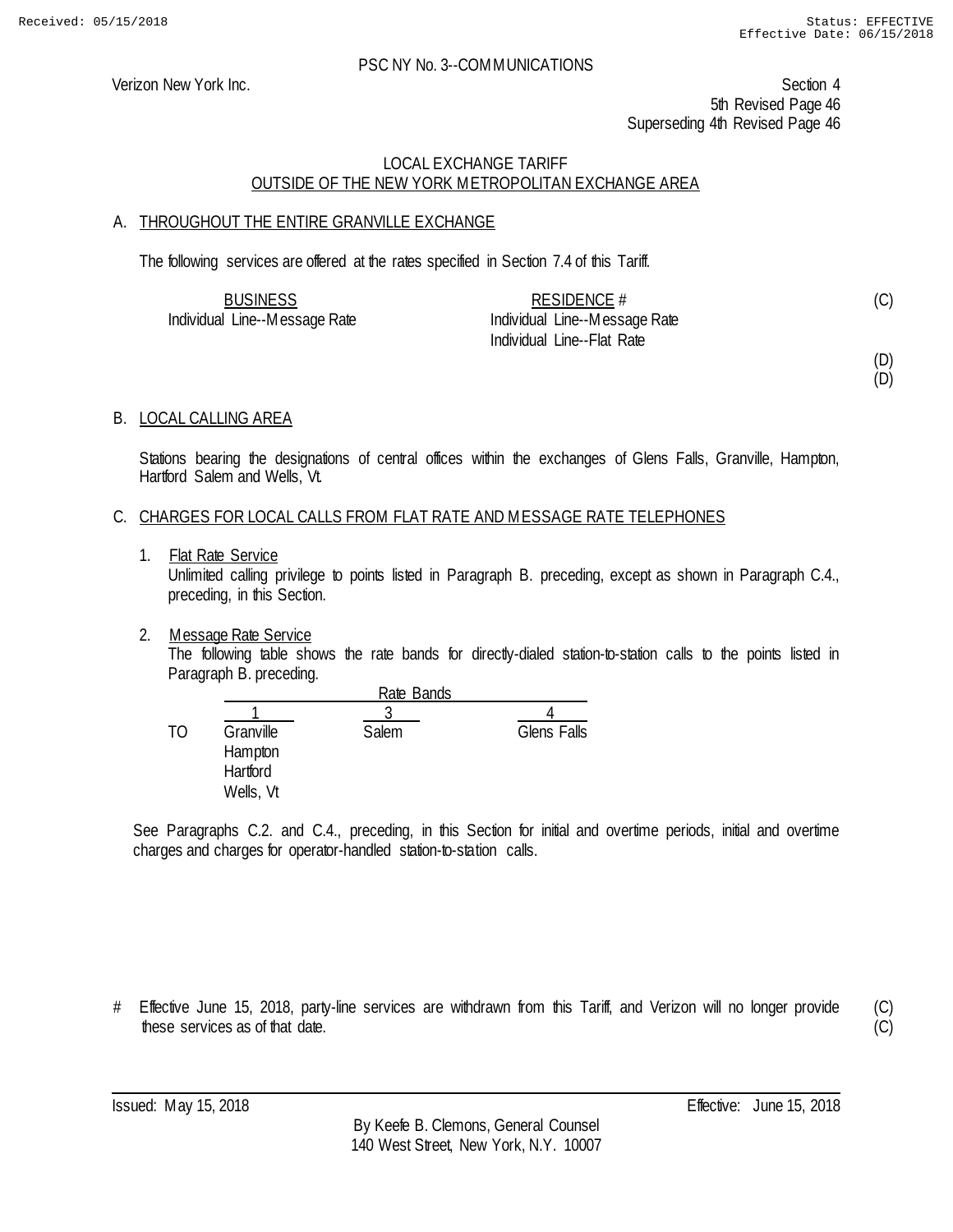Verizon New York Inc. Section 4 3rd Revised Page 47 Superseding 2nd Revised Page 47

## LOCAL EXCHANGE TARIFF OUTSIDE OF THE NEW YORK METROPOLITAN EXCHANGE AREA

## A. THROUGHOUT THE ENTIRE HAGUE EXCHANGE

The following services are offered at the rates specified in Section 7.4 of this Tariff.

| <b>BUSINESS</b>               | RESIDENCE $#$                 |  |
|-------------------------------|-------------------------------|--|
| Individual Line--Message Rate | Individual Line--Message Rate |  |
|                               | Individual Line--Flat Rate    |  |

(D) (D)

### B. LOCAL CALLING AREA

Stations bearing the designations of central offices within the exchanges of Hague and Ticonderoga.

<sup>#</sup> Effective June 15, 2018, party-line services are withdrawn from this Tariff, and Verizon will no longer provide these services as of that date.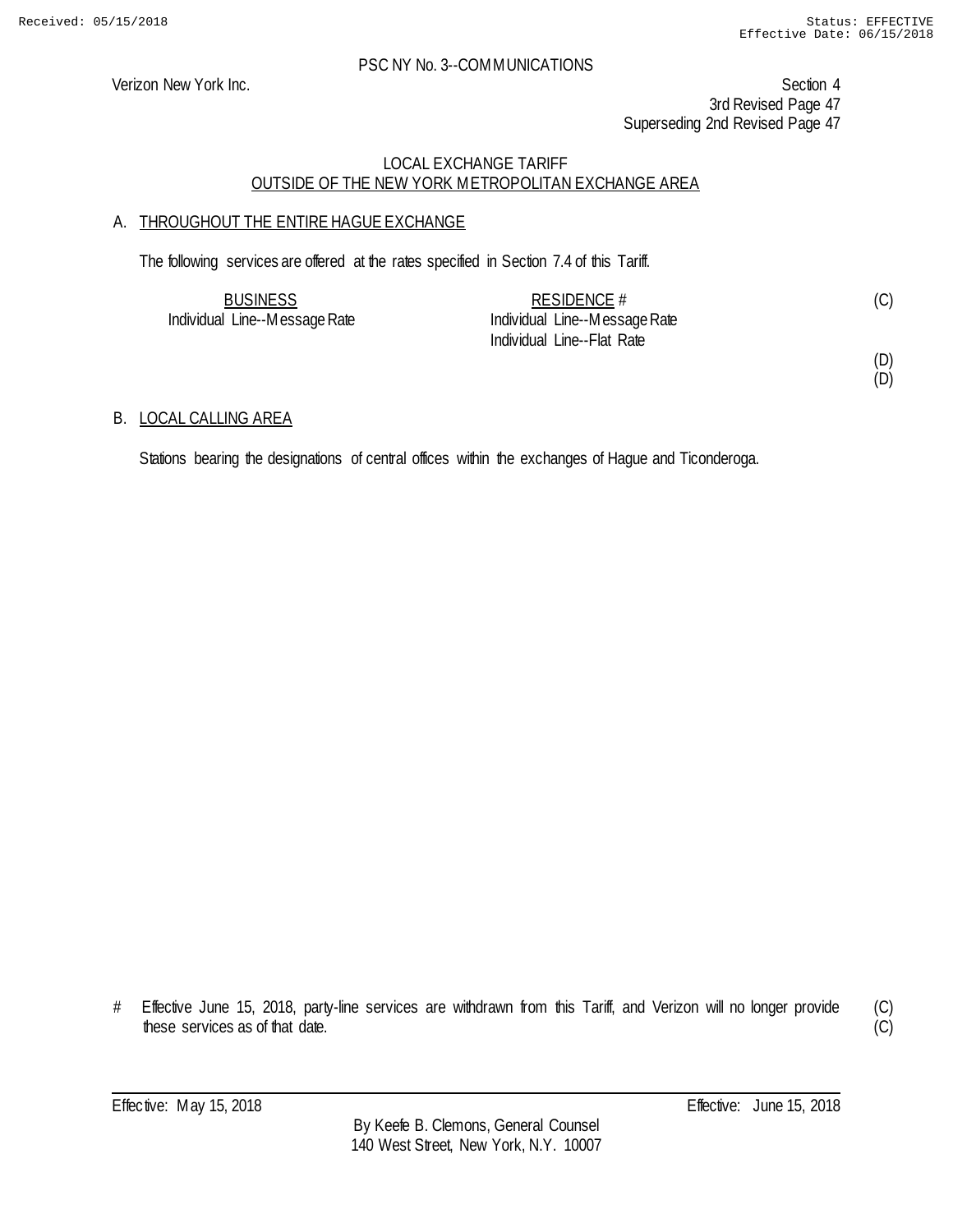Verizon New York Inc. Section 4 3rd Revised Page 48 Superseding 2nd Revised Page 48

## LOCAL EXCHANGE TARIFF OUTSIDE OF THE NEW YORK METROPOLITAN EXCHANGE AREA

## A. THROUGHOUT THE ENTIRE HAMILTON EXCHANGE

The following services are offered at the rates specified in Section 7.4 of this Tariff.

| <b>BUSINESS</b>               | RESIDENCE $#$                 |  |
|-------------------------------|-------------------------------|--|
| Individual Line--Message Rate | Individual Line--Message Rate |  |
|                               | Individual Line--Flat Rate    |  |

(D)

(D)

(C)

## B. LOCAL CALLING AREA

Stations bearing the designations of central offices within the exchanges of Hamilton; Morrisville (Continental Tel. Co. of N.Y., Inc.); Earlville, Madison (Continental Tel. Co. of N. Y., Inc.) and North Brookfield (GTE New York).

# Effective June 15, 2018, party-line services are withdrawn from this Tariff, and Verizon will no longer provide these services as of that date.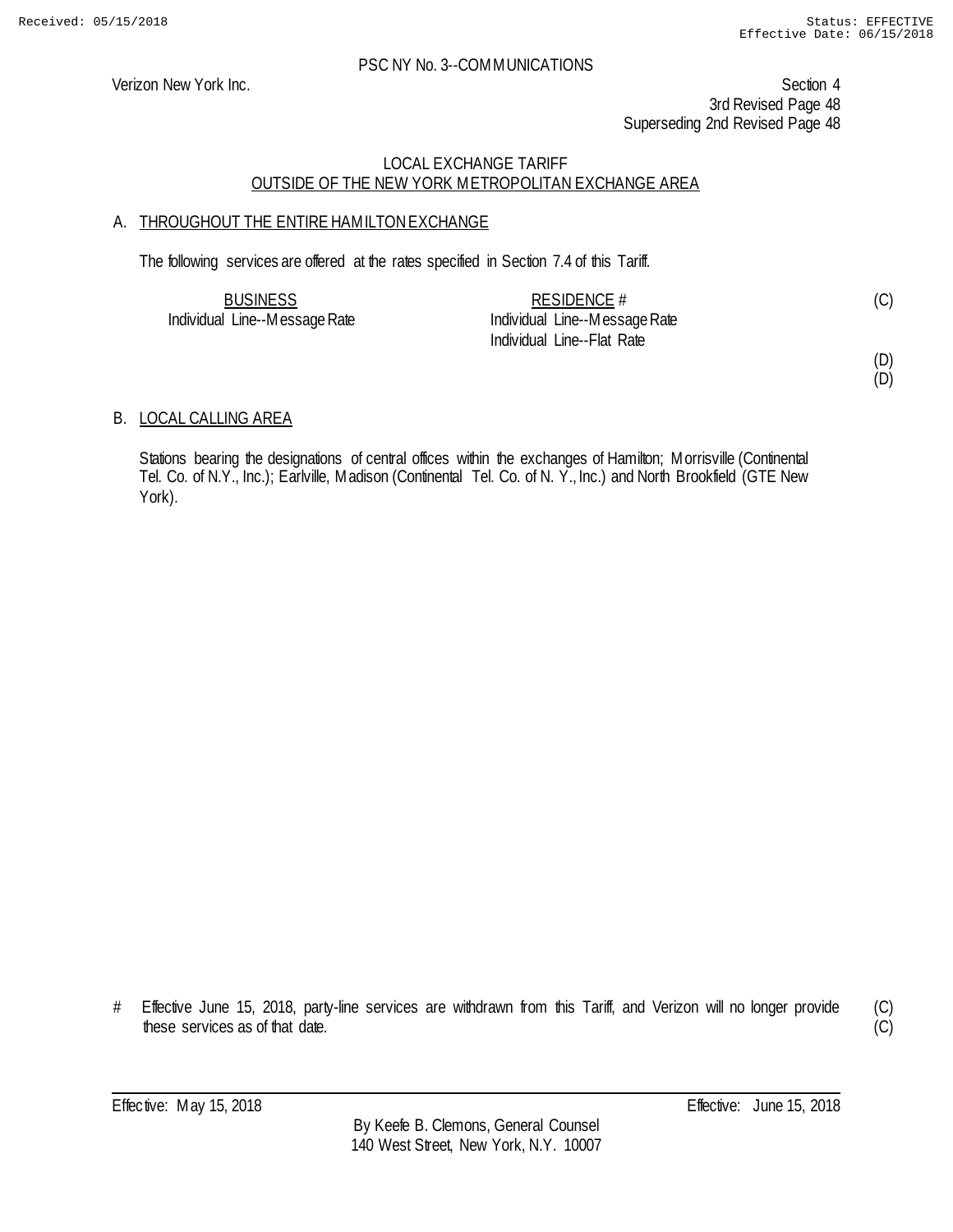> (C) (C)

### PSC NY No. 3--COMMUNICATIONS

Verizon New York Inc. Section 4 3rd Revised Page 49 Superseding 2nd Revised Page 49

### LOCAL EXCHANGE TARIFF OUTSIDE OF THE NEW YORK METROPOLITAN EXCHANGE AREA

### A. THROUGHOUT THE ENTIRE HAMPTON EXCHANGE

The following services are offered at the rates specified in Section 7.4 of this Tariff.

| <b>BUSINESS</b>               | RESIDENCE #                   |  |
|-------------------------------|-------------------------------|--|
| Individual Line--Message Rate | Individual Line--Message Rate |  |
|                               | Individual Line--Flat Rate    |  |

### B. LOCAL CALLING AREA

Stations bearing the designations of central offices within the exchanges of Hampton, Fair Haven, Vt., Granville, Poultney, Vt. and Whitehall.

<sup>#</sup> Effective June 15, 2018, party-line services are withdrawn from this Tariff, and Verizon will no longer provide these services as of that date.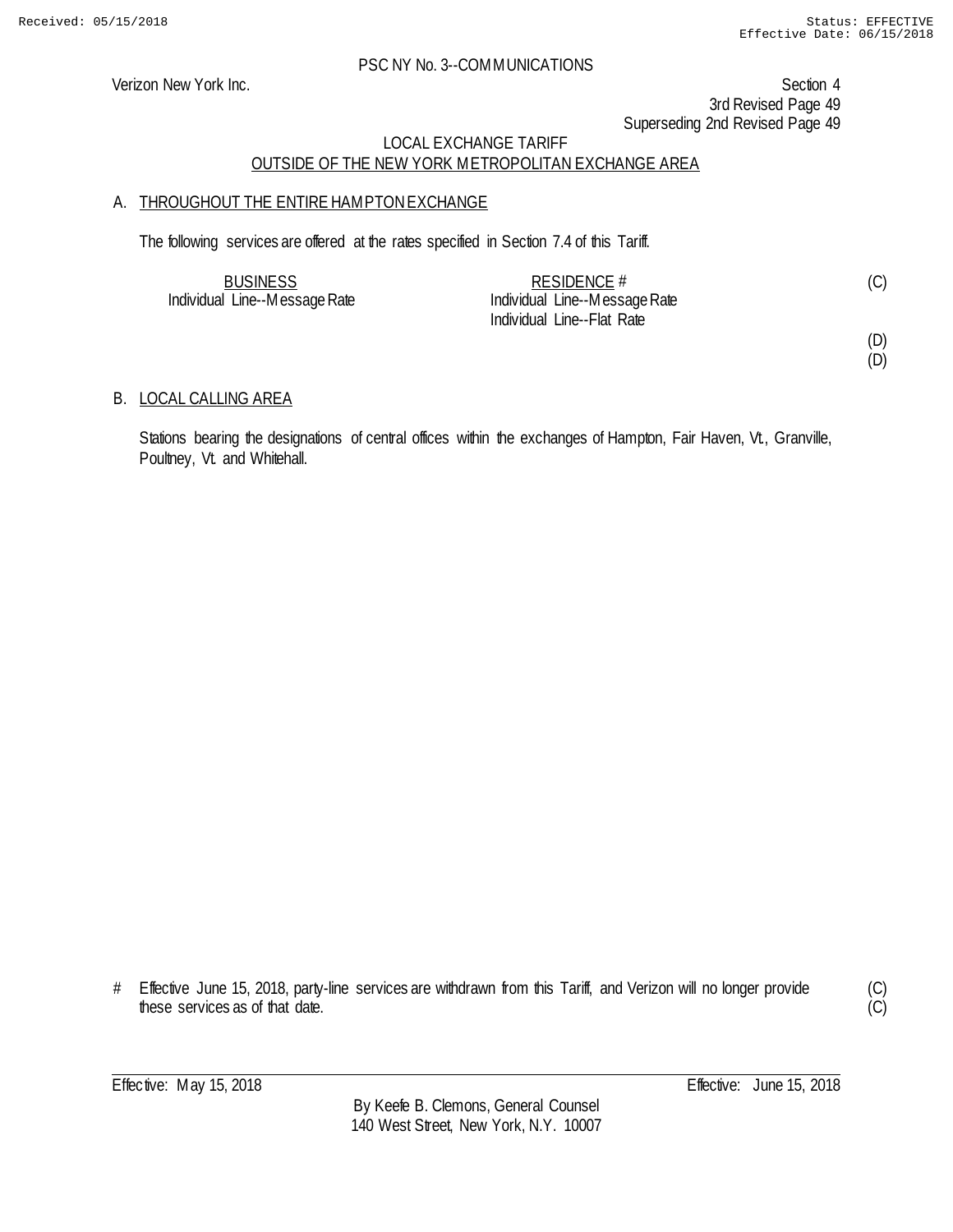Verizon New York Inc. Section 4 3rd Revised Page 50 Superseding 2nd Revised Page 50

## LOCAL EXCHANGE TARIFF OUTSIDE OF THE NEW YORK METROPOLITAN EXCHANGE AREA

## A. THROUGHOUT THE ENTIRE HARRISVILLE EXCHANGE

The following services are offered at the rates specified in Section 7.4 of this Tariff.

| <b>BUSINESS</b>               | RESIDENCE #                   | (C) |
|-------------------------------|-------------------------------|-----|
| Individual Line--Message Rate | Individual Line--Message Rate |     |
|                               | Individual Line--Flat Rate    |     |

(D) (D)

### B. LOCAL CALLING AREA

Stations bearing the designations of central offices within the exchanges of Harrisville and Natural Bridge.

<sup>#</sup> Effective June 15, 2018, party-line services are withdrawn from this Tariff, and Verizon will no longer provide these services as of that date.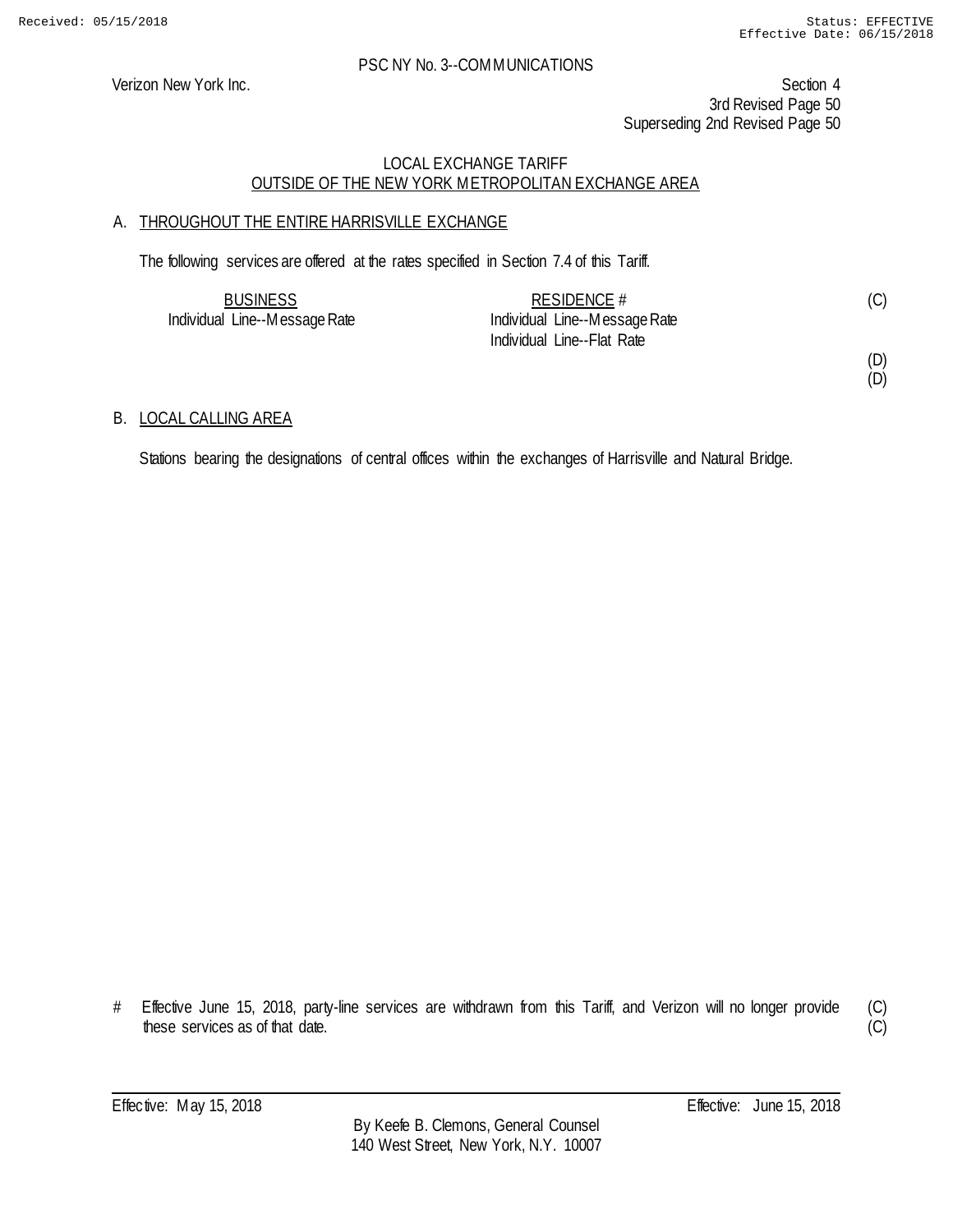Verizon New York Inc. Section 4 3rd Revised Page 51 Superseding 2nd Revised Page 51

## LOCAL EXCHANGE TARIFF OUTSIDE OF THE NEW YORK METROPOLITAN EXCHANGE AREA

## A. THROUGHOUT THE ENTIRE HARTFORD EXCHANGE

The following services are offered at the rates specified in Section 7.4 of this Tariff.

| <b>BUSINESS</b>               | RESIDENCE #                   | (C) |
|-------------------------------|-------------------------------|-----|
| Individual Line--Message Rate | Individual Line--Message Rate |     |
|                               | Individual Line--Flat Rate    |     |

#### (D) (D)

B. LOCAL CALLING AREA

Stations bearing the designations of central offices within the exchanges of Hartford, Argyle, Glens Falls and Granville.

# Effective June 15, 2018, party-line services are withdrawn from this Tariff, and Verizon will no longer provide these services as of that date.

(C) (C)

Effective: May 15, 2018 **Effective:** June 15, 2018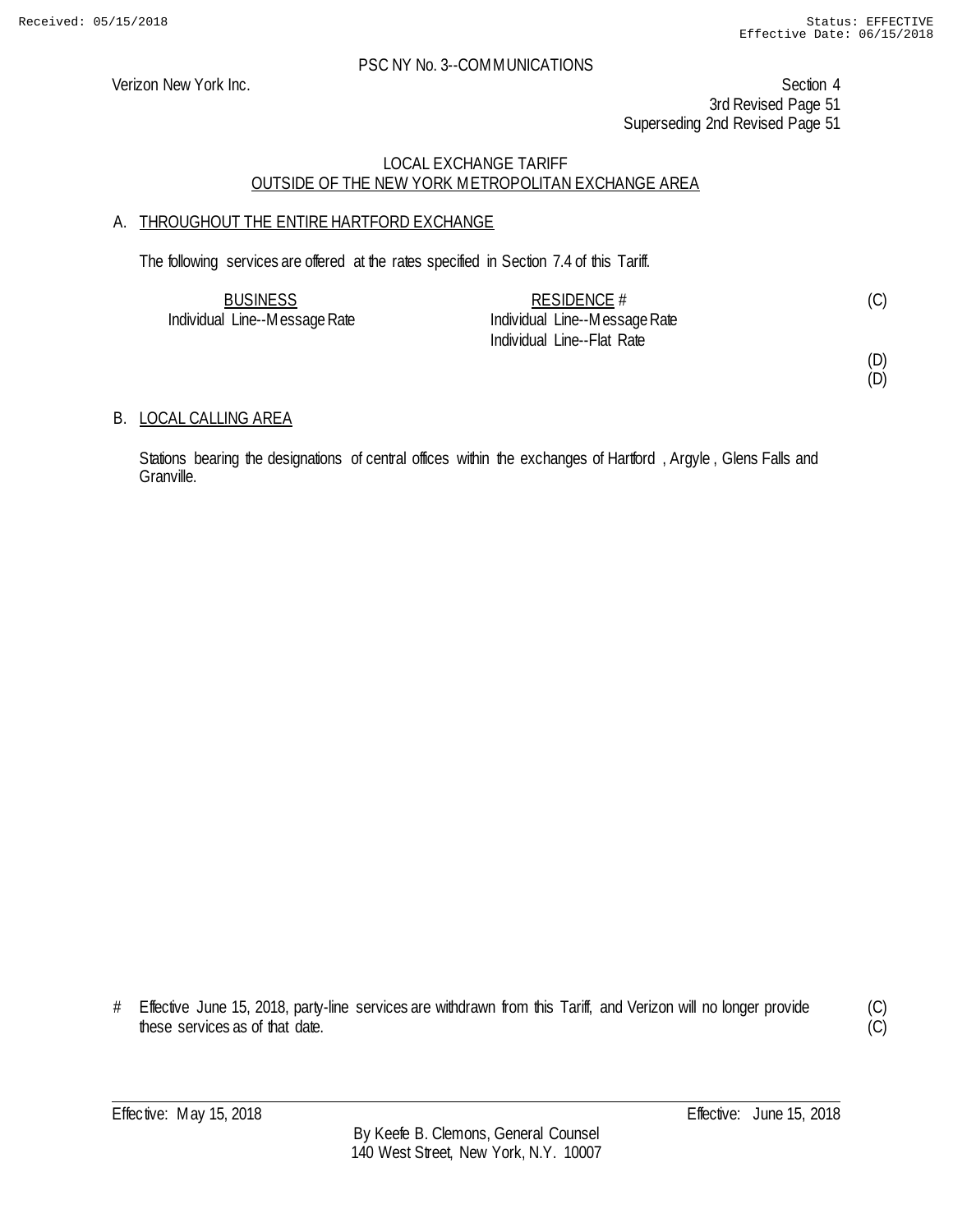Verizon New York Inc. Section 4 4th Revised Page 52 Superseding 3rd Revised Page 52

### LOCAL EXCHANGE TARIFF OUTSIDE OF THE NEW YORK METROPOLITAN EXCHANGE AREA

## A. THROUGHOUT THE ENTIRE HARTWICK EXCHANGE

The following services are offered at the rates specified in Section 7.4 of this Tariff.

| <b>BUSINESS</b>               | RESIDENCE $#$                 |  |
|-------------------------------|-------------------------------|--|
| Individual Line--Message Rate | Individual Line--Message Rate |  |
|                               | Individual Line--Flat Rate    |  |

(D) (D)

### B. LOCAL CALLING AREA

Stations bearing the designations of central offices within the exchanges of Hartwick, Cooperstown and Oneonta.

(T)

# Effective June 15, 2018, party-line services are withdrawn from this Tariff, and Verizon will no longer provide these services as of that date.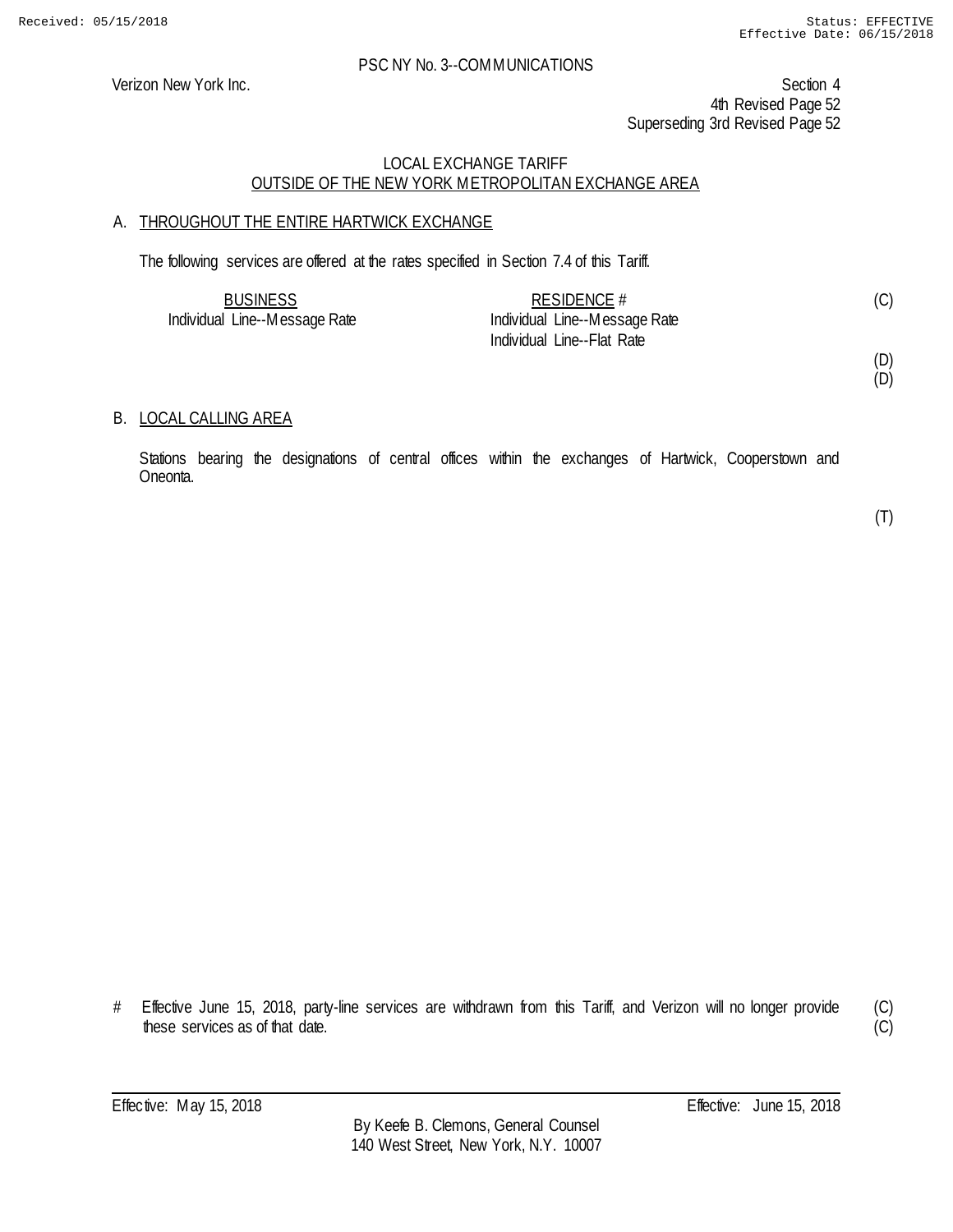Verizon New York Inc. Section 4 5th Revised Page 53 Superseding 4th Revised Page 53

## LOCAL EXCHANGE TARIFF OUTSIDE OF THE NEW YORK METROPOLITAN EXCHANGE AREA

### A. THROUGHOUT THE ENTIRE HERKIMER EXCHANGE

The following services are offered at the rates specified in Section 7.4 of this Tariff.

| <b>BUSINESS</b>               | RESIDENCE $#$                 | (C) |
|-------------------------------|-------------------------------|-----|
| Individual Line--Message Rate | Individual Line--Message Rate |     |
|                               | Individual Line--Flat Rate    |     |

(D) (D)

(T)

### B. LOCAL CALLING AREA

Stations bearing the designations of central offices within the exchanges of Herkimer, Ilion, Little Falls, Middleville (Newport Telephone Company), Newport (Newport Telephone Company), Poland (Newport Telephone Company), Richfield Springs and Utica.

### C. CHARGES FOR LOCAL CALLS FROM FLAT RATE AND MESSAGE RATE TELEPHONES

1. Flat Rate Service

Flat Rate Service includes unlimited calling privilege to points listed in Paragraph B. preceding, except that such calls placed on an operator-handled station-to-station basis are charged for under the rate band schedule as shown in Paragraph C.4., preceding, in this Section.

2. Message Rate Service

The following table shows the rate bands for direct-dialed stations-to-stations calls to points listed in B. preceding:

Rate Bands  $\overline{1}$  2 TO Herkimer Poland (I) Ilion Little Falls Middleville (I) Newport (I) Richfield Springs **Utica** 

See Paragraphs C.2. and C.4. of preceding Rate Schedule for initial and overtime periods, initial and overtime charges and charges for operator-handled station-to-station calls.

- (I) Independent Company.
- # Effective June 15, 2018, party-line services are withdrawn from this Tariff, and Verizon will no longer provide these services as of that date. (N) (N)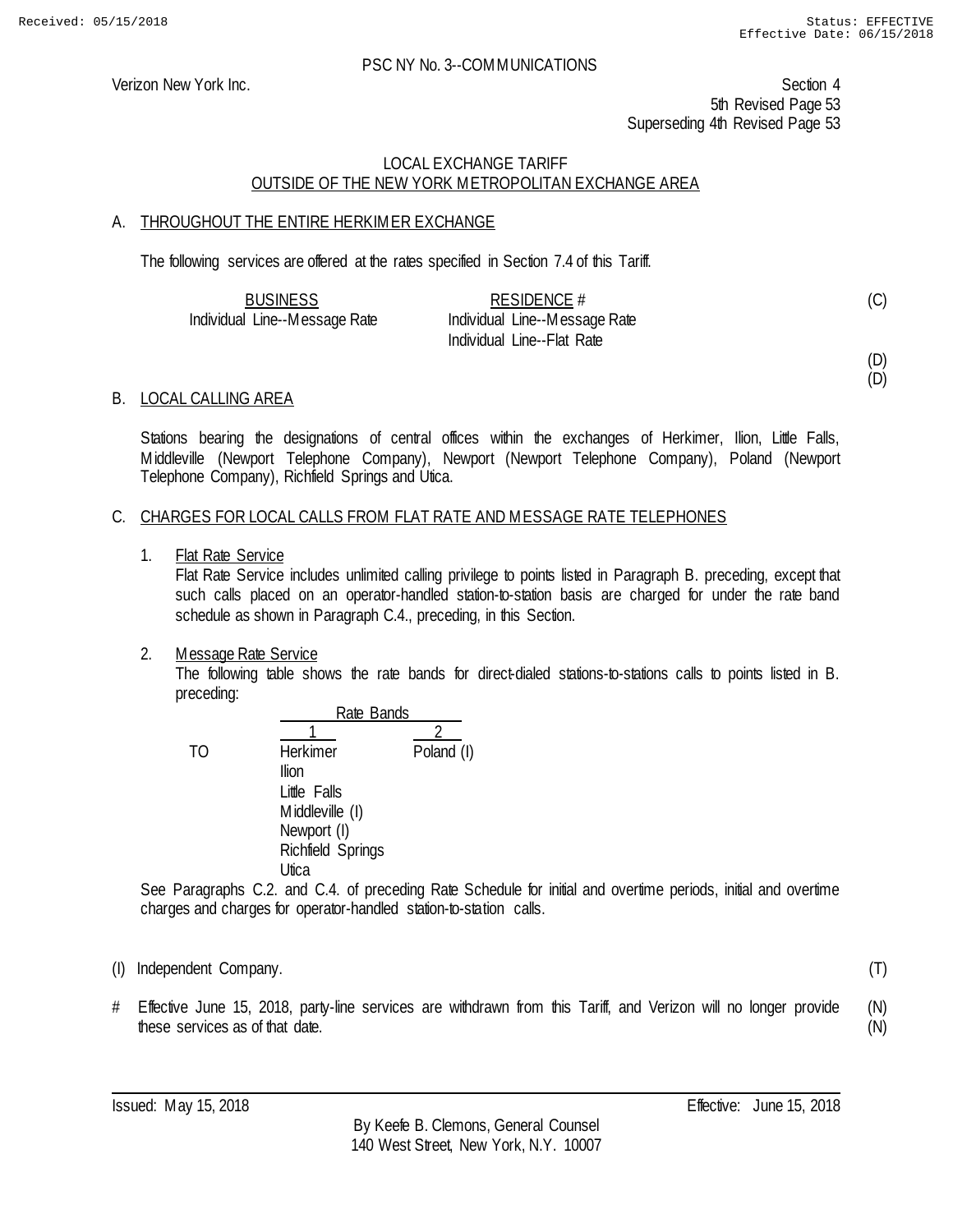### PSC NY No. 3--COMMUNICATIONS

Verizon New York Inc. Section 4 3rd Revised Page 54 Superseding 2nd Revised Page 54

## LOCAL EXCHANGE TARIFF OUTSIDE OF THE NEW YORK METROPOLITAN EXCHANGE AREA

### A. THROUGHOUT THE ENTIRE HEUVELTON EXCHANGE

The following services are offered at the rates specified in Section 7.4 of this Tariff.

| <b>BUSINESS</b>               | RESIDENCE $#$                 |  |
|-------------------------------|-------------------------------|--|
| Individual Line--Message Rate | Individual Line--Message Rate |  |
|                               | Individual Line--Flat Rate    |  |

### B. LOCAL CALLING AREA

Stations bearing the designations of central offices within the exchanges of Heuvelton, Canton and Ogdensburg.

<sup>#</sup> Effective June 15, 2018, party-line services are withdrawn from this Tariff, and Verizon will no longer provide these services as of that date. (N) (N)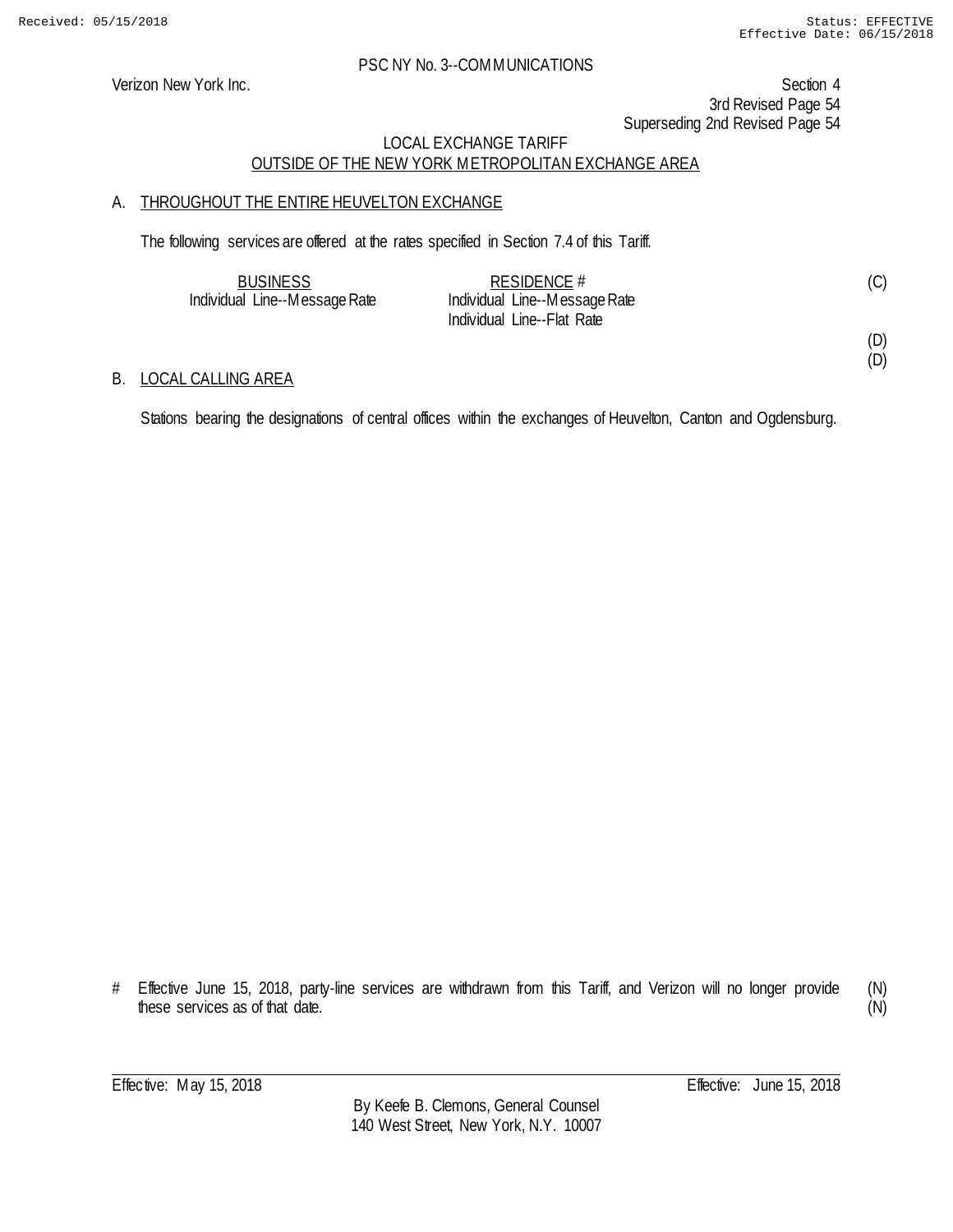### PSC NY No. 3--COMMUNICATIONS

Verizon New York Inc. Section 4 3rd Revised Page 55 Superseding 1st Original Page 55

## LOCAL EXCHANGE TARIFF OUTSIDE OF THE NEW YORK METROPOLITAN EXCHANGE AREA

## A. THROUGHOUT THE ENTIRE HOBART EXCHANGE

The following services are offered at the rates specified in Section 7.4 of this Tariff.

| <b>BUSINESS</b>               | RESIDENCE $#$                 | (C) |
|-------------------------------|-------------------------------|-----|
| Individual Line--Message Rate | Individual Line--Message Rate |     |
|                               | Individual Line--Flat Rate    |     |

## B. LOCAL CALLING AREA

Stations bearing the designations of central offices within the exchanges of Hobart and Stamford.

<sup>#</sup> Effective June 15, 2018, party-line services are withdrawn from this Tariff, and Verizon will no longer provide these services as of that date.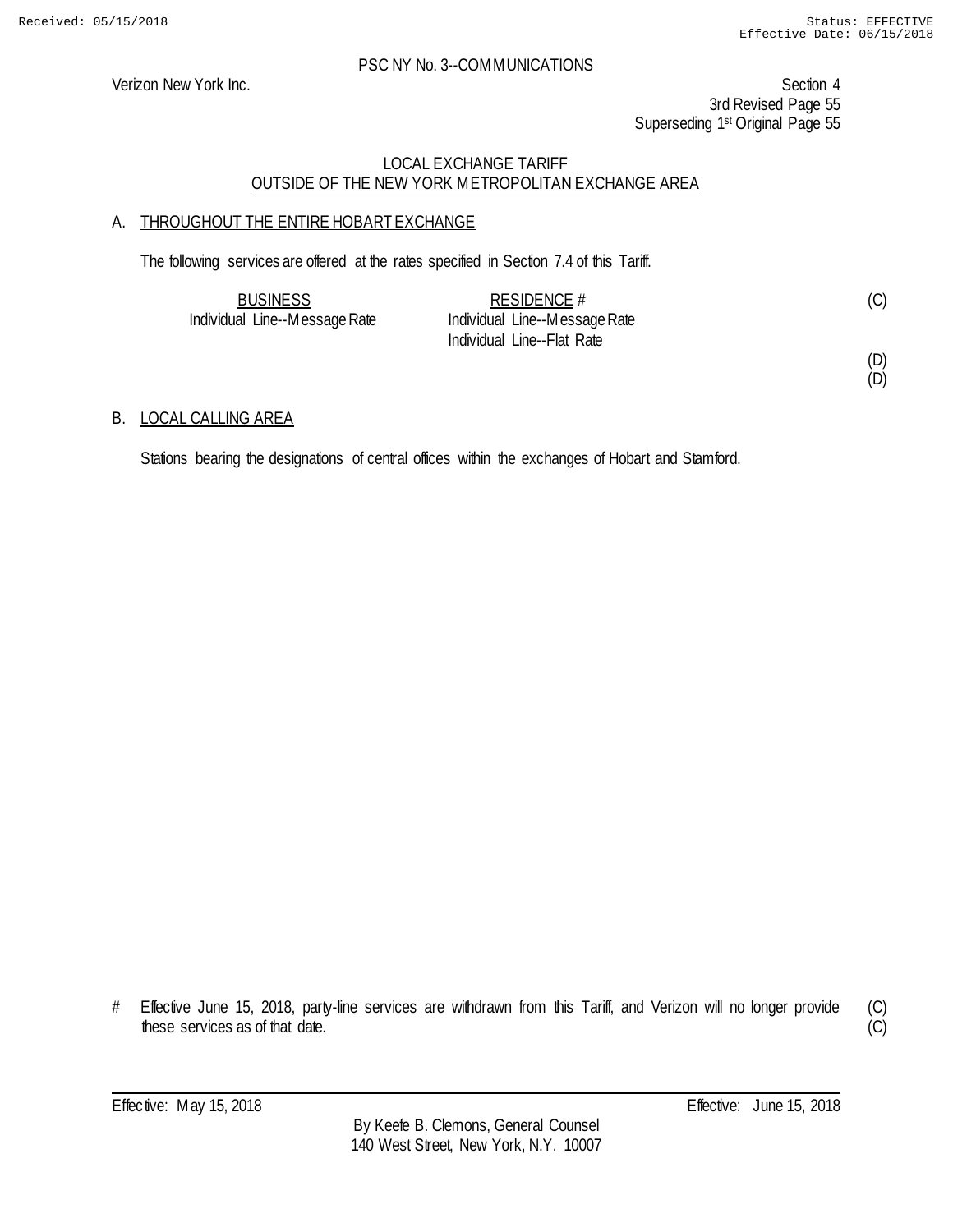### PSC NY No. 3--COMMUNICATIONS

Verizon New York Inc. Section 4 3rd Revised Page 56 Superseding 2nd Revised Page 56

## LOCAL EXCHANGE TARIFF OUTSIDE OF THE NEW YORK METROPOLITAN EXCHANGE AREA

## A. THROUGHOUT THE ENTIRE ILION EXCHANGE

The following services are offered at the rates specified in Section 7.4 of this Tariff.

| <b>BUSINESS</b>               | RESIDENCE $#$                 | (C) |
|-------------------------------|-------------------------------|-----|
| Individual Line--Message Rate | Individual Line--Message Rate |     |
|                               | Individual Line--Flat Rate    |     |

B. LOCAL CALLING AREA

Stations bearing the designations of central offices within the exchanges of Ilion, Herkimer, Utica and West Winfield (ALLTEL N.Y., Inc.).

<sup>#</sup> Effective June 15, 2018, party-line services are withdrawn from this Tariff, and Verizon will no longer provide these services as of that date.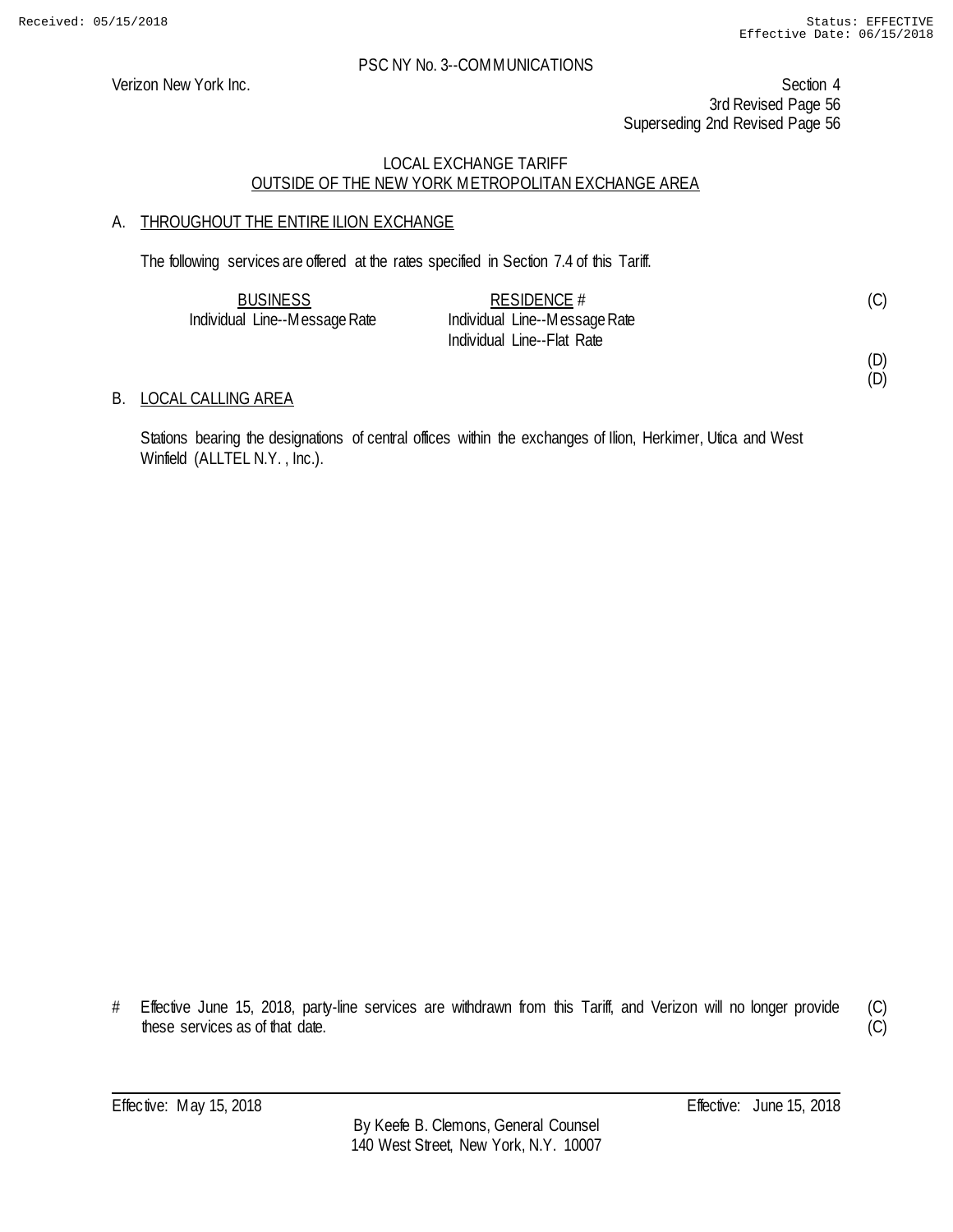Verizon New York Inc. Section 4 3rd Revised Page 57 Superseding 2nd Revised Page 57

## LOCAL EXCHANGE TARIFF OUTSIDE OF THE NEW YORK METROPOLITAN EXCHANGE AREA

## A. THROUGHOUT THE ENTIRE KATTSKILL BAY EXCHANGE

The following services are offered at the rates specified in Section 7.4 of this Tariff.

| <b>BUSINESS</b>               | RESIDENCE $#$                 | (C) |
|-------------------------------|-------------------------------|-----|
| Individual Line--Message Rate | Individual Line--Message Rate |     |
|                               | Individual Line--Flat Rate    |     |

(D)

# (D)

## B. LOCAL CALLING AREA

Stations bearing the designations of central offices within the exchanges of Kattskill Bay, Glens Falls and Lake George.

# Effective June 15, 2018, party-line services are withdrawn from this Tariff, and Verizon will no longer provide these services as of that date.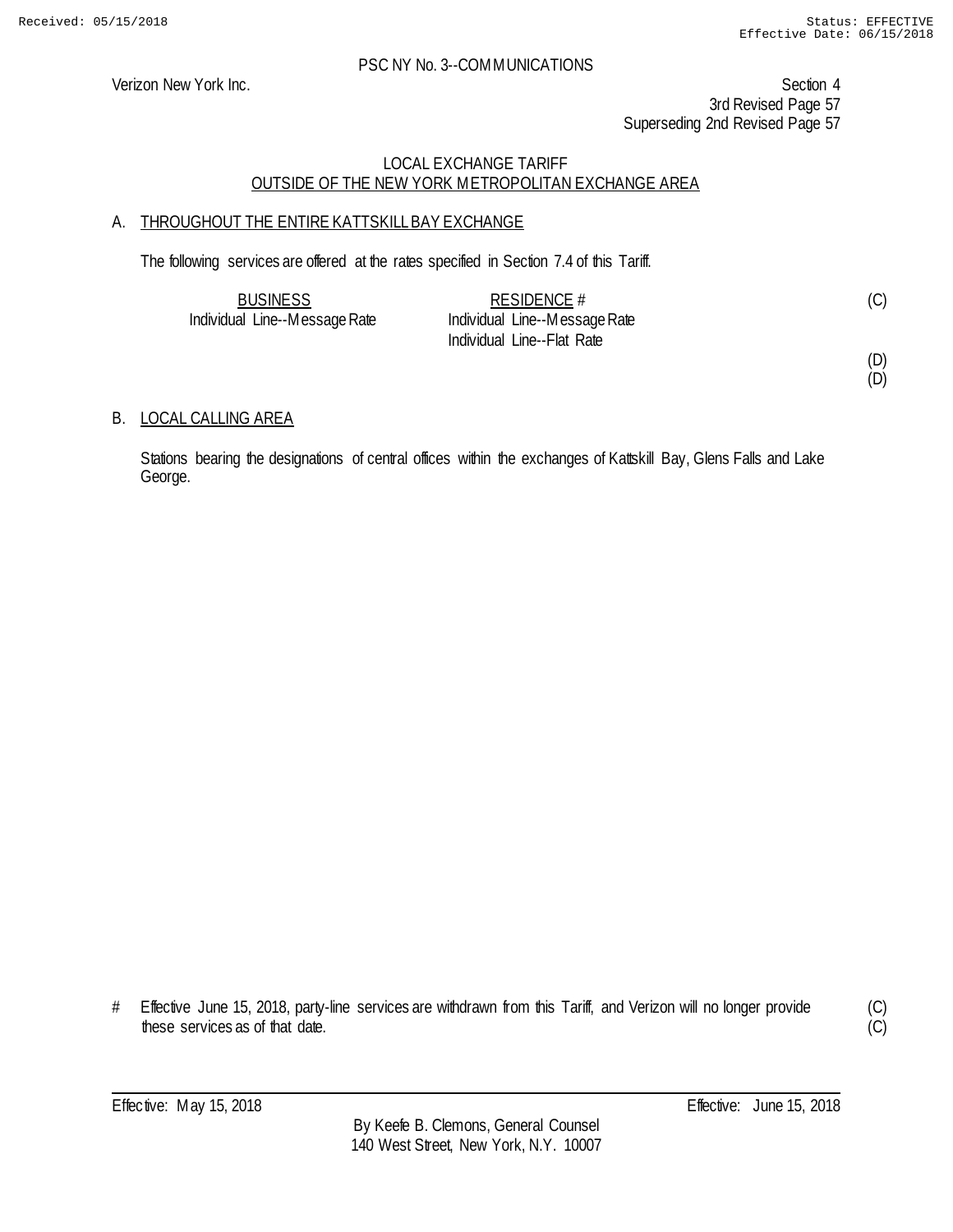Verizon New York Inc. Section 4 3rd Revised Page 58 Superseding 2nd Revised Page 58

## LOCAL EXCHANGE TARIFF OUTSIDE OF THE NEW YORK METROPOLITAN EXCHANGE AREA

## A. THROUGHOUT THE ENTIRE KEENE EXCHANGE

The following services are offered at the rates specified in Section 7.4 of this Tariff.

| <b>BUSINESS</b>               | RESIDENCE $#$                 |  |
|-------------------------------|-------------------------------|--|
| Individual Line--Message Rate | Individual Line--Message Rate |  |
|                               | Individual Line--Flat Rate    |  |

#### (D) (D)

### B. LOCAL CALLING AREA

Stations bearing the designations of central offices within the Keene exchange.

<sup>#</sup> Effective June 15, 2018, party-line services are withdrawn from this Tariff, and Verizon will no longer provide these services as of that date.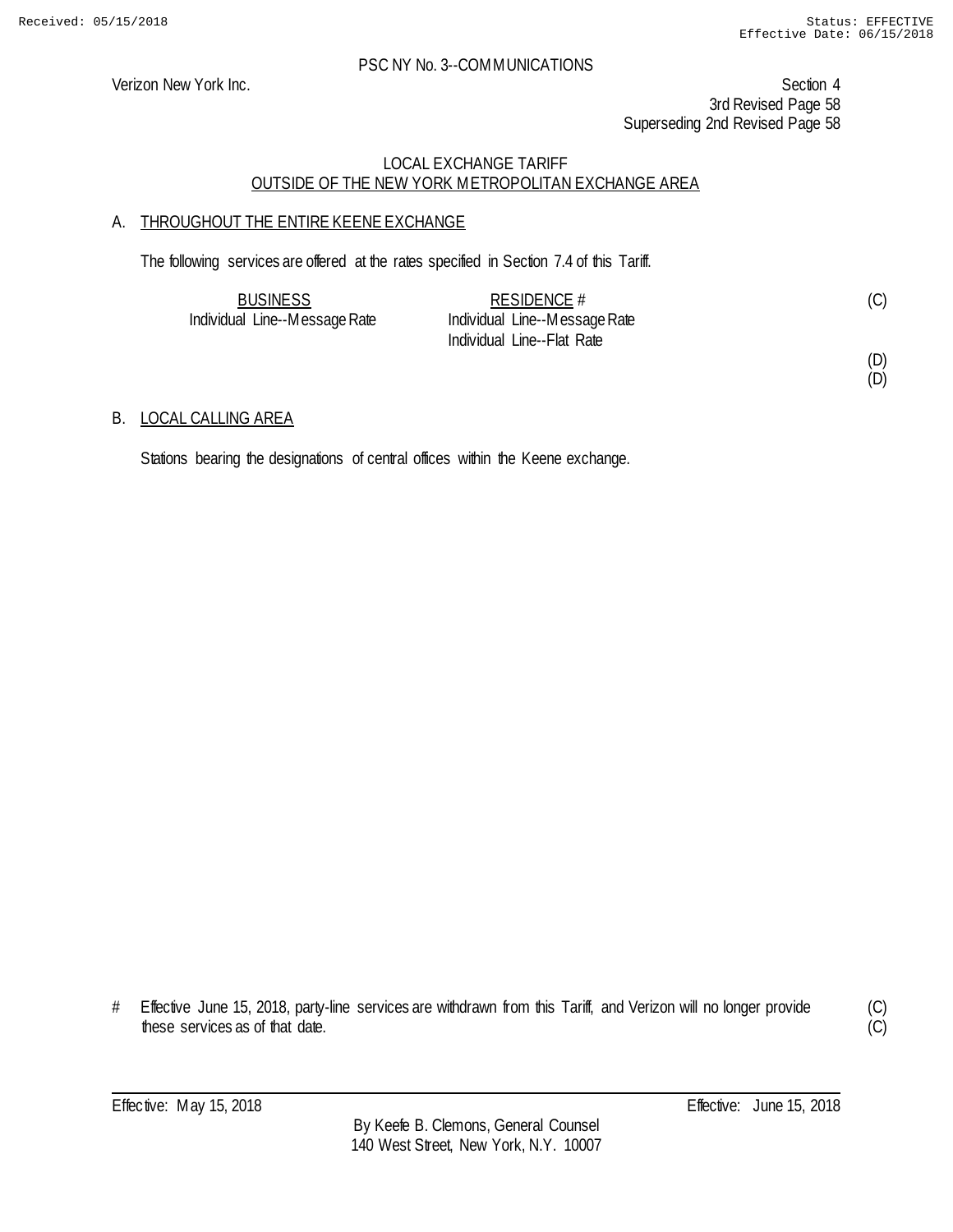Verizon New York Inc. Section 4 3rd Revised Page 59 Superseding 2nd Revised Page 59

## LOCAL EXCHANGE TARIFF OUTSIDE OF THE NEW YORK METROPOLITAN EXCHANGE AREA

## A. THROUGHOUT THE ENTIRE LAFARGEVILLE EXCHANGE

The following services are offered at the rates specified in Section 7.4 of this Tariff.

| <b>BUSINESS</b>               | RESIDENCE $#$                 | (C) |
|-------------------------------|-------------------------------|-----|
| Individual Line--Message Rate | Individual Line--Message Rate |     |
|                               | Individual Line--Flat Rate    |     |

(D)

## (D)

## B. LOCAL CALLING AREA

Stations bearing the designations of central offices within the exchanges of Lafargeville, Alexandria Bay, Clayton and Watertown.

<sup>#</sup> Effective June 15, 2018, party-line services are withdrawn from this Tariff, and Verizon will no longer provide these services as of that date.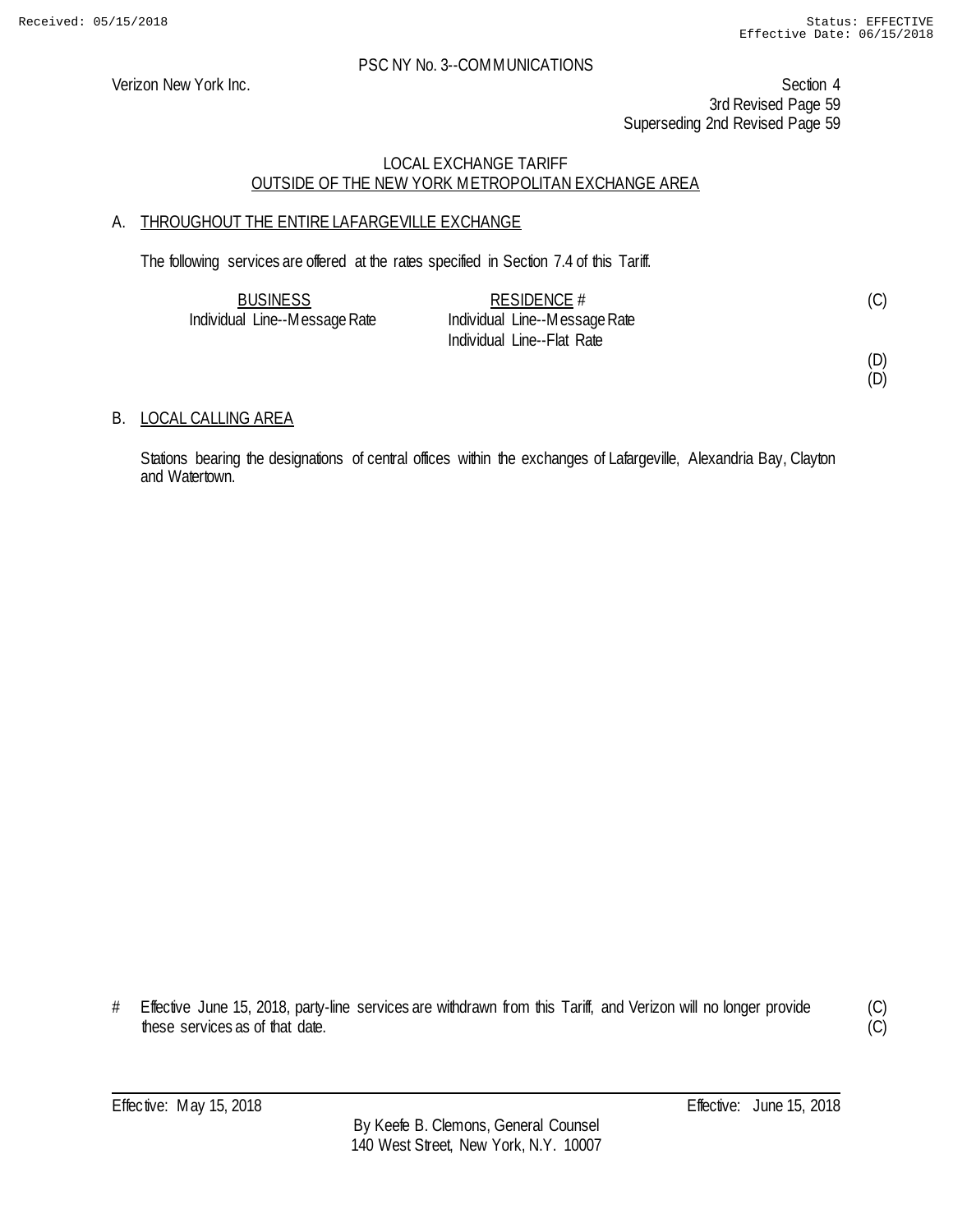Verizon New York Inc. Section 4 3rd Revised Page 60 Superseding 2nd Revised Page 60

## LOCAL EXCHANGE TARIFF OUTSIDE OF THE NEW YORK METROPOLITAN EXCHANGE AREA

## A. THROUGHOUT THE ENTIRE LAKE GEORGE EXCHANGE

The following services are offered at the rates specified in Section 7.4 of this Tariff.

| <b>BUSINESS</b>               | RESIDENCE #                   | (C) |
|-------------------------------|-------------------------------|-----|
| Individual Line--Message Rate | Individual Line--Message Rate |     |
|                               | Individual Line--Flat Rate    |     |

(D) (D)

### B. LOCAL CALLING AREA

Stations bearing the designations of central offices within the exchanges of Lake George, Bolton Landing, Glens Falls, Kattskill Bay and Warrensburg.

<sup>#</sup> Effective June 15, 2018, party-line services are withdrawn from this Tariff, and Verizon will no longer provide these services as of that date.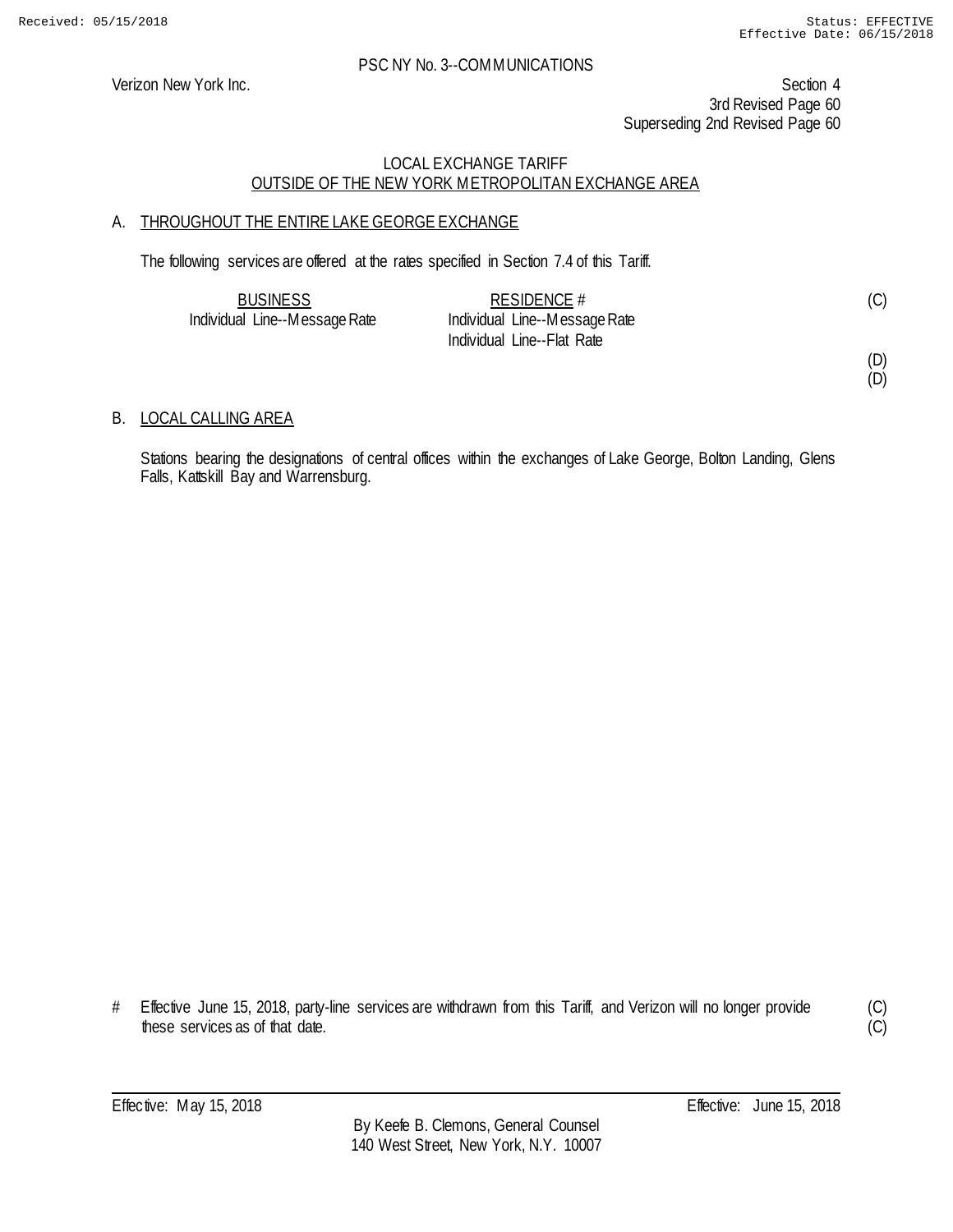Verizon New York Inc. Section 4 3rd Revised Page 61 Superseding 2nd Revised Page 61

## LOCAL EXCHANGE TARIFF OUTSIDE OF THE NEW YORK METROPOLITAN EXCHANGE AREA

## A. THROUGHOUT THE ENTIRE LAKE PLACID EXCHANGE

The following services are offered at the rates specified in Section 7.4 of this Tariff.

| <b>BUSINESS</b>               | RESIDENCE #                   | (C) |
|-------------------------------|-------------------------------|-----|
| Individual Line--Message Rate | Individual Line--Message Rate |     |
|                               | Individual Line--Flat Rate    |     |

(D)

## (D)

### B. LOCAL CALLING AREA

Stations bearing the designations of central offices within the exchanges of Lake Placid and Saranac Lake.

<sup>#</sup> Effective June 15, 2018, party-line services are withdrawn from this Tariff, and Verizon will no longer provide these services as of that date.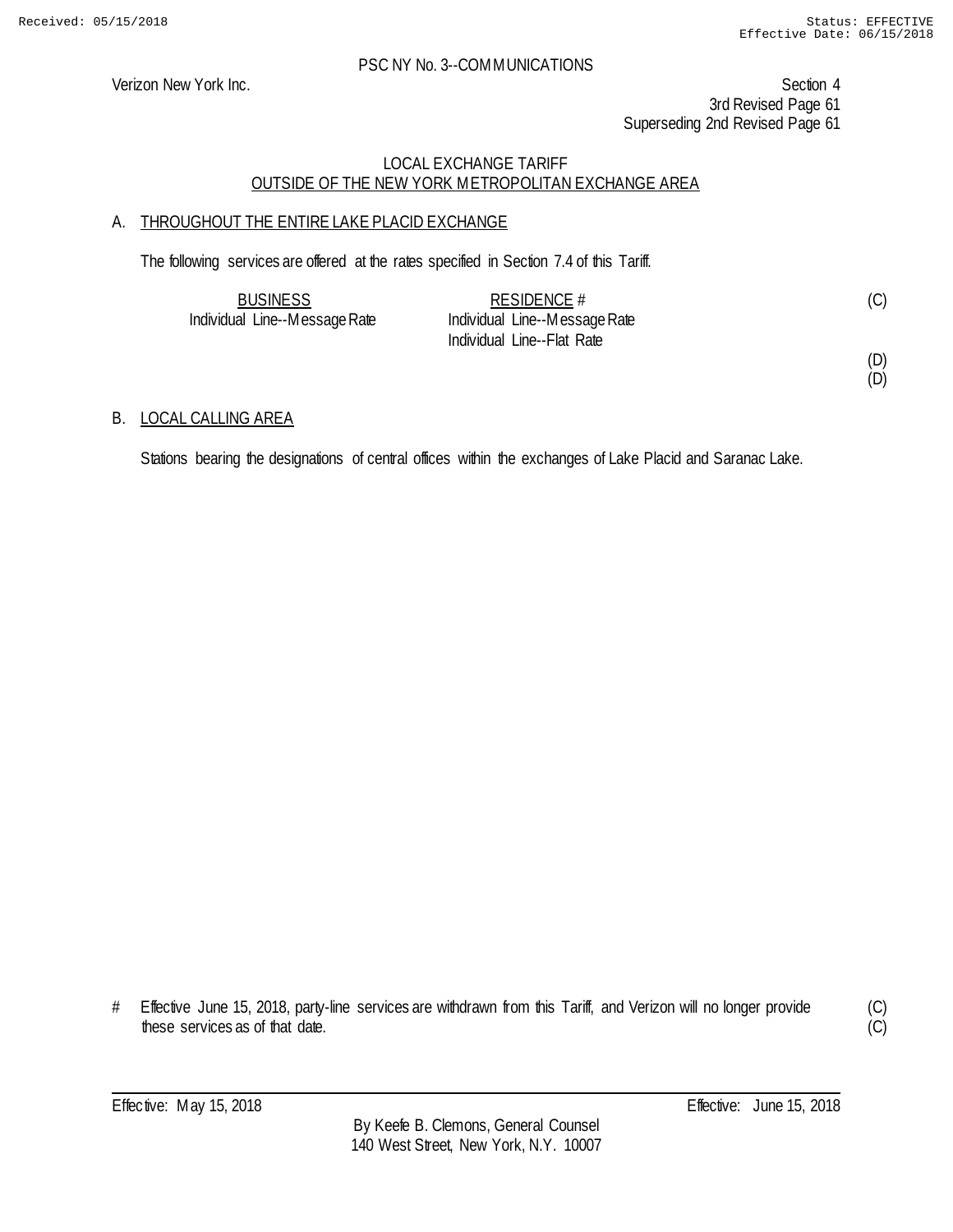Verizon New York Inc. Section 4 3rd Revised Page 62 Superseding 2nd Revised Page 62

## LOCAL EXCHANGE TARIFF OUTSIDE OF THE NEW YORK METROPOLITAN EXCHANGE AREA

## A. THROUGHOUT THE ENTIRE LITTLE FALLS EXCHANGE

The following services are offered at the rates specified in Section 7.4 of this Tariff.

| <b>BUSINESS</b>               | RESIDENCE $#$                 | (C) |
|-------------------------------|-------------------------------|-----|
| Individual Line--Message Rate | Individual Line--Message Rate |     |
|                               | Individual Line--Flat Rate    |     |

(D)

(D)

## B. LOCAL CALLING AREA

Stations bearing the designations of central offices within the exchanges of Little Falls, Dolgeville, Herkimer, Middleville (Newport Telephone Company) and St. Johnsville (Continental Telephone Company of New York, Inc.)

# Effective June 15, 2018, party-line services are withdrawn from this Tariff, and Verizon will no longer provide these services as of that date.

(N) (N)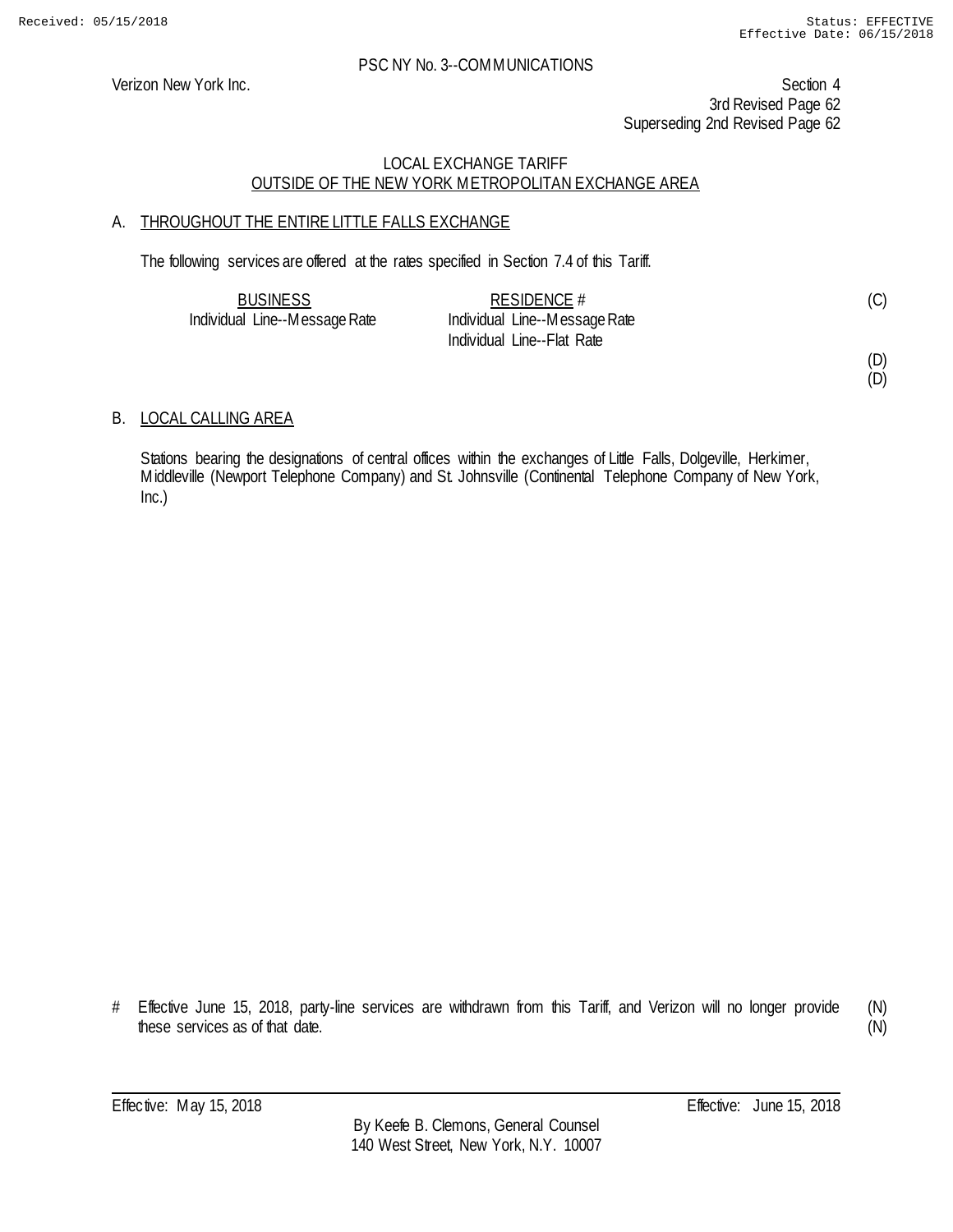Verizon New York Inc. Section 4 4th Revised Page 63 Superseding 3rd Revised Page 63

## LOCAL EXCHANGE TARIFF OUTSIDE OF THE NEW YORK METROPOLITAN EXCHANGE AREA

## A. THROUGHOUT THE ENTIRE LYON MOUNTAIN EXCHANGE

The following services are offered at the rates specified in Section 7.4 of this Tariff.

| <b>BUSINESS</b>               | RESIDENCE $#$                 | (C) |
|-------------------------------|-------------------------------|-----|
| Individual Line--Message Rate | Individual Line--Message Rate |     |
|                               | Individual Line--Flat Rate    |     |

(D) (D)

### B. LOCAL CALLING AREA

Stations bearing the designations of central offices within the exchanges of Lyon Mountain, Dannemora and Plattsburgh.

(T)

# Effective June 15, 2018, party-line services are withdrawn from this Tariff, and Verizon will no longer provide these services as of that date.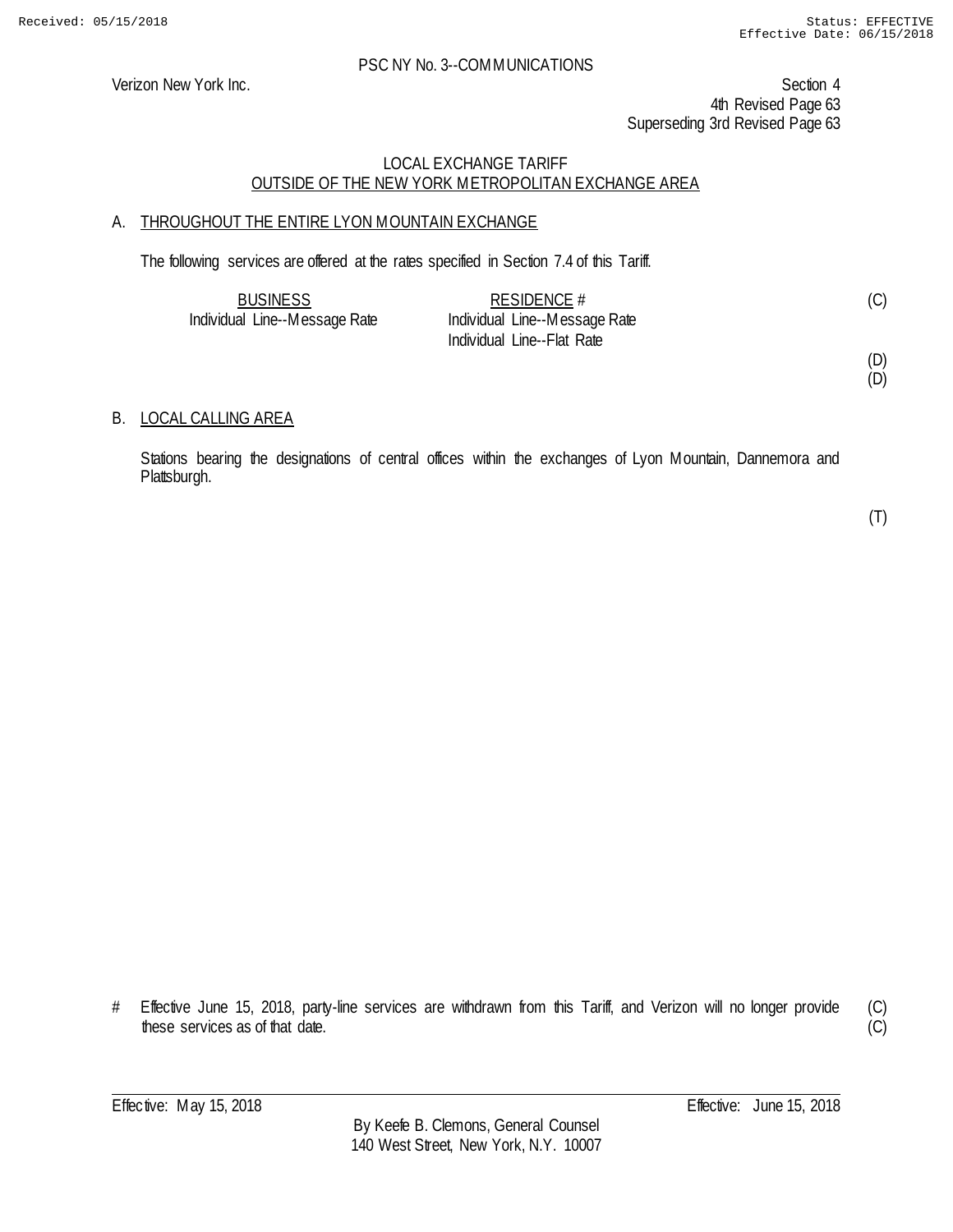Verizon New York Inc. Section 4 4th Revised Page 64 Superseding 3rd Revised Page 64

## LOCAL EXCHANGE TARIFF OUTSIDE OF THE NEW YORK METROPOLITAN EXCHANGE AREA

## A. THROUGHOUT THE ENTIRE MADRID EXCHANGE

The following services are offered at the rates specified in Section 7.4 of this Tariff.

| <b>BUSINESS</b>               | RESIDENCE $#$                 | (C) |
|-------------------------------|-------------------------------|-----|
| Individual Line--Message Rate | Individual Line--Message Rate |     |
|                               | Individual Line--Flat Rate    |     |

(D) (D)

### B. LOCAL CALLING AREA

Stations bearing the designations of central offices within the exchanges of Madrid, Canton, Massena, Ogdensburg, Potsdam and Waddington.

(T)

# Effective June 15, 2018, party-line services are withdrawn from this Tariff, and Verizon will no longer provide these services as of that date.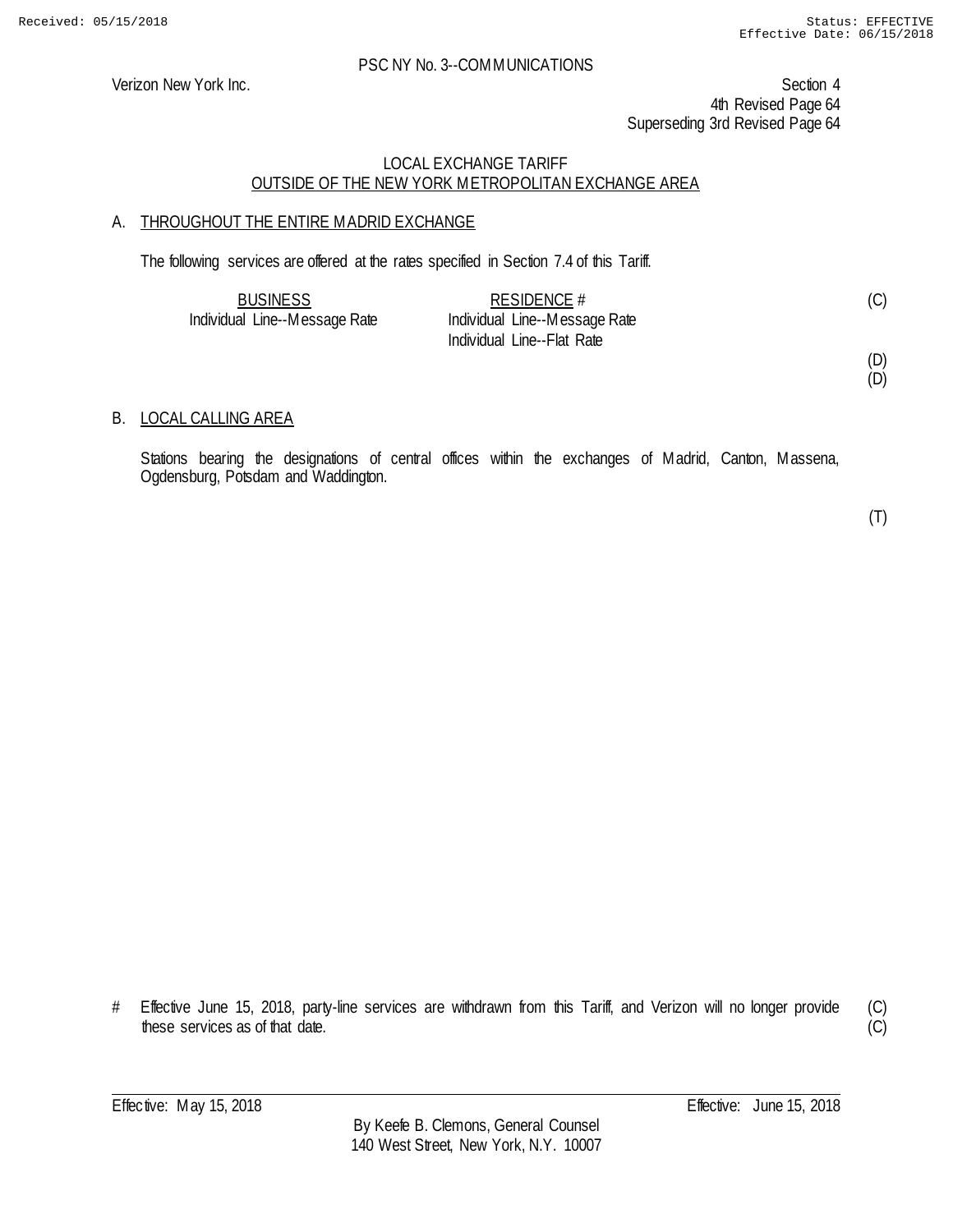Verizon New York Inc. Section 4 4th Revised Page 65 Superseding 3rd Revised Page 65

## LOCAL EXCHANGE TARIFF OUTSIDE OF THE NEW YORK METROPOLITAN EXCHANGE AREA

## A. THROUGHOUT THE ENTIRE MALONE EXCHANGE

The following services are offered at the rates specified in Section 7.4 of this Tariff.

| <b>BUSINESS</b>               | RESIDENCE $#$                 | (C) |
|-------------------------------|-------------------------------|-----|
| Individual Line--Message Rate | Individual Line--Message Rate |     |
|                               | Individual Line--Flat Rate    |     |

(D) (D)

### B. LOCAL CALLING AREA

Stations bearing the designations of central offices within the exchanges of Malone, Brainardsville, Chateaugay, Fort Covington, Moira and St. Regis Falls.

(T)

# Effective June 15, 2018, party-line services are withdrawn from this Tariff, and Verizon will no longer provide these services as of that date.

(N) (N)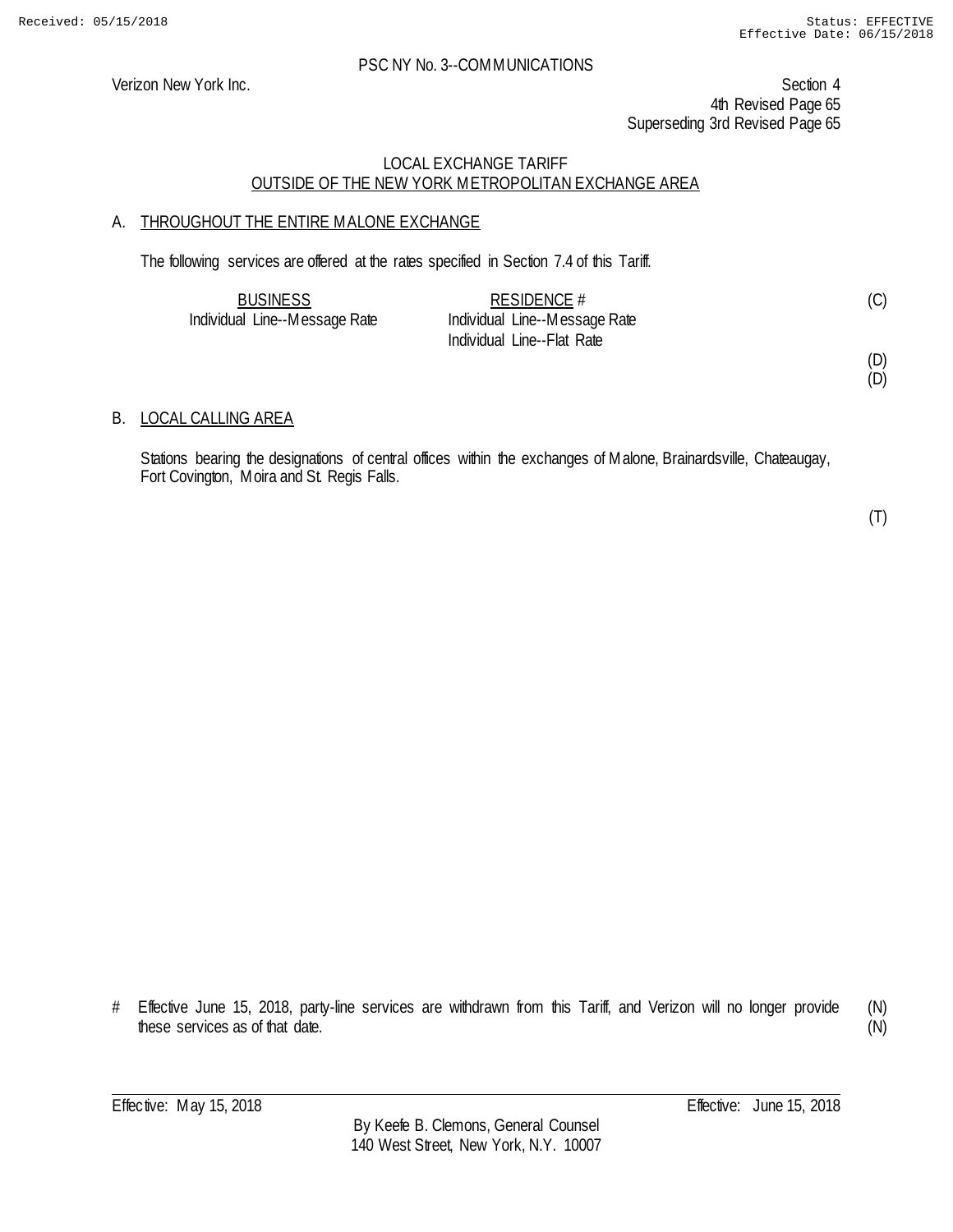Verizon New York Inc. Section 4 4th Revised Page 66 Superseding 3rd Revised Page 66

### LOCAL EXCHANGE TARIFF OUTSIDE OF THE NEW YORK METROPOLITAN EXCHANGE AREA

## A. THROUGHOUT THE ENTIRE MASSENA EXCHANGE

The following services are offered at the rates specified in Section 7.4 of this Tariff.

| <b>BUSINESS</b>               | RESIDENCE $#$                 | (C) |
|-------------------------------|-------------------------------|-----|
| Individual Line--Message Rate | Individual Line--Message Rate |     |
|                               | Individual Line--Flat Rate    |     |

(D) (D)

### B. LOCAL CALLING AREA

Stations bearing the designations of central offices within the exchanges of Massena, Fort Covington, Madrid Norfolk, Waddington And Winthrop (Nicholville Tel. Co., Inc.)

(T)

# Effective June 15, 2018, party-line services are withdrawn from this Tariff, and Verizon will no longer provide these services as of that date.

(N) (N)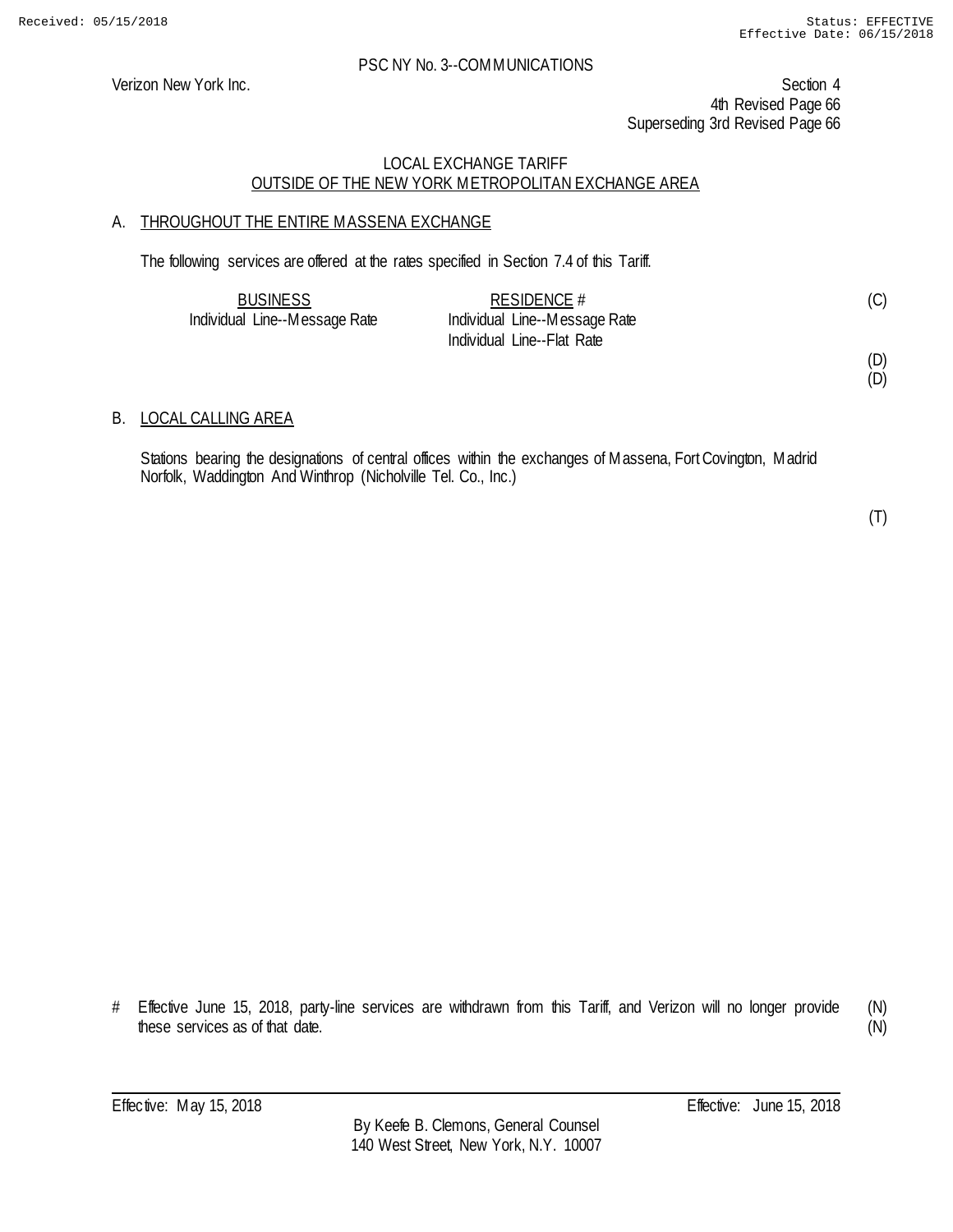Verizon New York Inc. Section 4 3rd Revised Page 67 Superseding 2nd Revised Page 67

## LOCAL EXCHANGE TARIFF OUTSIDE OF THE NEW YORK METROPOLITAN EXCHANGE AREA

## A. THROUGHOUT THE ENTIRE MILFORD EXCHANGE

The following services are offered at the rates specified in Section 7.4 of this Tariff.

| <b>BUSINESS</b>               | RESIDENCE #                   | (C) |
|-------------------------------|-------------------------------|-----|
| Individual Line--Message Rate | Individual Line--Message Rate |     |
|                               | Individual Line--Flat Rate    |     |

(D)

(D)

## B. LOCAL CALLING AREA

Stations bearing the designations of central offices within the exchanges of Milford, Cooperstown and Oneonta.

<sup>#</sup> Effective June 15, 2018, party-line services are withdrawn from this Tariff, and Verizon will no longer provide these services as of that date.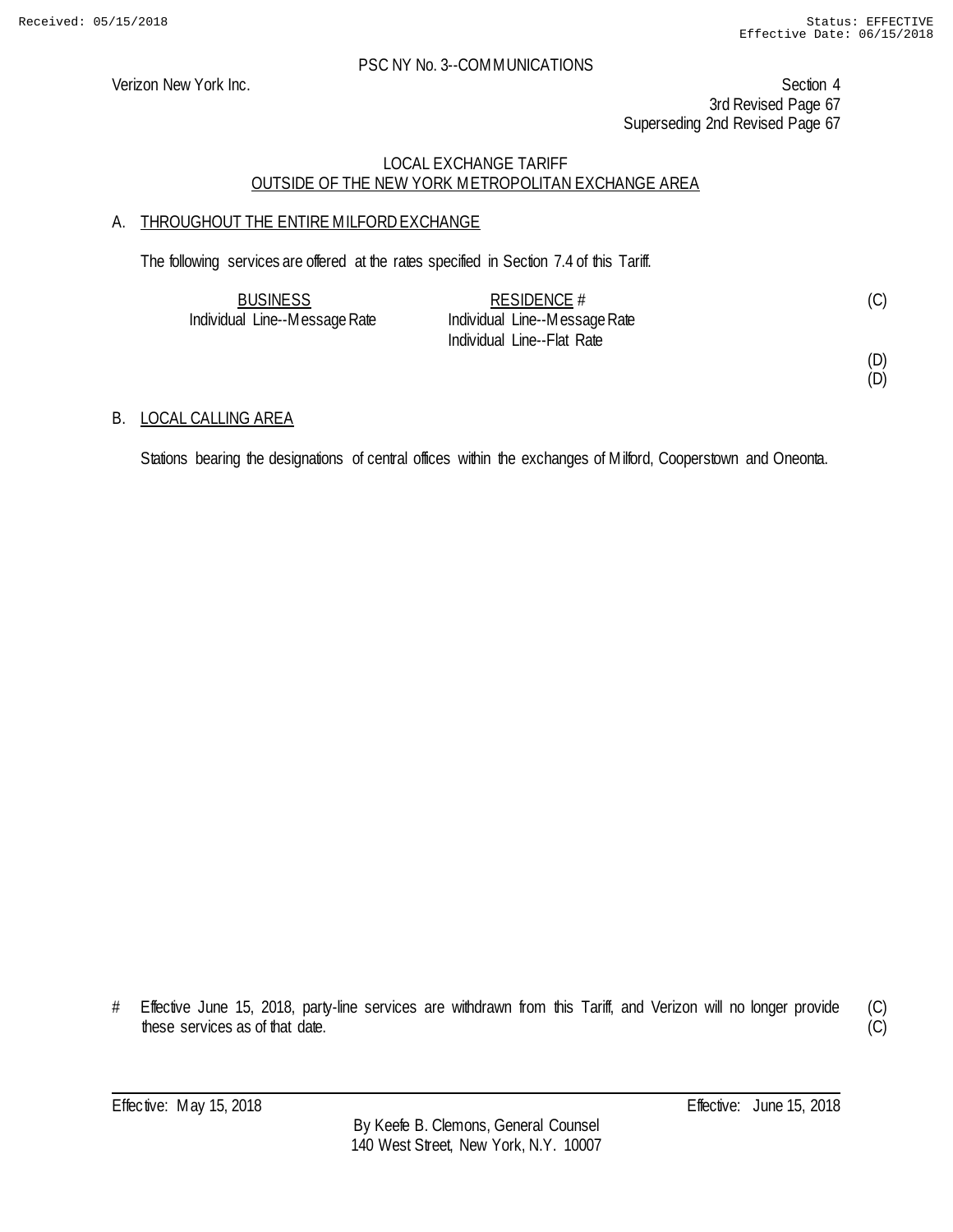### PSC NY No. 3--COMMUNICATIONS

Verizon New York Inc. Section 4 3rd Revised Page 68 Superseding 2nd Revised Page 68

## LOCAL EXCHANGE TARIFF OUTSIDE OF THE NEW YORK METROPOLITAN EXCHANGE AREA

## A. THROUGHOUT THE ENTIRE MINEVILLE EXCHANGE

The following services are offered at the rates specified in Section 7.4 of this Tariff.

| <b>BUSINESS</b>               | RESIDENCE $#$                 | (C) |
|-------------------------------|-------------------------------|-----|
| Individual Line--Message Rate | Individual Line--Message Rate |     |
|                               | Individual Line--Flat Rate    |     |

B. LOCAL CALLING AREA

Stations bearing the designations of central offices within the exchanges of Mineville and Port Henry.

<sup>#</sup> Effective June 15, 2018, party-line services are withdrawn from this Tariff, and Verizon will no longer provide these services as of that date.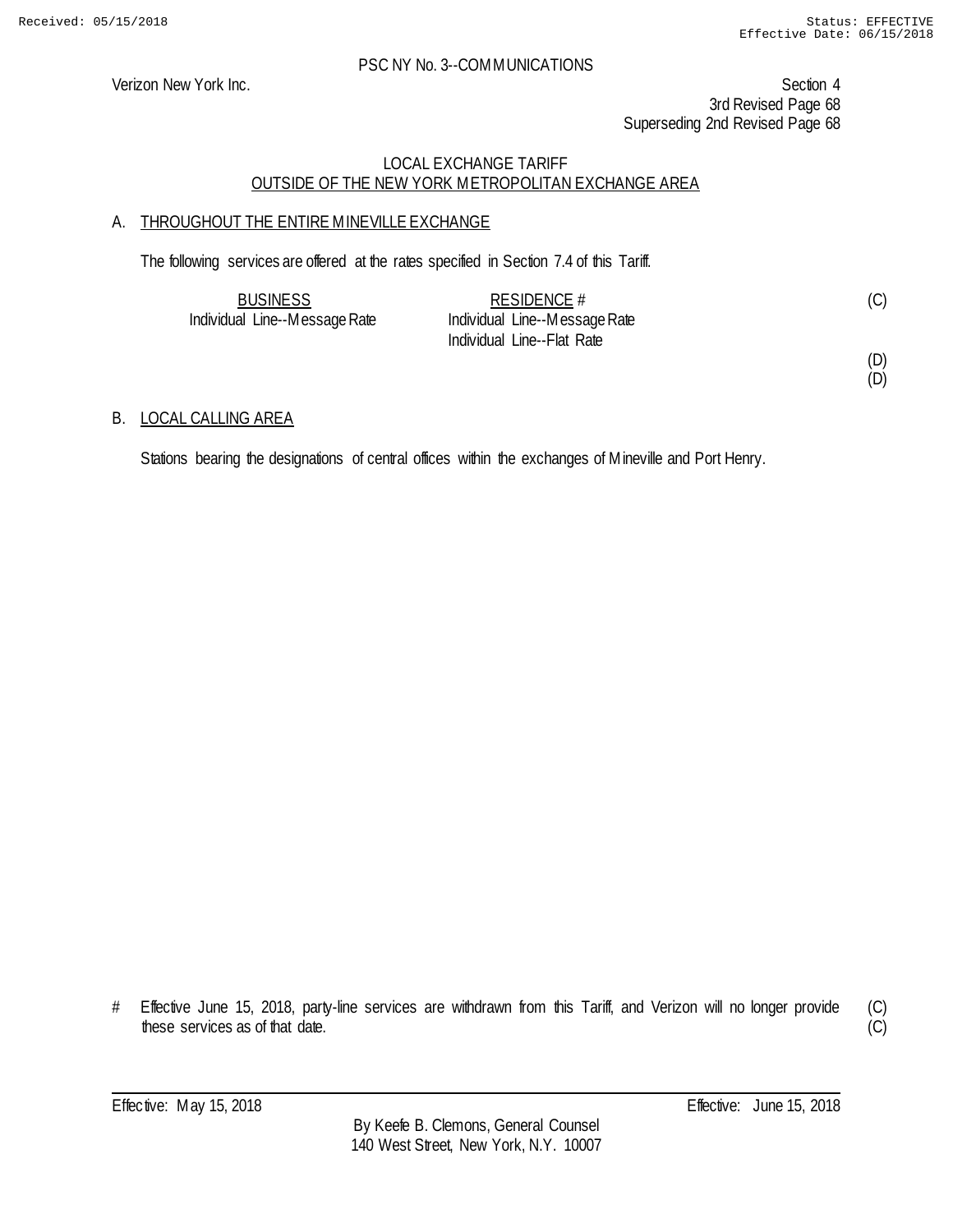Verizon New York Inc. Section 4 4th Revised Page 69 Superseding 3rd Revised Page 69

## LOCAL EXCHANGE TARIFF OUTSIDE OF THE NEW YORK METROPOLITAN EXCHANGE AREA

## A. THROUGHOUT THE ENTIRE MOIRA EXCHANGE

The following services are offered at the rates specified in Section 7.4 of this Tariff.

| <b>BUSINESS</b>               | RESIDENCE $#$                 | (C) |
|-------------------------------|-------------------------------|-----|
| Individual Line--Message Rate | Individual Line--Message Rate |     |
|                               | Individual Line--Flat Rate    |     |

(D) (D)

## B. LOCAL CALLING AREA

Stations bearing the designations of central offices within the exchanges of Moira, Malone and St. Regis Falls.

(T)

# Effective June 15, 2018, party-line services are withdrawn from this Tariff, and Verizon will no longer provide these services as of that date.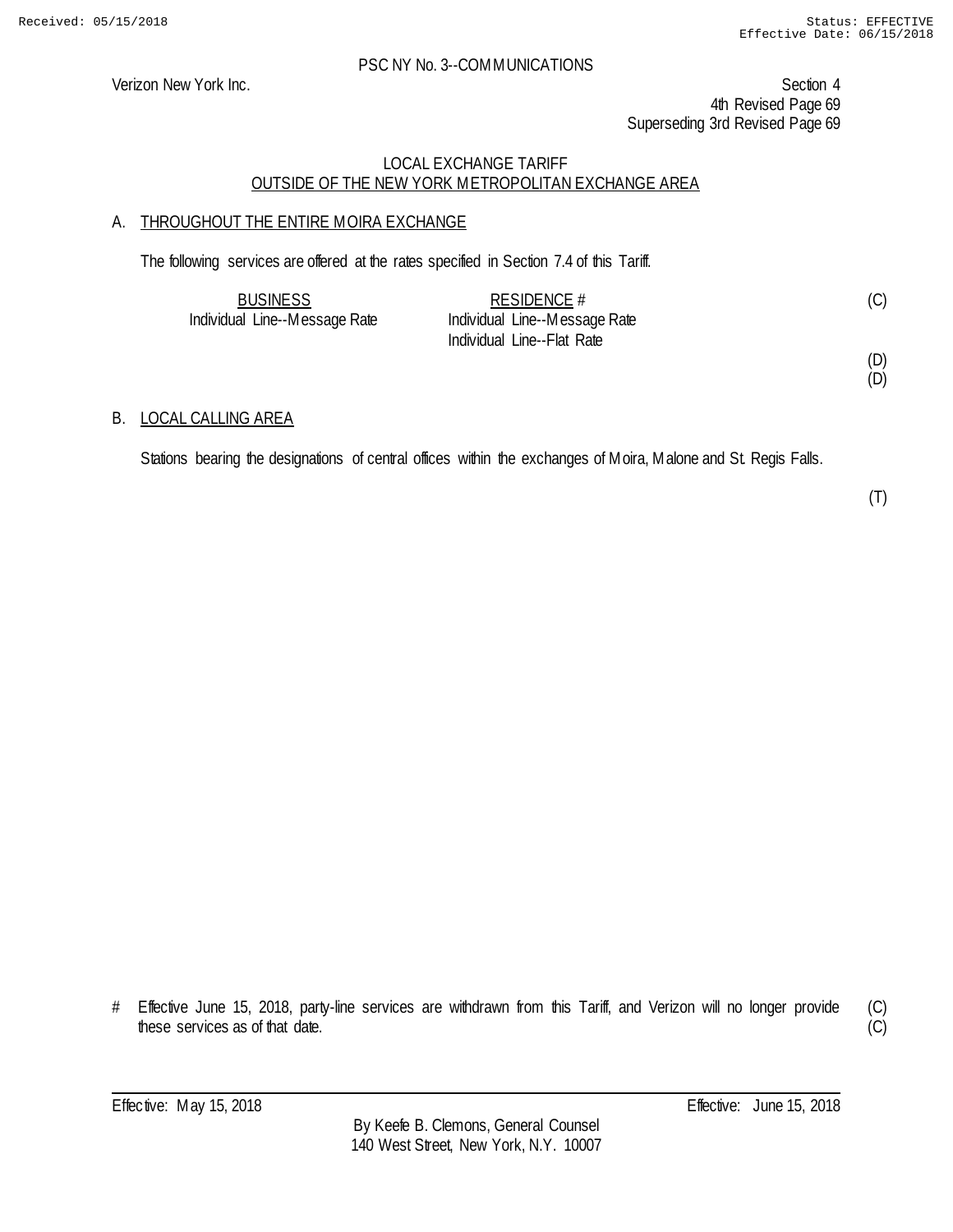Verizon New York Inc. Section 4 3rd Revised Page 70 Superseding 2nd Revised Page 70

## LOCAL EXCHANGE TARIFF OUTSIDE OF THE NEW YORK METROPOLITAN EXCHANGE AREA

## A. THROUGHOUT THE ENTIRE MORRISTOWN EXCHANGE

The following services are offered at the rates specified in Section 7.4 of this Tariff.

| <b>BUSINESS</b>               | RESIDENCE $#$                 | (C) |
|-------------------------------|-------------------------------|-----|
| Individual Line--Message Rate | Individual Line--Message Rate |     |
|                               | Individual Line--Flat Rate    |     |

(D) (D)

## B. LOCAL CALLING AREA

Stations bearing the designations of central offices within the exchanges of Morristown, Hammond (Citizens Telephone of Hammond) and Ogdensburg.

<sup>#</sup> Effective June 15, 2018, party-line services are withdrawn from this Tariff, and Verizon will no longer provide these services as of that date.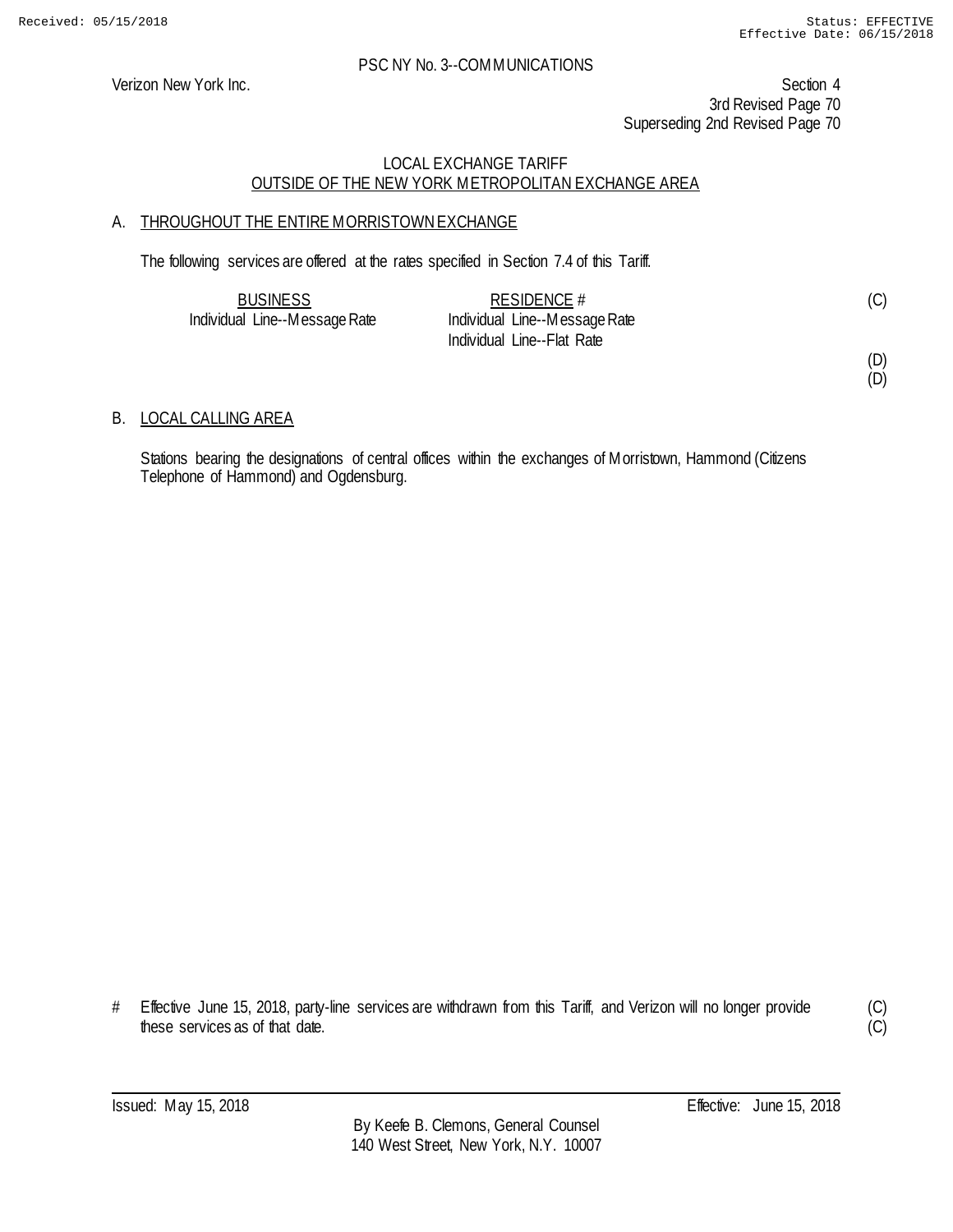Verizon New York Inc. Section 4 5th Revised Page 71 Superseding 4th Revised Page 71

## LOCAL EXCHANGE TARIFF OUTSIDE OF THE NEW YORK METROPOLITAN EXCHANGE AREA

## A. THROUGHOUT THE ENTIRE NATURAL BRIDGE EXCHANGE

The following services are offered at the rates specified in Section 7.4 of this Tariff.

| <b>BUSINESS</b>               | RESIDENCE $#$                 | (C) |
|-------------------------------|-------------------------------|-----|
| Individual Line--Message Rate | Individual Line--Message Rate |     |
|                               | Individual Line--Flat Rate    |     |

(D) (D)

(C)  $(C)$ 

B. LOCAL CALLING AREA

Stations bearing the designations of central offices within the exchanges of Natural Bridge, Carthage, Harrisville, and Watertown.

## C. CHARGES FOR LOCAL CALLS FROM FLAT RATE AND MESSAGE RATE TELEPHONES

1. Flat Rate Service

Unlimited calling privilege to points listed in Paragraph B. preceding, except as shown in Paragraph C.4., preceding, in this Section.

2. Message Rate Service

The following table shows the rate bands for directly-dialed station-to-station calls to the points listed in Paragraph B. preceding.

|    |                | Rate Bands |  |  |
|----|----------------|------------|--|--|
|    |                |            |  |  |
| TΩ | Natural Bridge | Watertown  |  |  |
|    | Carthage       |            |  |  |
|    | Harrisville    |            |  |  |

See Paragraphs C.2. and C.4. preceding, in this Section for initial and overtime periods, initial and overtime charges and charges for operator-handled station-to-station calls.

# Effective June 15, 2018, party-line services are withdrawn from this Tariff, and Verizon will no longer provide these services as of that date.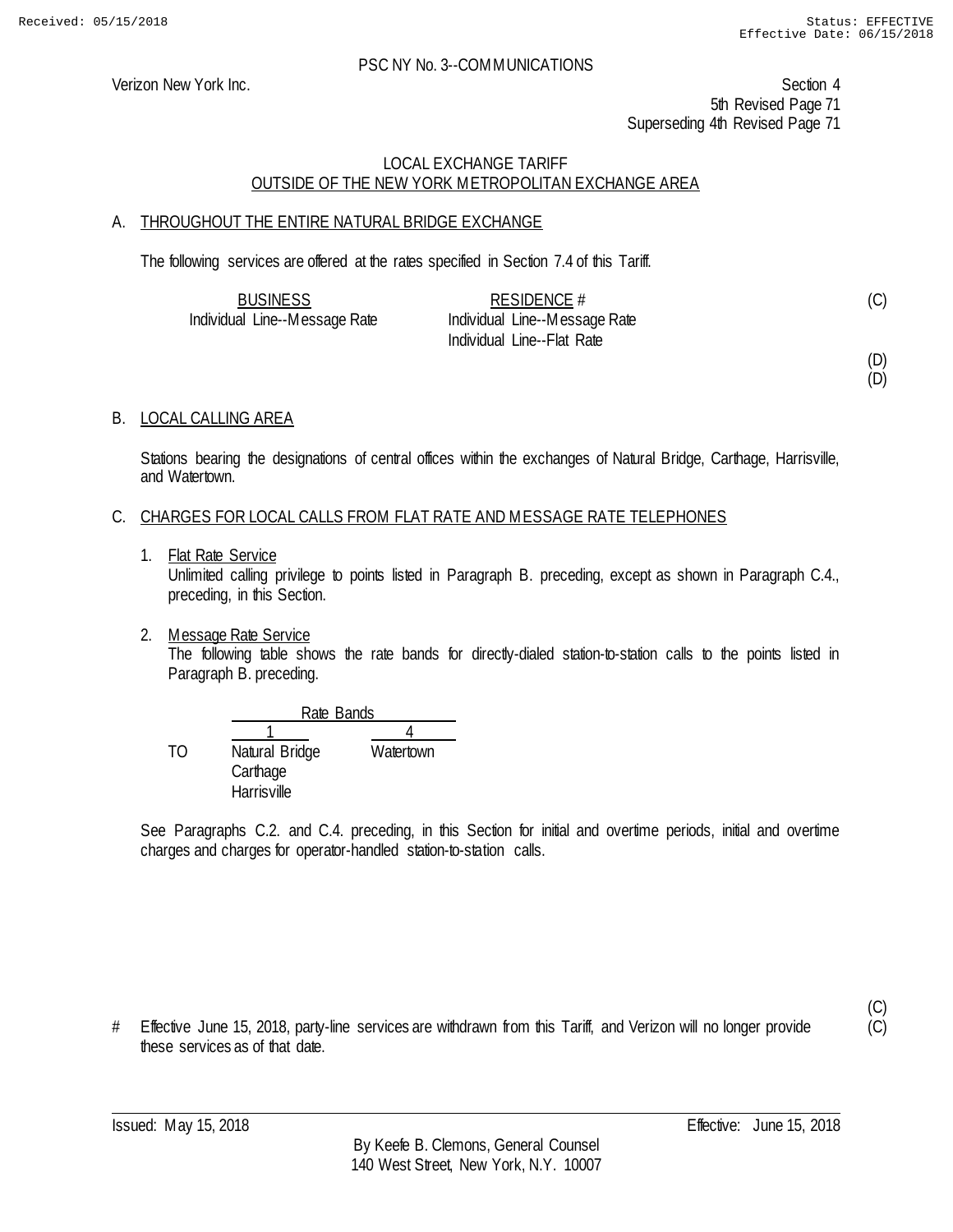### PSC NY No. 3--COMMUNICATIONS

Verizon New York Inc. Section 4 3rd Revised Page 72 Superseding 2nd Revised Page 72

## LOCAL EXCHANGE TARIFF OUTSIDE OF THE NEW YORK METROPOLITAN EXCHANGE AREA

## A. THROUGHOUT THE ENTIRE NORFOLK EXCHANGE

The following services are offered at the rates specified in Section 7.4 of this Tariff.

| <b>BUSINESS</b>               | RESIDENCE #                   | (C) |
|-------------------------------|-------------------------------|-----|
| Individual Line--Message Rate | Individual Line--Message Rate |     |
|                               | Individual Line--Flat Rate    |     |

B. LOCAL CALLING AREA

Stations bearing the designations of central offices within the exchanges of Norfolk, Massena, Norwood and Potsdam.

# Effective June 15, 2018, party-line services are withdrawn from this Tariff, and Verizon will no longer provide these services as of that date.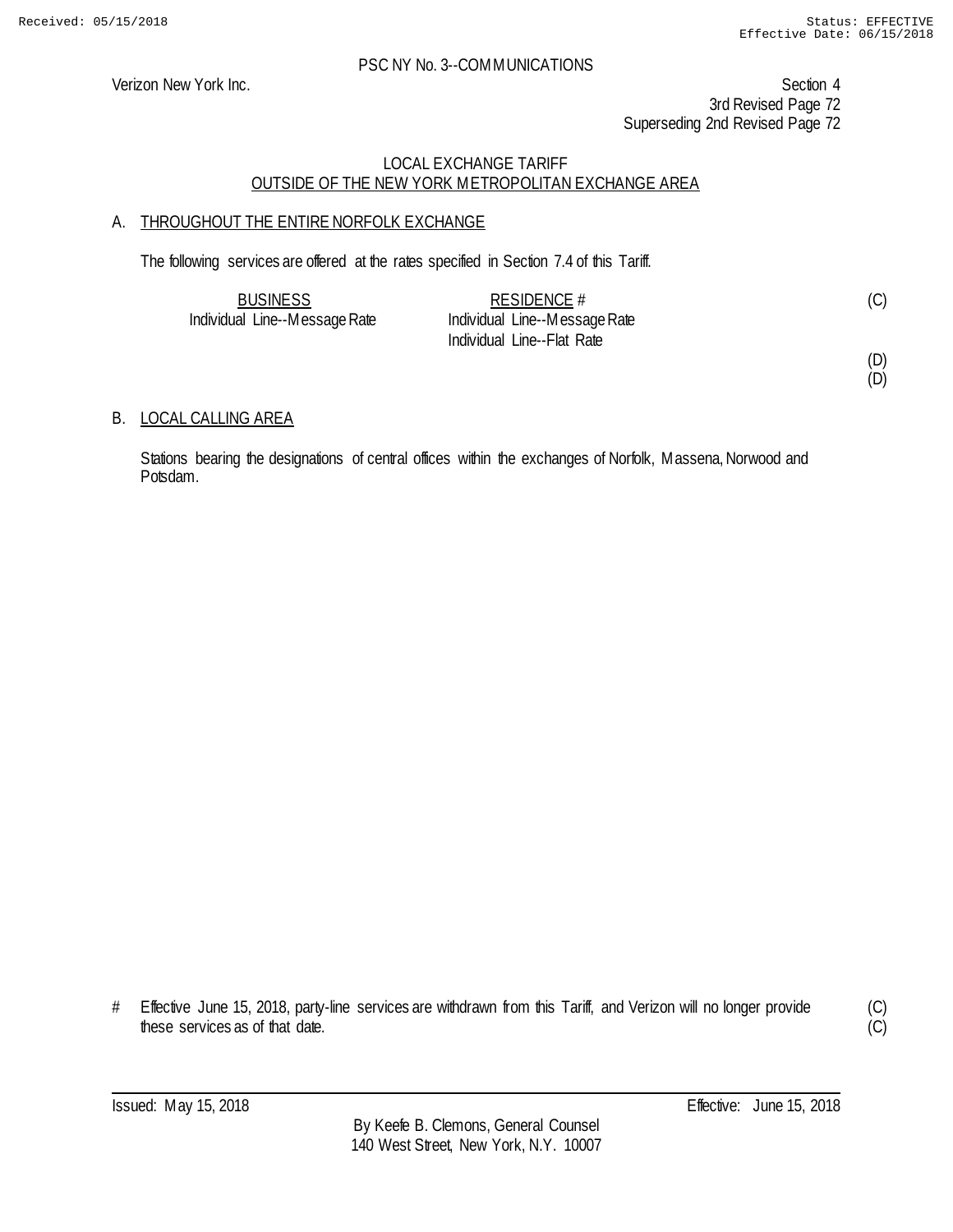Verizon New York Inc. Section 4 3rd Revised Page 73 Superseding 2nd Revised Page 73

### LOCAL EXCHANGE TARIFF OUTSIDE OF THE NEW YORK METROPOLITAN EXCHANGE AREA

# A. THROUGHOUT THE ENTIRE NORWOOD EXCHANGE

The following services are offered at the rates specified in Section 7.4 of this Tariff.

| <b>BUSINESS</b>               | RESIDENCE $#$                 | (C) |
|-------------------------------|-------------------------------|-----|
| Individual Line--Message Rate | Individual Line--Message Rate |     |
|                               | Individual Line--Flat Rate    |     |

#### (D) (D)

B. LOCAL CALLING AREA

Stations bearing the designations of central offices within the exchanges of Norwood, Norfolk and Potsdam.

<sup>#</sup> Effective June 15, 2018, party-line services are withdrawn from this Tariff, and Verizon will no longer provide these services as of that date.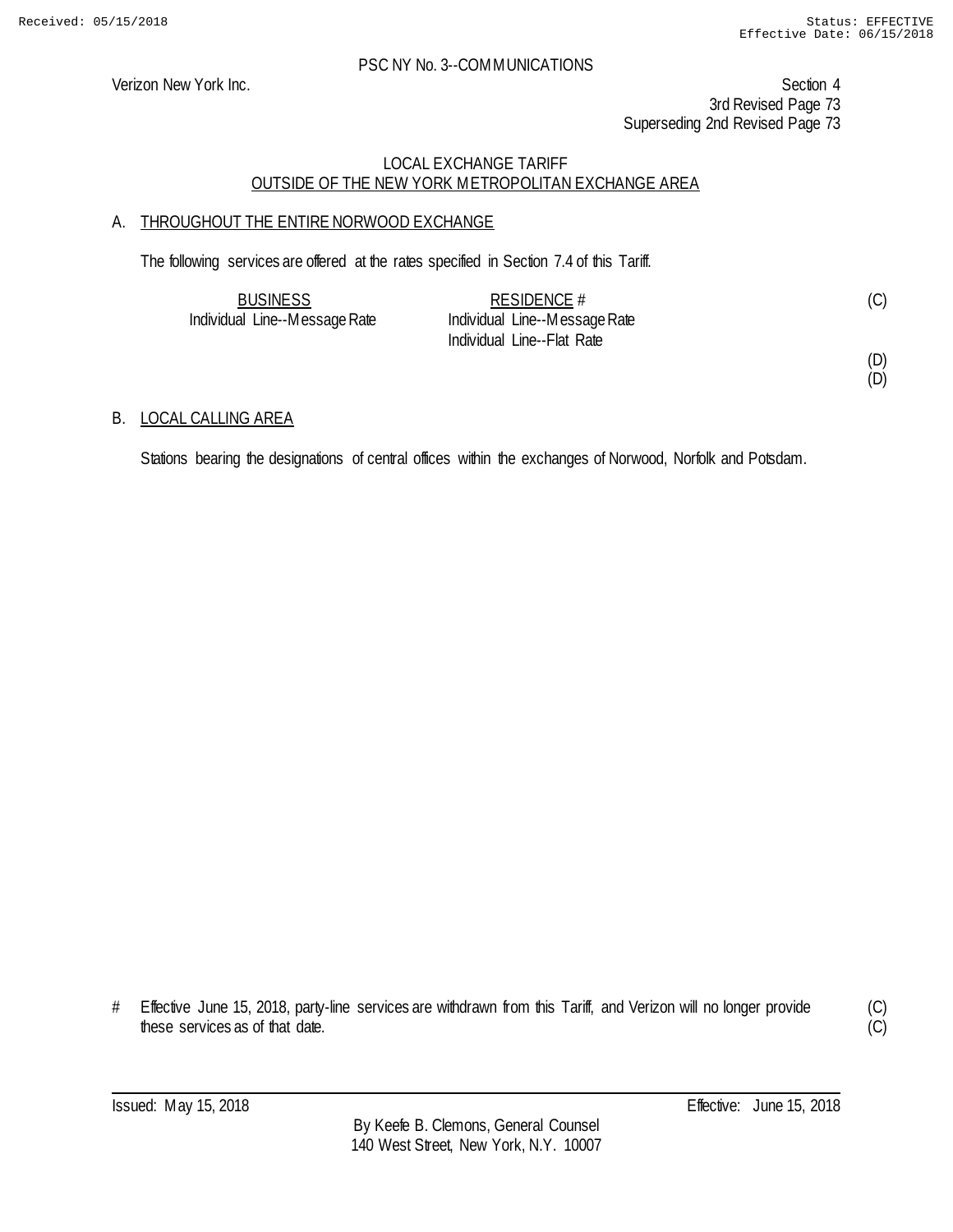Verizon New York Inc. Section 4 4<sup>th</sup> Revised Page 74 Superseding 3rd Revised Page 74

### LOCAL EXCHANGE TARIFF OUTSIDE OF THE NEW YORK METROPOLITAN EXCHANGE AREA

# A. THROUGHOUT THE ENTIRE OGDENSBURG EXCHANGE

The following services are offered at the rates specified in Section 7.4 of this Tariff.

| <b>BUSINESS</b>               | RESIDENCE $#$                 | (C) |
|-------------------------------|-------------------------------|-----|
| Individual Line--Message Rate | Individual Line--Message Rate |     |
|                               | Individual Line--Flat Rate    |     |

(D) (D)

### B. LOCAL CALLING AREA

Stations bearing the designations of central offices within the exchanges of Ogdensburg, Canton, Heuvelton, Madrid, Morristown and Waddington.

(T)

# Effective June 15, 2018, party-line services are withdrawn from this Tariff, and Verizon will no longer provide these services as of that date.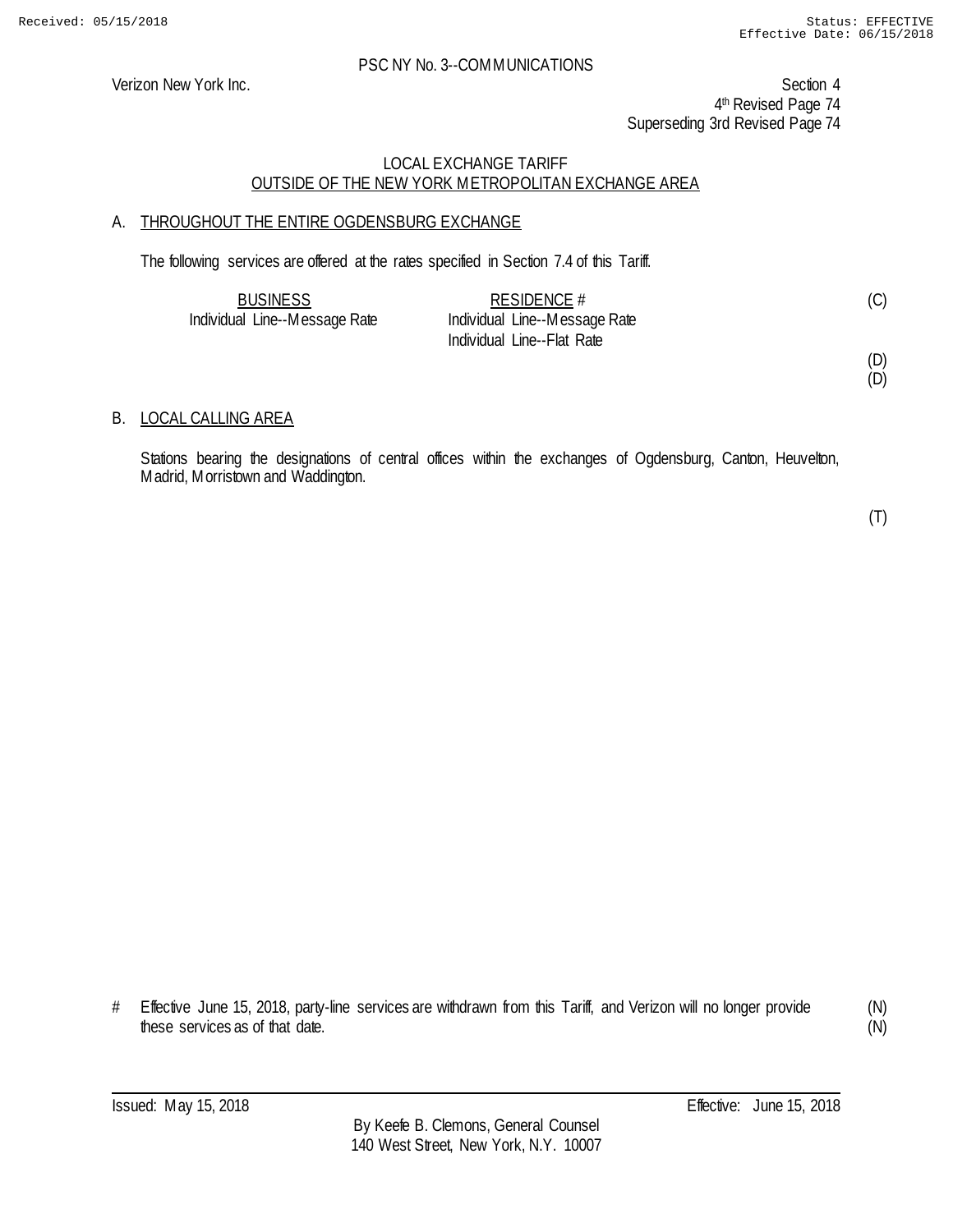Verizon New York Inc. Section 4 3rd Revised Page 75 Superseding 2nd Revised Page 75

### LOCAL EXCHANGE TARIFF OUTSIDE OF THE NEW YORK METROPOLITAN EXCHANGE AREA

# A. THROUGHOUT THE ENTIRE ONEIDA EXCHANGE

The following services are offered at the rates specified in Section 7.4 of this Tariff.

| <b>BUSINESS</b>               | RESIDENCE #                   | (C) |
|-------------------------------|-------------------------------|-----|
| Individual Line--Message Rate | Individual Line--Message Rate |     |
|                               | Individual Line--Flat Rate    |     |

(D) (D)

### B. LOCAL CALLING AREA

Stations bearing the designations of central offices within the exchanges of Oneida, Canastota, Knoxboro (Vernon Telephone Co.) Munnsville (Midstate Telephone Corporation), Sylvan Beach and Vernon ( Vernon Telephone Company, Inc.)

# Effective June 15, 2018, party-line services are withdrawn from this Tariff, and Verizon will no longer provide these services as of that date.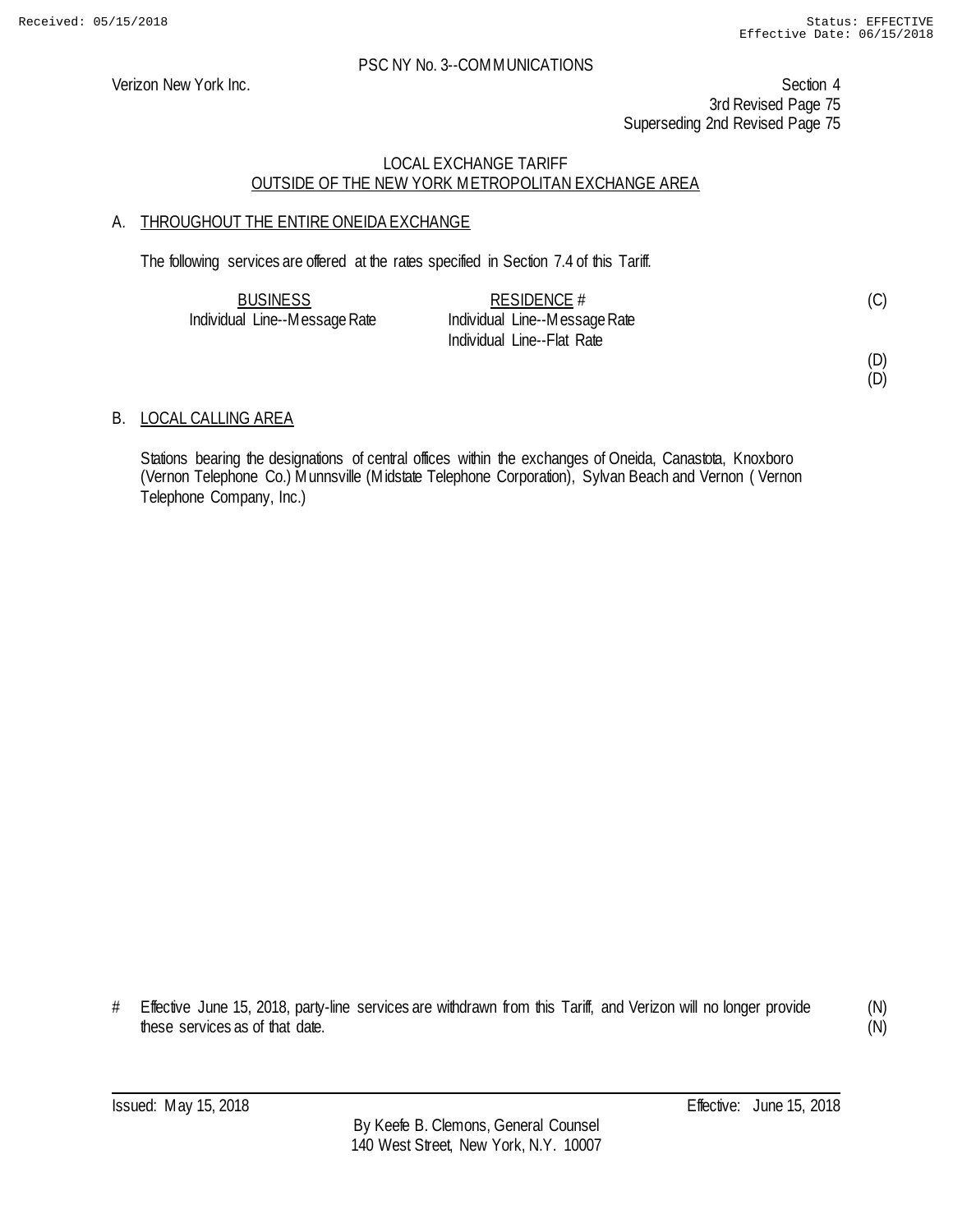Verizon New York Inc. Section 4 4<sup>th</sup> Revised Page 76 Superseding 3rd Revised Page 76

### LOCAL EXCHANGE TARIFF OUTSIDE OF THE NEW YORK METROPOLITAN EXCHANGE AREA

### A. THROUGHOUT THE ENTIRE ONEONTA EXCHANGE

The following services are offered at the rates specified in Section 7.4 of this Tariff.

| <b>BUSINESS</b>               | RESIDENCE $#$                 | (C) |
|-------------------------------|-------------------------------|-----|
| Individual Line--Message Rate | Individual Line--Message Rate |     |
|                               | Individual Line--Flat Rate    |     |

(D)

# (D)

### B. LOCAL CALLING AREA.

Stations bearing the designations of central offices within the exchanges of Oneonta, Davenport, Hartwick, Milford, Morris (Chenango and Unadilla Telephone Corporation), Otego and Schenevus.

# Effective June 15, 2018, party-line services are withdrawn from this Tariff, and Verizon will no longer provide these services as of that date.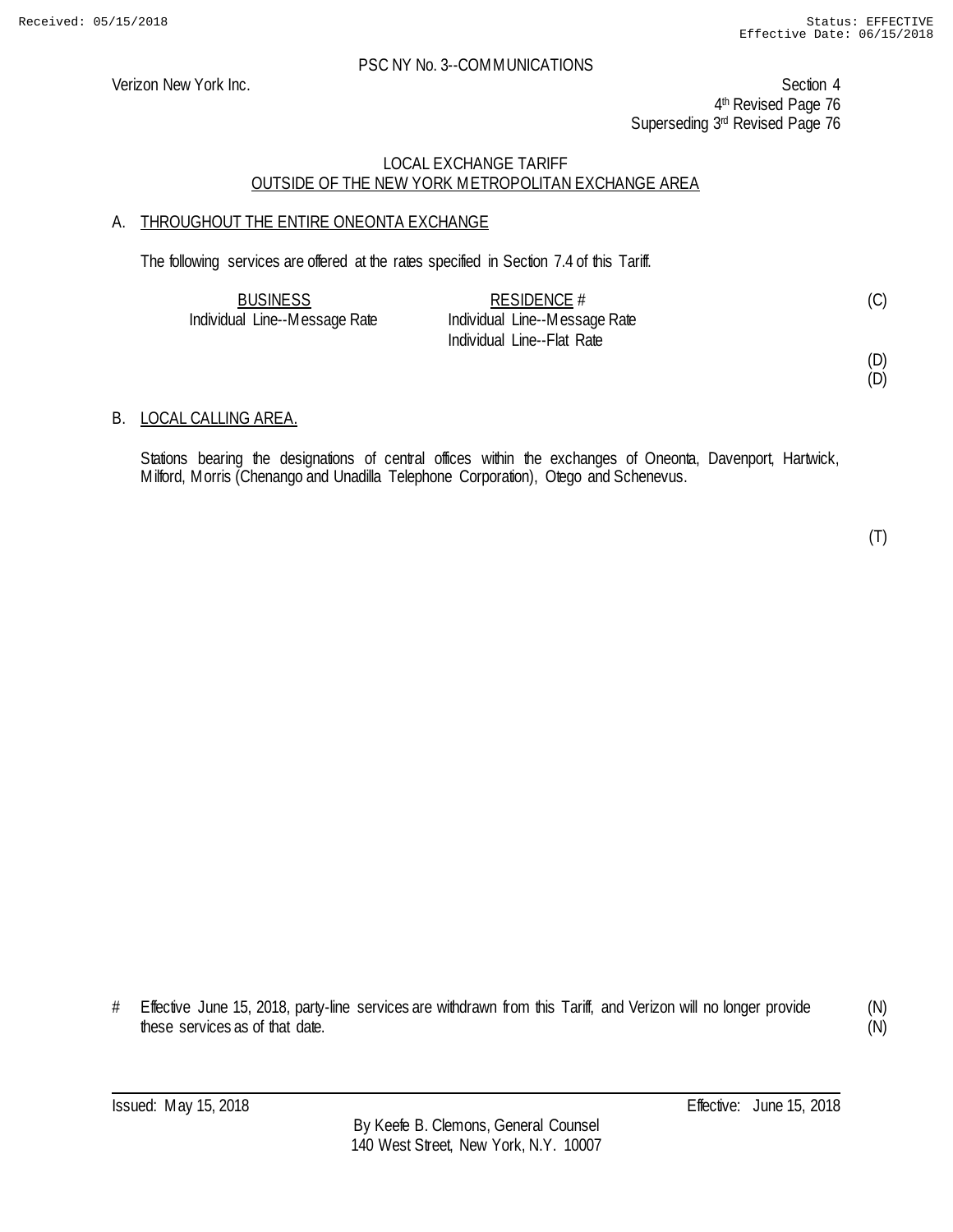Verizon New York Inc. Section 4 4<sup>th</sup> Revised Page 77 Superseding 3rd Revised Page 77

### LOCAL EXCHANGE TARIFF OUTSIDE OF THE NEW YORK METROPOLITAN EXCHANGE AREA

### A. THROUGHOUT THE ENTIRE OSCEOLA EXCHANGE

The following services are offered at the rates specified in Section 7.4 of this Tariff.

| <b>BUSINESS</b>               | RESIDENCE $#$                 | (C) |
|-------------------------------|-------------------------------|-----|
| Individual Line--Message Rate | Individual Line--Message Rate |     |
|                               | Individual Line--Flat Rate    |     |

(D) (D)

#### B. LOCAL CALLING AREA

Stations bearing the designations of central offices within the exchanges of Osceola, Camden and Pulaski (Continental Tel. Co. of N.Y., Inc.).

(T)

# Effective June 15, 2018, party-line services are withdrawn from this Tariff, and Verizon will no longer provide these services as of that date.

(C)  $\overline{C}$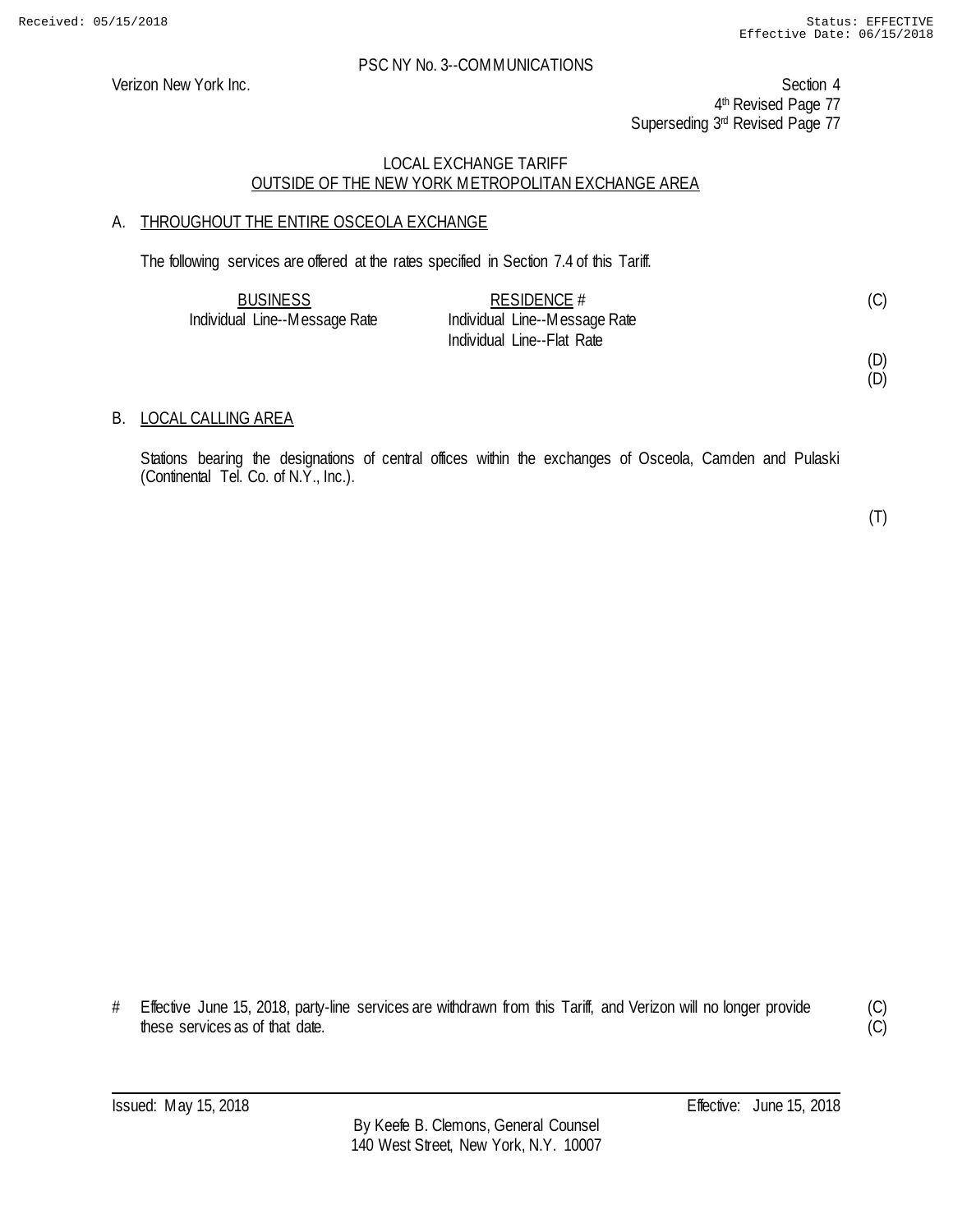(D) (D)

#### PSC NY No. 3--COMMUNICATIONS

Verizon New York Inc. Section 4 3rd Revised Page 78 Superseding 2nd Revised Page 78

### LOCAL EXCHANGE TARIFF OUTSIDE OF THE NEW YORK METROPOLITAN EXCHANGE AREA

# A. THROUGHOUT THE ENTIRE OTEGO EXCHANGE

The following services are offered at the rates specified in Section 7.4 of this Tariff.

| <b>BUSINESS</b>               | RESIDENCE $#$                 | (C) |
|-------------------------------|-------------------------------|-----|
| Individual Line--Message Rate | Individual Line--Message Rate |     |
|                               | Individual Line--Flat Rate    |     |

# B. LOCAL CALLING AREA

Stations bearing the designations of central offices within the exchanges of Otego and Oneonta.

<sup>#</sup> Effective June 15, 2018, party-line services are withdrawn from this Tariff, and Verizon will no longer provide these services as of that date.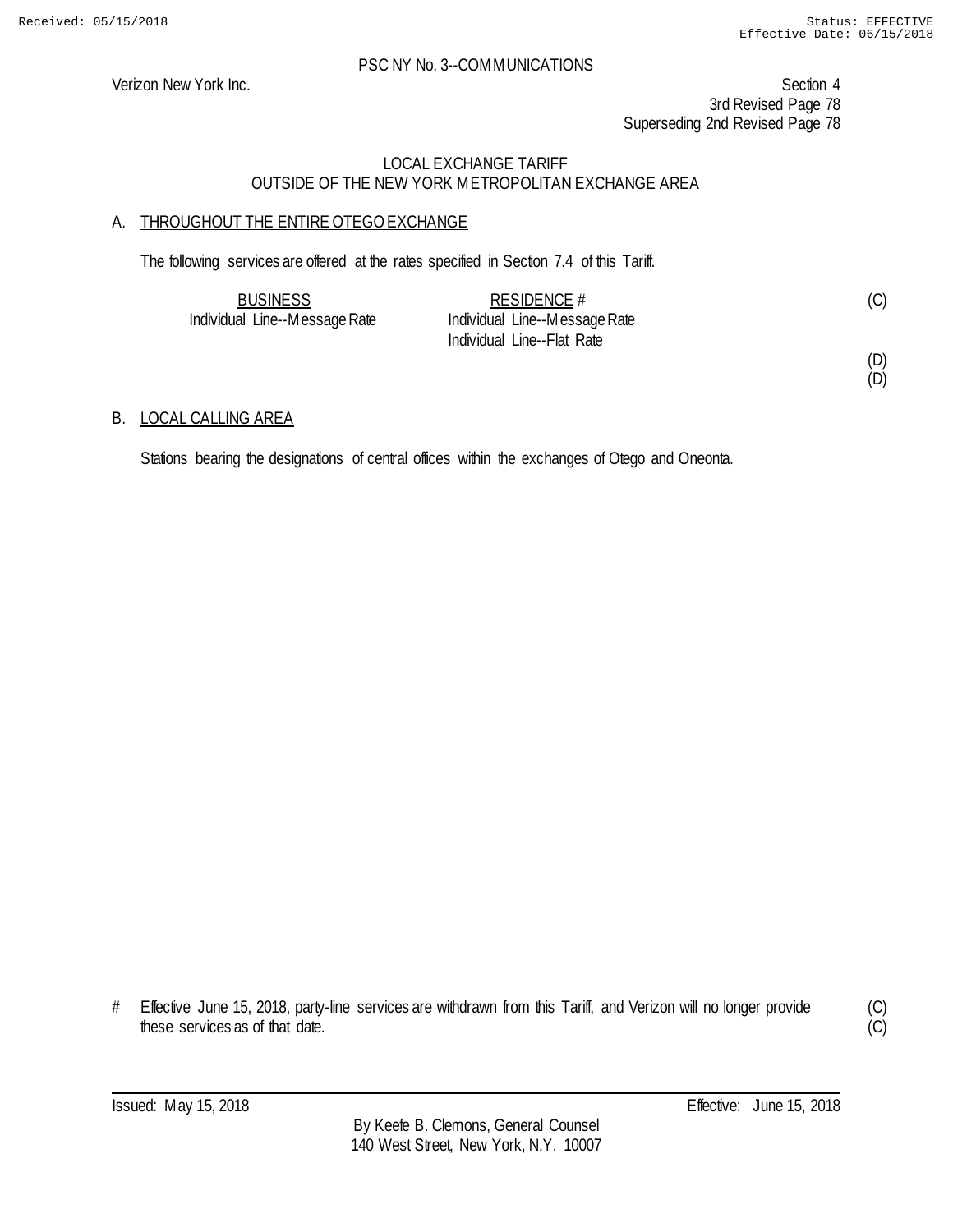(D) (D)

#### PSC NY No. 3--COMMUNICATIONS

Verizon New York Inc. Section 4 3rd Revised Page 79 Superseding 2nd Revised Page 79

### LOCAL EXCHANGE TARIFF OUTSIDE OF THE NEW YORK METROPOLITAN EXCHANGE AREA

# A. THROUGHOUT THE ENTIRE PERU EXCHANGE

The following services are offered at the rates specified in Section 7.4 of this Tariff.

| <b>BUSINESS</b>               | RESIDENCE $#$                 | (C) |
|-------------------------------|-------------------------------|-----|
| Individual Line--Message Rate | Individual Line--Message Rate |     |
|                               | Individual Line--Flat Rate    |     |

# B. LOCAL CALLING AREA

Stations bearing the designations of central offices within the exchanges of Peru, Keeseville (Ausable Valley Telephone Company, Inc.) and Plattsburgh.

# Effective June 15, 2018, party-line services are withdrawn from this Tariff, and Verizon will no longer provide these services as of that date.

(C)  $\overline{C}$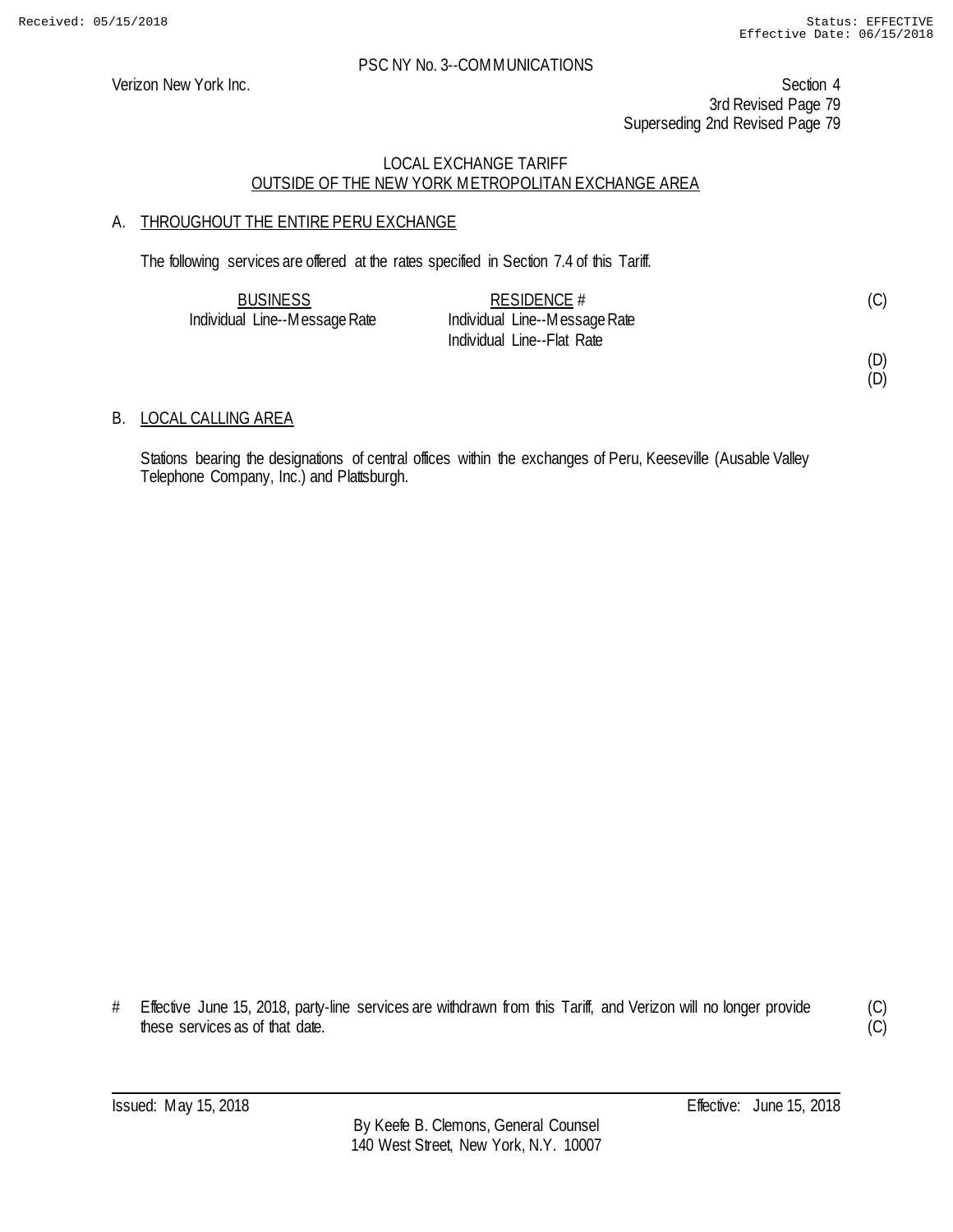Verizon New York Inc. Section 4 4th Revised Page 80 Superseding 3rd Revised Page 80

### LOCAL EXCHANGE TARIFF OUTSIDE OF THE NEW YORK METROPOLITAN EXCHANGE AREA

# A. THROUGHOUT THE ENTIRE PHILADELPHIA EXCHANGE

The following services are offered at the rates specified in Section 7.4 of this Tariff.

| <b>BUSINESS</b>               | RESIDENCE $#$                 |  |
|-------------------------------|-------------------------------|--|
| Individual Line--Message Rate | Individual Line--Message Rate |  |
|                               | Individual Line--Flat Rate    |  |

(D) (D)

### B. LOCAL CALLING AREA

Stations bearing the designations of central offices within the exchanges of Philadelphia, Antwerp, Evans Mills, Theresa and Watertown.

(T)

# Effective June 15, 2018, party-line services are withdrawn from this Tariff, and Verizon will no longer provide these services as of that date.

(C)  $\overline{C}$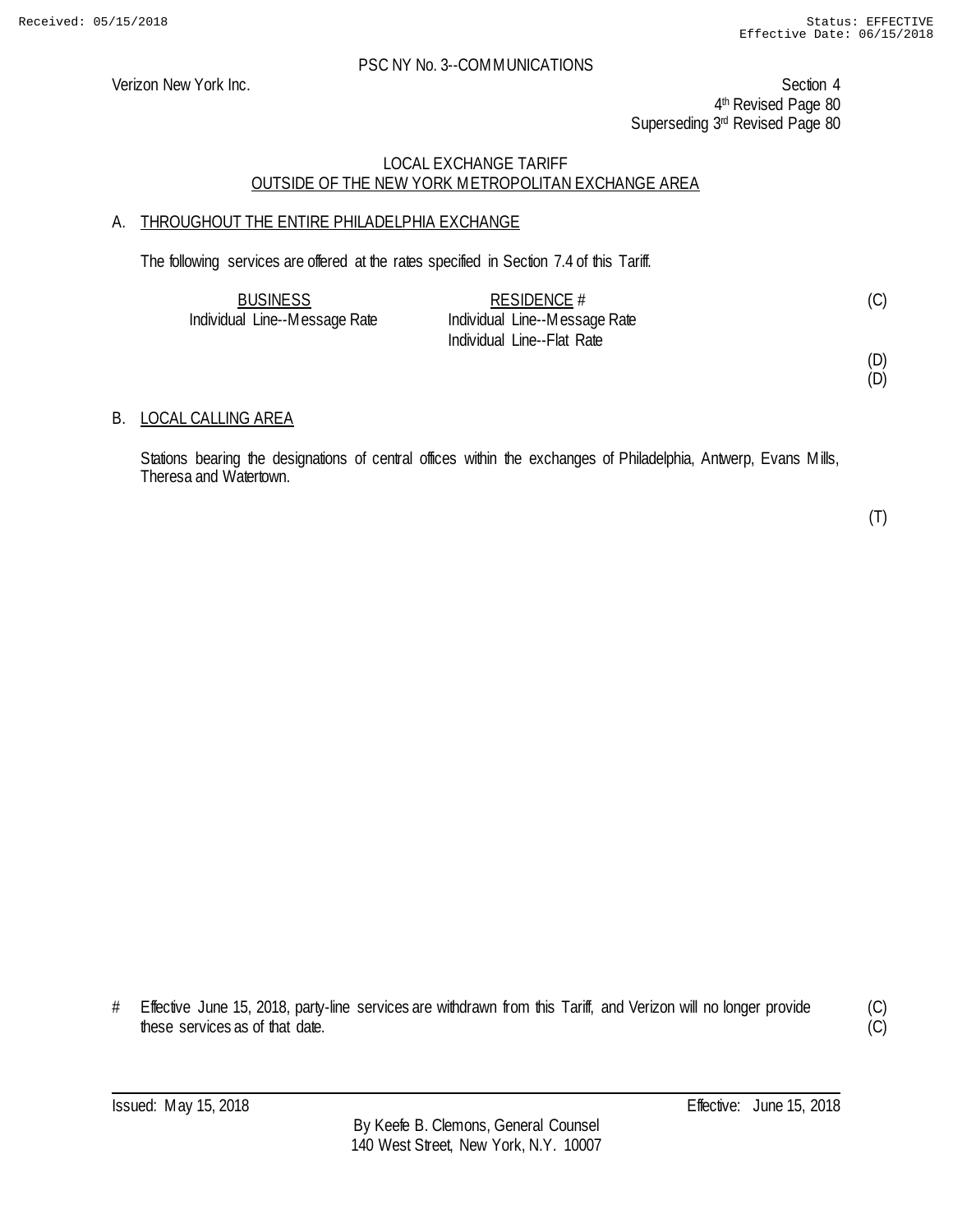Verizon New York Inc. Section 4 4<sup>th</sup> Revised Page 81 Superseding 3rd Revised Page 81

### LOCAL EXCHANGE TARIFF OUTSIDE OF THE NEW YORK METROPOLITAN EXCHANGE AREA

#### A. THROUGHOUT THE PLATTSBURG EXCHANGE

The following services are offered at the rates specified in Section 7.4 of this Tariff.

| <b>BUSINESS</b>               | RESIDENCE #                   | (C) |
|-------------------------------|-------------------------------|-----|
| Individual Line--Message Rate | Individual Line--Message Rate |     |
|                               | Individual Line--Flat Rate    |     |

(D)

(D)

### B. LOCAL CALLING AREA

1. Flat Rate Service

Station bearing the designations of central offices within the exchanges of Plattsburg, Chazy (Chazy and Westport Tel. Corp.), Dannemora, Ellenburg Depot, Peru, Saranac and West Chazy (Chazy & Westport. Tel. Corp.)

2. Message Rate Service

Station bearing the designations of central offices within the exchanges of Plattsburg, Chazy (Chazy and Westport Tel. Corp.), Dannemora, Ellenburg Depot, Lyon Mountain, Peru, Saranac and West Chazy (Chazy & Westport. Tel. Corp.)

(T)

# Effective June 15, 2018, party-line services are withdrawn from this Tariff, and Verizon will no longer provide these services as of that date.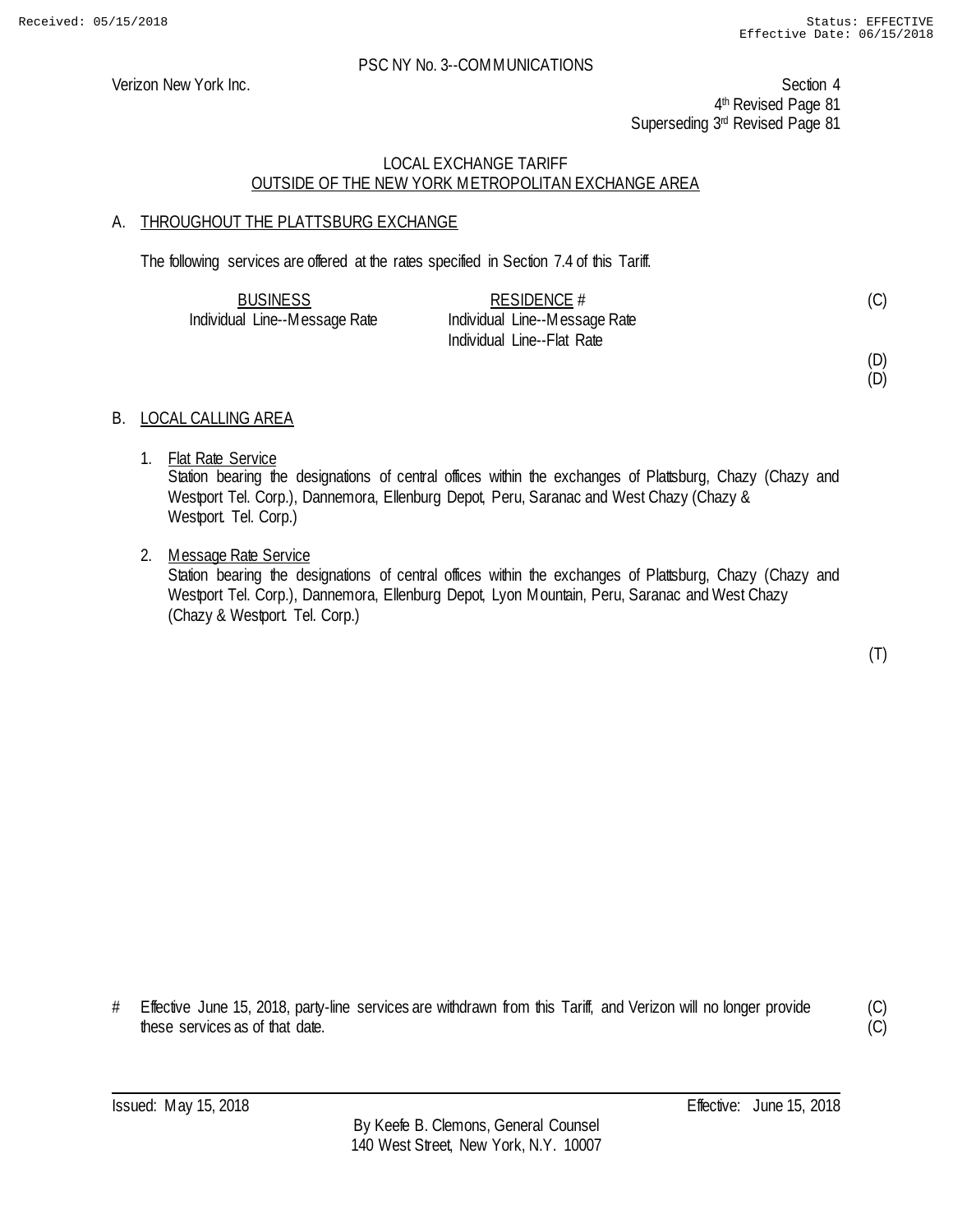(D) (D)

#### PSC NY No. 3--COMMUNICATIONS

Verizon New York Inc. Section 4 3rd Revised Page 82 Superseding 2nd Revised Page 82

### LOCAL EXCHANGE TARIFF OUTSIDE OF THE NEW YORK METROPOLITAN EXCHANGE AREA

# A. THROUGHOUT THE ENTIRE PORT HENRY EXCHANGE

The following services are offered at the rates specified in Section 7.4 of this Tariff.

| <b>BUSINESS</b>               | RESIDENCE $#$                 | (C) |
|-------------------------------|-------------------------------|-----|
| Individual Line--Message Rate | Individual Line--Message Rate |     |
|                               | Individual Line--Flat Rate    |     |

#### B. LOCAL CALLING AREA

Stations bearing the designations of central offices within the exchanges of Port Henry, Crown Point (Crown Point Telephone Corp.) and Mineville.

# Effective June 15, 2018, party-line services are withdrawn from this Tariff, and Verizon will no longer provide these services as of that date.

(C)  $\overline{(C)}$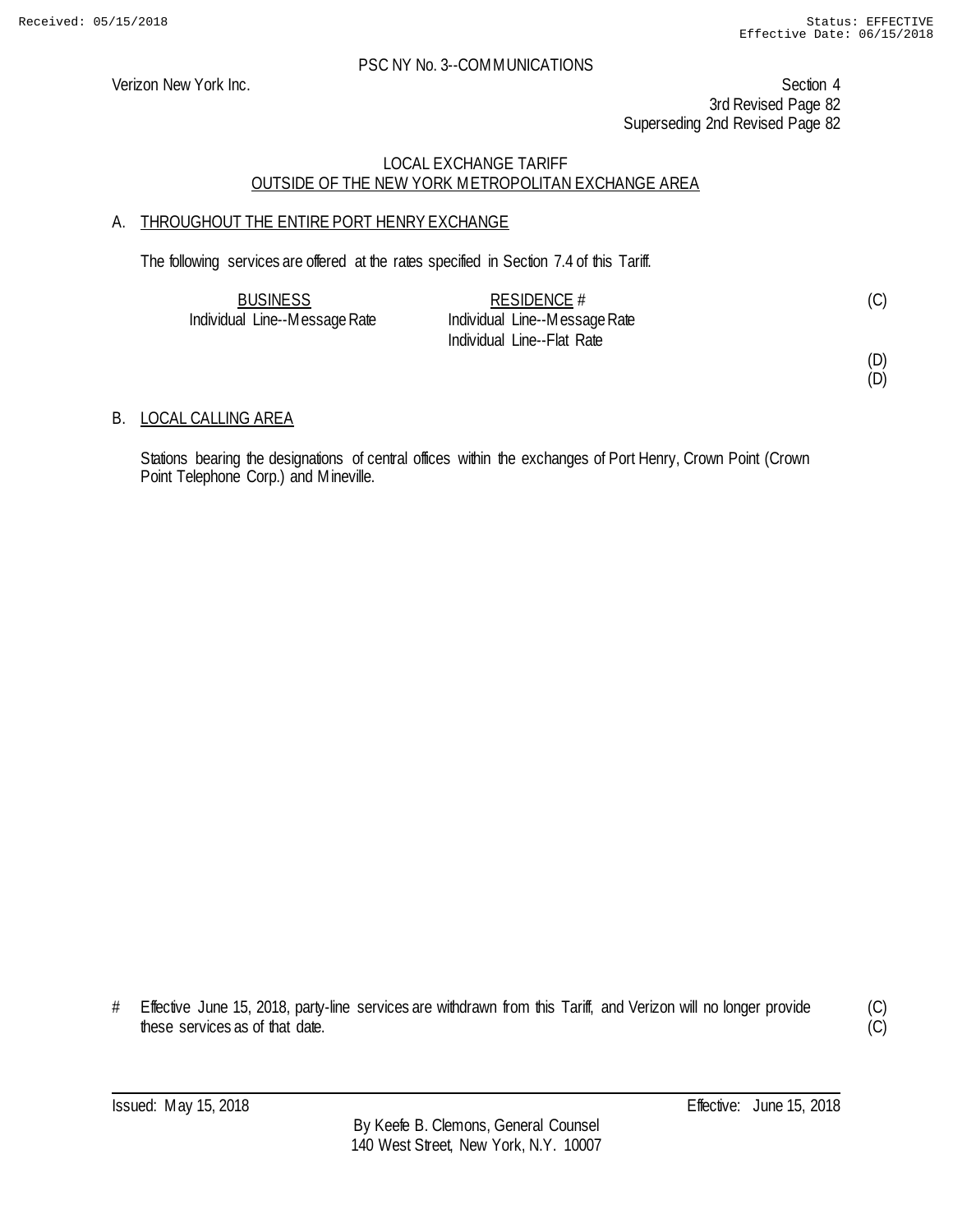Verizon New York Inc. Section 4 5<sup>th</sup> Revised Page 83 Superseding 4<sup>th</sup> Revised Page 83

### LOCAL EXCHANGE TARIFF OUTSIDE OF THE NEW YORK METROPOLITAN EXCHANGE AREA

### A. THROUGHOUT THE POTSDAM EXCHANGE

The following services are offered at the rates specified in Section 7.4 of this Tariff.

| <b>BUSINESS</b>               | RESIDENCE $#$                 | (C) |
|-------------------------------|-------------------------------|-----|
| Individual Line--Message Rate | Individual Line--Message Rate |     |
|                               | Individual Line--Flat Rate    |     |

# (D)

(D)

# B. LOCAL CALLING AREA

Stations bearing the designations of central offices within the exchanges of Potsdam, Canton, Madrid, Nicholville, (Nicholville Tel. Co., Inc.) and Norwood.

#### C. CHARGES FOR LOCAL CALLS FROM FLAT RATE AND MESSAGE RATE TELEPHONES

1. Flat Rate Service

Flat Rate Service includes unlimited calling privilege to points listed in Paragraph B. preceding, except that such calls placed on an operator-handled station-to-station basis are charged for under the rate band schedule as shown in Paragraph 2. following.

2. Message Rate Service

The following table shows the rate bands for directly-dialed station-to-station calls to the points listed in Paragraph B preceding.

|    |               | Rate Bands      |  |
|----|---------------|-----------------|--|
|    |               |                 |  |
| TΩ | Potsdam       | Nicholville (I) |  |
|    | Canton        |                 |  |
|    | <b>Madrid</b> |                 |  |
|    | Norwood       |                 |  |

See Paragraphs C.2. and C.4., preceding, in this Section for initial and overtime periods, initial and overtime charges and charges for operator-handled station-to-station calls.

- (I) Independent Company.
- # Effective June 15, 2018, party-line services are withdrawn from this Tariff, and Verizon will no longer provide these services as of that date.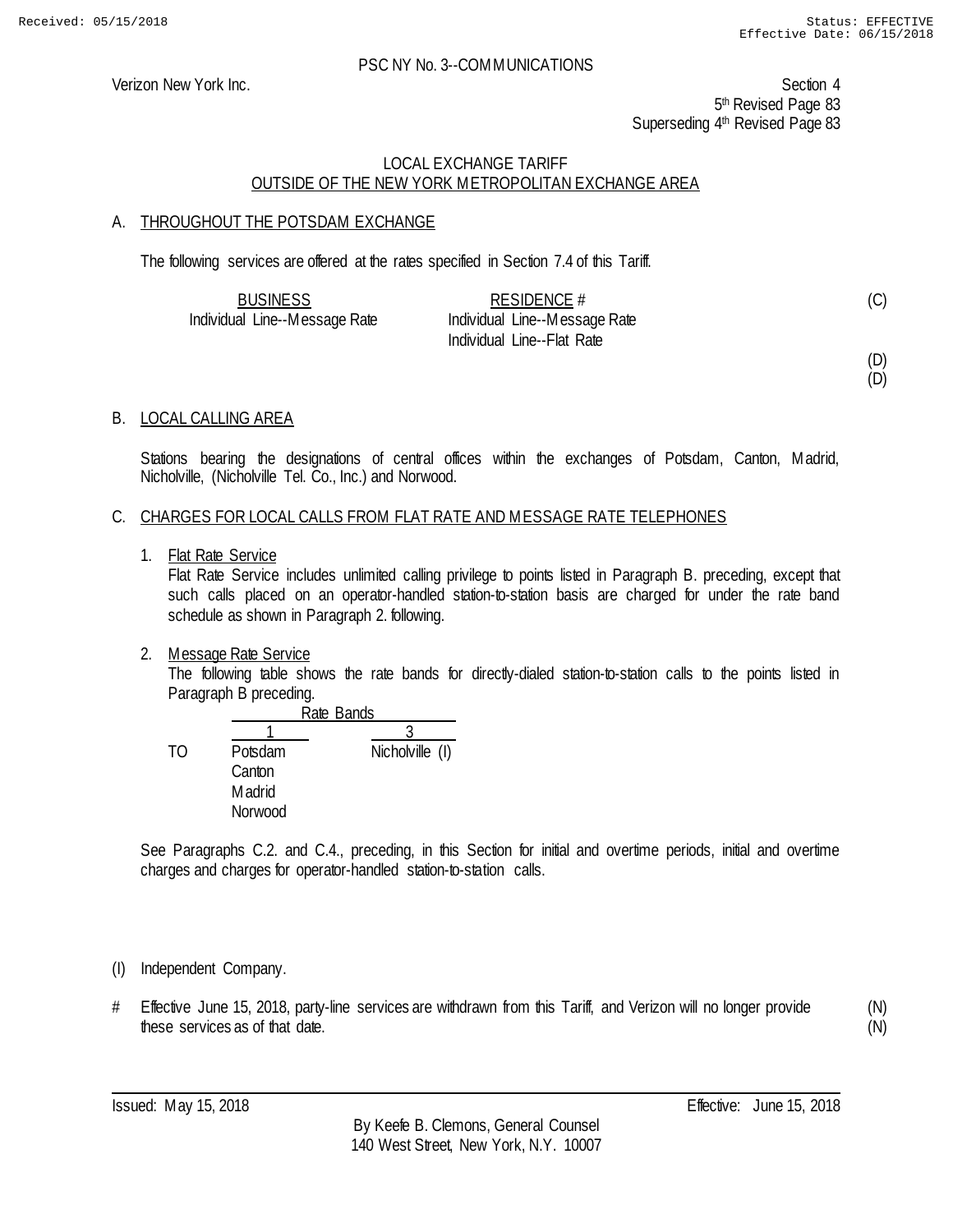Verizon New York Inc. Section 4 3rd Revised Page 84 Superseding 2nd Revised Page 84

### LOCAL EXCHANGE TARIFF OUTSIDE OF THE NEW YORK METROPOLITAN EXCHANGE AREA

# A. THROUGHOUT THE ENTIRE PUTNAM EXCHANGE

The following services are offered at the rates specified in Section 7.4 of this Tariff.

| <b>BUSINESS</b>               | RESIDENCE #                   | (C) |
|-------------------------------|-------------------------------|-----|
| Individual Line--Message Rate | Individual Line--Message Rate |     |
|                               | Individual Line--Flat Rate    |     |

#### (D) (D)

### B. LOCAL CALLING AREA

Stations bearing the designations of central offices within the exchanges of Putnam and Ticonderoga.

<sup>#</sup> Effective June 15, 2018, party-line services are withdrawn from this Tariff, and Verizon will no longer provide these services as of that date.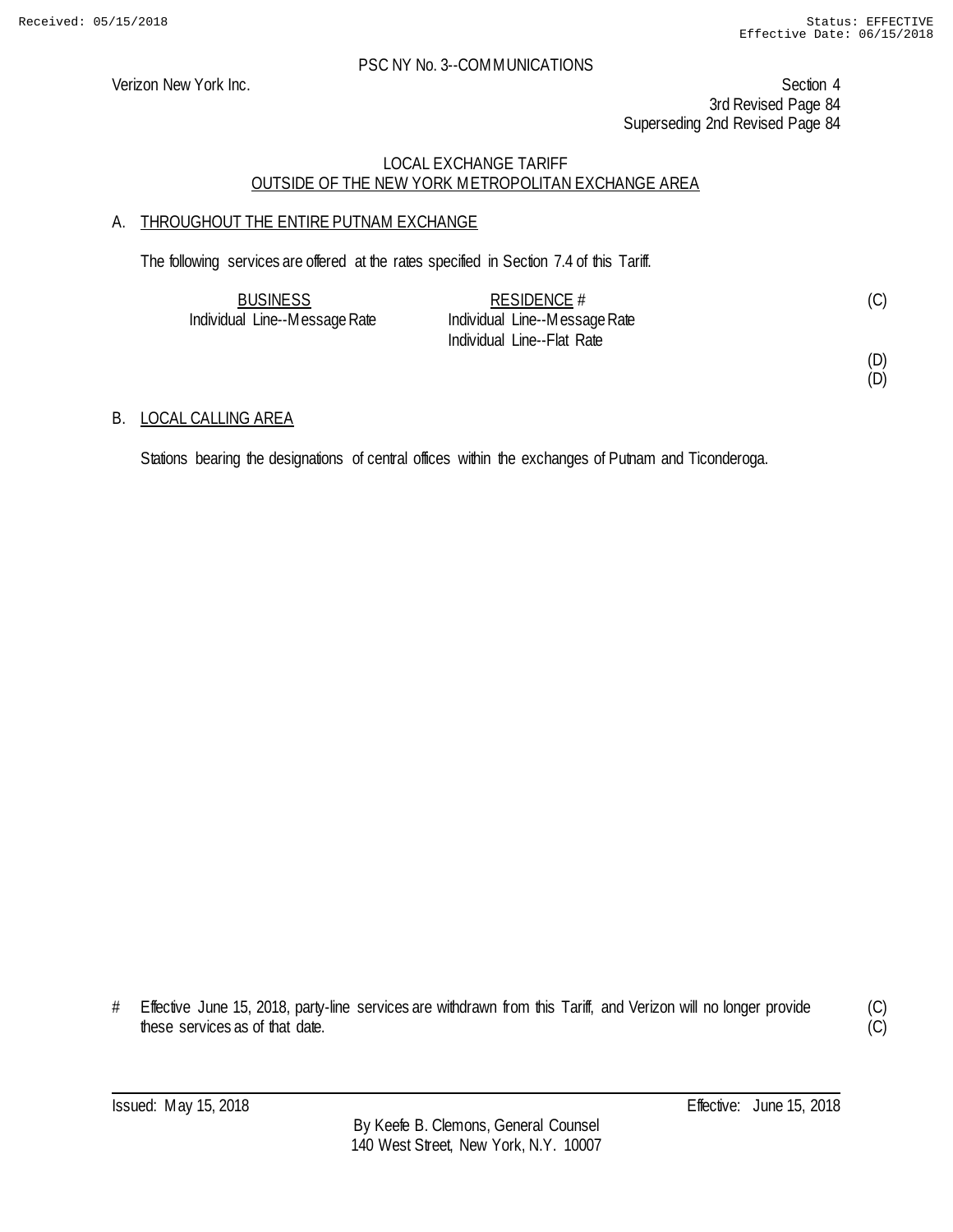Verizon New York Inc. Section 4 3rd Revised Page 85 Superseding 2nd Revised Page 85

### LOCAL EXCHANGE TARIFF OUTSIDE OF THE NEW YORK METROPOLITAN EXCHANGE AREA

# A. THROUGHOUT THE ENTIRE RICHFIELD SPRINGS EXCHANGE

The following services are offered at the rates specified in Section 7.4 of this Tariff.

| <b>BUSINESS</b>               | RESIDENCE $#$                 | (C) |
|-------------------------------|-------------------------------|-----|
| Individual Line--Message Rate | Individual Line--Message Rate |     |
|                               | Individual Line--Flat Rate    |     |

(D) (D)

### B. LOCAL CALLING AREA

Stations bearing the designations of central offices within the exchanges of Richfield Springs and Herkimer.

<sup>#</sup> Effective June 15, 2018, party-line services are withdrawn from this Tariff, and Verizon will no longer provide these services as of that date.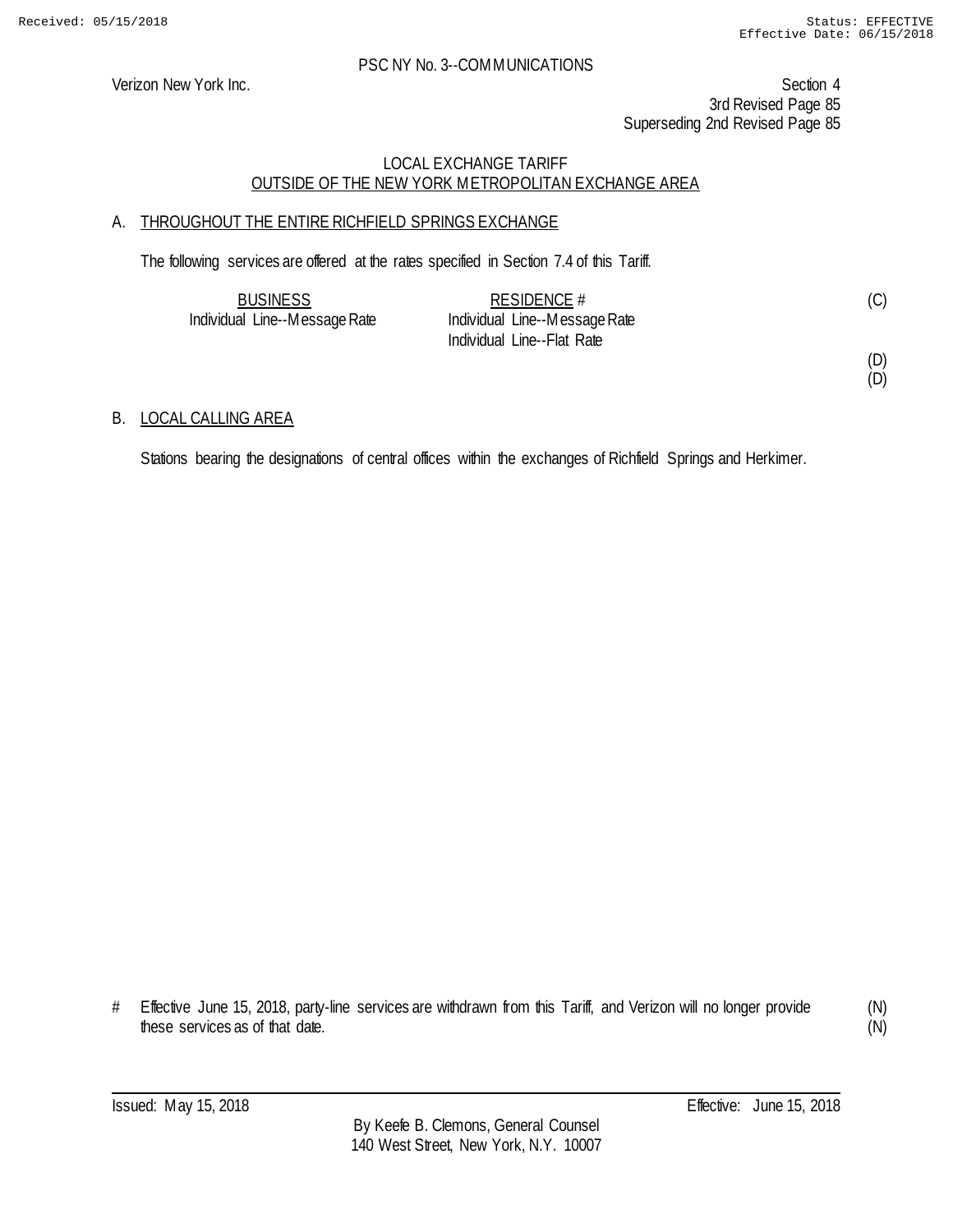Verizon New York Inc. Section 4 3rd Revised Page 86 Superseding 2nd Revised Page 86

### LOCAL EXCHANGE TARIFF OUTSIDE OF THE NEW YORK METROPOLITAN EXCHANGE AREA

# A. THROUGHOUT THE ENTIRE RICHMONDVILLE EXCHANGE

The following services are offered at the rates specified in Section 7.4 of this Tariff.

| <b>BUSINESS</b>               | RESIDENCE $#$                 | (C) |
|-------------------------------|-------------------------------|-----|
| Individual Line--Message Rate | Individual Line--Message Rate |     |
|                               | Individual Line--Flat Rate    |     |

(D) (D)

### B. LOCAL CALLING AREA

Stations bearing the designations of central offices within the exchanges of Richmondville and Cobleskill.

<sup>#</sup> Effective June 15, 2018, party-line services are withdrawn from this Tariff, and Verizon will no longer provide these services as of that date.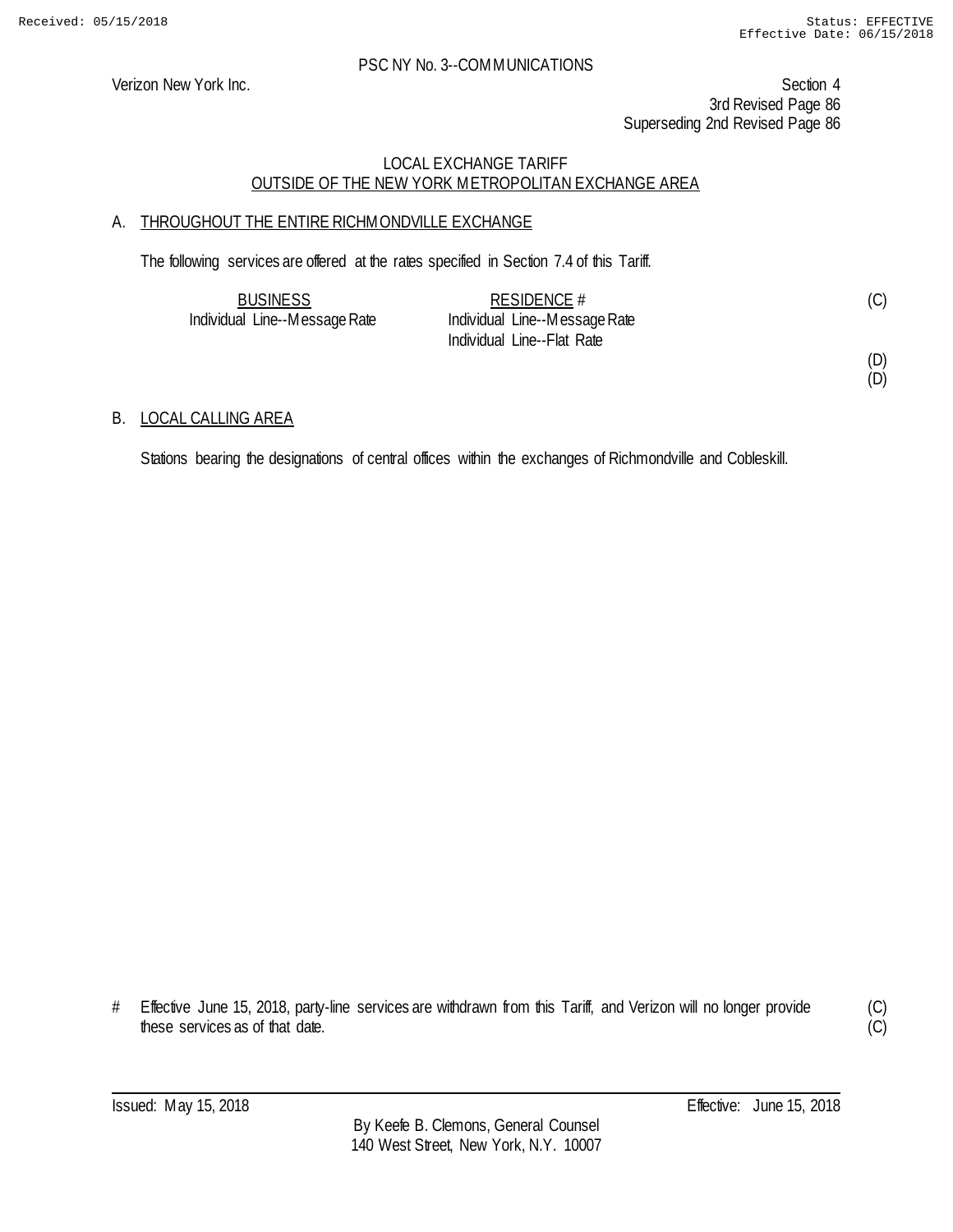(D) (D)

(T)

(N) (N)

#### PSC NY No. 3--COMMUNICATIONS

Verizon New York Inc. Section 4 5th Revised Page 87 Superseding 4th Revised Page 87

### LOCAL EXCHANGE TARIFF OUTSIDE OF THE NEW YORK METROPOLITAN EXCHANGE AREA

### A. THROUGHOUT THE ENTIRE ROME EXCHANGE

|                               | The following services are offered at the rates specified in Section 7.4 of this Tariff. |     |  |
|-------------------------------|------------------------------------------------------------------------------------------|-----|--|
| <b>BUSINESS</b>               | RESIDENCE #                                                                              |     |  |
| Individual Line--Message Rate | Individual Line--Message Rate                                                            | (C) |  |
|                               | Individual Line--Flat Rate                                                               |     |  |

#### B. LOCAL CALLING AREA

Stations bearing the designations of central offices within the exchanges of Rome, Boonville (Continental Telephone of New York Inc.) Camden, Clinton, Holland Patent (Oneida County Rural Telephone Company), Utica, Vernon (Vernon Telephone Co.) and Westernville (Oneida County Rural (Telephone Company).

#### C. CHARGES FOR LOCAL CALLS FROM FLAT RATE AND MESSAGE RATE TELEPHONES

#### 1. Flat Rate Service

Flat Rate includes unlimited calling privilege to points listed in Paragraph B. preceding, except that such calls placed on an operator-handled station-to-station basis are charged under the rate band schedule as shown in Paragraph 2. following.

2. Message Rate Service

The following table shows the rate bands for calls to the points listed in Paragraph B. preceding. Rate Bands

 $\frac{1}{4}$  4 TO Rome Boonville (I) Camden **Clinton** Holland Patent (I) **Utica** Vernon (I) Westernville (I)

See Paragraphs C.2. and C.4. preceding, in this Section for initial and overtime periods, initial and overtime charges and charges for operator-handled station-to-station calls.

(I) Independent Company.

# Effective June 15, 2018, party-line services are withdrawn from this Tariff, and Verizon will no longer provide these services as of that date.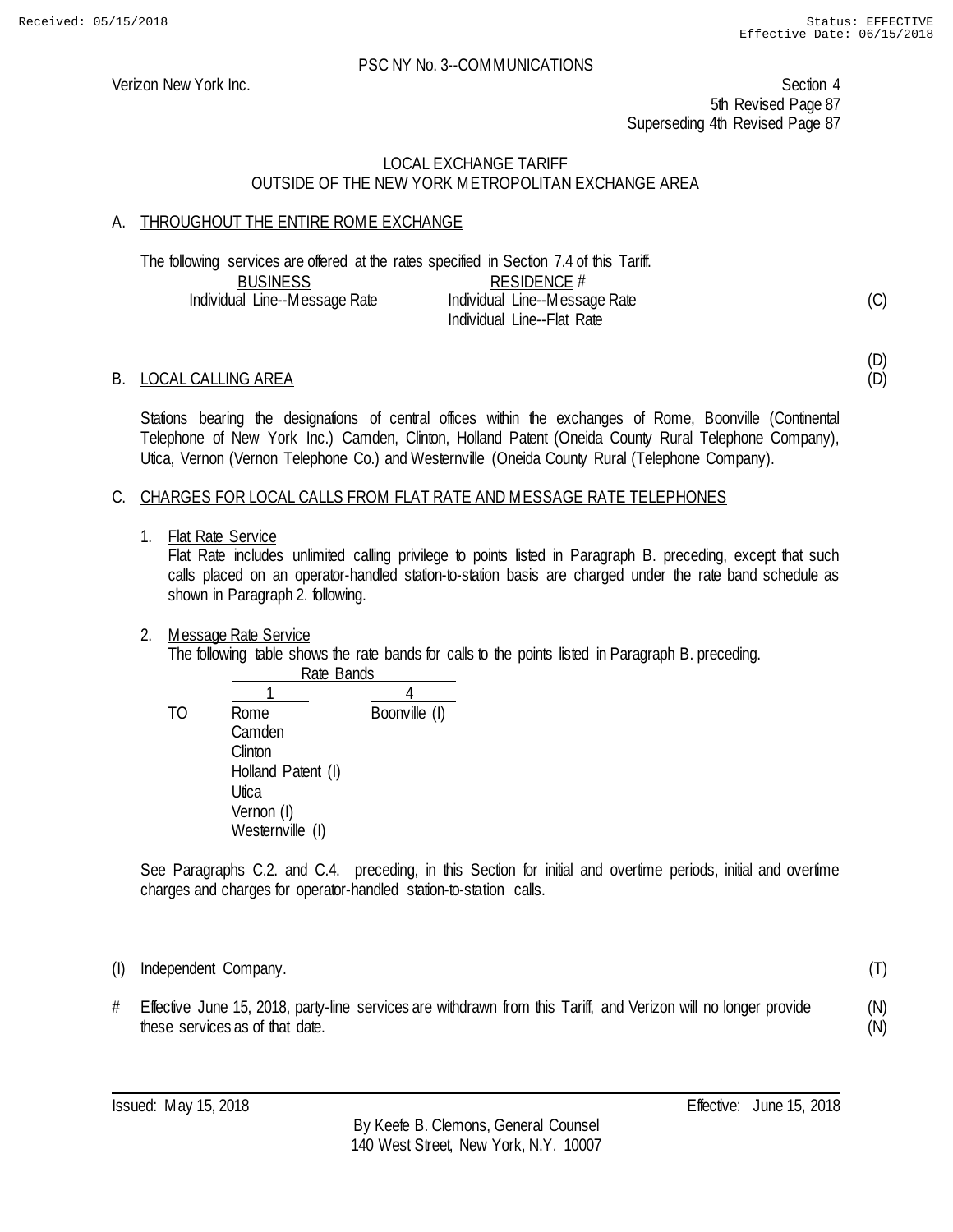Verizon New York Inc. Section 4 3rd Revised Page 88 Superseding 2nd Revised Page 88

### LOCAL EXCHANGE TARIFF OUTSIDE OF THE NEW YORK METROPOLITAN EXCHANGE AREA

# A. THROUGHOUT THE ENTIRE ROXBURY EXCHANGE

The following services are offered at the rates specified in Section 7.4 of this Tariff.

| <b>BUSINESS</b>               | RESIDENCE $#$                 | (C) |
|-------------------------------|-------------------------------|-----|
| Individual Line--Message Rate | Individual Line--Message Rate |     |
|                               | Individual Line--Flat Rate    |     |

(D) (D)

### B. LOCAL CALLING AREA

Stations bearing the designations of central offices within the exchanges of Roxbury, Grand Gorge, Margaretville (Margaretville Telephone Co., Inc.) and Stamford.

(C)  $\overline{(C)}$ 

<sup>#</sup> Effective June 15, 2018, party-line services are withdrawn from this Tariff, and Verizon will no longer provide these services as of that date.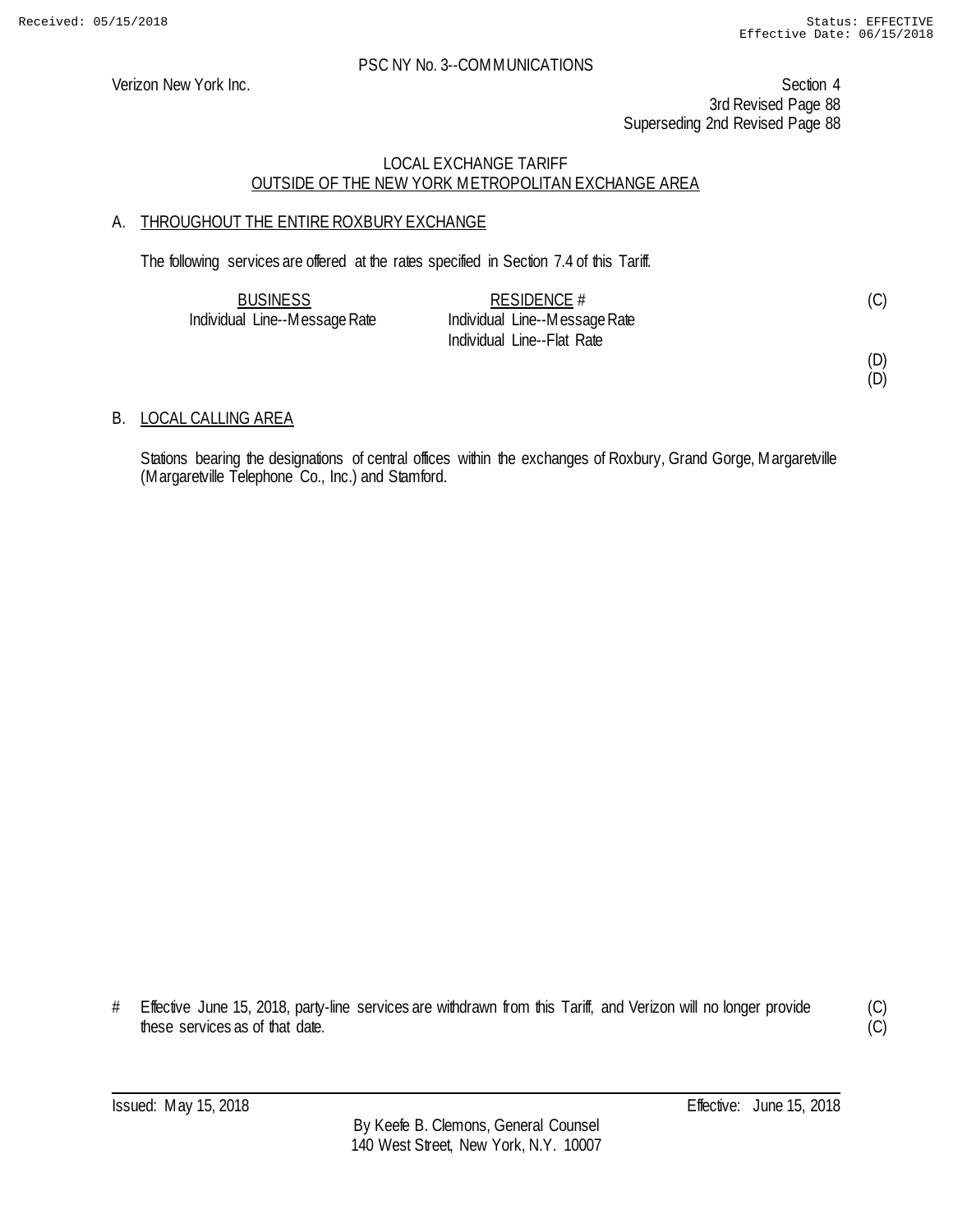Verizon New York Inc. Section 4 3rd Revised Page 89 Superseding 2nd Revised Page 89

### LOCAL EXCHANGE TARIFF OUTSIDE OF THE NEW YORK METROPOLITAN EXCHANGE AREA

# A. THROUGHOUT THE ENTIRE SACKETS HARBOR EXCHANGE

The following services are offered at the rates specified in Section 7.4 of this Tariff.

| <b>BUSINESS</b>               | RESIDENCE $#$                 | (C) |
|-------------------------------|-------------------------------|-----|
| Individual Line--Message Rate | Individual Line--Message Rate |     |
|                               | Individual Line--Flat Rate    |     |

(D) (D)

### B. LOCAL CALLING AREA

Stations bearing the designations of central offices within the exchanges of Sackets Harbor and Watertown.

<sup>#</sup> Effective June 15, 2018, party-line services are withdrawn from this Tariff, and Verizon will no longer provide these services as of that date.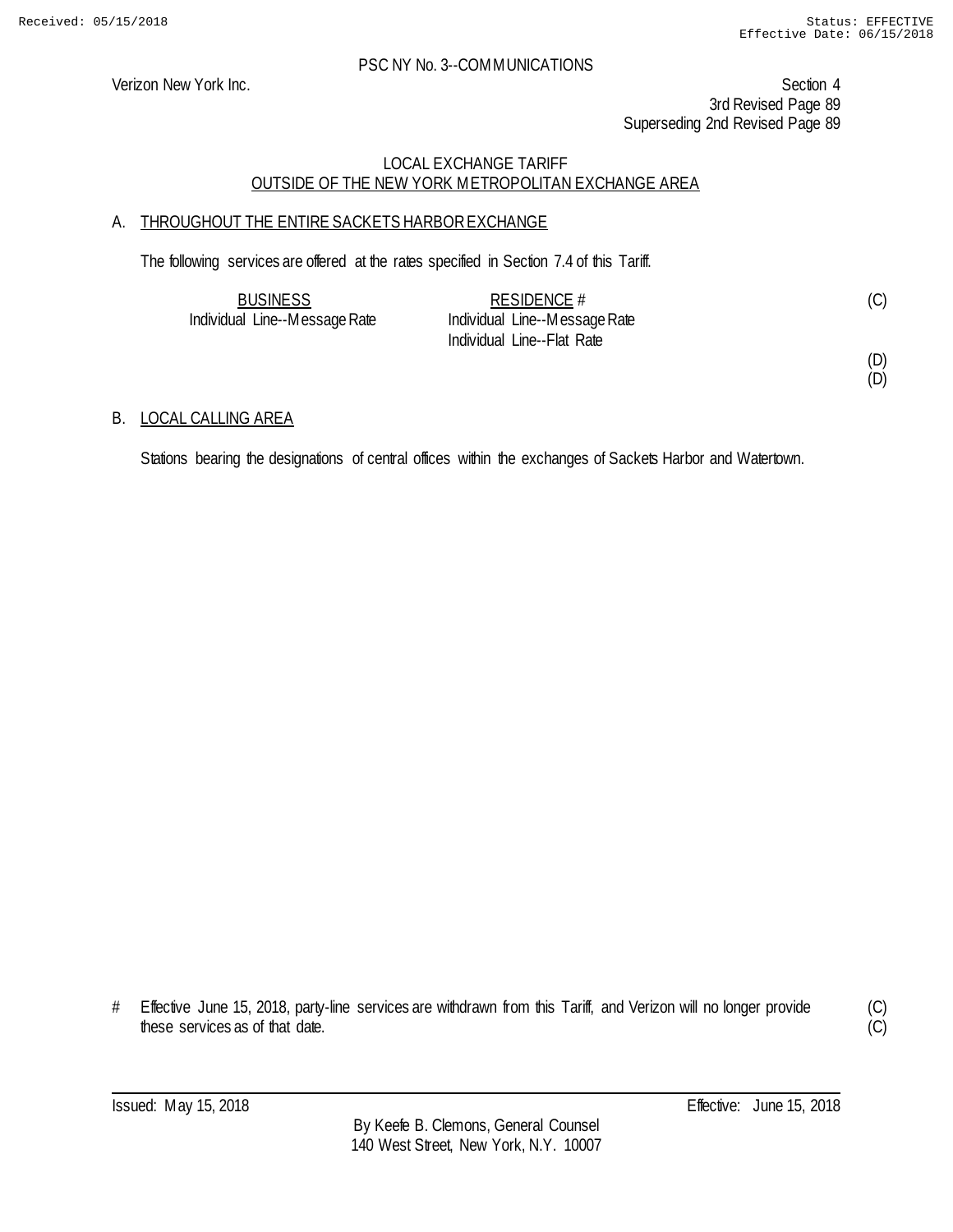Verizon New York Inc. Section 4 4th Revised Page 90 Superseding 3rd Revised Page 90

### LOCAL EXCHANGE TARIFF OUTSIDE OF THE NEW YORK METROPOLITAN EXCHANGE AREA

# A. THROUGHOUT THE ENTIRE SAINT REGIS FALLS EXCHANGE

The following services are offered at the rates specified in Section 7.4 of this Tariff.

| <b>BUSINESS</b>               | RESIDENCE $#$                 | (C) |
|-------------------------------|-------------------------------|-----|
| Individual Line--Message Rate | Individual Line--Message Rate |     |
|                               | Individual Line--Flat Rate    |     |

(D) (D)

#### B. LOCAL CALLING AREA

Stations bearing the designations of central offices within the exchanges of Saint Regis Falls, Malone and Moira.

(T)

# Effective June 15, 2018, party-line services are withdrawn from this Tariff, and Verizon will no longer provide these services as of that date.

(C)  $\overline{C}$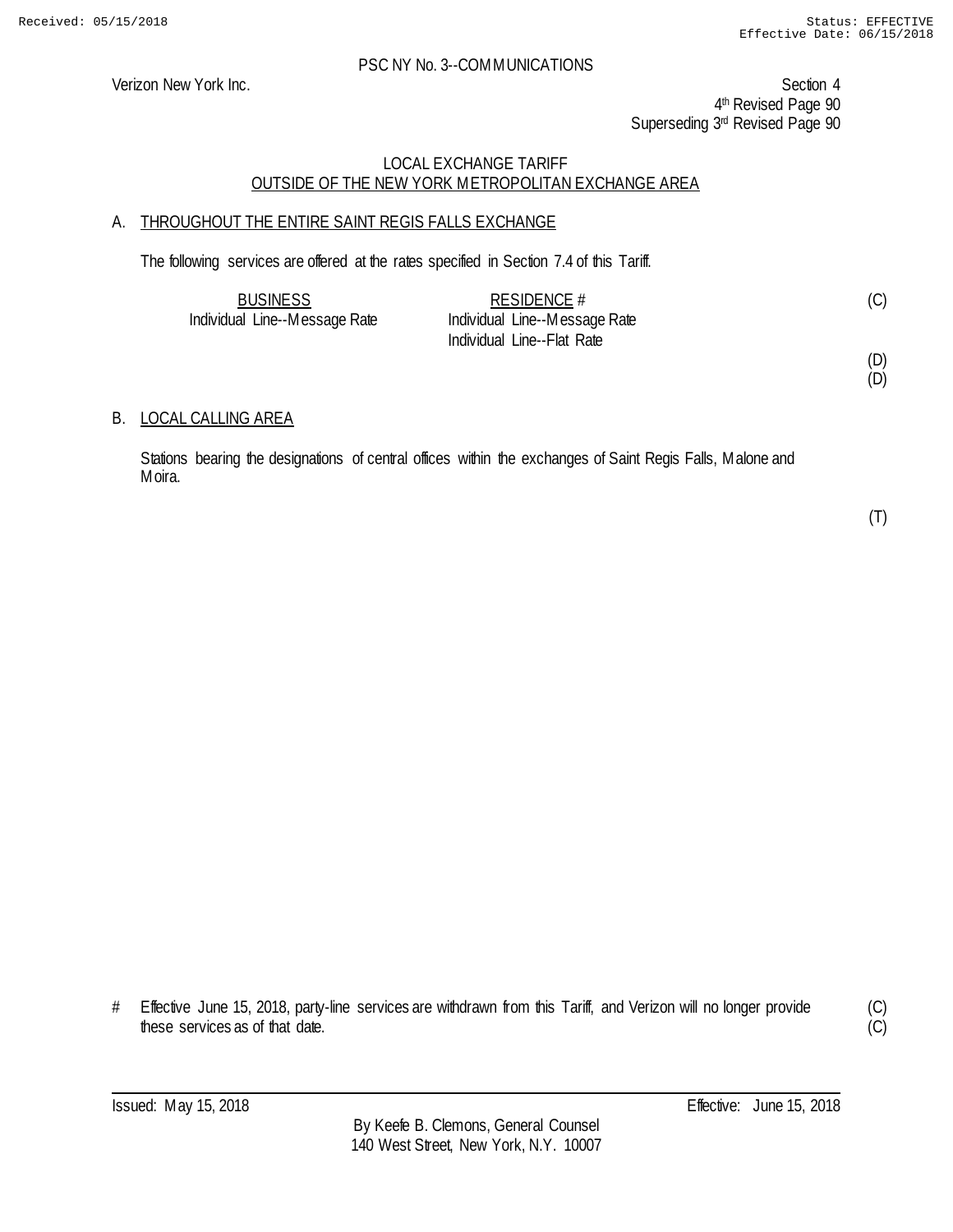Verizon New York Inc. Section 4 4<sup>th</sup> Revised Page 91 Superseding 3rd Revised Page 91

### LOCAL EXCHANGE TARIFF OUTSIDE OF THE NEW YORK METROPOLITAN EXCHANGE AREA

### A. THROUGHOUT THE ENTIRE SARANAC EXCHANGE

The following services are offered at the rates specified in Section 7.4 of this Tariff.

| <b>BUSINESS</b>               | RESIDENCE $#$                 | (C) |
|-------------------------------|-------------------------------|-----|
| Individual Line--Message Rate | Individual Line--Message Rate |     |
|                               | Individual Line--Flat Rate    |     |

(D) (D)

#### B. LOCAL CALLING AREA

Stations bearing the designations of central offices within the exchanges of Saranac, Dannemora and Plattsburg.

(T)

(C)  $\overline{C}$ 

# Effective June 15, 2018, party-line services are withdrawn from this Tariff, and Verizon will no longer provide these services as of that date.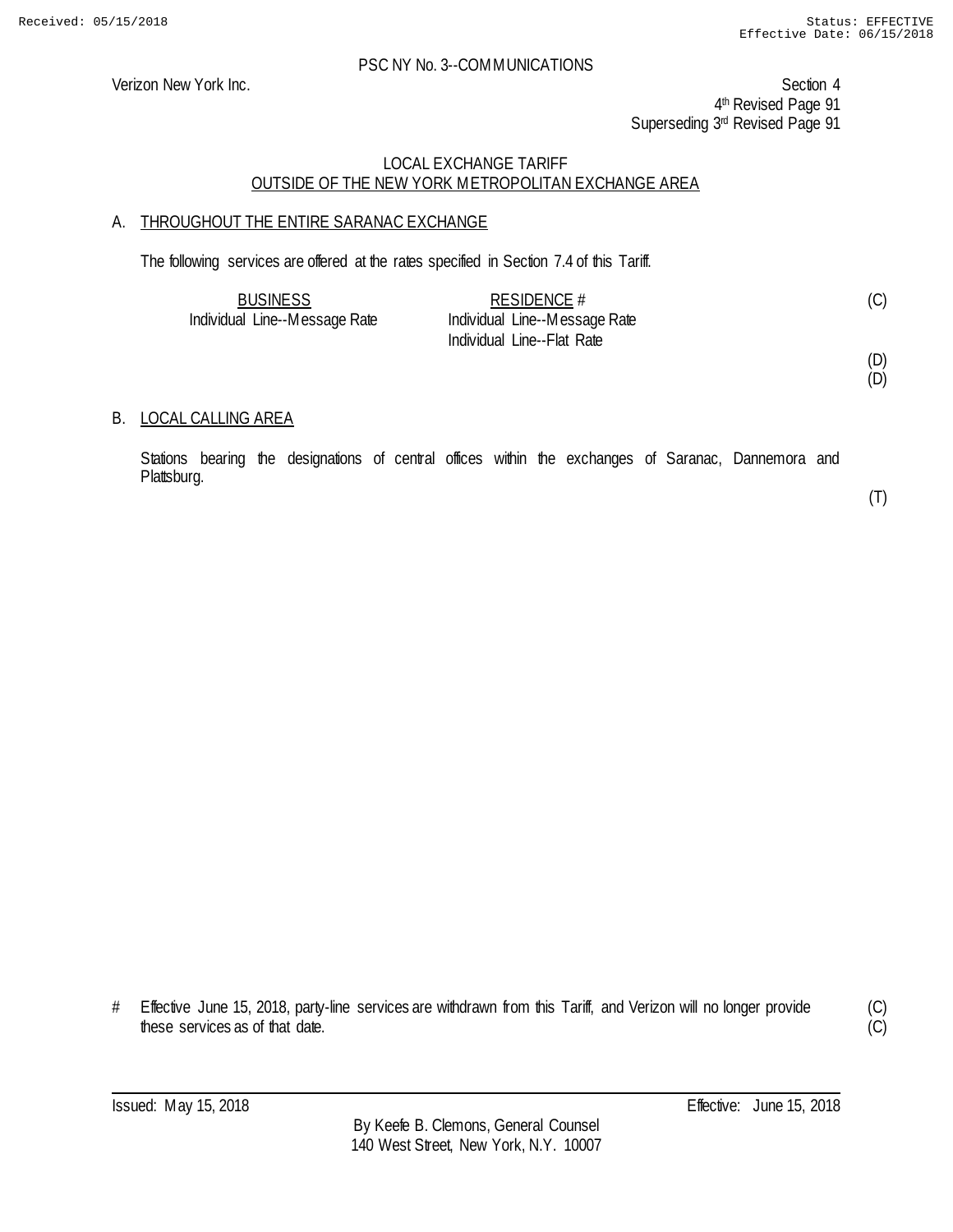Verizon New York Inc. Section 4 4<sup>th</sup> Revised Page 92 Superseding 3rd Revised Page 92

### LOCAL EXCHANGE TARIFF OUTSIDE OF THE NEW YORK METROPOLITAN EXCHANGE AREA

### A. THROUGHOUT THE ENTIRE SARANAC LAKE EXCHANGE

The following services are offered at the rates specified in Section 7.4 of this Tariff.

| <b>BUSINESS</b>               | RESIDENCE $#$                 |  |
|-------------------------------|-------------------------------|--|
| Individual Line--Message Rate | Individual Line--Message Rate |  |
|                               | Individual Line--Flat Rate    |  |

(D) (D)

#### B. LOCAL CALLING AREA

Stations bearing the designations of central offices within the exchanges of Saranac Lake, Lake Placid, Paul Smiths (Ausable Valley Telephone Company, Inc.) and Tupper Lake.

(T)

# Effective June 15, 2018, party-line services are withdrawn from this Tariff, and Verizon will no longer provide these services as of that date.

(C)  $\overline{(C)}$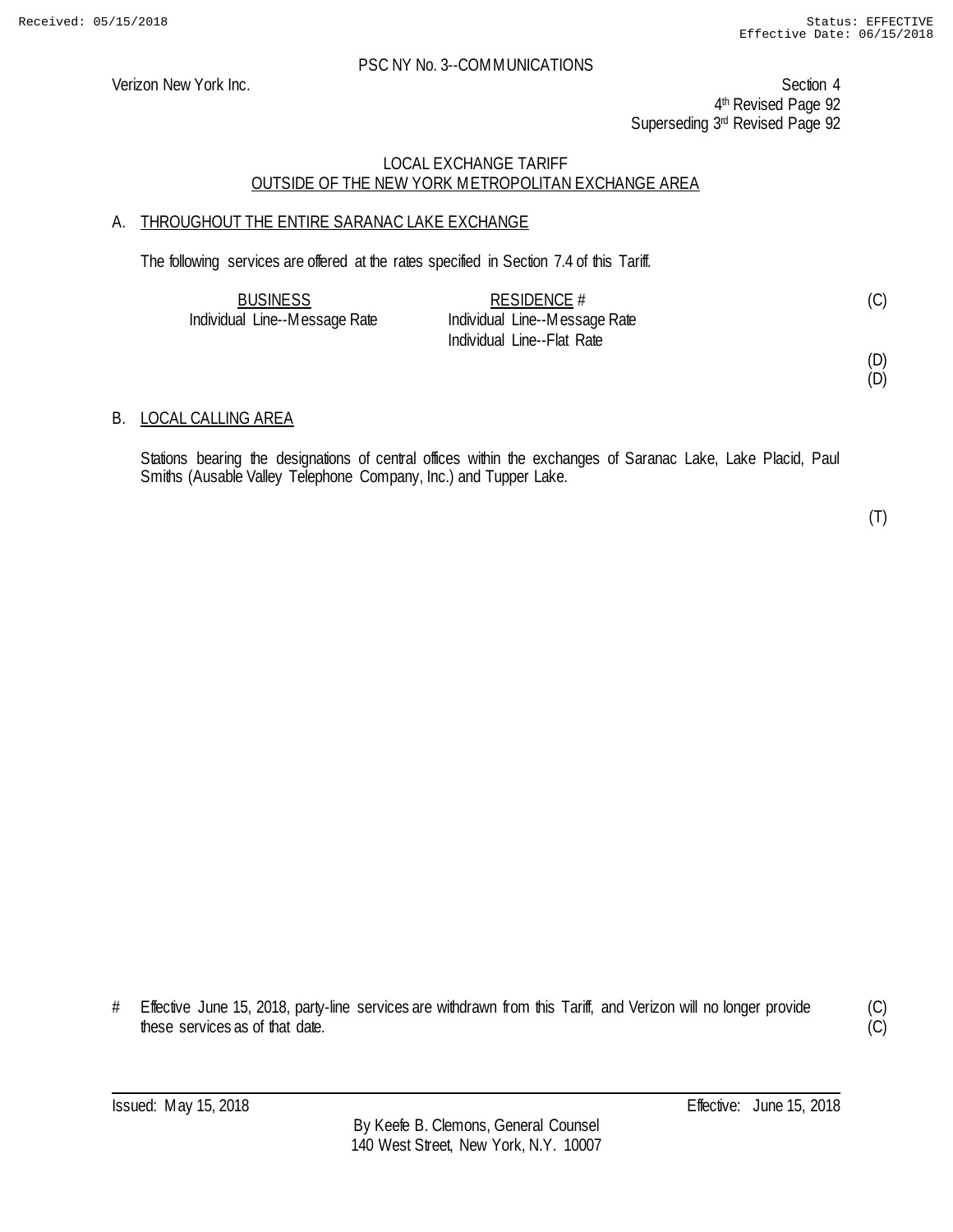Verizon New York Inc. Section 4 4<sup>th</sup> Revised Page 93 Superseding 3rd Revised Page 93

### LOCAL EXCHANGE TARIFF OUTSIDE OF THE NEW YORK METROPOLITAN EXCHANGE AREA

# A. THROUGHOUT THE ENTIRE SCHENEVUS EXCHANGE

The following services are offered at the rates specified in Section 7.4 of this Tariff.

| <b>BUSINESS</b>               | RESIDENCE $#$                 | (C) |
|-------------------------------|-------------------------------|-----|
| Individual Line--Message Rate | Individual Line--Message Rate |     |
|                               | Individual Line--Flat Rate    |     |

(D)

# (D)

### B. LOCAL CALLING AREA

Stations bearing the designations of central offices within the exchanges of Schenevus, Cooperstown and Oneonta.

(C)  $\overline{(C)}$ 

<sup>#</sup> Effective June 15, 2018, party-line services are withdrawn from this Tariff, and Verizon will no longer provide these services as of that date.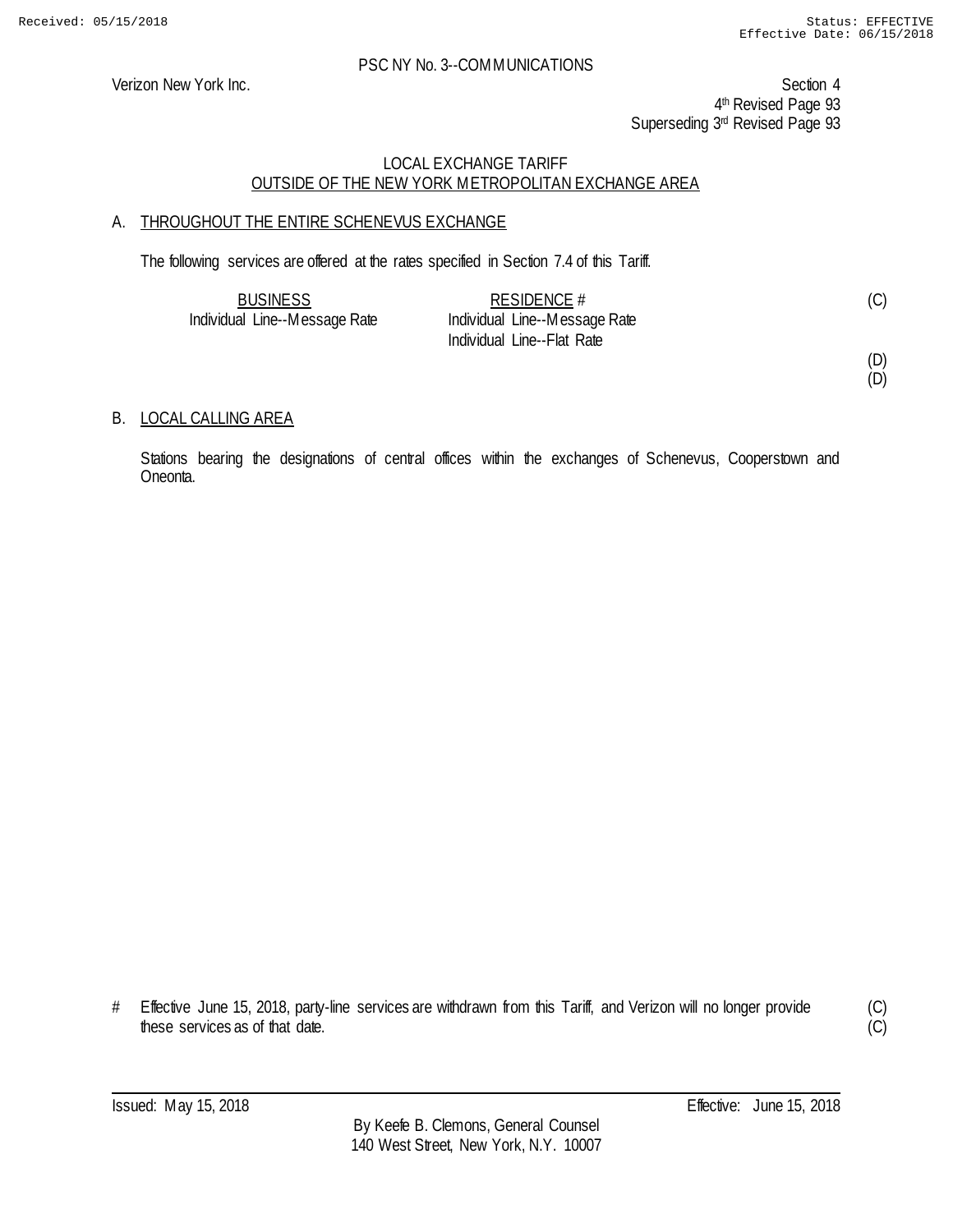Verizon New York Inc. Section 4 3rd Revised Page 94 Superseding 2nd Revised Page 94

### LOCAL EXCHANGE TARIFF OUTSIDE OF THE NEW YORK METROPOLITAN EXCHANGE AREA

# A. THROUGHOUT THE ENTIRE SCHROON LAKE EXCHANGE

The following services are offered at the rates specified in Section 7.4 of this Tariff.

| <b>BUSINESS</b>               | RESIDENCE $#$                 |  |
|-------------------------------|-------------------------------|--|
| Individual Line--Message Rate | Individual Line--Message Rate |  |
|                               | Individual Line--Flat Rate    |  |

#### (D) (D)

### B. LOCAL CALLING AREA

Stations bearing the designations of central offices within the Schroon Lake exchange.

<sup>#</sup> Effective June 15, 2018, party-line services are withdrawn from this Tariff, and Verizon will no longer provide these services as of that date.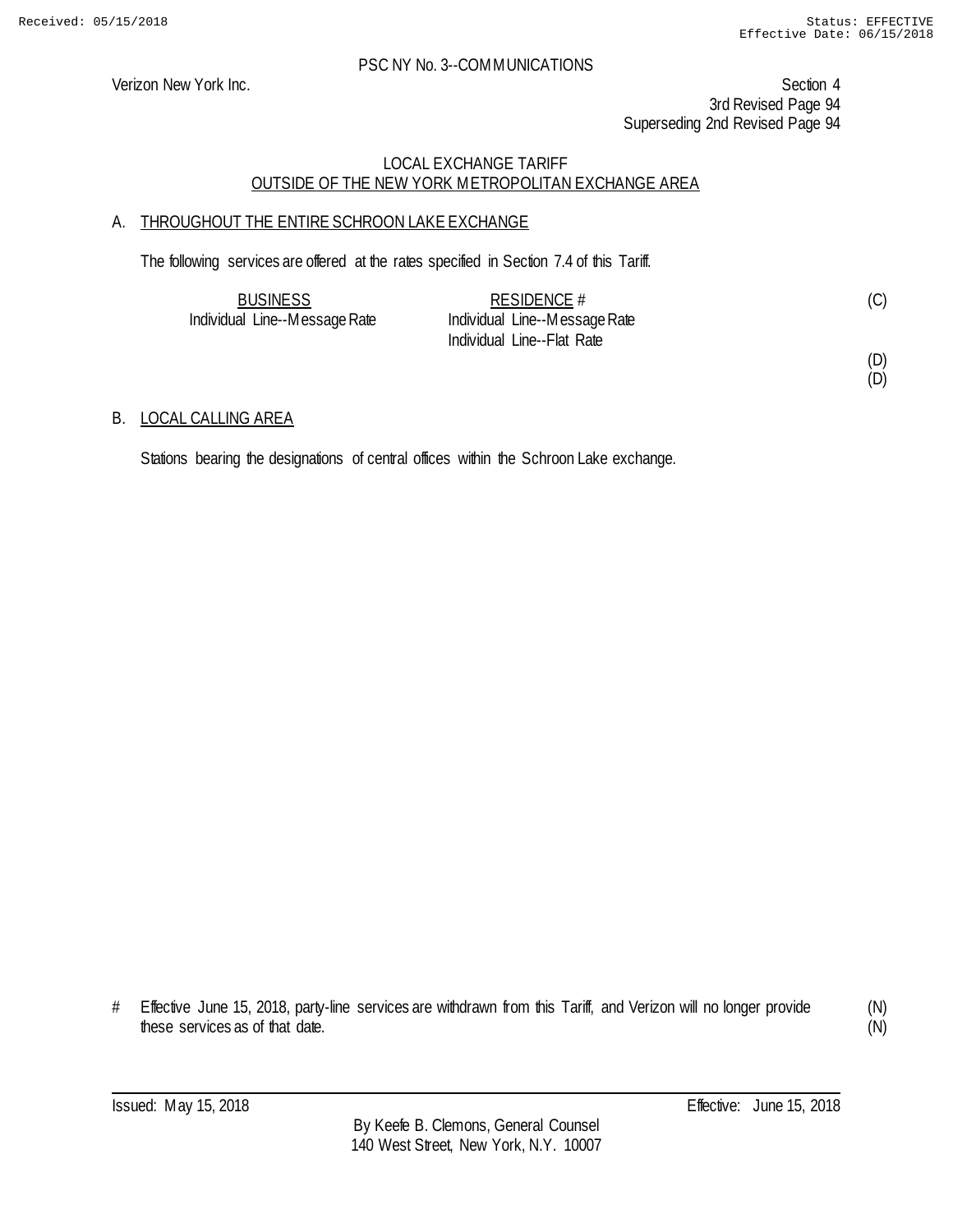Verizon New York Inc. Section 4 4th Revised Page 95 Superseding 3rd Revised Page 95

### LOCAL EXCHANGE TARIFF OUTSIDE OF THE NEW YORK METROPOLITAN EXCHANGE AREA

# A. THROUGHOUT THE ENTIRE SHARON SPRINGS EXCHANGE

The following services are offered at the rates specified in Section 7.4 of this Tariff.

| <b>BUSINESS</b>               | RESIDENCE $#$                 | (C) |
|-------------------------------|-------------------------------|-----|
| Individual Line--Message Rate | Individual Line--Message Rate |     |
|                               | Individual Line--Flat Rate    |     |

(D) (D)

#### B. LOCAL CALLING AREA

Stations bearing the designations of central offices within the exchanges of Sharon Springs and Cobleskill.

<sup>#</sup> Effective June 15, 2018, party-line services are withdrawn from this Tariff, and Verizon will no longer provide these services as of that date.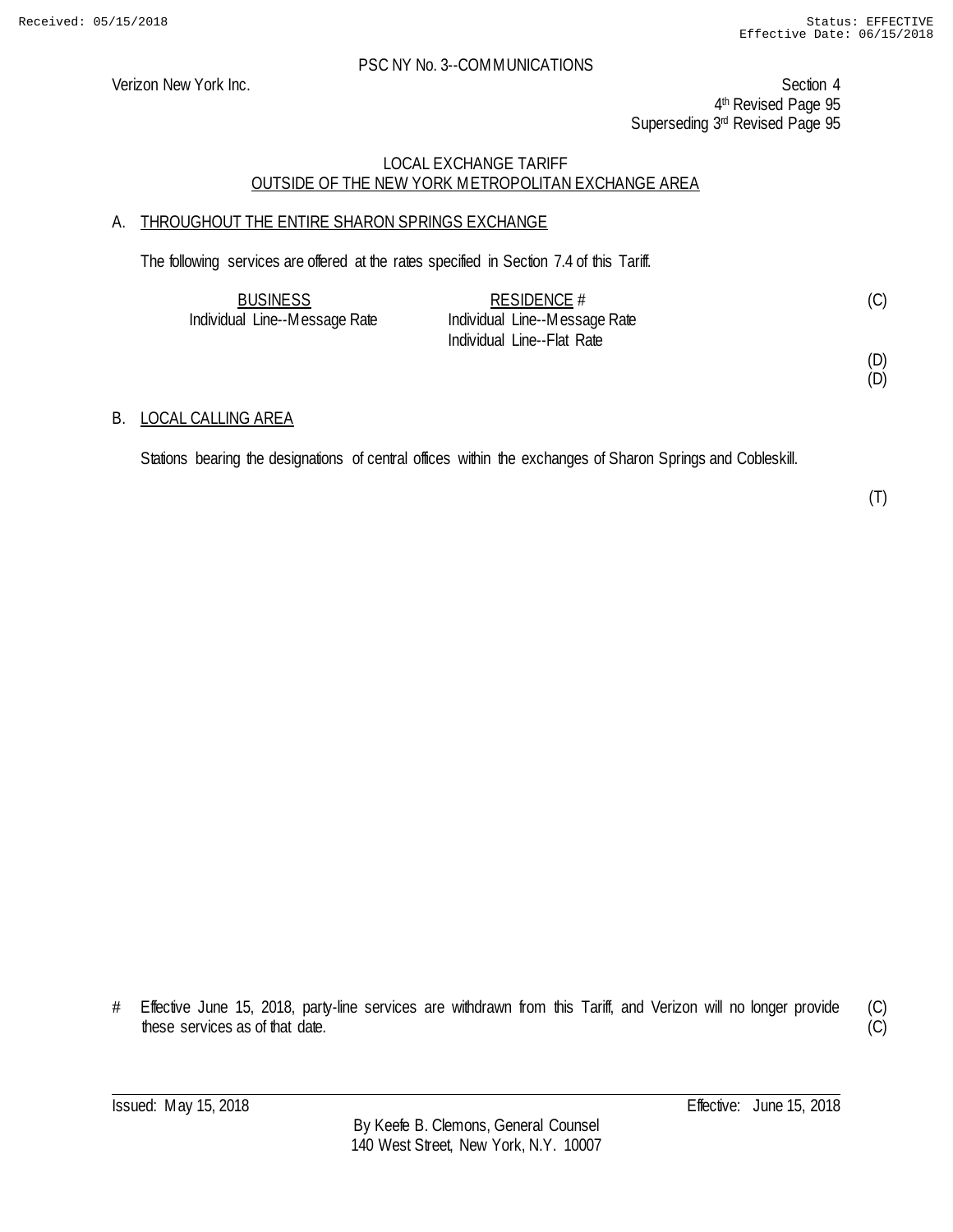Verizon New York Inc. Section 4 3rd Revised Page 96 Superseding 2nd Revised Page 96

### LOCAL EXCHANGE TARIFF OUTSIDE OF THE NEW YORK METROPOLITAN EXCHANGE AREA

# A. THROUGHOUT THE ENTIRE STAMFORD EXCHANGE

The following services are offered at the rates specified in Section 7.4 of this Tariff.

| <b>BUSINESS</b>               | RESIDENCE $#$                 | (C) |
|-------------------------------|-------------------------------|-----|
| Individual Line--Message Rate | Individual Line--Message Rate |     |
|                               | Individual Line--Flat Rate    |     |

(D) (D)

### B. LOCAL CALLING AREA

Stations bearing the designations of central offices within the exchanges of Stamford, Davenport, Grand Gorge, Hobart and Roxbury.

# Effective June 15, 2018, party-line services are withdrawn from this Tariff, and Verizon will no longer provide these services as of that date.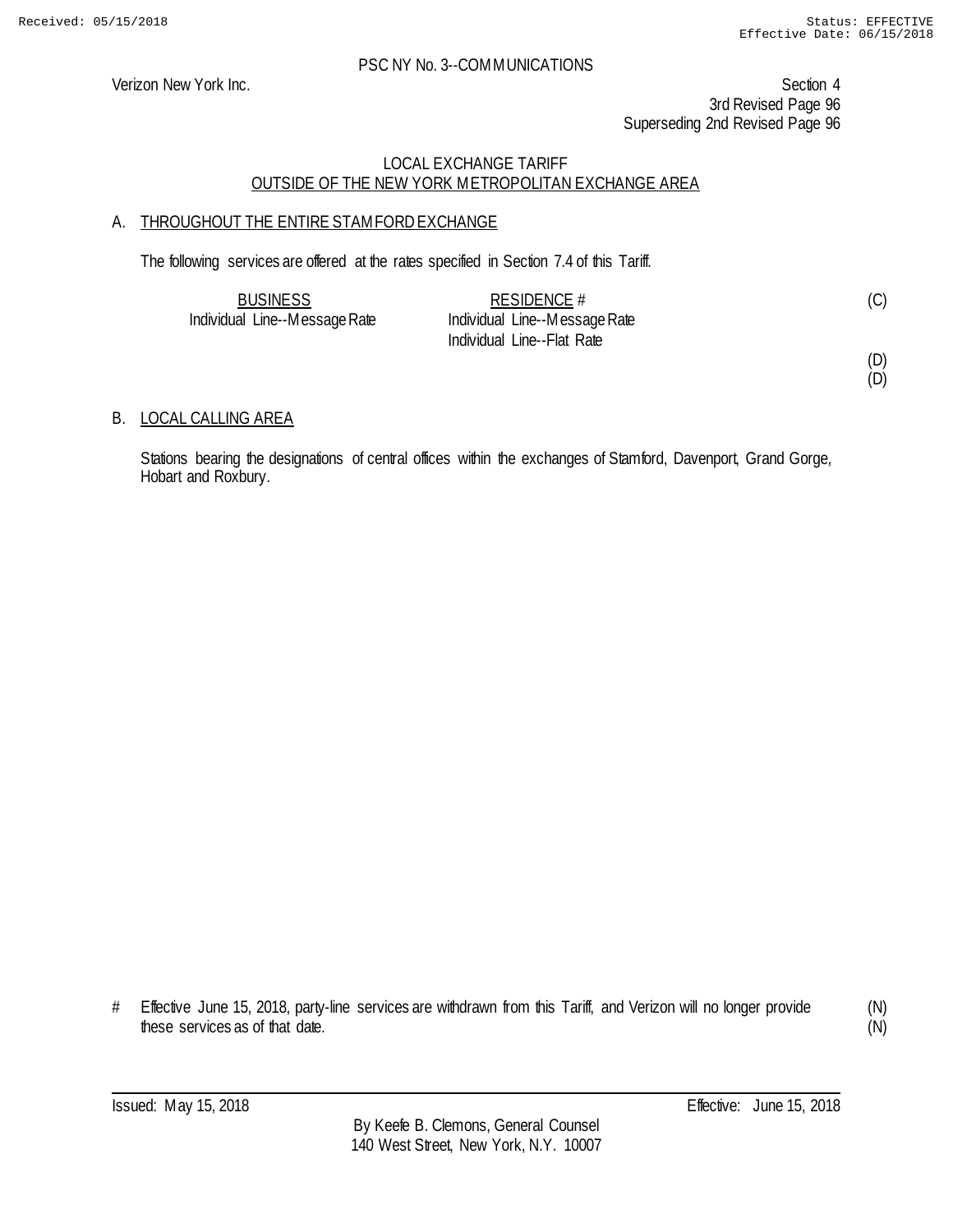Verizon New York Inc. Section 4 3rd Revised Page 97 Superseding 2nd Revised Page 97

### LOCAL EXCHANGE TARIFF OUTSIDE OF THE NEW YORK METROPOLITAN EXCHANGE AREA

# A. THROUGHOUT THE ENTIRE STAR LAKE EXCHANGE

The following services are offered at the rates specified in Section 7.4 of this Tariff.

| <b>BUSINESS</b>               | RESIDENCE $#$                 |  |
|-------------------------------|-------------------------------|--|
| Individual Line--Message Rate | Individual Line--Message Rate |  |
|                               | Individual Line--Flat Rate    |  |

#### (D) (D)

### B. LOCAL CALLING AREA

Stations bearing the designations of central offices within the exchange of Star Lake.

<sup>#</sup> Effective June 15, 2018, party-line services are withdrawn from this Tariff, and Verizon will no longer provide these services as of that date.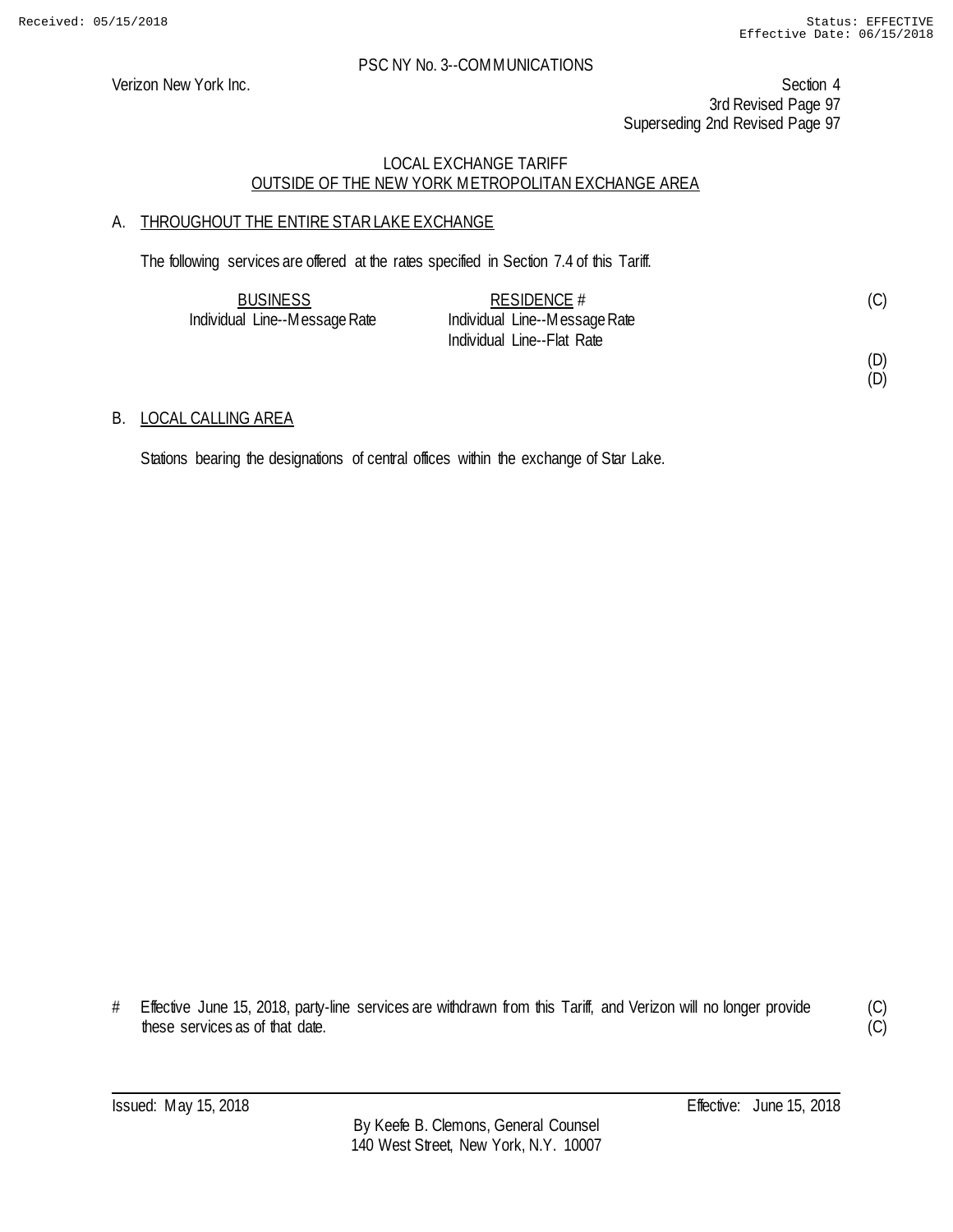Verizon New York Inc. Section 4 5th Revised Page 98 Superseding 4th Revised Page 98

### LOCAL EXCHANGE TARIFF OUTSIDE OF THE NEW YORK METROPOLITAN EXCHANGE AREA

### A. THROUGHOUT THE ENTIRE SYLVAN BEACH EXCHANGE

The following services are offered at the rates specified in Section 7.4 of this Tariff.

| <b>BUSINESS</b>               | RESIDENCE $#$                 | (C) |
|-------------------------------|-------------------------------|-----|
| Individual Line--Message Rate | Individual Line--Message Rate |     |
|                               | Individual Line--Flat Rate    |     |

(D)

(D)

### B. LOCAL CALLING AREA

Stations bearing the designations of central offices within the exchanges of Sylvan Beach, Camden, Canastota, Chittenango, Fayetteville, Minoa, Oneida, Syracuse and Utica.

#### C. CHARGES FOR LOCAL CALLS FROM FLAT RATE AND MESSAGE RATE TELEPHONES

1. Flat Rate Service

Flat Service Rate includes unlimited calling privilege to points listed in Paragraph B. preceding, except that such calls placed on an operator-handled station-to-station basis are charged for under rate bands schedule as shown in Paragraph 2. following.

#### 2. Message Rate Service

The following table shows the rate bands for calls to the points listed in Paragraph B. preceding. Rate Bands

| Rate Bands                                    |             |                        |                   |
|-----------------------------------------------|-------------|------------------------|-------------------|
|                                               |             |                        |                   |
| Sylvan Beach<br>Camden<br>Canastota<br>Oneida | Chittenango | Fayetteville<br>M inoa | Syracuse<br>Jtica |

See Paragraphs C.2. and C.4., preceding, in this Section for initial and overtime periods, initial and overtime charges and charges for operator-handled station-to-station calls.

# Effective June 15, 2018, party-line services are withdrawn from this Tariff, and Verizon will no longer provide these services as of that date.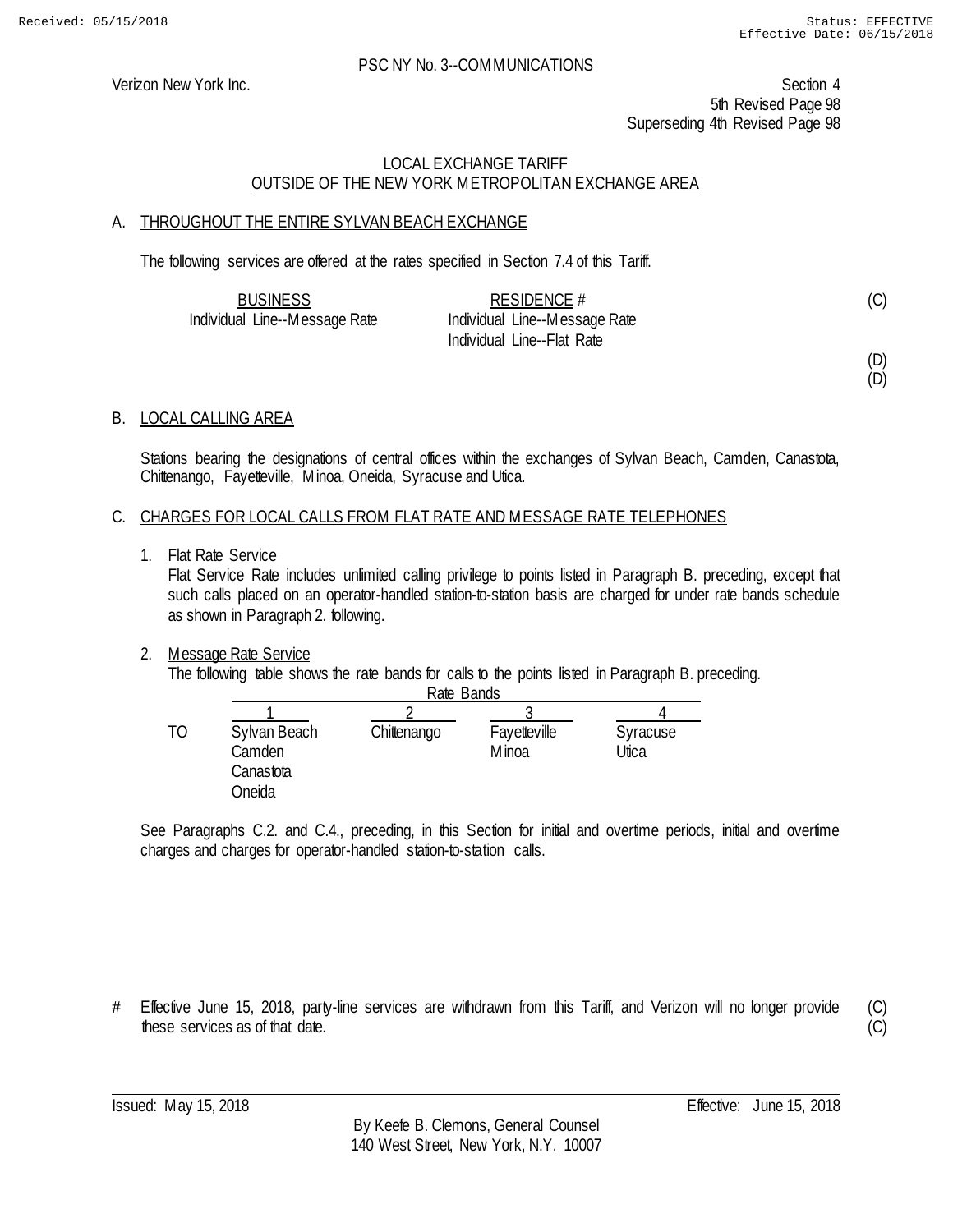Verizon New York Inc. Section 4 5th Revised Page 99 Superseding 4th Revised Page 99

### LOCAL EXCHANGE TARIFF OUTSIDE OF THE NEW YORK METROPOLITAN EXCHANGE AREA

# A. THROUGHOUT THE ENTIRE THERESA EXCHANGE

The following services are offered at the rates specified in Section 7.4 of this Tariff.

| <b>BUSINESS</b>               | RESIDENCE $#$                 | (C) |
|-------------------------------|-------------------------------|-----|
| Individual Line--Message Rate | Individual Line--Message Rate |     |
|                               | Individual Line--Flat Rate    |     |

(D)

# (D)

### B. LOCAL CALLING AREA

Stations bearing the designations of central offices within the exchanges of Theresa, Alexandria Bay, Evans Mills, Philadelphia and Watertown.

#### C. CHARGES FOR LOCAL CALLS FROM FLAT RATE AND MESSAGE RATE TELEPHONES

1. Flat Rate Service

Unlimited calling privilege to points listed in Paragraph B. preceding, except as shown in Paragraph C.4., preceding, in this Section.

2. Message Rate Service

The following table shows the rate bands for directly-dialed station-to-station calls to the points listed in Paragraph B. preceding.

|    |                | Rate Bands |  |  |
|----|----------------|------------|--|--|
|    |                |            |  |  |
| TΟ | <b>Theresa</b> | Watertown  |  |  |
|    | Alexandria Bay |            |  |  |
|    | Evans Mills    |            |  |  |
|    | Philadelphia   |            |  |  |

See Paragraphs C.2. and C.4., preceding, in this Section for initial and overtime periods, initial and overtime charges and charges for operator-handled station-to-station calls.

# Effective June 15, 2018, party-line services are withdrawn from this Tariff, and Verizon will no longer provide these services as of that date.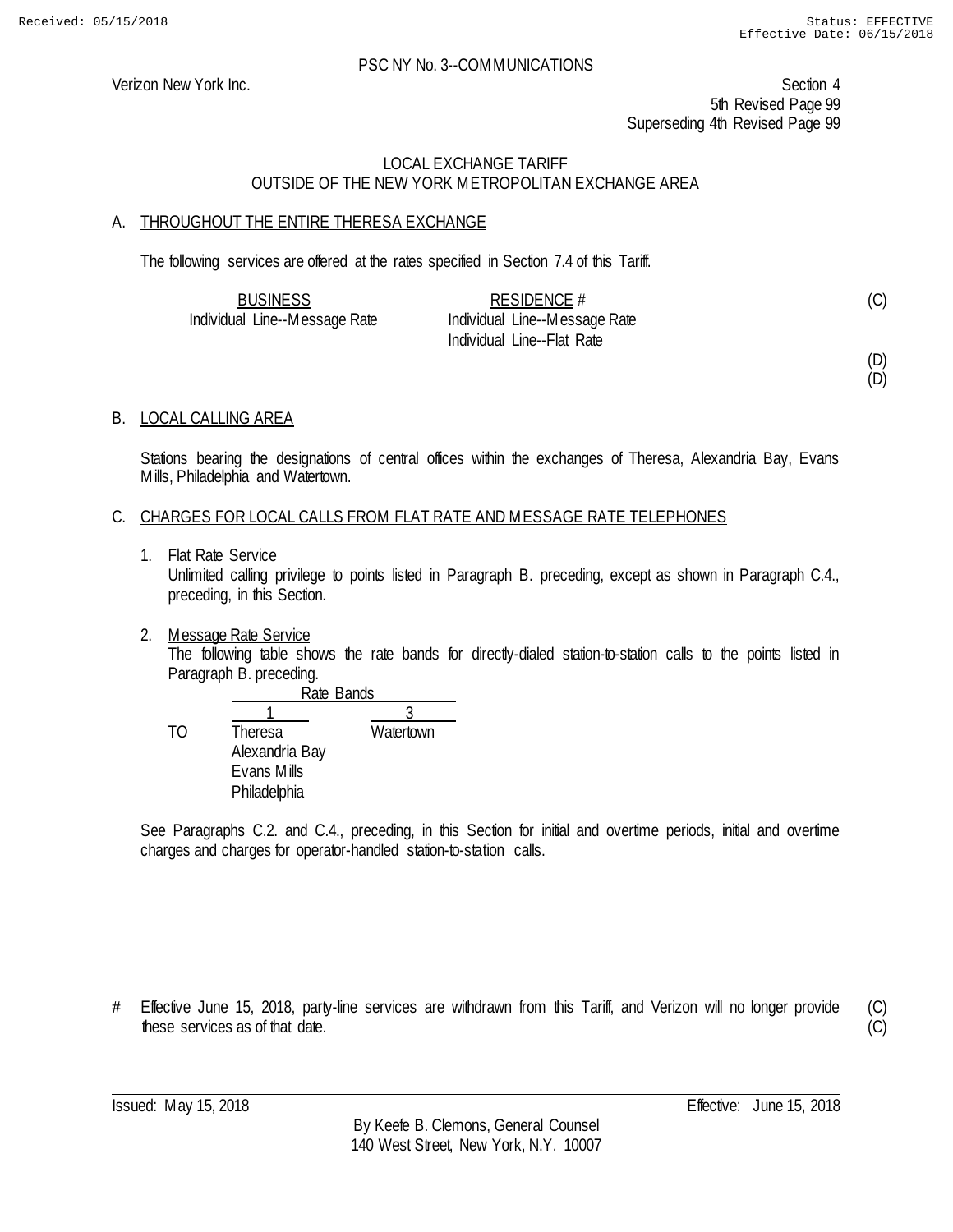Verizon New York Inc. Section 4 3rd Revised Page 100 Superseding 2nd Revised Page 100

### LOCAL EXCHANGE TARIFF OUTSIDE OF THE NEW YORK METROPOLITAN EXCHANGE AREA

# A. THROUGHOUT THE ENTIRE TICONDEROGA EXCHANGE

The following services are offered at the rates specified in Section 7.4 of this Tariff.

| <b>BUSINESS</b>               | RESIDENCE $#$                 | (C) |
|-------------------------------|-------------------------------|-----|
| Individual Line--Message Rate | Individual Line--Message Rate |     |
|                               | Individual Line--Flat Rate    |     |

(D)

(D)

### B. LOCAL CALLING AREA

Stations bearing the designations of central offices within the exchanges of Ticonderoga, Hague and Putnam.

(C)  $\overline{C}$ 

<sup>#</sup> Effective June 15, 2018, party-line services are withdrawn from this Tariff, and Verizon will no longer provide these services as of that date.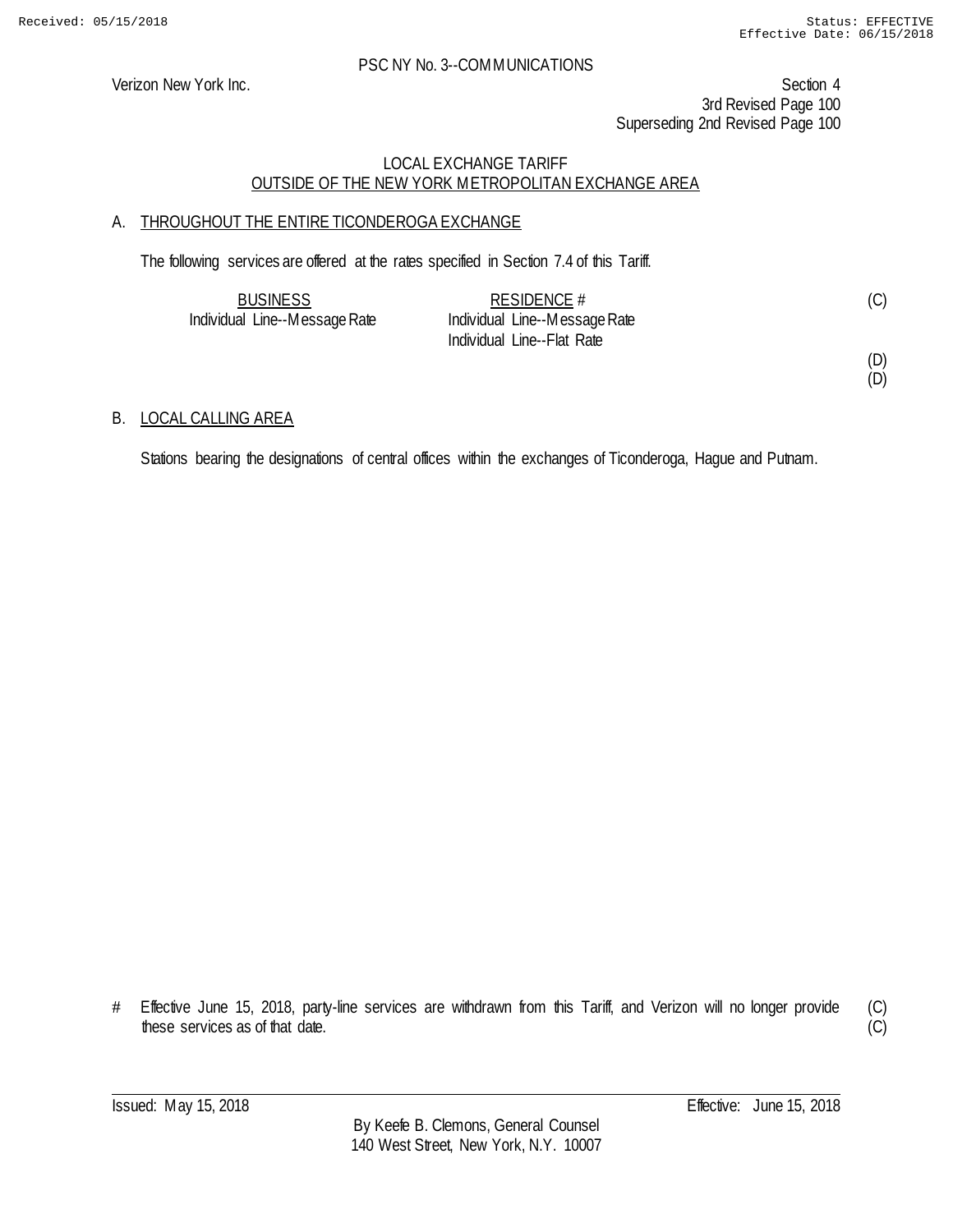Verizon New York Inc. Section 4 4th Revised Page 101 Superseding 3<sup>rd</sup> Revised Page 101

### LOCAL EXCHANGE TARIFF OUTSIDE OF THE NEW YORK METROPOLITAN EXCHANGE AREA

# A. THROUGHOUT THE ENTIRE TUPPER LAKE EXCHANGE

The following services are offered at the rates specified in Section 7.4 of this Tariff.

| <b>BUSINESS</b>               | RESIDENCE $#$                 |  |
|-------------------------------|-------------------------------|--|
| Individual Line--Message Rate | Individual Line--Message Rate |  |
|                               | Individual Line--Flat Rate    |  |

(D) (D)

#### B. LOCAL CALLING AREA

Stations bearing the designations of central offices within the exchanges of Tupper Lake and Saranac Lake.

(T)

# Effective June 15, 2018, party-line services are withdrawn from this Tariff, and Verizon will no longer provide these services as of that date.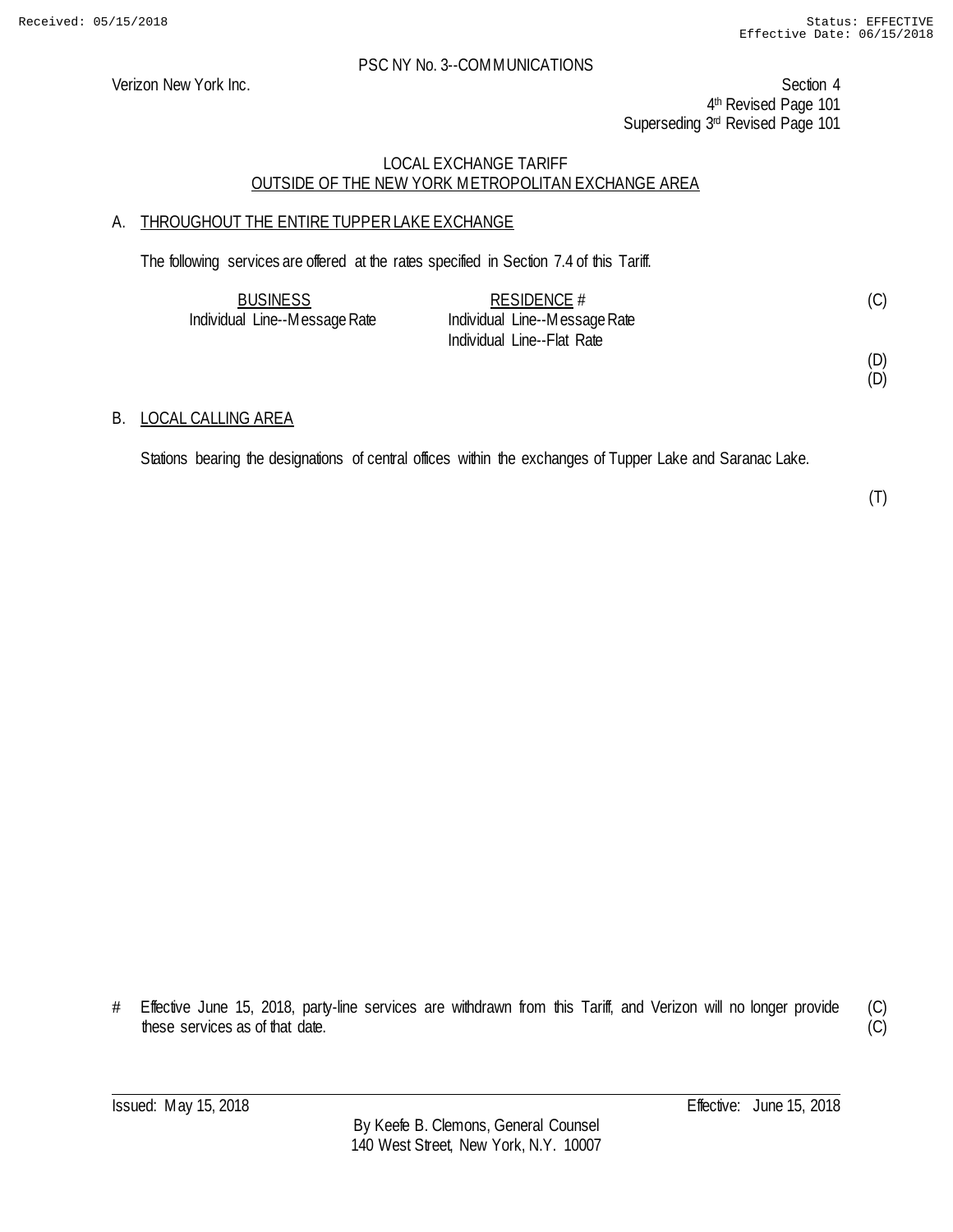Verizon New York Inc. Section 4 3rd Revised Page 102 Superseding 2nd Revised Page 102

### LOCAL EXCHANGE TARIFF OUTSIDE OF THE NEW YORK METROPOLITAN EXCHANGE AREA

### A. THROUGHOUT THE ENTIRE UTICA EXCHANGE

The following services are offered at the rates specified in Section 7.4 of this Tariff.

| <b>BUSINESS</b>               | RESIDENCE $#$                 | (C) |
|-------------------------------|-------------------------------|-----|
| Individual Line--Message Rate | Individual Line--Message Rate |     |
|                               | Individual Line--Flat Rate    |     |

#### (D) (D)

#### B. LOCAL CALLING AREA

Stations bearing the designations of central offices within the exchanges of Utica, Barneveld, Boonville (Continental Telephone of New York Inc.) Clayville (Continental Telephone Company of New York, Inc.) Clinton, Forestport (Continental Telephone Company of New York, Inc.), Herkimer, Holland Patent (Oneida County Rural Telephone Company), Ilion, Knoxboro (Vernon Telephone Company), Leonardsville (GTE), Middleville (Newport Telephone Company), Newport (Newport Telephone Company), Oriskany Falls (Oriskany Falls Telephone Corporation), Poland (Newport Telephone Company), Remsen (Continental Telephone Company of New York, Inc.), Rome, Sylvan Beach, Vernon (Vernon Telephone Company), Waterville (Continental Telephone Company of New York, Inc.), West Winfield (ALLTEL New York, Inc.) and Westernville (Oneida County Rural Telephone Co.).

# Effective June 15, 2018, party-line services are withdrawn from this Tariff, and Verizon will no longer provide these services as of that date.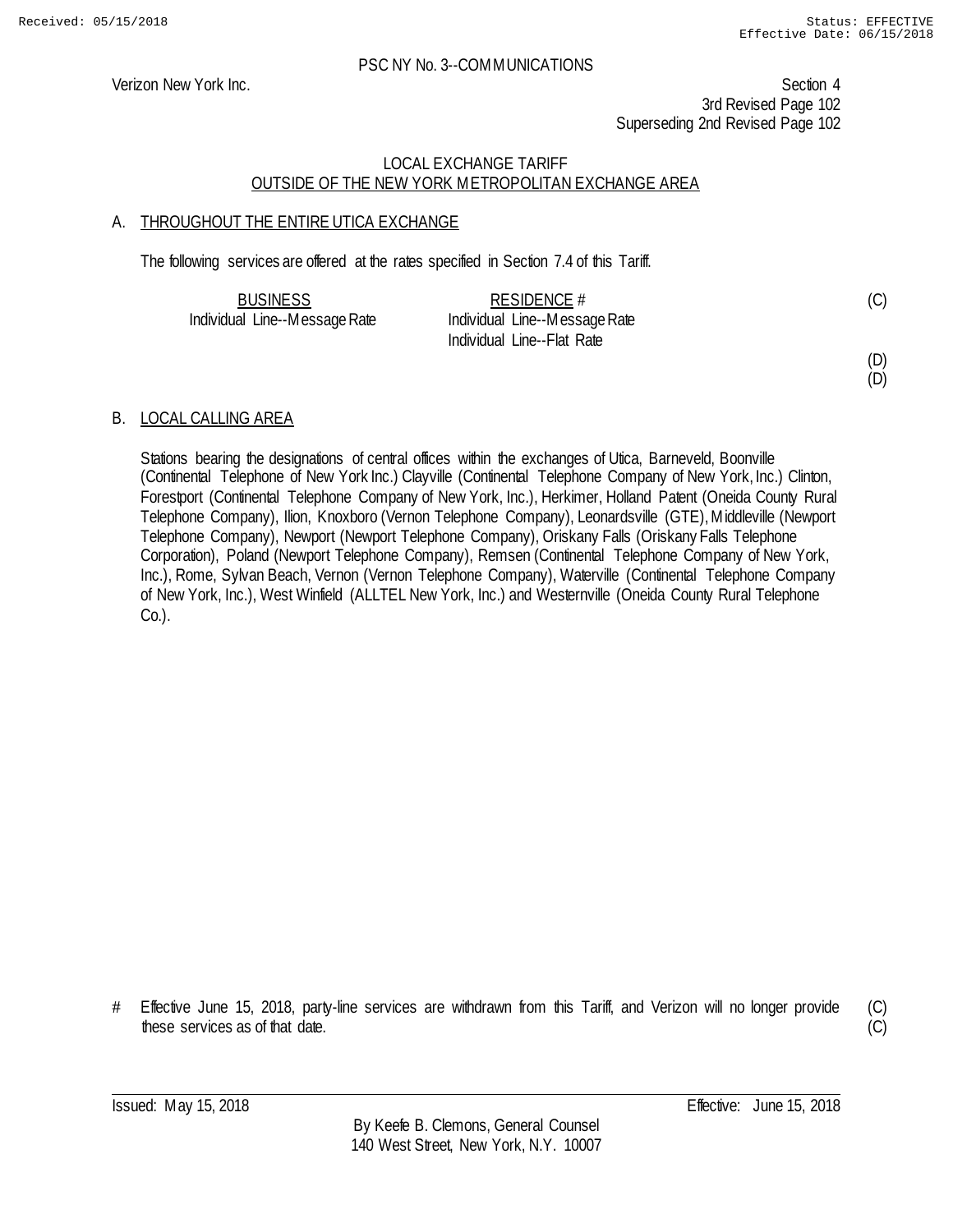Verizon New York Inc. Section 4 2nd Revised Page 103 Superseding 1st Revised Page 103

### LOCAL EXCHANGE TARIFF OUTSIDE OF THE NEW YORK METROPOLITAN EXCHANGE AREA

# C. CHARGES FOR LOCAL CALLS FROM FLAT RATE AND MESSAGE RATE TELEPHONES

1. Flat Rate Service

Flat Rate Service includes unlimited calling privilege to points listed in Paragraph B. preceding, except that such calls placed on an operator-handled station-to-station basis are charged for under the rate band schedule as shown in Paragraph 2. following. (C)

#### 2. Message Rate Service

The following table shows the rate bands for calls to the points listed in Paragraph B. preceding.

|    | Rate Bands         |             |                    |                  |
|----|--------------------|-------------|--------------------|------------------|
|    |                    |             | 3                  |                  |
| TO | Utica              | Middleville | Knoxboro (I)       | Forestport (I)   |
|    | <b>Barneveld</b>   |             | Oriskany Falls (I) | Boonville (I)    |
|    | Clayville (I)      |             | Vernon (I)         | Leonardville (I) |
|    | Clinton            |             | Westerville (I)    | Sylvan Beach     |
|    | <b>Herkimer</b>    |             |                    |                  |
|    | Holland Patent (I) |             |                    |                  |
|    | Ilion              |             |                    |                  |
|    | Newport (I)        |             |                    |                  |
|    | Poland (I)         |             |                    |                  |
|    | Remsen (I)         |             |                    |                  |
|    | Rome               |             |                    |                  |
|    | Waterville (I)     |             |                    |                  |
|    | West Winfield (I)  |             |                    |                  |

See Paragraphs C.2. and C.4., preceding, in this Section for initial and overtime periods, initial and overtime charges and charges for operator-handled station-to-station calls.

(C)

 $\overline{\phantom{a}}$ 

(I) Independent Company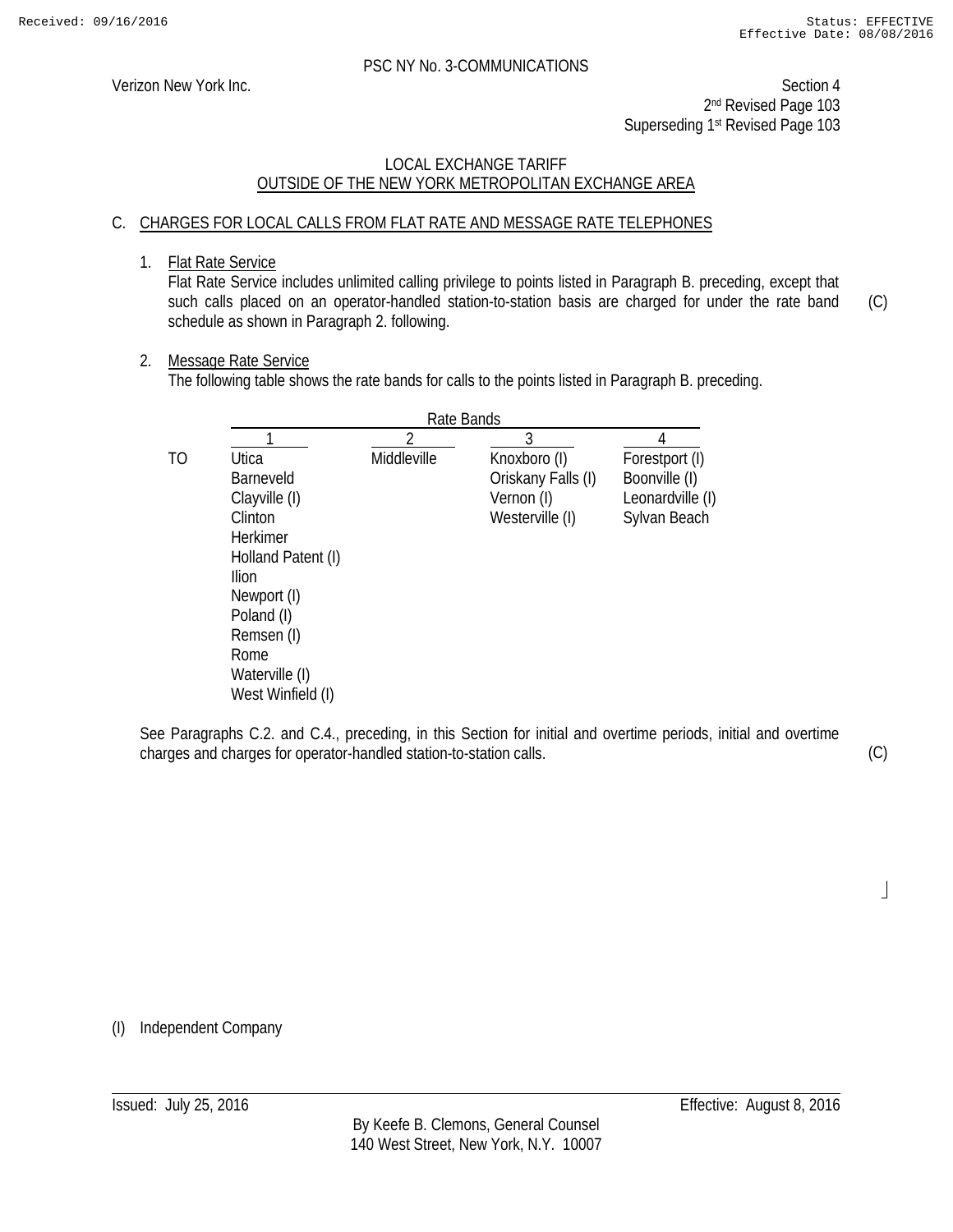Verizon New York Inc. Section 4 4<sup>th</sup> Revised Page 104 Superseding 3rd Revised Page 104

### LOCAL EXCHANGE TARIFF OUTSIDE OF THE NEW YORK METROPOLITAN EXCHANGE AREA

# A. THROUGHOUT THE ENTIRE WADDINGTON EXCHANGE

The following services are offered at the rates specified in Section 7.4 of this Tariff.

| <b>BUSINESS</b>               | RESIDENCE $#$                 | (C) |
|-------------------------------|-------------------------------|-----|
| Individual Line--Message Rate | Individual Line--Message Rate |     |
|                               | Individual Line--Flat Rate    |     |

(D) (D)

#### B. LOCAL CALLING AREA

Stations bearing the designations of central offices within the exchanges of Waddington, Madrid, Massena and Ogdensburg.

(T)

# Effective June 15, 2018, party-line services are withdrawn from this Tariff, and Verizon will no longer provide these services as of that date.

(C)  $\overline{C}$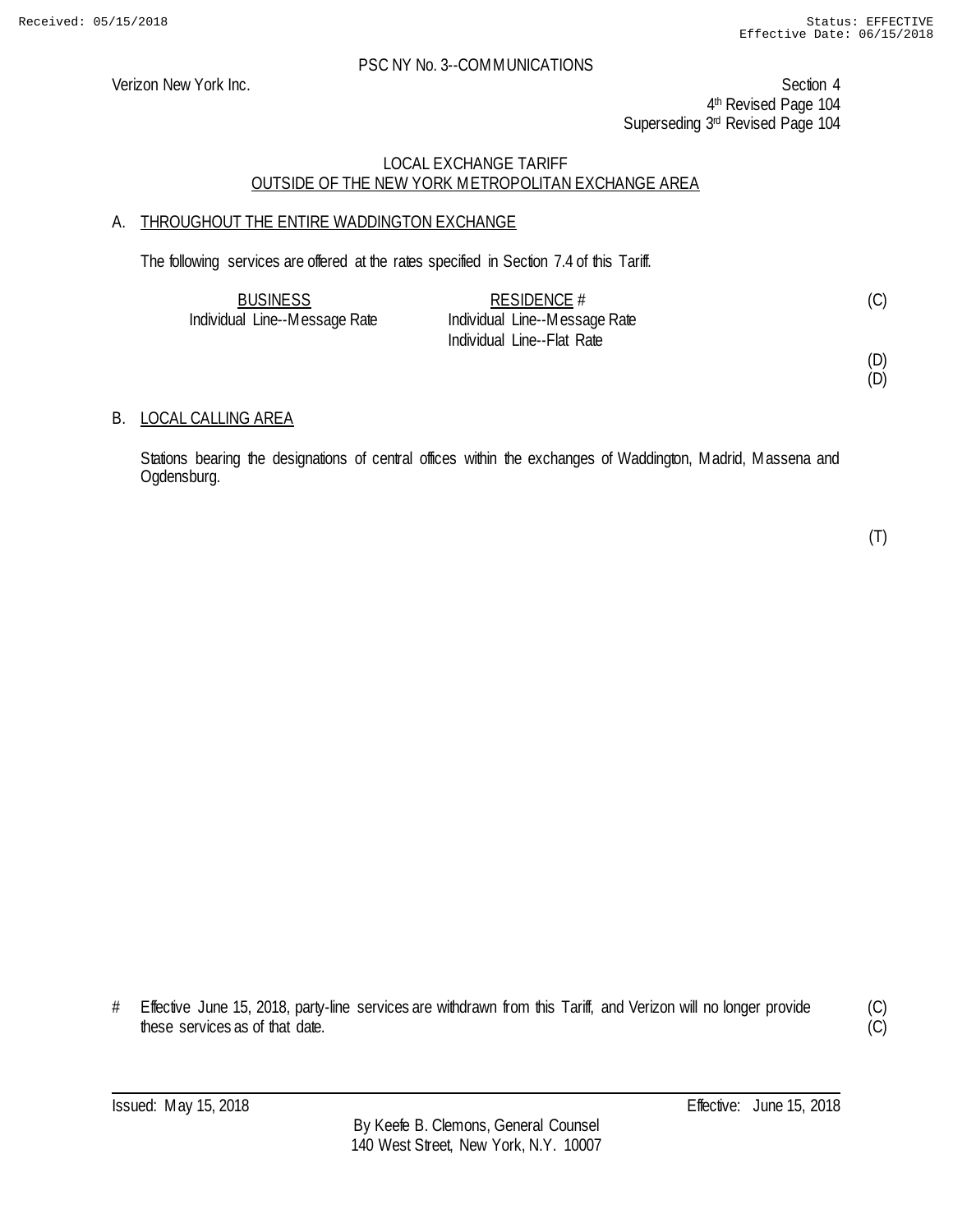Verizon New York Inc. Section 4 5th Revised Page 105 Superseding 4th Revised Page 105

### LOCAL EXCHANGE TARIFF OUTSIDE OF THE NEW YORK METROPOLITAN EXCHANGE AREA

### A. THROUGHOUT THE ENTIRE WARRENSBURG EXCHANGE

The following services are offered at the rates specified in Section 7.4 of this Tariff.

| <b>BUSINESS</b>               | RESIDENCE $#$                 |  |
|-------------------------------|-------------------------------|--|
| Individual Line--Message Rate | Individual Line--Message Rate |  |
|                               | Individual Line--Flat Rate    |  |

(D)

(D)

(T)

(N) (N)

### B. LOCAL CALLING AREA

Stations bearing the designations of central offices within the exchanges of Warrensburg, Chestertown (GTE of New York), Glen Falls and Lake George.

#### C. CHARGES FOR LOCAL CALLS FROM FLAT RATE AND MESSAGE RATE TELEPHONES

1. Flat Rate Service

Flat Rate includes unlimited calling privilege to points listed in Paragraph B. preceding, except that such calls placed on an operator-handled station-to-station basis are charged under the rate bands schedule as shown in Paragraph 2. following.

2. Message Rate Service

The following table shows the rate bands for calls to the points listed in Paragraph B. preceding.

|     |                 | Rate Bands        |  |
|-----|-----------------|-------------------|--|
|     |                 |                   |  |
| TO. | Warrensburg     | <b>Glen Falls</b> |  |
|     | Chestertown (I) |                   |  |
|     | Lake George     |                   |  |

See Paragraphs C.2. and C.4., preceding, in this Section for initial and overtime periods, initial and overtime charges and charges for operator-handled station-to-station calls.

(I) Independent Company.

# Effective June 15, 2018, party-line services are withdrawn from this Tariff, and Verizon will no longer provide these services as of that date.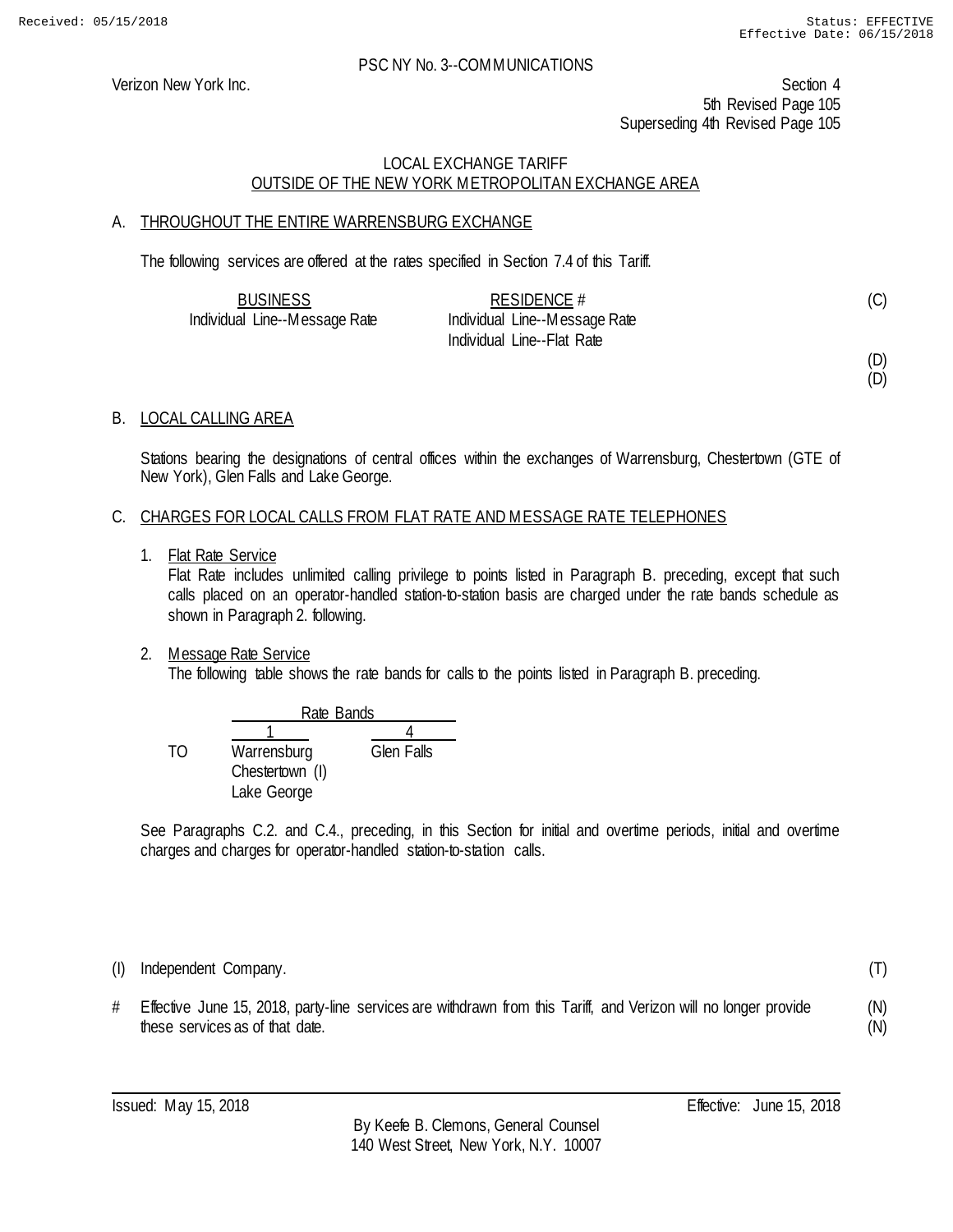Verizon New York Inc. Section 4 3rd Revised Page 106 Superseding 2nd Revised Page 106

### LOCAL EXCHANGE TARIFF OUTSIDE OF THE NEW YORK METROPOLITAN EXCHANGE AREA

# A. THROUGHOUT THE ENTIRE WATERTOWN EXCHANGE

The following services are offered at the rates specified in Section 7.4 of this Tariff.

| <b>BUSINESS</b>               | RESIDENCE $#$                 | (C) |
|-------------------------------|-------------------------------|-----|
| Individual Line--Message Rate | Individual Line--Message Rate |     |
|                               | Individual Line--Flat Rate    |     |

(D) (D)

# B. LOCAL CALLING AREA

- 1. For all services except message rate service stations bearing the designations of central offices within the exchanges of Watertown; Adams and Adams Center (GTE of New York); Carthage, Chaumont (Township Telephone Co., Inc.), Copenhagen, Dexter (Township Telephone Co., Inc.,), Evans Mills, Henderson (GTE of New York), LaFargeville, Philadelphia and Sackets Harbor.
- 2. For Message Rate Service

Stations bearing the designations of central offices within the exchanges of Watertown; Adams and Adams Center (GTE of New York); Carthage, Chaumont (Township Telephone Co., Inc.), Copenhagen, Dexter (Township Telephone Co., Inc.), Evans Mills, Henderson (GTE of New York), LaFargeville, Philadelphia, Sackets Harbor and Theresa.

NOTE: Local calling to Clayton and Theresa in 2. above applies only for directly-dialed station-to-station calls. All other calls to Clayton and Theresa are toll calls.

# Effective June 15, 2018, party-line services are withdrawn from this Tariff, and Verizon will no longer provide these services as of that date.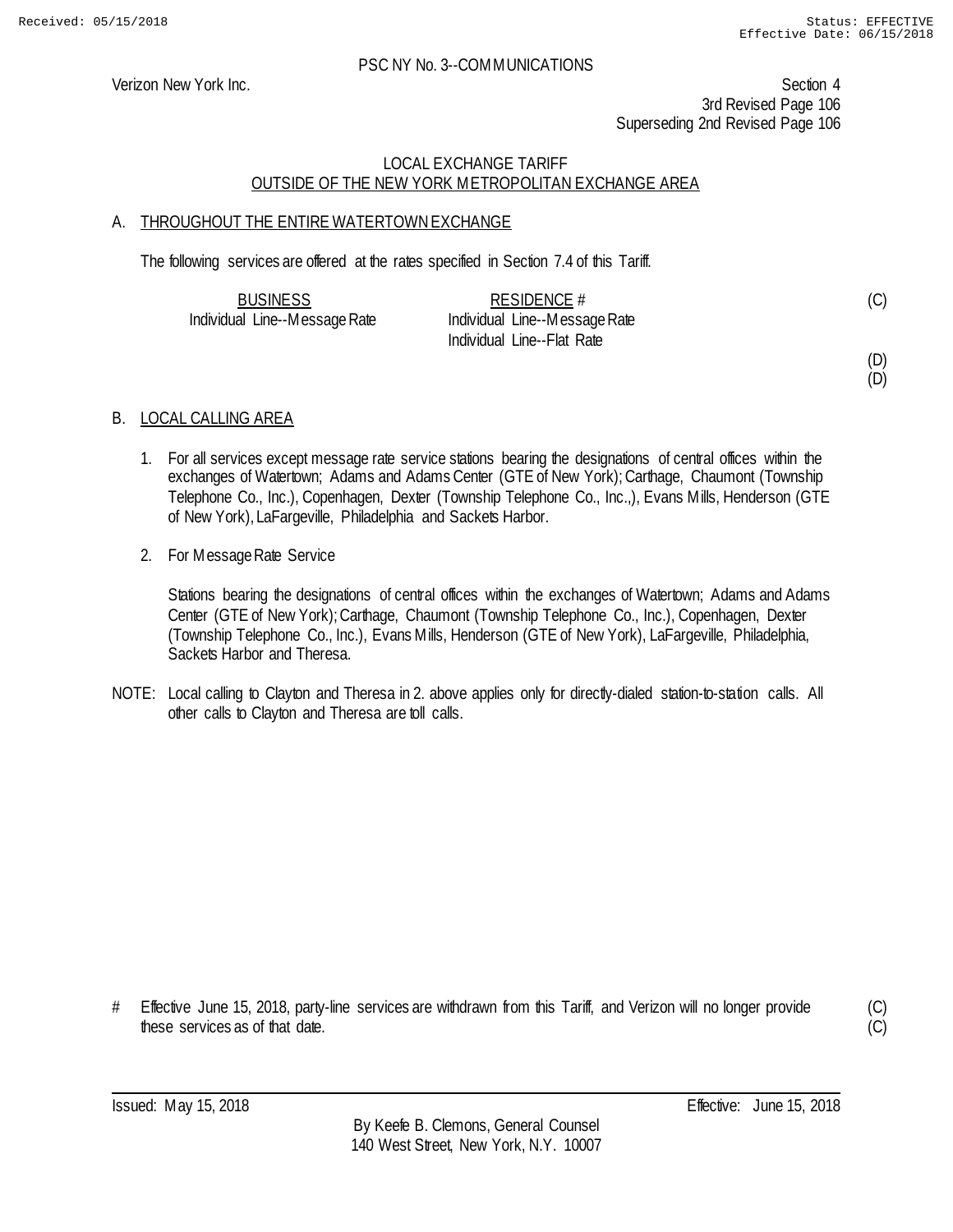(T)

 $\overline{\phantom{a}}$ 

(T)

 $\overline{\phantom{a}}$ 

#### PSC NY No. 3--COMMUNICATIONS

Verizon New York Inc. Section 4 1st Revised Page 107 Superseding Original Page 107

### LOCAL EXCHANGE TARIFF OUTSIDE OF THE NEW YORK METROPOLITAN EXCHANGE AREA

# C. CHARGES FOR LOCAL CALLS FROM FLAT RATE AND MESSAGE RATE TELEPHONES

1. Flat Rate Service

Unlimited calling privilege to points listed in Paragraph B.1. preceding, except as shown in Paragraph C.4., preceding, in this Section.

### 2. Message Rate Service

a. The following table shows the rate bands for directly-dialed station-to-station calls to the points listed in Paragraph B. 2. preceding.

| 3                    |                                                                                                   |
|----------------------|---------------------------------------------------------------------------------------------------|
| Theresa<br>Henderson | Clayton                                                                                           |
|                      | Rate Bands<br><b>Adams Center</b><br>Copenhagen<br>LaFargeville<br>Philadelphia<br>Sackets Harbor |

See Paragraph C.2.a. preceding Rate Schedule for initial and overtime periods and initial and overtime charges.

b. Calls placed on a person-to-person or an operator-handled station-to-station basis are charged for as follows:

| (1) To Clayton and Theresa | $\sim$ $\sim$ | Toll Rate Schedules apply.                                                                   |
|----------------------------|---------------|----------------------------------------------------------------------------------------------|
| (2) To all other exchanges | $\sim$ $\sim$ | The charges in Paragraphs C.2. and C.4.under<br>C. CHARGES FOR LOCAL CALLS, preceding apply. |

D.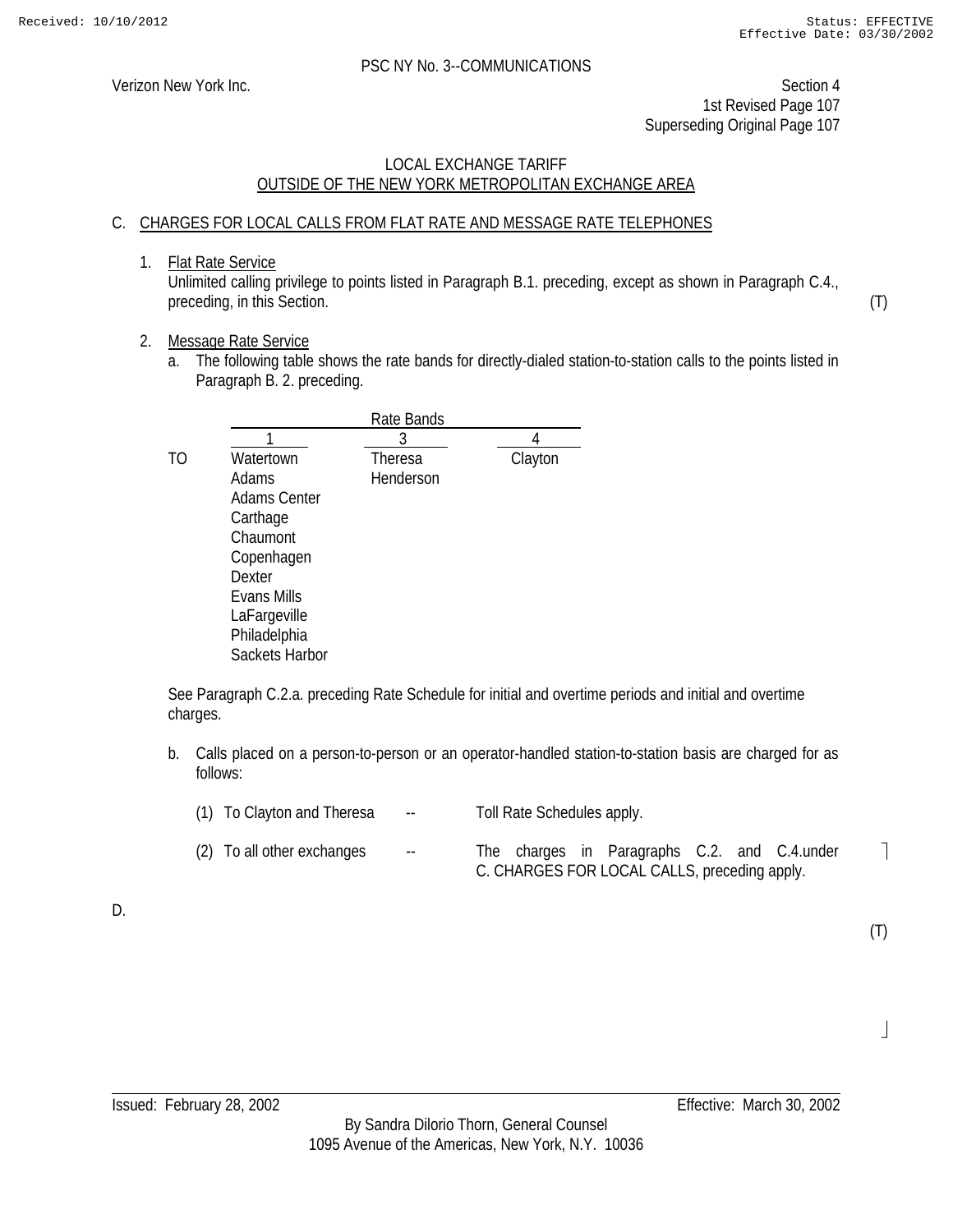Verizon New York Inc. Section 4 5th Revised Page 108 Superseding 4th Revised Page 108

### LOCAL EXCHANGE TARIFF OUTSIDE OF THE NEW YORK METROPOLITAN EXCHANGE AREA

# A. THROUGHOUT THE ENTIRE WHITEHALL EXCHANGE

The following services are offered at the rates specified in Section 7.4 of this Tariff.

| <b>BUSINESS</b>               | RESIDENCE $#$                 | (C) |
|-------------------------------|-------------------------------|-----|
| Individual Line--Message Rate | Individual Line--Message Rate |     |
|                               | Individual Line--Flat Rate    |     |

(D)

(D)

# B. LOCAL CALLING AREA

Stations bearing the designations of central offices within the exchange of Whitehall, Fort Ann, Glens Falls and Hampton.

### C. CHARGES FOR LOCAL CALLS FROM MESSAGE RATE AND FLAT RATE TELEPHONES

1. Flat Rate Service

Flat Rate Service includes unlimited calling privilege to points listed in paragraph B. preceding, except that such calls placed on an operator-handled station-to-station basis are charged for under the rate band schedule as shown in Paragraph 2. following:

2. Message Rate Service

The following table shows the rate band for calls to the points listed in B. preceding:

|    |           | Rate Bands |  |
|----|-----------|------------|--|
|    |           |            |  |
| TΩ | Whitehall | Glen Falls |  |
|    | Fort Ann  |            |  |
|    | Hampton   |            |  |

See Paragraphs C.2. and C.4., preceding, in this Section, for initial and overtime periods and initial and overtime charges and charges for operator-handled station-to-station calls.

# Effective June 15, 2018, party-line services are withdrawn from this Tariff, and Verizon will no longer provide these services as of that date.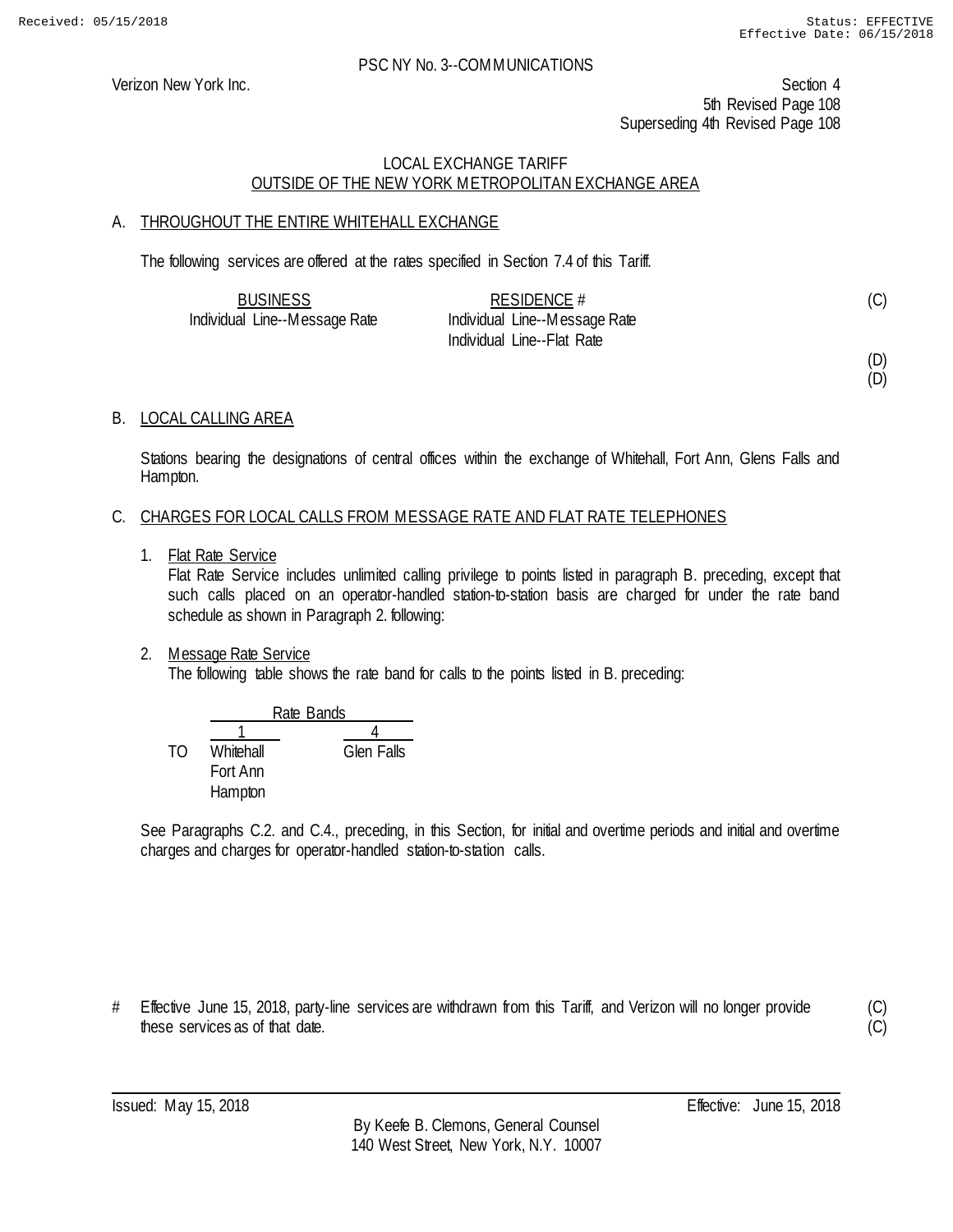### PSC NY No. 3--COMMUNICATIONS

Verizon New York Inc. Section 4 3rd Revised Page 109 Superseding 2nd Revised Page 109

## LOCAL EXCHANGE TARIFF OUTSIDE OF THE NEW YORK METROPOLITAN EXCHANGE AREA

# A. THROUGHOUT THE ENTIRE WILLSBORO EXCHANGE

The following services are offered at the rates specified in Section 7.4 of this Tariff.

| <b>BUSINESS</b>               | RESIDENCE $#$                 | (C) |
|-------------------------------|-------------------------------|-----|
| Individual Line--Message Rate | Individual Line--Message Rate |     |
|                               | Individual Line--Flat Rate    |     |

#### (D) (D)

## B. LOCAL CALLING AREA

Stations bearing the designations of central offices within the Willsboro exchange.

# Effective June 15, 2018, party-line services are withdrawn from this Tariff, and Verizon will no longer provide these services as of that date.

(N) (N)